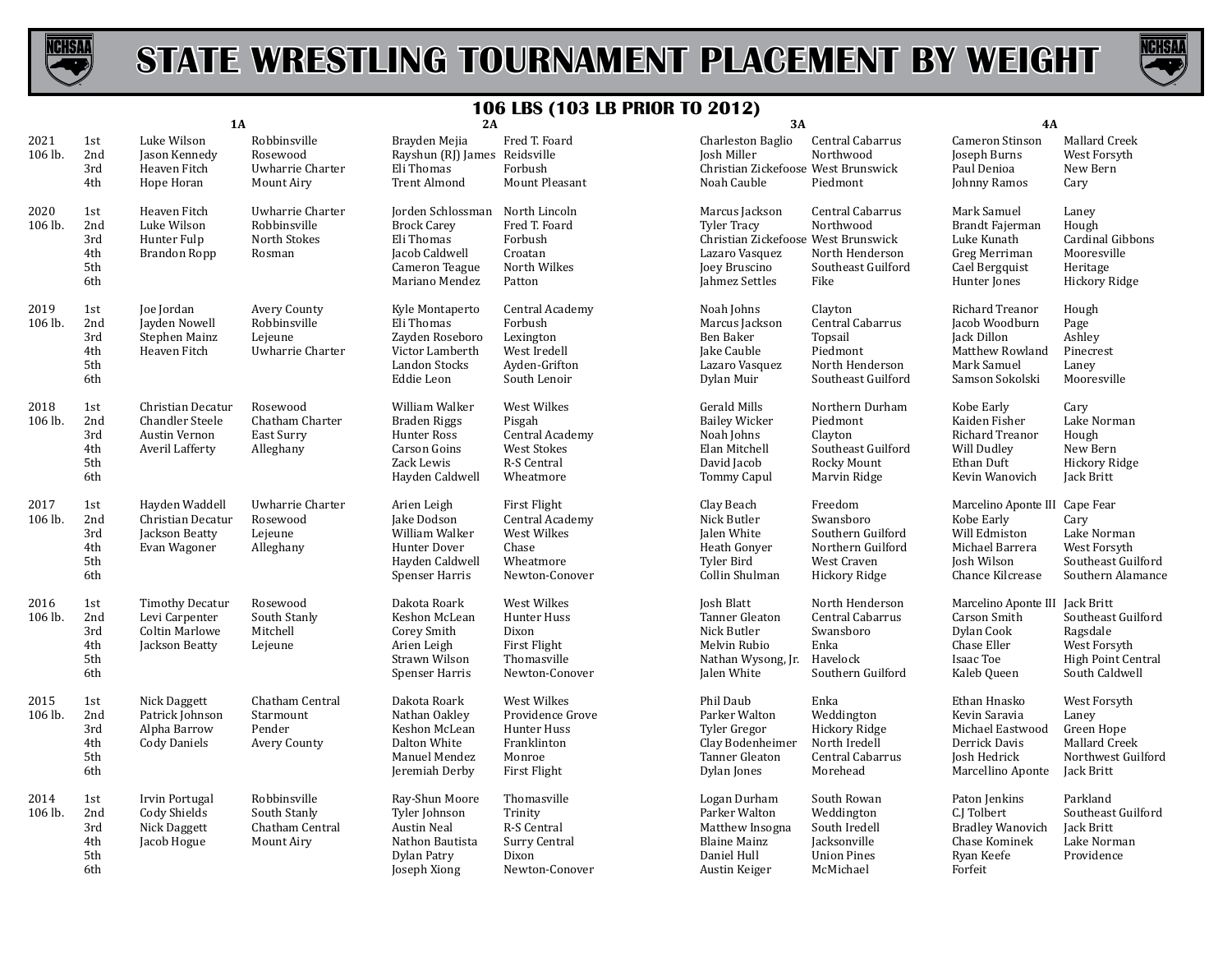



|                 | <b>1A</b>                              |                                                              | 199 L0 (199<br>3A<br>2A                                                                    |                                                                                                                       |                                                                                                               |                                                                                                                                           | <b>4A</b>                                                                               |                                                                                                           |                                                                                              |
|-----------------|----------------------------------------|--------------------------------------------------------------|--------------------------------------------------------------------------------------------|-----------------------------------------------------------------------------------------------------------------------|---------------------------------------------------------------------------------------------------------------|-------------------------------------------------------------------------------------------------------------------------------------------|-----------------------------------------------------------------------------------------|-----------------------------------------------------------------------------------------------------------|----------------------------------------------------------------------------------------------|
| 2013<br>106 lb. | 1st<br>2nd<br>3rd<br>4th<br>5th<br>6th | Zack Orr<br><b>Eddie Nunez</b><br>Malique Boyd<br>Sergio Paz | Robbinsville<br>East Surry<br>Rosewood<br>Central Academy                                  | Mitchel Langford<br>Matthew Insogna<br>Alphonso Martin<br>Darius Dunn<br>Michael Lowe<br>Bryan Mol                    | North Henderson<br>South Iredell<br>T.W. Andrews<br><b>Corinth Holders</b><br>West Caldwell<br>Swansboro      | David Cline<br>Joe Scott<br>Logan Durham<br>Dylan Barber<br><b>Blake Rogers</b><br>Zack Howard                                            | Robinson<br>Orange<br>South Rowan<br><b>Union Pines</b><br>St. Stephens<br>C.B. Aycock  | Josh Brown<br>Jacob McNeill<br>Andrew Wanovich<br>Tony Jimenez<br>Austin Powell<br>Samuel Crisp           | Northern Durham<br>Southeast Guilford<br>Jack Britt<br>West Johnston<br>Hough<br>Mooresville |
| 2012<br>106 lb. | 1st<br>2nd<br>3rd<br>4th<br>5th<br>6th | Marc Gonzalez<br>James Dagget<br>Zack Orr<br>Randall Witcher | North Rowan<br>Chatham Central<br>Robbinsville<br>South Davidson                           | Mitchel Langford<br><b>Grayson Mills</b><br>Ian Canrobert<br>Jacob McNeill<br>Steven Barrera<br>Drake Swigart         | North Henderson<br>Croatan<br>Newton-Conover<br>T.W. Andrews<br>Tarboro<br>Durham School of Arts              | Arturo Aguirre<br>Noell Carrillo<br>Kevin Gilliard<br>Jonah Swinson<br>Ronnie Dellinger<br><b>Hunter Billings</b>                         | Southern Lee<br>Hunt<br>Ashbrook<br>Robinson<br>West Brunswick<br>Enka                  | Phazon Roddy<br>Josh Brown<br><b>Richard Tolston</b><br>Irvin Enriquez<br>Andrew Wanovich<br>Kush Shah    | Parkland<br>Northern Durham<br>Hoke County<br>Pinecrest<br>Jack Britt<br>Butler              |
| 2011<br>103 lb. | 1st<br>2nd<br>3rd<br>4th<br>5th<br>6th | Job Armenta<br>Dustin Huffman<br>Angel Jaramillo             | Alexander Preudhomme Bishop McGuinness<br>Southwest Onslow<br>West Wilkes<br>Rosewood      | Colby Langford<br>Juan Vera<br>Nathan Fallon<br>Tristen Brannock<br>Darren Parrish<br><b>Tyler Davis</b>              | North Henderson<br>Polk County<br>Croatan<br>North Surry<br><b>Bandys</b><br>Lexington                        | Jake Smith<br>Matthew Tutterrow North Iredell<br>Thomas Mumford<br>Ronnie Dellinger<br>Nicholas Cornacchione East Rowan<br>Dajohn Gooding | Havelock<br>Charlotte Catholic<br>West Brunswick<br>West Craven                         | Drew Turner<br>Mitch Goldbach<br>Cody Karns<br>Joshua Brown<br>Robbie Tomasic<br>Trevor Albarron          | Parkland<br>Wake Forest-Rolesville<br>Lake Norman<br>Northern Durham<br>C.E. Jordan<br>Davie |
| 2010<br>103 lb. | 1st<br>2nd<br>3rd<br>4th<br>5th<br>6th | Daniel Gregorich<br>Devin Fussell<br>Hunter Metcalf          | Central Academy<br>West Wilkes<br>South Davidson<br>Alexander Preudhomme Bishop McGuinness | Ryan Lewis<br>Colby Bowman<br>Anthony Chanthalacksa Trinity<br>Chad Starney<br>Alex Bray<br><b>Tyler Davis</b>        | Charles D. Owen<br>North Surry<br>West Lincoln<br>Croatan<br>Lexington                                        | Josh Smith<br>Garland Willoughby Anson<br>Hamilton Jones<br>Hunter Dunn<br>Jacob Tutterrow<br><b>Bradley Bader</b>                        | Ashbrook<br>Robinson<br>South Point<br>North Iredell<br>St. Stephens                    | Dennis Gustafson<br>Keegan Sykes<br>Jake DeAngelo<br>Cody Karns<br>Justin Leroux<br>Phazon Roddy          | Hoke County<br>Millbrook<br>Southern Alamance<br>Lake Norman<br>Cary<br>Parkland             |
| 2009<br>103 lb. | 1st<br>2nd<br>3rd<br>4th<br>5th<br>6th | 1A/2A Combined                                               |                                                                                            | John Bention<br><b>Cody Roberts</b><br>Zach Behrend<br>Robbie Gladwell<br>Daniel Hernandez<br><b>Dontarious Mills</b> | Monroe<br>Madison<br>Rosewood<br>Croatan<br>East Montgomery<br>Salisbury                                      | Ray Farnsworth<br>Francisco Arcos<br>Andre Nie<br>Tristan Steele<br>D.J. Giles<br>Kyle Tart                                               | St. Stephens<br>Walter M. Williams<br>Dudley<br>A.L. Brown<br>Morehead<br>Triton        | Benjamin Creed<br>Garrison White<br>Brandon Beckman<br>Alex Costner<br><b>Ethan Morales</b><br>Josh Smith | Cary<br>Robinson<br>Seventy-First<br>Davie<br>Douglas Byrd<br>Ashbrook                       |
| 2008<br>103 lb. | 1st<br>2nd<br>3rd<br>4th<br>5th<br>6th | 1A/2A Combined                                               |                                                                                            | Justin Jones<br>John Bention<br>Erik Messick<br>Cody Decamp<br>Cody Smith<br>Logan Nixon                              | North Surry<br>Monroe<br>Robbinsville<br>South Davidson<br>Alleghany<br>Starmount                             | Timdarius Thurston T.W. Andrews<br>Joe Deangelo<br><b>Bobby Baldwin</b><br>Shane Parrish<br>Austin Perrell<br>Landon Lucas                | Southern Alamance<br>Parkland<br>Northern Guilford<br>West Rowan<br>Southwest Edgecombe | Benjamin Creed<br>David Tran<br>Ryan Renkey<br>Zach Maramillo<br>Ty Kinslow<br>Michael Waters             | Cary<br>Sanderson<br>Northwest Guilford<br>New Bern<br>Butler<br>Davie                       |
| 2007<br>103 lb. | 1st<br>2nd<br>3rd<br>4th<br>5th<br>6th | 1A/2A Combined                                               |                                                                                            | Justin Jones<br>Oscar Hernandez<br>Kiel Sampson<br><b>William Flores</b><br>Jacob Belk<br>Mitch Overton               | North Surry<br>North Brunswick<br><b>Bunker Hill</b><br>Southern Vance<br>South Iredell<br><b>West Stokes</b> | Patrick Graham<br>Kurt Stephens<br><b>Bobby Baldwin</b><br>Timdarius Thurston T.W. Andrews<br>Austin Perrell<br>Curtis Geyer              | Ragsdale<br>St. Stephens<br>Parkland<br>West Rowan<br>North Buncombe                    | Joey Farnsworth<br>Sam Ransdell<br>Dominic Parisi<br>Michael Townsend<br>Sean Corcoran<br>Ty Kinslow      | Cary<br>Pinecrest<br>Robinson<br>Watauga<br>New Bern<br>Butler                               |
| 2006<br>103 lb. | 1st<br>2nd<br>3rd<br>4th<br>5th<br>6th | 1A/2A Combined                                               |                                                                                            | Kiel Sampson<br>Justin Jones<br>Leo Harris<br>Chris Fulk<br>William Flores<br>Richie McPherson                        | <b>Bunker Hill</b><br>North Surry<br>Salisbury<br><b>West Stokes</b><br>Southern Vance<br>Northside-Pinetown  | Jacob Creed<br>Jesus Vazquez<br>Christopher Teeter<br>Joe Shively<br>David Henniger<br>Julian Taylor                                      | Ragsdale<br>St. Stephens<br>Jacksonville<br>Enka<br>Havelock<br>Gray's Creek            | Corey Mock<br>Harry Glenn<br>Joey Farnsworth<br>Kyle Smith<br>Sheldon Wilder<br>Austin Annas              | Chapel Hill<br>Mount Tabor<br>Cary<br>Davie<br>Riverside-Durham<br>East Burke                |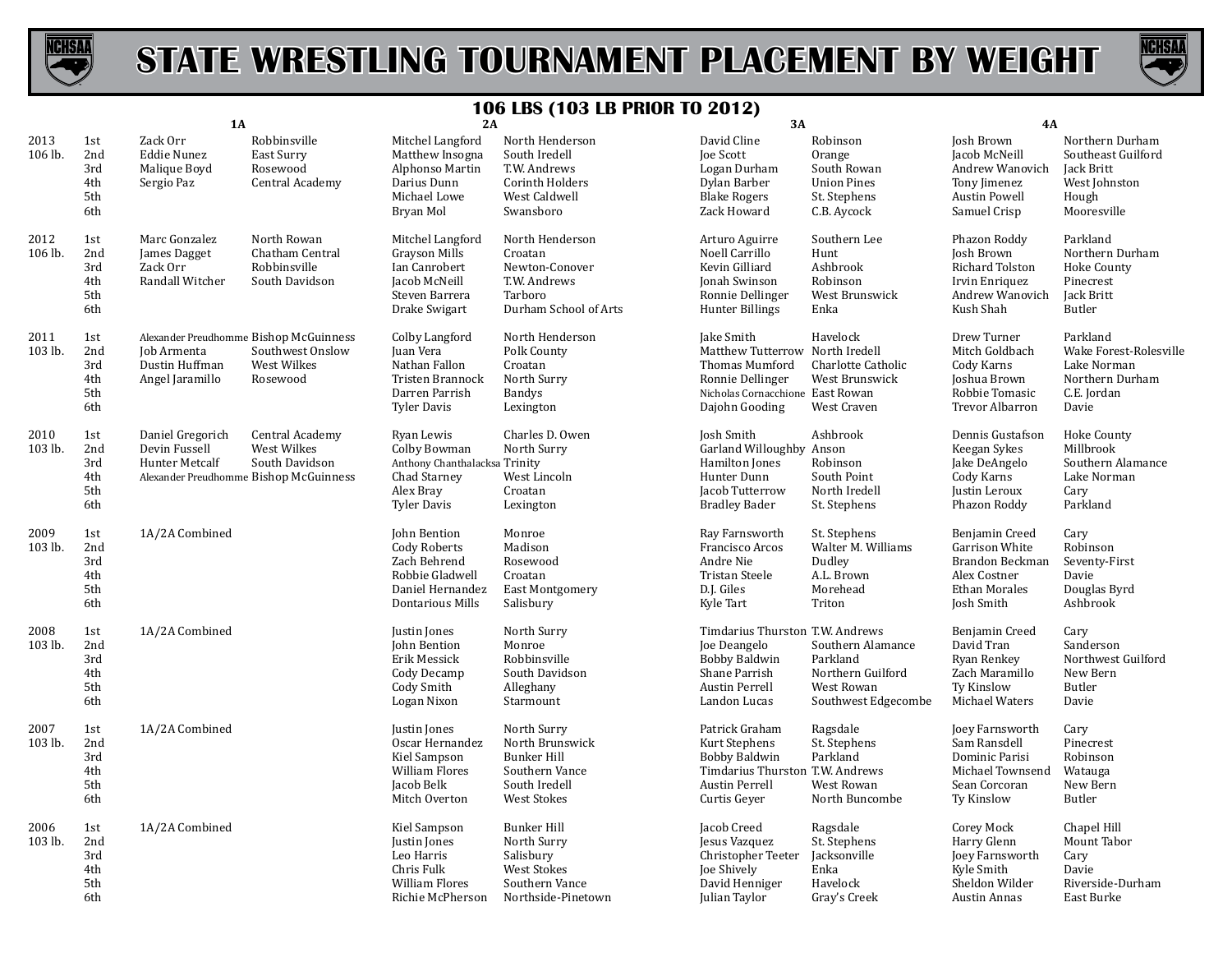



|                 |                                        | <b>1A</b>      | 2A                                                                                                 | 1 VV LDV (1                                                                                         | <b>3A</b>                                                                                                  |                                                                                                | <b>4A</b>                                                                                                                     |                                                                                             |
|-----------------|----------------------------------------|----------------|----------------------------------------------------------------------------------------------------|-----------------------------------------------------------------------------------------------------|------------------------------------------------------------------------------------------------------------|------------------------------------------------------------------------------------------------|-------------------------------------------------------------------------------------------------------------------------------|---------------------------------------------------------------------------------------------|
| 2005<br>103 lb. | 1st<br>2nd<br>3rd<br>4th<br>5th<br>6th | 1A/2A Combined | Josh Webster<br>Derrick Hanks<br>John Harkey<br>Ryan White<br>Jonathan Hensley<br>Matt Smith       | Newton-Conover<br>North Lincoln<br>West Lincoln<br><b>Bandys</b><br>Avery County<br>West Caldwell   | Ben Cloninger<br>Ian Coggin<br>John Crisp<br>Chris Tesar<br>Mohamud Mohamed Hillside<br><b>Tyler Brown</b> | Lake Norman<br>Southeast Guilford<br>Mooresville<br>Eastern Wayne<br>Southwestern Randolph     | <b>Travis Coffey</b><br>Morgann Atkinson<br>Frank Hickman<br>Harry Glenn<br>Kyle Smith<br>Jordan Alfaro                       | Watauga<br>Riverside-Durham<br>Laney<br>Mount Tabor<br>Davie<br>Jack Britt                  |
| 2004<br>103 lb. | 1st<br>2nd<br>3rd<br>4th<br>5th<br>6th | 1A/2A Combined | Cody Atkins<br>Malachi Matson<br>Cameron Drye<br>Ramsey Brown<br>Sean Younger<br>George Gianera    | <b>West Stokes</b><br>Randleman<br>Albemarle<br>Rosewood<br>McMichael<br>North Wilkes               | Jared Grigg<br>T.J. Duvall<br>Justin Miller<br>John Crisp<br>Jason Isenhour<br><b>Ben Cloninger</b>        | East Gaston<br>Ragsdale<br>Southwestern Randolph<br>Mooresville<br>North Gaston<br>Lake Norman | <b>Brandon Davis</b><br>Jayce Jackson<br><b>Colton Palmer</b><br><b>Travis Coffey</b><br><b>Brody Essick</b><br>Corwin McNeil | Page<br>South View<br>Riverside-Durham<br>Watauga<br>North Davidson<br>North Mecklenburg    |
| 2003<br>103 lb. | 1st<br>2nd<br>3rd<br>4th<br>5th<br>6th | 1A/2A Combined | <b>Toby Sullins</b><br>Matt Avery<br>Cody Atkins<br>Dan Prouty<br>Cee-Jay Hamilton<br>Matt Stogner | Mitchell<br>West Lincoln<br><b>West Stokes</b><br>North Wilkes<br>Western Guilford<br><b>Bandys</b> | <b>Ty Roach</b><br>T.J. Duvall<br>Jason Isenhour<br>Andrew Shepherd<br>Taylor Buckner<br>Alex Guffey       | West Carteret<br>Ragsdale<br>North Gaston<br>Tuscola<br>Asheboro<br>R-S Central                | Kellan MeKeon<br>Nick Koren<br>Jeff Lyman<br>Jalil Dozier<br>Curtis Cunningham<br>Jonathan Annas                              | Chapel Hill<br>Cary<br>Northwest Guilford<br>Jack Britt<br>Southeast Guilford<br>East Burke |
| 2002<br>103 lb. | 1st<br>2nd<br>3rd<br>4th               | 1A/2A Combined | Bryan Lashomb<br>Brian Sharp<br>Scott Christopher<br>C.J. Hamilton                                 | Currituck<br><b>Wilkes Central</b><br>Chatham Central<br>Western Guilford                           | Freddy Soria<br>Andy Holton<br>Justin Case<br>Ty Roach                                                     | Erwin<br>Manteo<br>Morehead<br>West Carteret                                                   | Vincent Ramirez<br>Anh-Tuan Tran<br><b>Brandon Wallace</b><br>Justin Preece                                                   | Riverside-Durham<br>Mount Tabor<br>South View<br>D.H. Conley                                |
| 2001<br>103 lb. | 1st<br>2nd<br>3rd<br>4th               | 1A/2A Combined | Kane Long<br>Scott Christopher<br>Danny Cox<br>Keith Harris                                        | Eastern Randolph<br>Chatham Central<br>East Surry<br>South Davidson                                 | Derrick Miller<br>Adam Tiley<br>Peter Chrzanowski<br><b>Freddy Soria</b>                                   | Ashe County<br>West Stokes<br>Harding<br>Erwin                                                 | Dusty McKinney<br>Willie Annas<br>Willie deBidart<br>Matt Finneran                                                            | East Gaston<br>East Burke<br>East Forsyth<br>Cary                                           |
| 2000<br>103 lb. | 1st<br>2nd<br>3rd<br>4th               | 1A/2A Combined | Mark Maya<br>Jonathan Cline<br>Shawn Davis<br>Jason Sawyer                                         | Avery County<br>West Lincoln<br>Eastern Randolph<br>Robbinsville                                    | Drew Forshey<br>Peter Chrzanowski<br>Freddy Soria<br>Derrick Miller                                        | St. Stephens<br>Harding<br>Erwin<br>Ashe County                                                | Nick Mayhew<br>Andrew Hoffert<br>James Penn<br>Willie deBidart                                                                | Cary<br>Apex<br>Mount Tabor<br>East Forsyth                                                 |
| 1999<br>103 lb. | 1st<br>2nd<br>3rd<br>4th               | 1A/2A Combined | Josh Taylor<br>Mark Maya<br>Shawn Davis<br>John Thomas                                             | West Brunswick<br>Avery County<br>Eastern Randolph<br>Charlotte Catholic                            | Jacob Clackett<br>Travis Midgette<br>Gregg Kierstead<br>Andy Cheveney                                      | Tuscola<br>Pender<br>White Oak<br>North Iredell                                                | Tyrone Hodge<br>Chais Schenck<br>Antonio Stewart<br>Shane Moore                                                               | Orange<br>East Gaston<br>Northeastern<br>South View                                         |
| 1998<br>103 lb. | 1st<br>2nd<br>3rd<br>4th               | 1A/2A Combined | Jordan Binder<br>Josh Taylor<br>Justin Yale<br><b>Travis Black</b>                                 | Currituck<br>West Brunswick<br>North Wilkes<br>Pisgah                                               | Andy King<br><b>Brandon Gates</b><br>Jacob Clackett<br>Vinh Nguyen                                         | East Henderson<br>West Henderson<br>Tuscola<br>Parkland                                        | Mike Robertson<br>Tyrone Hodge<br>Ted Mitchell<br>Mike Valldeperas                                                            | Cary<br>Orange<br><b>Scotland County</b><br>Seventy-First                                   |
| 1997<br>103 lb. | 1st<br>2nd<br>3rd<br>4th               | 1A/2A Combined | Thien Mai<br>Zac Minor<br>Jordan Binder<br>Wayne Sawyer                                            | Eastern Guilford<br>Ledford<br>Currituck<br>Robbinsville                                            | Russ Chesson<br>Wes Moyer<br>Chad Purcell<br>Josh Taylor                                                   | Washington<br>Piedmont<br>Smoky Mountain<br>West Brunswick                                     | Jared Raymond<br>Jeff Cooper<br>Kevin Gulledge<br>Mike Robertson                                                              | Morehead<br>Watauga<br>South Rowan<br>Cary                                                  |
| 1996<br>103 lb. | 1st<br>2nd<br>3rd<br>4th               | 1A/2A Combined | <b>Dallas Anders</b><br>Nick Gates<br>Mac Heffner<br>Michael Aloia                                 | North Henderson<br>West Henderson<br>Forbush<br>Ashe Central                                        | Russ Chesson<br>Jeremy Kozup<br>Wes Moyer<br>Heath Early                                                   | Washington<br>Havelock<br>Piedmont<br>Pisgah                                                   | Phil Kempf<br>Kevin Gulledge<br>Lloyd Sutton<br>Loren Guarisco                                                                | West Forsyth<br>South Rowan<br>Northeastern<br>New Bern                                     |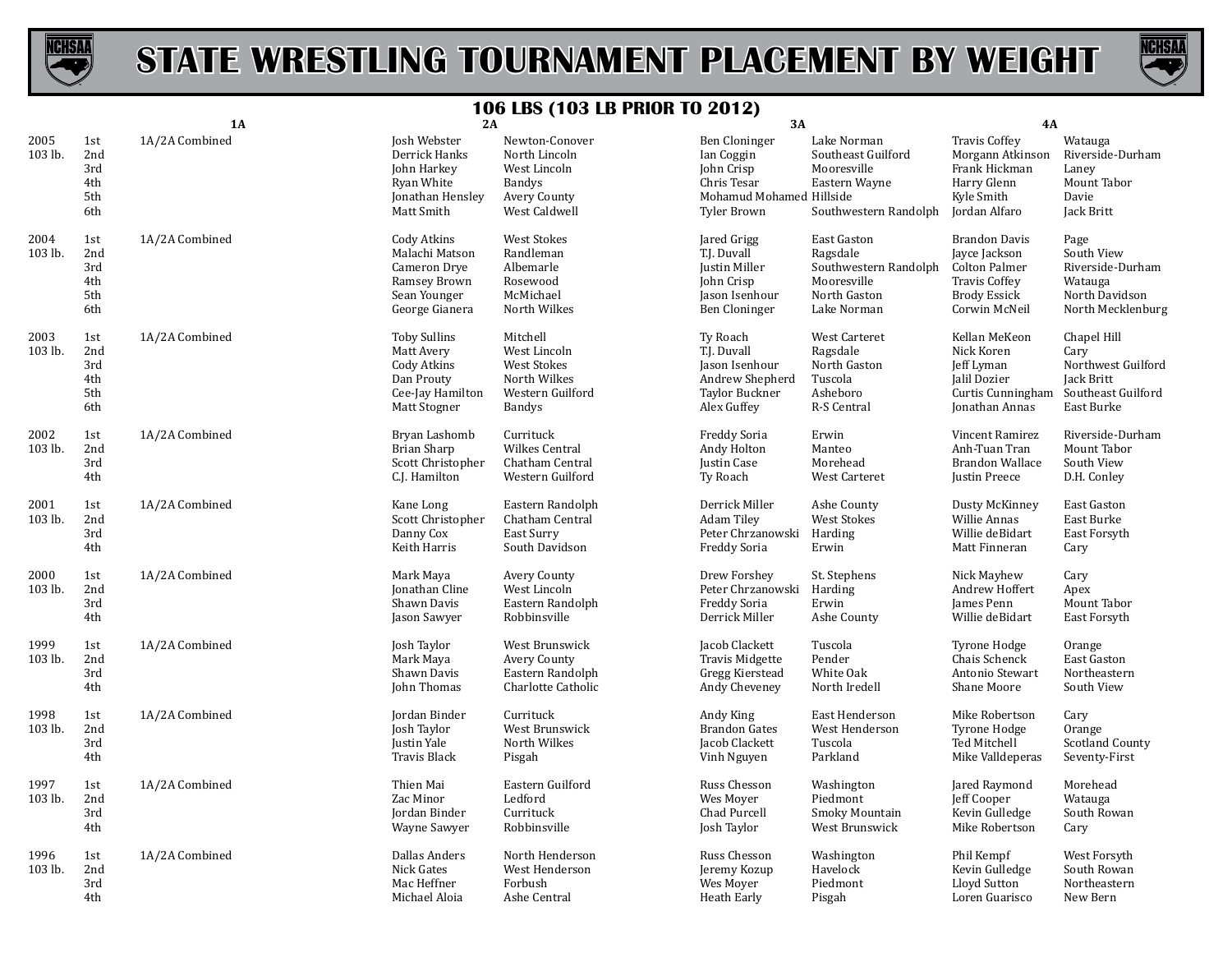



|                 |                          | 1A             | 2A                                                                            |                                                                         | 3A                                                                              |                                                                                      | 4A                                                                            |                                                                |
|-----------------|--------------------------|----------------|-------------------------------------------------------------------------------|-------------------------------------------------------------------------|---------------------------------------------------------------------------------|--------------------------------------------------------------------------------------|-------------------------------------------------------------------------------|----------------------------------------------------------------|
| 1995<br>103 lb. | 1st<br>2nd<br>3rd<br>4th | 1A/2A Combined | Kevin Bradley<br>Damon Blackley<br>Mac Heffner<br>Thien Mai                   | Charles D. Owen<br>West Henderson<br>Forbush<br>Eastern Guilford        | Russ Chesson<br>Jake Worley<br>Jason Keller<br><b>Trent Tedder</b>              | Washington<br>Brevard<br>A.L. Brown<br><b>Wilkes Central</b>                         | Rob Eckerfield<br>Jerry Hurtt<br>Nathan Feree<br>Ronald Buie                  | Northeastern<br>Providence<br>Davie<br>Seventy-First           |
| 1994<br>103 lb. | 1st<br>2nd<br>3rd<br>4th | 1A/2A Combined | Richard Mai<br>Michael McLemore<br>Justin Wyatt<br><b>Brad Davis</b>          | Eastern Guilford<br><b>West Davidson</b><br>Alleghany<br>Newton-Conover | Rob Eckerfield<br>Russ Chesson<br>Thomas Thompson<br>Germaine Bullard           | South Johnston<br>Washington<br>Sun Valley<br>High Point Central                     | Tyler Blanchard<br><b>Shariff McPhatter</b><br>Ryan Whitmore<br>Terry Wade    | Riverside-Durham<br>Hoke County<br>South Mecklenburg<br>Orange |
| 1993<br>103 lb. | 1st<br>2nd<br>3rd<br>4th | 1A/2A Combined | <b>Tommy Reece</b><br>Antonio Brown<br><b>Matthew Burrow</b><br>Kevin Bradley | Avery County<br>Albemarle<br>West Davidson<br>Charles D. Owen           | Lamont Lowery<br><b>Lamont Bennett</b><br>Michael Murray<br><b>Jeff Pearson</b> | Eastern Randolph<br>High Point Central<br>Wake Forest-Rolesville<br>Western Guilford | <b>Bob Mobley</b><br>Chad Huie<br>Scott Gordon<br>John Montgomery             | Apex<br>East Forsyth<br>Cary<br>Anson                          |
| 1992<br>103 lb. | 1st<br>2nd<br>3rd<br>4th | 1A/2A Combined | James Orr<br><b>Tommy Reece</b><br>Shane Hall<br><b>Matthew Burrow</b>        | Robbinsville<br>Avery County<br>Ashe Central<br>West Davidson           | Jonathan Brown<br>Lawrence Harrison<br>Wes Whitsett<br>Marcus Leonard           | East Rowan<br>Reidsville<br>Southwest Guilford<br>North Davidson                     | <b>Bob Mobley</b><br>Barry Martin<br>William Murchison<br>Charles Keys-Doyle  | Apex<br>C.E. Jordan<br>Seventy-First<br>Jacksonville           |
| 1991<br>103 lb. | 1st<br>2nd<br>3rd<br>4th | 1A/2A Combined | Mark Shaw<br>Roddy Jones<br>James Orr<br>Pachang Ly                           | Alleghany<br>North Brunswick<br>Robbinsville<br>North Stanly            | <b>Terrell Smith</b><br>Watson Graham<br>Torrance Smith<br>Gerry Clarke         | T.W. Andrews<br>Statesville<br>D.H. Conley<br>South Iredell                          | Matt Carter<br>Mickey Woodlief<br><b>Bob Mobley</b><br><b>Cranston Blanks</b> | <b>Terry Sanford</b><br>Parkland<br>Apex<br>East Mecklenburg   |
| 1990<br>103 lb. | 1st<br>2nd<br>3rd<br>4th | 1A/2A Combined | Lynh Nguyen<br>Dion Barrett<br>Willie McLeod<br>Russell Walker                | <b>NCSSM</b><br>Piedmont<br>Dixon<br>West Wilkes                        | Carlos Hough<br>Kenny Bailey<br>Scott Kerns<br>Jason Woolard                    | T.W. Andrews<br>Statesville<br>St. Stephens<br>Washington                            | Robert Smith<br>Matt Carter<br>Tim Schreiber<br>Mickey Woodlief               | Scotland<br><b>Terry Sanford</b><br>Grimsley<br>Parkland       |
| 1989<br>103 lb. | 1st<br>2nd<br>3rd<br>4th | 1A/2A Combined | Albert Hartline<br>Jerry Cooper<br><b>Lundy Pressley</b><br>Willie McLeod     | Smoky Mountain<br>Starmount<br>Piedmont<br>Dixon                        | Mark Harris<br>Carlos Hough<br>Kenny Bailey<br><b>Brent Campbell</b>            | Enka<br>T.W. Andrews<br>Statesville<br>R-S Central                                   | Calvin Young<br>Robert Smith<br><b>Tim Ross</b><br>Jared Ezzell               | North Davidson<br>Scotland<br>Ben L. Smith<br>C.E. Jordan      |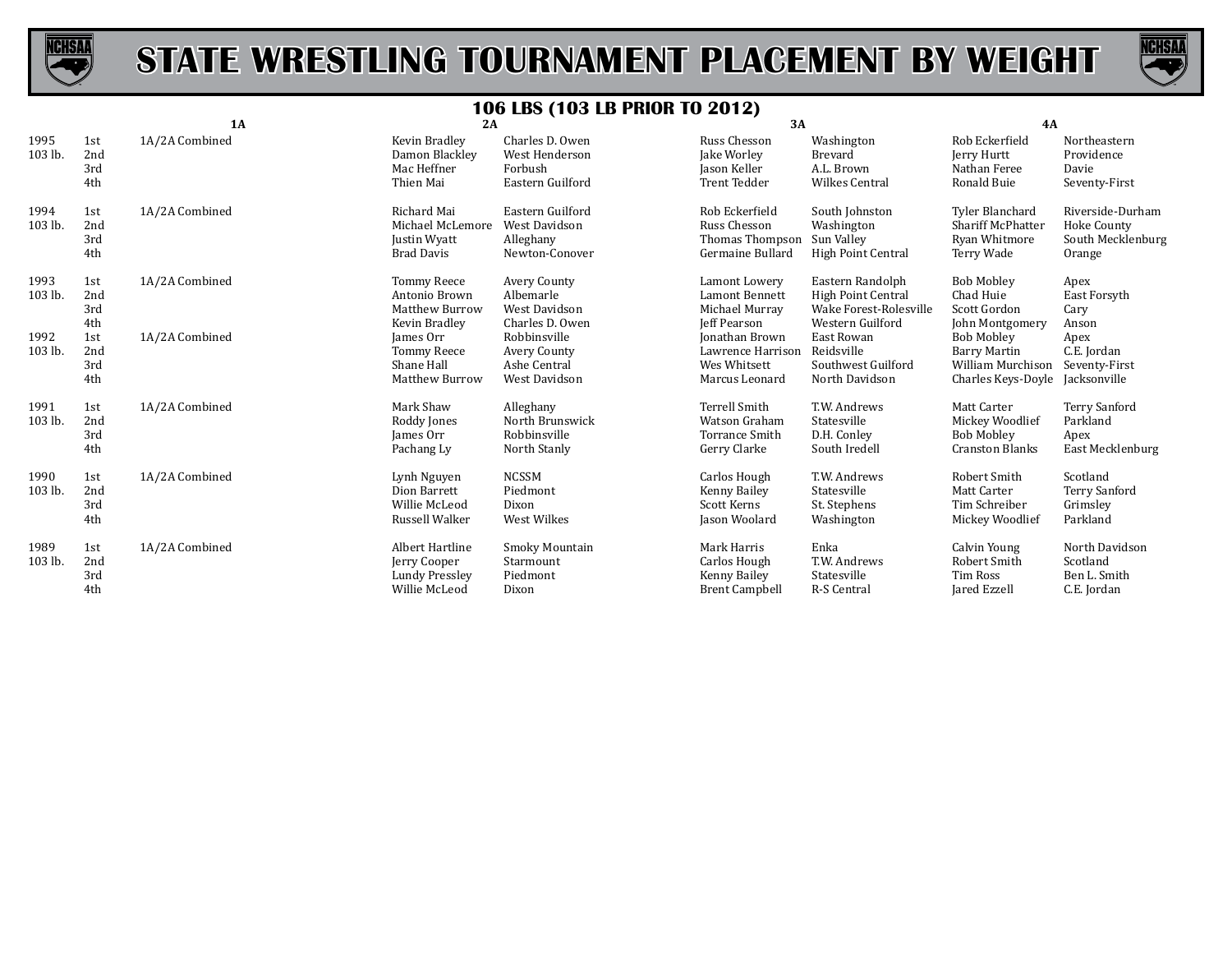



|                 | 1A                                     |                                                                                    | $\sim$<br>2A<br>3A                                              |                                                                                                                      |                                                                                                     | 4A                                                                                                                    |                                                                                                         |                                                                                                          |                                                                                                                     |
|-----------------|----------------------------------------|------------------------------------------------------------------------------------|-----------------------------------------------------------------|----------------------------------------------------------------------------------------------------------------------|-----------------------------------------------------------------------------------------------------|-----------------------------------------------------------------------------------------------------------------------|---------------------------------------------------------------------------------------------------------|----------------------------------------------------------------------------------------------------------|---------------------------------------------------------------------------------------------------------------------|
| 2021<br>113 lb. | 1st<br>2nd<br>3rd<br>4th               | Tristan Hale<br>Benjamin Jordan<br>Hunter Fulp<br>Brady Buchanan                   | South Davidson<br>Avery County<br>North Stokes<br>Cherryville   | <b>Tyler Holland</b><br>Hunter Clark<br>William (Seth) Redd Reidsville<br>Jacob Kresicki                             | Wilkes Central<br>Fred T. Foard<br><b>First Flight</b>                                              | Jackson Baglio<br>Trevor Freeman<br>Charlie Stewart<br>Lazaro Vasquez                                                 | Central Cabarrus<br>A.L. Brown<br>Cramer<br>North Henderson                                             | Matt Rowland<br>Hunter Gundry<br>Noah Murray<br>Landon Bean                                              | Pinecrest<br>Cardinal Gibbons<br>Lake Norman<br>Olympic                                                             |
| 2020<br>113 lb. | 1st<br>2nd<br>3rd<br>4th<br>5th<br>6th | Gage Beal<br>Cody Lawson<br>Togan Tortual<br>Brady Buchanan                        | Uwharrie Charter<br>South Stokes<br>Rosewood<br>Cherryville     | Jacob Cox<br>Landon Stocks<br>Talon Johnson<br>Logan Pugh<br>Javon White<br><b>Grant Haney</b>                       | South Rowan<br>Ayden-Grifton<br>Hendersonville<br>Dixon<br>Salisbury<br>Central Academy             | Christian Decatur<br>Jake Cauble<br>Jackson Baglio<br>Ethan Lopez<br>Chance Cottingham North Gaston<br>Ethan Lenyszyn | C.B. Aycock<br>Piedmont<br>Central Cabarrus<br>Southwest Guilford<br>D.H. Conley                        | Richard Treanor<br>Davis Freeze<br>Jacob Woodburn<br>Noah Luna<br>Matt Rowland<br>Ethan Duft             | Hough<br>Mooresville<br>Page<br>Providence<br>Pinecrest<br>Hickory Ridge                                            |
| 2019<br>113 lb. | 1st<br>2nd<br>3rd<br>4th<br>5th<br>6th | Christian Decatur<br>Ethan Shell<br><b>Josh Poteat</b><br><b>Chandler Steele</b>   | Rosewood<br>Avery County<br>Uwharrie Charter<br>Chatham Charter | Zachariah Lewis<br>Elijah Boyd<br>Jacob Cox<br>Langston Hoffman<br><b>Brodie Moore</b><br>Aaron Ortega-Perez Trinity | <b>R-S Central</b><br>Reidsville<br>South Rowan<br>West Lincoln<br>Washington                       | <b>Tripp Collins</b><br>Joshua Vega<br>Nate Burrage<br>Thomas Capul<br>Elan Mitchell<br>Jovanny Urzua                 | Piedmont<br>Carson<br>East Rowan<br>Marvin Ridge<br>Southeast Guilford<br>St. Stephens                  | Mike Dalton<br>Richie Rizzuto<br>Kaiden Fisher<br>Riley Edwards<br>Will Saby<br>Evan Kite                | West Forsyth<br>Leesville Road<br>Lake Norman<br>Northwest Guilford<br>Millbrook<br>Laney                           |
| 2018<br>113 lb. | 1st<br>2nd<br>3rd<br>4th<br>5th<br>6th | Hayden Waddell<br>Matt Lovin<br><b>Brenton Lawing</b><br>Raquavius Hopkins Tarboro | Uwharrie Charter<br>Robbinsville<br>Cherryville                 | <b>Timothy Hepler</b><br>Arien Leigh<br>Loki Ryan<br>Hunter Dover<br>Parker Howell<br>Jacob Wright                   | Thomasville<br>First Flight<br>R-S Central<br>Chase<br><b>Bunker Hill</b><br><b>Bartlett Yancey</b> | Josh Wilson<br>Jalen White<br>Clay Beach<br>Caedyn Fitch<br>Andrew Chu<br>Corbin Dion                                 | Southeast Guilford<br>Southern Guilford<br>Freedom<br>Robinson<br>Southwest Guilford<br>Enka            | Will Edmiston<br>Kaleb Queen<br>James Joplin<br>Collin Shulman<br>Kyle Sanders<br>Disqualified           | Lake Norman<br>South Caldwell<br>Grimsley<br>Hickory Ridge<br>South Mecklenburg                                     |
| 2017<br>113 lb. | 1st<br>2nd<br>3rd<br>4th<br>5th<br>6th | Nick Daggett<br>Chris Hill<br>Raquavius Hopkins Tarboro<br><b>Coltin Marlowe</b>   | Chatham Central<br>Rosewood<br>Mitchell                         | <b>Rylee Billings</b><br>Corey Smith<br>Keshon McLean<br>Caleb Price<br>Luis Dela Riva<br>Matt Garrett               | West Wilkes<br>Dixon<br>Hunter Huss<br>Forbush<br>West Caldwell<br>Farmville Central                | Josh Blatt<br>Melvin Rubio<br>Tanner Gleaton<br>Colby Funderburk<br>Ethan King<br>Josh Vega                           | North Henderson<br>Enka<br>Central Cabarrus<br>Piedmont<br>Northern Guilford<br>Carson                  | Carson Smith<br>Isaac Toe<br>Andrew Chu<br>Hunter Smith<br>Joey Hannum<br>Isaac Shaw                     | Southeast Guilford<br><b>High Point Central</b><br>Southwest Guilford<br>Davie<br><b>Wake Forest</b><br>Mooresville |
| 2016<br>113 lb. | 1st<br>2nd<br>3rd<br>4th<br>5th<br>6th | Nick Daggett<br>Arlus Orr<br>Jared Russell<br>Raquavius Hopkins Tarboro            | Chatham Central<br>Robbinsville<br><b>Bishop McGuinness</b>     | Jeremiah Derby<br>Chris Coble<br><b>Rylee Billings</b><br>Jake Clary<br>Dylan Thrift<br>Alec Russell                 | First Flight<br>East Davidson<br>West Wilkes<br>West Lincoln<br>Chase<br>Dixon                      | Tyler Gregor<br>Cade Davis<br>Ryan More<br>Kasey Hill<br>Morgan King<br>Anthony Thompson Western Harnett              | Hickory Ridge<br>Cox Mill<br>Marvin Ridge<br>Swansboro<br>North Henderson                               | Kevin Saravia<br>Josh Lehr<br>Esco Walker<br>De'Andre Swinson<br>McKray Mundy<br>Ben Long                | Laney<br><b>Holly Springs</b><br>Hopewell<br>South View<br>Southern Alamance<br>Alexander Central                   |
| 2015<br>113 lb. | 1st<br>2nd<br>3rd<br>4th<br>5th<br>6th | Jacob Hogue<br>Jude Lloyd<br>Christian Lowery<br>Sergio Cano                       | Mount Airy<br>Elkin<br>Mitchell<br><b>East Montgomery</b>       | <b>Austin Neal</b><br>Jayquan McEntyre<br>Nathean Castillo<br>Carson Asby<br>Chris Coble<br>Jake Clary               | R-S Central<br>Mount Pleasant<br>South Granville<br>North Pitt<br>East Davidson<br>West Lincoln     | Logan Durham<br>Matthew Insogna<br>Jamarcus Allen<br>Isaac Hollar<br>Antonio Menozi<br>Quentin Nguyen                 | South Rowan<br>South Iredell<br>White Oak<br>Fred T. Foard<br><b>Union Pines</b><br>Kings Mountain      | <b>Bradley Wanovich</b><br>Esco Walker<br>Caleb Kreitter<br>Joshua Lehr<br>Chase Kominek<br>Reid Stewart | Jack Britt<br>Hopewell<br>Hough<br>Panther Creek<br>Lake Norman<br>Cary                                             |
| 2014<br>113 lb. | 1st<br>2nd<br>3rd<br>4th<br>5th<br>6th | David Guevara<br><b>Eddie Nunez</b><br>Kyler Hoilman<br>Chris Pipkin               | Tarboro<br>East Surry<br>Mitchell<br>West Montgomery            | Grant Hall<br>Quahiygee Martin<br>Austin Klutz<br><b>Sammy Peticos</b><br><b>Grant Barnette</b><br>Nathean Castillo  | Croatan<br>Thomasville<br>Newton-Conover<br>Chase<br>West Caldwell<br>South Granville               | Mitchel Langford<br>Gabriel Wilson<br>Darius Dunn<br>Tristan Mabe<br>Bryan Mol<br>Mike Fedowitz                       | North Henderson<br>Erwin<br>Corinth Holders<br>Southwestern Randolph<br>Swansboro<br><b>Union Pines</b> | Drew Turner<br>Nick Tarvin<br>Collin Stewart<br>Austin Powell<br>Andrew Wanovich<br>Adam De Rose         | Parkland<br>Cary<br>South Mecklenburg<br>Hough<br>Jack Britt<br>Sanderson                                           |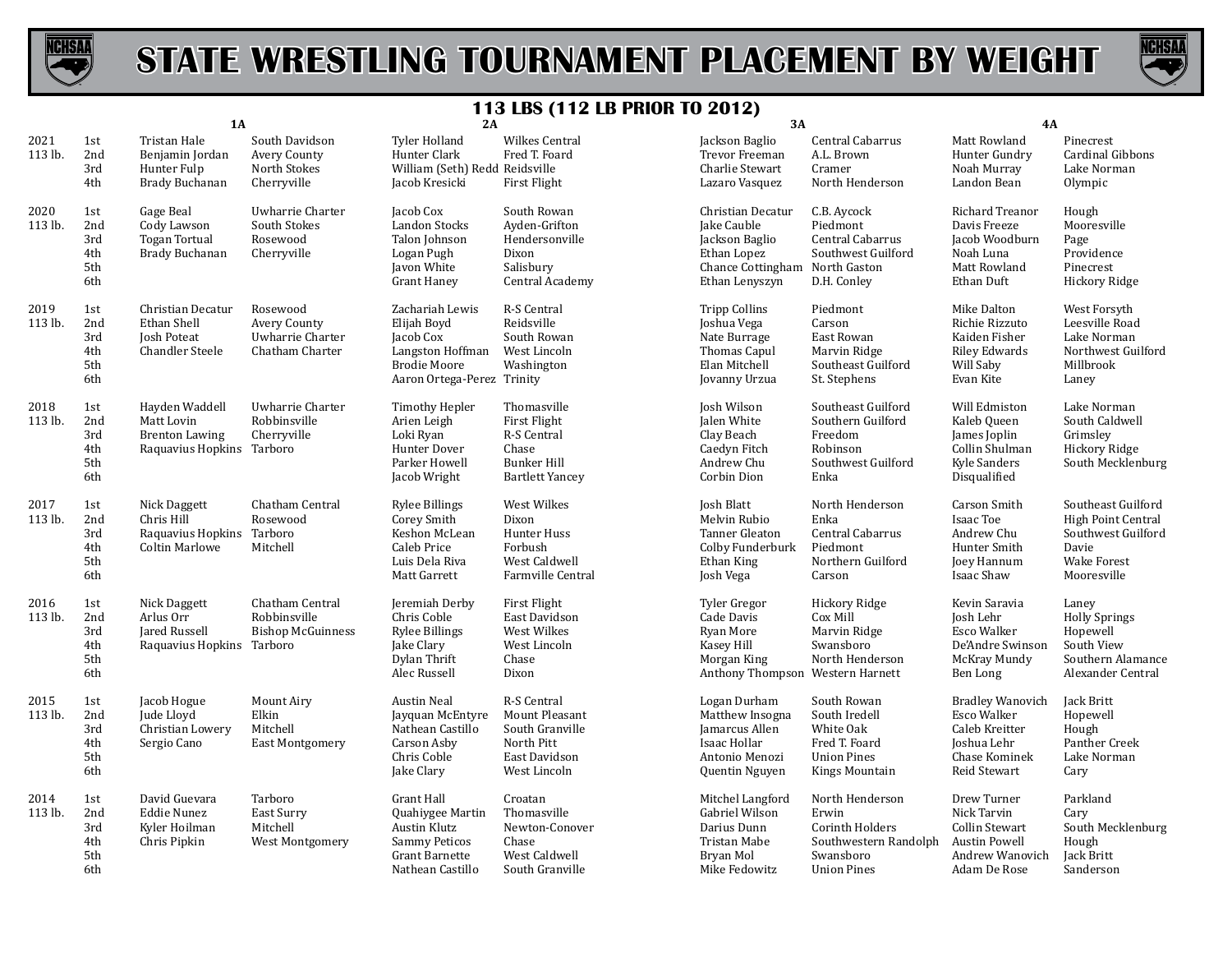



|                 |                                        | <b>1A</b>                                                                              |                                                                        |                                                                                                                    | $113 \text{ LDS}$ (114 LB 1 MOR 10 2012)<br>3A<br>2A                                              |                                                                                                                         |                                                                                              | 4A                                                                                                            |                                                                                               |  |
|-----------------|----------------------------------------|----------------------------------------------------------------------------------------|------------------------------------------------------------------------|--------------------------------------------------------------------------------------------------------------------|---------------------------------------------------------------------------------------------------|-------------------------------------------------------------------------------------------------------------------------|----------------------------------------------------------------------------------------------|---------------------------------------------------------------------------------------------------------------|-----------------------------------------------------------------------------------------------|--|
| 2013<br>113 lb. | 1st<br>2nd<br>3rd<br>4th<br>5th<br>6th | Marc Gonzalez<br>James Dagget<br>Lucas Smoot<br>Angel Jaramillo                        | North Rowan<br>Chatham Central<br>North Wilkes<br>Rosewood             | George Carpenter<br>Austin Klutz<br>Quan Le<br>Grayson Millis<br>Daron Jackson<br>Clifford Braly                   | Carrboro<br>Newton-Conover<br>T.W. Andrews<br>Croatan<br>Farmville Central<br>North Henderson     | Heath Gleaton<br>Jason Deutsch<br>Matthew Tutterrow North Iredell<br>Nicholas Sexton<br>Ian Machamer<br>Dakota Griffith | Central Cabarrus<br>East Rowan<br>A.L. Brown<br>North Gaston<br>St. Stephens                 | Richard Tolston<br>Victor Sosa<br>Dakota Jenkins<br>Conner Kominek<br>Chance Davis<br><b>Tyler Paul</b>       | Jack Britt<br>Ashley<br>Parkland<br>Lake Norman<br>Apex<br>Terry Sanford                      |  |
| 2012<br>113 lb. | 1st<br>2nd<br>3rd<br>4th<br>5th<br>6th | Henry Seiler<br>Jake St. Germain<br>Brandon Armstrong Ayden-Grifton<br>Angel Jaramillo | <b>NCSSM</b><br>West Wilkes<br>Rosewood                                | Colby Langford<br>Quan Le<br>Alex Bray<br>George Faur<br>Austin McMillian<br>Juan Vera                             | North Henderson<br>T.W. Andrews<br>Croatan<br>Carrboro<br>North Surry<br>Polk County              | Jake Smith<br><b>Bradley Bader</b><br>Troy Gregor<br>Jake Britt<br>Jason Deutsch<br>Latrone Evans                       | Havelock<br>St. Stephens<br>Hickory Ridge<br>Hunt<br>East Rowan<br>Jacksonville              | Drew Turner<br>Cody Karns<br>Parker Ragsdale<br>Victor Sosa<br>Robbie Tomasic<br>Garret Hinton                | Parkland<br>Lake Norman<br><b>Holly Springs</b><br>Ashley<br>C.E. Jordan<br>Jack Britt        |  |
| 2011<br>112 lb. | 1st<br>2nd<br>3rd<br>4th<br>5th<br>6th | Ty Franklin<br>Devis Fussell<br>Daniel Gregorich<br>Thomas Whitman                     | Alleghany<br>West Wilkes<br>Central Academy<br>Rosman                  | <b>Tyler Myers</b><br>Chad Stamey<br>Alex Bray<br>German Ramirez<br>Ryan Lewis<br>Franklin Phillips                | Trinity<br>West Lincoln<br>Croatan<br>North Henderson<br>Charles D. Owen<br><b>West Davidson</b>  | Josh Smith<br><b>Bradley Bader</b><br>Caleb Griffin<br>Royce Rammer<br>Jordan Baker<br>Ryan Davis                       | Ashbrook<br>St. Stephens<br>Fred T. Foard<br>Marvin Ridge<br>Orange<br>Havelock              | John Sparks<br>Alex Cabrera<br>Jacob Grigg<br>Zak Watts<br>Michael Bedard<br>Alex Costner                     | Green Hope<br>South Caldwell<br>East Gaston<br><b>Scotland County</b><br>Ardrey Kell<br>Davie |  |
| 2010<br>112 lb. | 1st<br>2nd<br>3rd<br>4th<br>5th<br>6th | Daniel Hernandez<br>Cody Decamp<br>Jorge Lima<br>Zach Prevette                         | <b>East Montgomery</b><br>South Davidson<br>West Wilkes<br>East Wilkes | <b>Cody Roberts</b><br>Victor Faires<br>Robbie Gladwell<br>Austin Edwards<br>Cassius Russell<br><b>Tyler Myers</b> | Madison<br>Salisbury<br>Croatan<br>Charles D. Owen<br>South Lenoir<br>Trinity                     | Garrison White<br>Ray Farnsworth<br>Francisco Arcos<br><b>Ethan Morales</b><br>Matthew Bogard<br>Hayden Carroll         | Robinson<br>St. Stephens<br>Walter M. Williams<br>Douglas Byrd<br>Havelock<br>Mount Pleasant | Michael Waters<br>Luke Ludke<br>Alex Cabrera<br>Jeffrey Stevenson<br>Dustin Cservenko<br>Quentez Phillips     | Davie<br>Clayton<br>South Caldwell<br>Ardrey Kell<br>Parkland<br>West Mecklenburg             |  |
| 2009<br>112 lb. | 1st<br>2nd<br>3rd<br>4th<br>5th<br>6th | 1A/2A Combined                                                                         |                                                                        | Ryan Blackwell<br>J.J. LaPlante<br>Ryan Spivey<br>Zakary Berckman<br>Nate Smith<br><b>Brandon Boles</b>            | Croatan<br>West Wilkes<br>West Lincoln<br>Eastern Guilford<br>North Lincoln<br><b>West Stokes</b> | Timdarius Thusrton T.W. Andrews<br>Robert Golde<br>Joe Deangelo<br>Landon Lucas<br>Antwan Davis<br>Miguel Aguirre       | Northwest Guilford<br>Southern Alamance<br>Southwest Edgecombe<br>Parkland<br>Southern Lee   | Kyle Narburgh<br>Michael Waters<br>Zach Jaramillo<br>John Grigg<br>Peter Baseda<br>David Tran                 | Jack Britt<br>Davie<br>New Bern<br>East Gaston<br>East Mecklenburg<br>Sanderson               |  |
| 2008<br>112 lb. | 1st<br>2nd<br>3rd<br>4th<br>5th<br>6th | 1A/2A Combined                                                                         |                                                                        | <b>Weston Haney</b><br>Eric Evanger<br>Johnny Lefevers<br>Ryan Blackwell<br>Dustin Champion<br>Zach Hudson         | Robbinsville<br><b>Brevard</b><br>Hibriten<br>Croatan<br>Orange<br>West Davidson                  | Juan Stimpson<br>Patrick Nelms<br>Kurt Stephens<br>Patrick Graham<br>Artez Crandell<br>Jacob Robinson                   | Parkland<br>Piedmont<br>St. Stephens<br>Ragsdale<br>D.H. Conley<br>Nash Central              | Dominic Parisi<br>Tom Puckett<br>Josh Bradley<br>Kyle Daniel<br>J.J. Greenstein<br>Cameron Idol               | Robinson<br>Butler<br>New Bern<br>Jack Britt<br>Athens Drive<br>Mount Tabor                   |  |
| 2007<br>112 lb. | 1st<br>2nd<br>3rd<br>4th<br>5th<br>6th | 1A/2A Combined                                                                         |                                                                        | Matt Whittle<br>Chris Johnson<br>Casey Walker<br>Chris Fulk<br>Jim Bish<br>Michael Prouty                          | West Lincoln<br>Orange<br>West Henderson<br><b>West Stokes</b><br>Rosewood<br>North Wilkes        | Mickey Humphrey<br>Ian Coggin<br>Patrick Nelms<br>Jesus Vazquez<br>Joe Shively<br>Julian Taylor                         | Ragsdale<br>Southeast Guilford<br>Piedmont<br>St. Stephens<br>Enka<br>Gray's Creek           | Corey Mock<br>Kevin Brown<br><b>Brett Boston</b><br>Jacob Hill<br>Sheldon Wilder<br>Austin Annas              | Chapel Hill<br>Pinecrest<br>Freedom<br>South Rowan<br>Riverside-Durham<br>East Burke          |  |
| 2006<br>112 lb. | 1st<br>2nd<br>3rd<br>4th<br>5th<br>6th | 1A/2A Combined                                                                         |                                                                        | George Gianera<br>Matt Whittle<br>Josh Webster<br>Derrick Hanks<br>Jonathan Hensley<br>Ryan Mitchell               | North Wilkes<br>West Lincoln<br>Newton-Conover<br>North Lincoln<br>Avery County<br>First Flight   | Gabe Lockett<br>Chris Tesar<br>Ian Coggin<br>Mark Taylor<br>Jonathan Langholtz Jacksonville<br>Doogie Niemond           | R-S Central<br>Eastern Wayne<br>Southeast Guilford<br>Enka<br>Southern Wayne                 | <b>Travis Coffey</b><br><b>Brandon Davis</b><br>Zachary Pierce<br>Russell Hilton<br>Manuel Ramirez<br>Yue Her | Watauga<br>Page<br>Riverside-Durham<br>Davie<br>Jack Britt<br>Freedom                         |  |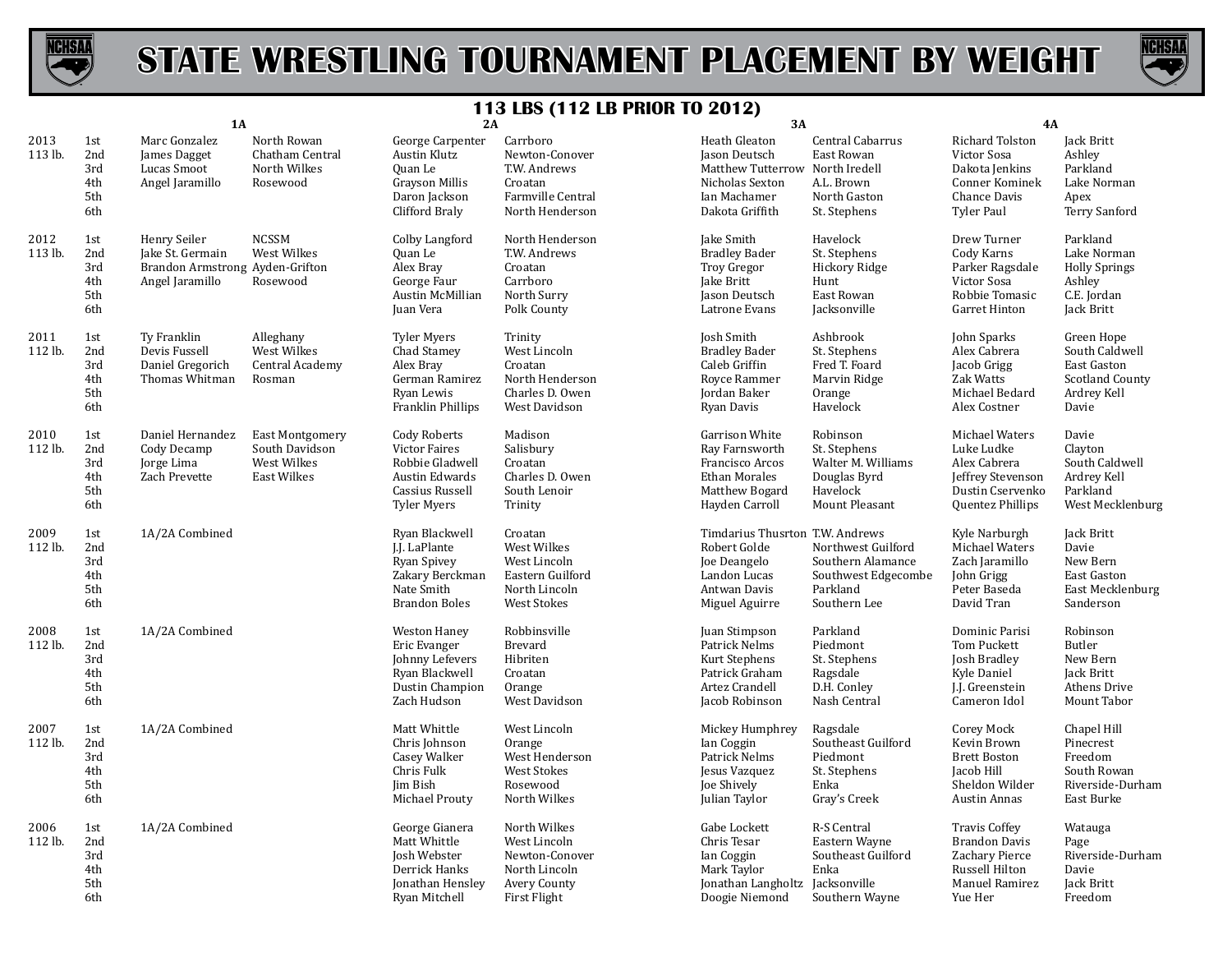



|                 |                                        | <b>1A</b>      | 2A                                                                                               |                                                                                        | 3A                                                                                                     |                                                                                             | 4A                                                                                                           |                                                                                        |
|-----------------|----------------------------------------|----------------|--------------------------------------------------------------------------------------------------|----------------------------------------------------------------------------------------|--------------------------------------------------------------------------------------------------------|---------------------------------------------------------------------------------------------|--------------------------------------------------------------------------------------------------------------|----------------------------------------------------------------------------------------|
| 2005<br>112 lb. | 1st<br>2nd<br>3rd<br>4th<br>5th<br>6th | 1A/2A Combined | Michael Boring<br>Ramsey Brown<br>Eric Webster<br>Kendall Mowery<br>Chris Taylor<br>Sean Younger | Manteo<br>Rosewood<br>Newton-Conover<br>Salisbury<br><b>West Stokes</b><br>McMichael   | Jared Grigg<br><b>Justin Miller</b><br>Mike Jusino<br>Kenny Niemitalo<br>Gabe Lockett<br>Jesus Vazquez | East Gaston<br>Southwestern Randolph<br>Clayton<br>Trinity<br>R-S Central<br>St. Stephens   | <b>Brody Essick</b><br>Matthew Moretz<br>Jon Burns<br>Chris Andre<br>Trevour Smith<br>Russel Hilton          | North Davidson<br>Watauga<br>Cary<br>Green Hope<br>West Forsyth<br>Davie County        |
| 2004<br>112 lb. | 1st<br>2nd<br>3rd<br>4th<br>5th<br>6th | 1A/2A Combined | Dan Prouty<br>Matt Shoffner<br>Willis Blue<br>Paul McGee<br>Matt Stogner<br>Alex Evanger         | North Wilkes<br>Southern Vance<br>T.W. Andrews<br>Mitchell<br>Bandys<br><b>Brevard</b> | Rob Tate<br>Ty Roach<br>Jimmy Long<br>Mike Romero<br>Matt Ghantt<br>Ryan Soles                         | East Gaston<br><b>West Carteret</b><br>Eastern Randolph<br>Triton<br>North Gaston<br>Orange | Jay Coman<br>Mike Malanga<br>Jalil Dozier<br>Richie Apolinar<br>Jonathon Annas<br>Andrew Chrzanowski Harding | C.E. Jordan<br>New Bern<br>Jack Britt<br>Central Cabarrus<br>East Burke                |
| 2003<br>112 lb. | 1st<br>2nd<br>3rd<br>4th<br>5th<br>6th | 1A/2A Combined | Bryan Lashomb<br>Cory Singleton<br>Paul McGee<br>Jerry Stogner<br>Brian Sharp<br>Larry Jackson   | Currituck<br>Avery County<br>Mitchell<br>Bandys<br>Wilkes Central<br>North Rowan       | Jimmie Long<br>Chong Xiong<br>Andy Holton<br>Justin Case<br>Rob Tate<br>Forfeit                        | Eastern Randolph<br>Anson<br>Manteo<br>Morehead<br>East Gaston                              | Ryan Hart<br>Jon Morton<br><b>Justin Preece</b><br>Peter Horn<br>Jay Coman<br><b>Tanner Sewell</b>           | R.J. Reynolds<br>Riverside-Durham<br>D.H. Conley<br>Myers Park<br>C.E. Jordan<br>Laney |
| 2002<br>112 lb. | 1st<br>2nd<br>3rd<br>4th               | 1A/2A Combined | Josh Fleshman<br>Jimmy Helms<br>Zach Avant<br>Dusty Smith                                        | Forbush<br>Currituck<br>Mount Pleasant<br>West Caldwell                                | Dusty McKinney<br>Kane Long<br>Chong Xiong<br>Charlie Stewart                                          | East Gaston<br>Eastern Randolph<br>Anson<br>Carver                                          | George Hickman<br>Willie Annas<br><b>Jon Neal</b><br>Matt Coakley                                            | Laney<br>East Burke<br>Green Hope<br>Leesville Road                                    |
| 2001<br>112 lb. | 1st<br>2nd<br>3rd<br>4th               | 1A/2A Combined | Robert Watson<br><b>Jonathan Cline</b><br>Kenny Jermane<br>Ryan DeCarlo                          | Southern Vance<br>West Lincoln<br>South Davidson<br>Rosewood                           | Drew Forshey<br>Gregg Kierstead<br>John McDonald<br>Derek Mull                                         | St. Stephens<br>White Oak<br>Southern Durham<br>Tuscola                                     | <b>Tripp Rogers</b><br>George Hickman<br>James Penn<br>Timmy Letbetter                                       | East Gaston<br>Laney<br>Mount Tabor<br>Cape Fear                                       |
| 2000<br>112 lb. | 1st<br>2nd<br>3rd<br>4th               | 1A/2A Combined | John Thomas<br>Terrence Johnson<br>J.R. Kivett<br>Kehly Roberts                                  | Charlotte Catholic<br>Northern Vance<br>Eastern Randolph<br>North Wilkes               | Drake Dickenson<br>Jacob Clackett<br>Roylando Lucas<br>Gregg Kierstead                                 | Morehead<br>Tuscola<br>Southern Nash<br>White Oak                                           | Chais Schenck<br>Brandon Palmer<br>Michael Hoyes<br>Shane Moore                                              | East Gaston<br>Riverside-Durham<br>Myers Park<br>South View                            |
| 1999<br>112 lb. | 1st<br>2nd<br>3rd<br>4th               | 1A/2A Combined | Jordan Binder<br>Torrie Brown<br>Don Newman<br>Victor Hewitt                                     | Currituck<br>North Stanly<br>Western Alamance<br>West Brunswick                        | <b>Brandon Gates</b><br>Curry Pickard<br>Josh Barnes<br>Michael Howard                                 | West Henderson<br>Morehead<br>North Gaston<br>Pender                                        | Mike Valdeperas<br>James Brimmer<br>Ryan Ayre<br>J.B. Randell                                                | Seventy-First<br>New Bern<br>West Carteret<br>Southern Wayne                           |
| 1998<br>112 lb. | 1st<br>2nd<br>3rd<br>4th               | 1A/2A Combined | Tim Campbell<br><b>Bradley Fullwood</b><br>Reuben Loyola<br>Wayne Sawyer                         | Chatham Central<br>West Brunswick<br>North Wilkes<br>Robbinsville                      | Jared Raymond<br>Joe Perkins<br>Randy Sudul<br>Bear Ingle                                              | Morehead<br>Glenn<br>Havelock<br>Erwin                                                      | J.C. Hawk<br>Justin Lane<br>Kevin Gulledge<br>Chad Ball                                                      | Seventy-First<br>Wake Forest-Rolesville<br>South Rowan<br>Independence                 |
| 1997<br>112 lb. | 1st<br>2nd<br>3rd<br>4th               | 1A/2A Combined | Nick Gates<br>Paul Angel<br>Mark Gilbert<br>Nathan Gue                                           | West Henderson<br>Lincolnton<br>Currituck<br>Mount Pleasant                            | Ryan Huffman<br>Jason Keller<br>Justin Farmer<br><b>Scott Chevney</b>                                  | Southwest Edgecombe<br>A.L. Brown<br>East Rowan<br>North Iredell                            | Eddie Haywood<br>I.T. Kellam<br>Qumars Shodja<br>Derrick Scales                                              | Riverside-Durham<br>Morehead<br>Pinecrest<br>North Davidson                            |
| 1996<br>112 lb. | 1st<br>2nd<br>3rd<br>4th               | 1A/2A Combined | Damon Blackley<br>Sage Chavez<br><b>Justin Wyatt</b><br>Jason Kimbel                             | West Henderson<br>Dixon<br>Alleghany<br>Forbush                                        | Trent Tedder<br>Miguel Ramirez<br>Malcolm Denman<br>Jason Keller                                       | <b>Wilkes Central</b><br>High Point Central<br>Havelock<br>A.L. Brown                       | Darrell Foy<br>Chris Lamprecht<br>Ronnie Dunbar<br>Qumar Shadja                                              | Mount Tabor<br>Terry Sanford<br>Broughton<br>Pinecrest                                 |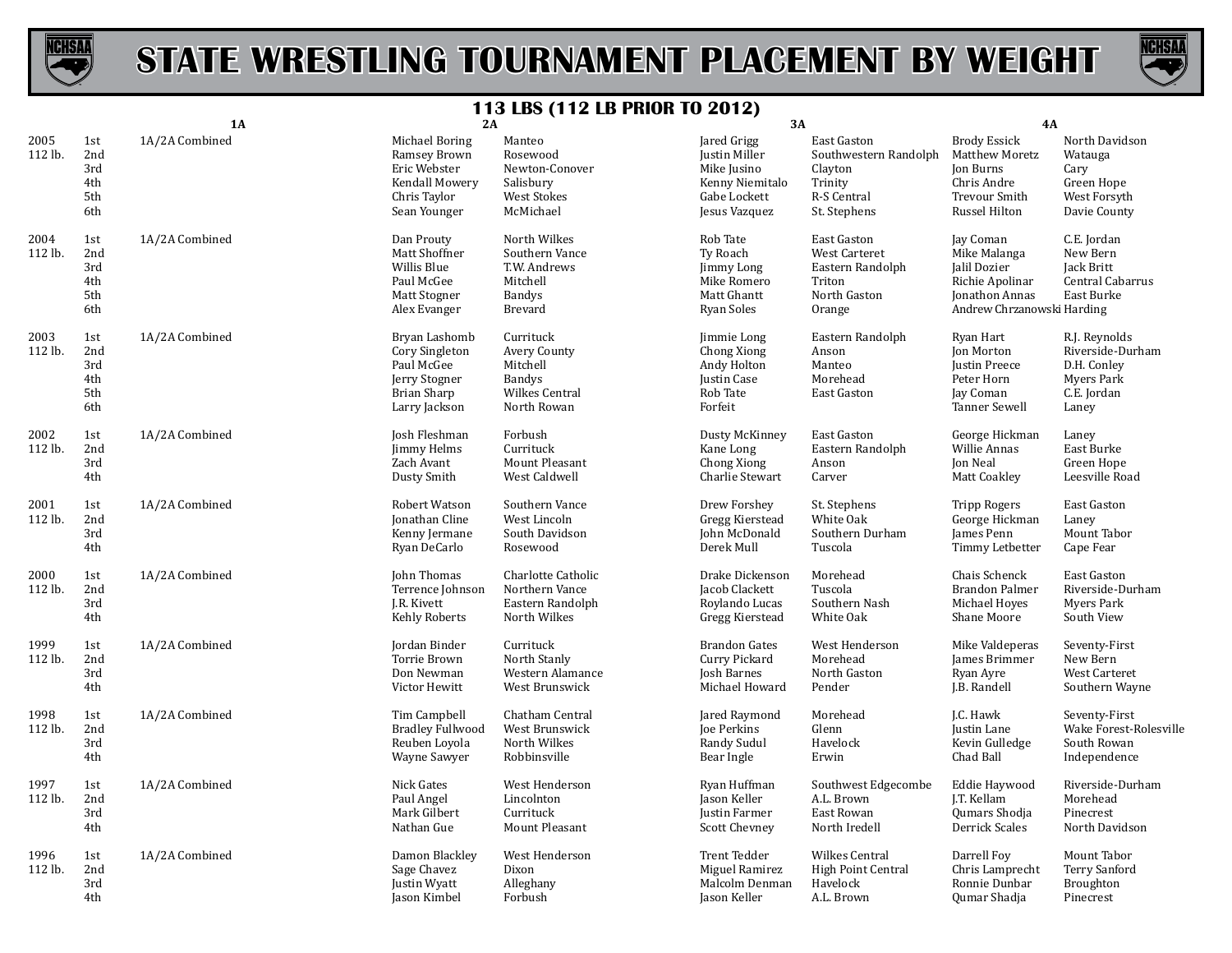



|                 |                          | 1A             | 2A                                                                     |                                                                  | 3A                                                                   |                                                                                       | 4A                                                                      |                                                                         |
|-----------------|--------------------------|----------------|------------------------------------------------------------------------|------------------------------------------------------------------|----------------------------------------------------------------------|---------------------------------------------------------------------------------------|-------------------------------------------------------------------------|-------------------------------------------------------------------------|
| 1995<br>112 lb. | 1st<br>2nd<br>3rd<br>4th | 1A/2A Combined | Jason Kimble<br>Andy Anderson<br>Antonio Brown<br>Justin Wyatt         | Forbush<br>Dixon<br>Albemarle<br>Alleghany                       | Jermaine Bullard<br>Michael Murray<br>Steven Harrell<br>Robby Reed   | High Point Central<br>Wake Forest-Rolesville<br>Ragsdale<br>East Lincoln              | Martell Armstrong<br><b>Buck Eubanks</b><br>Mike Lewis<br>Terry Wade    | Seventy-First<br>New Bern<br>Cary<br>Orange                             |
| 1994<br>112 lb. | 1st<br>2nd<br>3rd<br>4th | 1A/2A Combined | Matthew Cruise<br>Michael Coggins<br>Joey Brannon<br>Antonio Brown     | Surry Central<br>East Henderson<br>West Wilkes<br>Albemarle      | Shane Davis<br>Michael Murray<br>Lamont Bennett<br>Dusty Long        | Harnett Central<br>Wake Forest-Rolesville<br>High Point Central<br>Northwest Guilford | Scott Gordon<br>Joe Guzzio<br>Hai Tran<br>Eric Cornwall                 | Cary<br>Grimslev<br>North Mecklenburg<br>Dudley                         |
| 1993<br>112 lb. | 1st<br>2nd<br>3rd<br>4th | 1A/2A Combined | James Orr<br>Brian Lefler<br>Shane Hall<br>Danny Williams              | Robbinsville<br>North Stanly<br>Ashe Central<br>Edneyville       | Marty Johnson<br>Chris Thompson<br>Jonathan Brown<br>Michael Coggins | Central Davidson<br>Eastern Randolph<br>East Rowan<br>East Henderson                  | John Mance<br>Tony Hairston<br>Chris Steele<br>Kevin Bennett            | Watauga<br>South Stokes<br>Orange<br>Anson                              |
| 1992<br>112 lb. | 1st<br>2nd<br>3rd<br>4th | 1A/2A Combined | Mark Shaw<br><b>Ritz Etter</b><br>Roddie Jones<br>Dale Allen           | Alleghany<br>Albemarle<br>North Brunswick<br>Dixon               | Michael Young<br>Daniel Pegram<br>Jerrell Jobe<br>Jerry Spraker      | Sun Valley<br>Northeast Guilford<br>Southeast Guilford<br>Northwest Cabarrus          | Larry James<br>Cain Beard<br>Tony Hairston<br>C.C. Fisher               | Southern Wayne<br><b>East Gaston</b><br>South Stokes<br>Northern Durham |
| 1991<br>112 lb. | 1st<br>2nd<br>3rd<br>4th | 1A/2A Combined | <b>Phil Carlton</b><br>Ricky Miller<br>Teddy Norman<br>Germaine Lewis  | Mount Pleasant<br>Polk County<br>West Lincoln<br>Thomasville     | Kenny Bailey<br>Carlos Hough<br>Scott Kerns<br>Kris Kirtley          | Statesville<br>T.W. Andrews<br>St. Stephens<br>West Henderson                         | Troy Williamson<br>Cedrick Stewart<br>Jerry McNeil<br>Cameron Smith     | <b>Athens Drive</b><br>Triton<br>Scotland<br>Laney                      |
| 1990<br>112 lb. | 1st<br>2nd<br>3rd<br>4th | 1A/2A Combined | <b>Phil Carlton</b><br>Danny Henderson<br>Marty Williams<br>Derek Mohr | Mount Pleasant<br>Dixon<br>Alleghany<br>Avery County             | Mark Harris<br>Rod Wright<br>Kris Kirtley<br>Thomas Cauthen          | Enka<br>Western Guilford<br>West Henderson<br>Statesville                             | Jared Ezzell<br>Doug Banks<br>Landry McDuffie<br><b>Troy Williamson</b> | C.E. Jordan<br>New Bern<br>Lumberton<br>Athens Drive                    |
| 1989<br>112 lb. | 1st<br>2nd<br>3rd<br>4th | 1A/2A Combined | Mike Kendall<br>John Jarvis<br>Greg Crouse<br><b>Phil Carlton</b>      | Albemarle<br>Surry Central<br>Alleghany<br><b>Mount Pleasant</b> | Shane Long<br>Johnny Lewis<br>Keith Allen<br><b>Travis Day</b>       | Eastern Randolph<br>Statesville<br>Charles D. Owen<br><b>West Carteret</b>            | Doug Banks<br><b>Brian Whitted</b><br>Shad Ellis<br><b>Rick Thomas</b>  | New Bern<br>C.E. Jordan<br><b>East Gaston</b><br>East Burke             |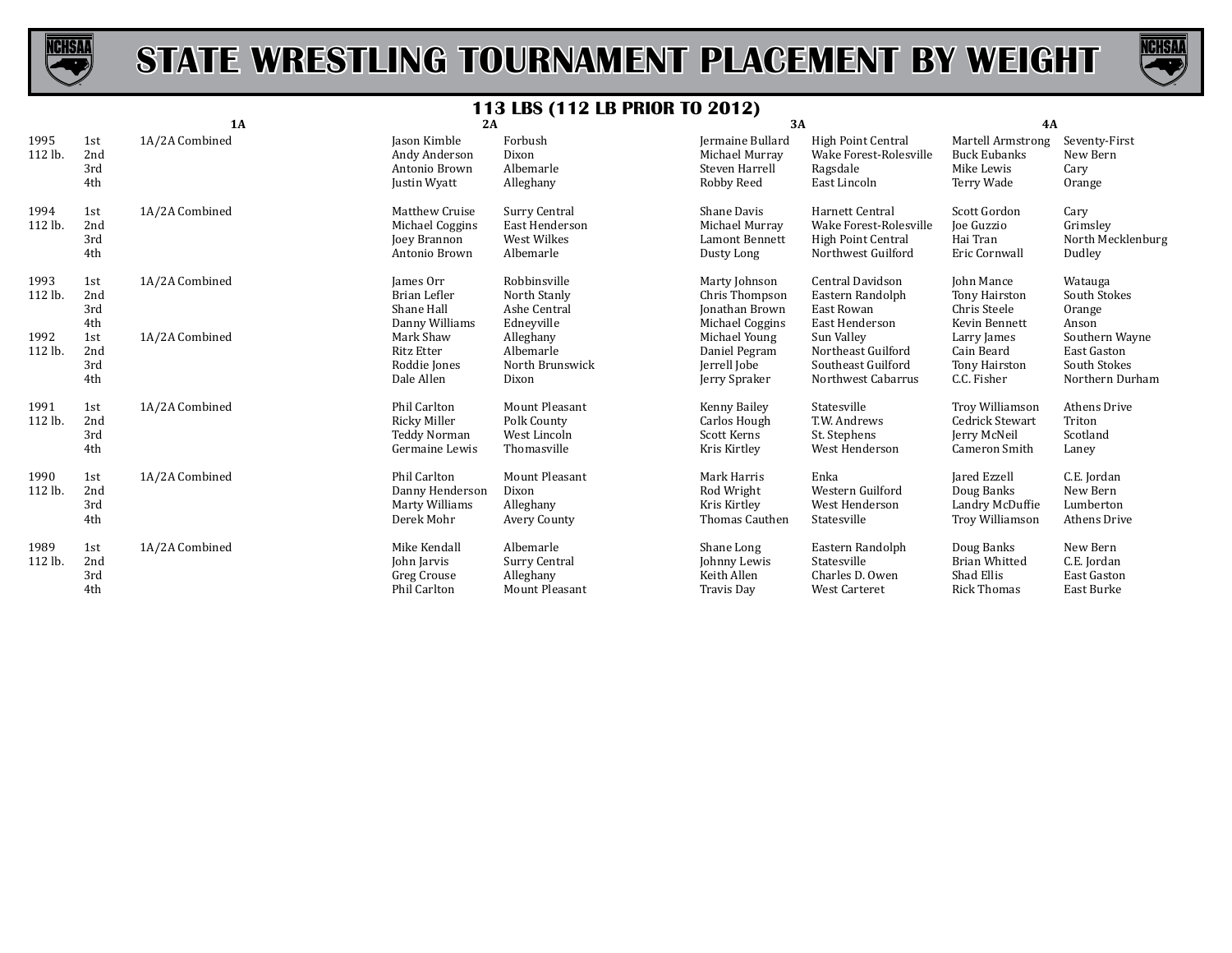



|                 |                                        | <b>1A</b>                                                                         |                                                            | 2A                                                                                                                                             |                                                                                              | 3A                                                                                                             |                                                                                                           | <b>4A</b>                                                                                                    |                                                                                                            |
|-----------------|----------------------------------------|-----------------------------------------------------------------------------------|------------------------------------------------------------|------------------------------------------------------------------------------------------------------------------------------------------------|----------------------------------------------------------------------------------------------|----------------------------------------------------------------------------------------------------------------|-----------------------------------------------------------------------------------------------------------|--------------------------------------------------------------------------------------------------------------|------------------------------------------------------------------------------------------------------------|
| 2021<br>120 lb. | 1st<br>2nd<br>3rd<br>4th               | Logan Tortual<br><b>Grant Reece</b><br>Ricardo Bustos<br>Brandon Ropp             | Rosewood<br>Avery County<br>Albemarle<br>Rosman            | Kyle Montaperto<br>David McEachern<br><b>Javon White</b><br>Raul Hernandez                                                                     | Central Academy<br>Mount Pleasant<br>Salisbury<br><b>Bunker Hill</b>                         | Aldo Hernandez<br>Jake Cauble<br>Henry Portela<br>Joey Bruscino                                                | <b>Montgomery Central</b><br>Piedmont<br>North Henderson<br>Southeast Guilford                            | Mark Samuel<br>Noah Luna<br>Luke Kunath<br>Patrick Iacoves                                                   | Laney<br>Providence<br>Cardinal Gibbons<br>Lake Norman                                                     |
| 2020<br>120 lb. | 1st<br>2nd<br>3rd<br>4th<br>5th<br>6th | Ethan Shell<br>Dylan Lowery<br>Ricardo Bustos<br>Satchel McCoy                    | Avery County<br>Mitchell<br>Albemarle<br>Polk County       | Kyle Montaperto<br>Elijah Boyd<br>Samuel Hodge<br>Cameron Smith<br>Langston Hoffman<br>Luis Garcia                                             | Central Academy<br>Reidsville<br>Currituck<br>Lincolnton<br>West Lincoln<br>Randleman        | <b>Tripp Collins</b><br>Nate Burrage<br>Jacob Yim<br>Richard Williams<br>Daniel Tierney<br>Ben Baker           | Piedmont<br>East Rowan<br>Marvin Ridge<br>Gray's Creek<br>Concord<br>Topsail                              | James Joplin<br>Maxwell Kiel<br>Kaiden Fisher<br>Jonathan Floyd<br>William Cline<br>Ramiro Pascual           | Northwest Guilford<br>C.E. Jordan<br>Lake Norman<br>Lumberton<br>Providence<br>Glenn                       |
| 2019<br>120 lb. | 1st<br>2nd<br>3rd<br>4th<br>5th<br>6th | Hayden Waddell<br>Dylan Lowery<br><b>Timothy Freeze</b><br><b>McClay Phillips</b> | Uwharrie Charter<br>Mitchell<br>South Davidson<br>Cherokee | Braden Riggs<br>Loki Ryan<br>Aidan Hiott<br>Timothy Hepler<br>Hunter Ross<br><b>Carson Goins</b>                                               | Pisgah<br>R-S Central<br>West Stanly<br>Thomasville<br>Central Academy<br><b>West Stokes</b> | Carson Smith<br>Fred Lewis<br>Corbin Dion<br><b>Bailey Wicker</b><br>Gavin McKendrick<br>Jacob Yim             | Southeast Guilford<br>Western Harnett<br>Enka<br>Piedmont<br>West Johnston<br>Marvin Ridge                | Kobe Early<br>Will Edmiston<br>Ahmad Smith<br>James Joplin<br>Michael Pappaconstantinou<br>Kevin Wanovich    | Cary<br>Lake Norman<br>Ragsdale<br>Northwest Guilford<br><b>Wake Forest</b><br>Jack Britt                  |
| 2018<br>120 lb. | 1st<br>2nd<br>3rd<br>4th<br>5th<br>6th | <b>Timothy Decatur</b><br>Josh Poteat<br>Tyjae Townsend<br><b>Braden Millsaps</b> | Rosewood<br>Uwharrie Charter<br>Elkin<br>Robbinsville      | <b>Rylee Billings</b><br>Ethan Oakley<br>Spenser Harris<br>Jake Dodson<br><b>Ricky Reynolds</b><br>Victor Monnet                               | West Wilkes<br>Wheatmore<br>Newton-Conover<br>Central Academy<br>West Lincoln<br>Carrboro    | Carson Smith<br>Josh Blatt<br>Caleb Smith<br>Rahsun Lawrence<br>Hunter Campbell<br>Nathan Huntley              | Southeast Guilford<br>North Henderson<br>Southwest Guilford<br>Rocky Mount<br>North Brunswick<br>Piedmont | Isaac Toe<br>Kaleb Williams<br>Alec Montova<br>Aaron Wilkie<br>Corbin Houdeshell<br>Shane Chavis             | High Point Central<br>Apex<br>Apex Friendship<br><b>Holly Springs</b><br>Lake Norman<br>Northwest Guilford |
| 2017<br>120 lb. | 1st<br>2nd<br>3rd<br>4th<br>5th<br>6th | Ronald Whitt<br>River Griffith<br><b>Timothy Decatur</b><br>Jake Blevins          | Voyager Academy<br>Avery County<br>Rosewood<br>Alleghany   | Ethan Oakley<br>Jeremiah Derby<br>Edwin Alvarenga<br>Dylan Thrift<br>Will Berkowitz<br>Carson Asby                                             | Providence Grove<br>First Flight<br>Forbush<br>Chase<br>Shelby<br>Washington                 | Harrison Campbell<br>Landon Shuford<br>Logan Lambert<br>Cade Davis<br><b>Trevor Wicker</b><br>Isaiah Hendricks | West Brunswick<br>West iredell<br>South Rowan<br>Cox Mill<br>Western Harnett<br>Robinson                  | Kevin Saravia<br>De'Andre Swinson<br>Esco Walker<br>Caleb Smith<br>McKray Mundy<br>Ethan Hnasko              | Laney<br>South View<br>Hopewell<br>Southwest Guilford<br>Southern Alamance<br>West Forsyth                 |
| 2016<br>120 lb. | 1st<br>2nd<br>3rd<br>4th<br>5th<br>6th | Jacob Hogue<br>Jake Blevins<br>Ronald Whitt<br><b>Tristan Prater</b>              | Mount Airy<br>Alleghany<br>Voyager Academy<br>Rosman       | <b>Austin Neal</b><br>Keaton Norman<br>Edwin Alvarenga<br>Jared Niemitalo<br>Christopher Gilbert East Burke<br>javiaughn Basnight Northeastern | R-S Central<br>West Lincoln<br>Forbush<br>Wheatmore                                          | Harrison Campbell<br>Phil Daub<br>Antonio Menozi<br>Landon Shuford<br>Parker Walton<br>Joseph Bedard           | West Brunswick<br>Enka<br><b>Union Pines</b><br>West Iredell<br>Weddington<br><b>East Gaston</b>          | Tony McGee<br>Caleb Kreitter<br>Xavier Williamson<br>Josh Scott<br>Nick Perrelli<br>Nolan Edens              | McDowell<br>Hough<br>Southern Alamance<br>Ben L. Smith<br>Lake Norman<br>Hopewell                          |
| 2015<br>120 lb. | 1st<br>2nd<br>3rd<br>4th<br>5th<br>6th | Kyler Hoilman<br>Said Javier<br>Eddie Nunez<br><b>Tristan Prater</b>              | Mitchell<br>Elkin<br>East Surry<br>Rosman                  | <b>Sammy Peticos</b><br>Austin Klutz<br>Christopher Gilbert East Burke<br>Dante Veltri<br>Tyler Johnson<br>Schuyler Spurrier                   | Chase<br>Newton-Conover<br>Carrboro<br>Trinity<br>Maiden                                     | <b>Blaine Mainz</b><br>Mitchel Langford<br>Gabe Wilson<br>William Pryor<br>Kasey Hill<br>Ryan McKellar         | Jacksonville<br>North Henderson<br>Erwin<br>Morehead<br>Swansboro<br>Sun Valley                           | David Bobeck<br>Michael Vernagallo<br>Nick Mutio<br><b>Austin Powell</b><br>Collin Stewart<br>Avery Clinding | Northwest Guilford<br>Jack Britt<br><b>Wake Forest</b><br>Hough<br>South Mecklenburg<br>A.L. Brown         |
| 2014<br>120 lb. | 1st<br>2nd<br>3rd<br>4th<br>5th<br>6th | Zack Orr<br>Matt Rhyne<br>Peyton Greene<br>Said Javier                            | Robbinsville<br>Cherryville<br>Mitchell<br>Elkin           | <b>Brandon Reynolds</b><br><b>Ouan</b> Le<br>George Carpenter<br>Dustin McCaw<br>Jason Boutsady<br>Malik Wiley                                 | West Wilkes<br>T.W. Andrews<br>Carrboro<br>Croatan<br>Thomasville<br>West Caldwell           | Heath Gleaton<br>Jordan Jones<br>Wilson Smith<br>David Bobeck<br>Zack Howard<br>Tyler Paul                     | Central Cabarrus<br>Morehead<br>Rocky Mount<br>Western Guilford<br>C.B. Aycock<br><b>Terry Sanford</b>    | Richard Tolston<br>Chance Davis<br>Aaron Redus<br>David Cline<br>Tristan Dean<br>Daniel Hinshaw              | Jack Britt<br>Apex<br><b>Holly Springs</b><br>Robinson<br>Northwest Guilford<br>Southeast Guilford         |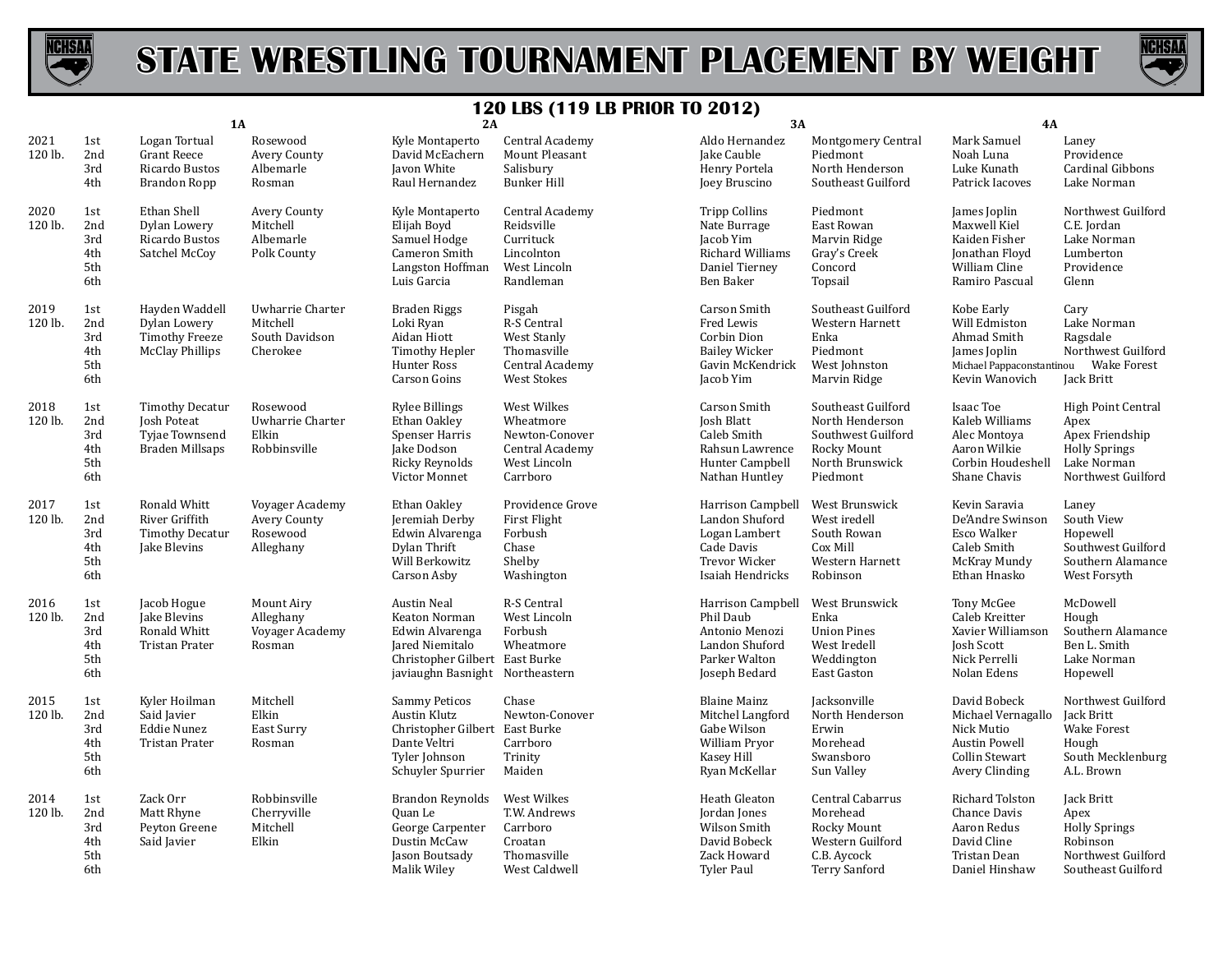



|                 |                                        |                                                                                             |                                                          | 120 LBS (119 LB PRIUR 10 2012)                                                                             |                                                                                                 |                                                                                                                                   |                                                                                              |                                                                                                                               |                                                                                                |
|-----------------|----------------------------------------|---------------------------------------------------------------------------------------------|----------------------------------------------------------|------------------------------------------------------------------------------------------------------------|-------------------------------------------------------------------------------------------------|-----------------------------------------------------------------------------------------------------------------------------------|----------------------------------------------------------------------------------------------|-------------------------------------------------------------------------------------------------------------------------------|------------------------------------------------------------------------------------------------|
|                 |                                        | <b>1A</b>                                                                                   |                                                          | 2A                                                                                                         |                                                                                                 | 3A                                                                                                                                |                                                                                              | 4A                                                                                                                            |                                                                                                |
| 2013<br>120 lb. | 1st<br>2nd<br>3rd<br>4th<br>5th<br>6th | Damon Ellis<br>Brandon Armstrong Ayden-Grifton<br><b>Casey Willis</b><br>Raquan Neal        | North Rowan<br>West Wilkes<br>Monroe                     | Alex Bray<br>Stephen Dreher<br>Austin McMillian<br>David Niemitalo<br>Taylor Webster<br>Coleman Carter     | Croatan<br>Carrboro<br>North Surry<br>Wheatmore<br>Topsail<br>Newton-Conover                    | Troy Gregor<br>Sawyer Davidson<br>Michael Jones<br>Paul Ambrose<br>Jeremy Guinn<br>Morris Andujar                                 | Hickory Ridge<br>Asheboro<br>Morehead<br><b>Union Pines</b><br>Patton<br>Robinson            | Cody Karns<br>Irvin Enriquez<br>Drew Turner<br>Michael Bedard<br>Mitchell Goldbach<br>Garrett Hinton                          | Lake Norman<br>Pinecrest<br>Parkland<br>East Gaston<br>Wake Forest-Rolesville<br>Jack Britt    |
| 2012<br>120 lb. | 1st<br>2nd<br>3rd<br>4th<br>5th<br>6th | Nick Quillen<br>Joby Armenta<br>Ty Franklin<br>Dustin Huffman                               | Rosewood<br>Southwest Onslow<br>Alleghany<br>West Wilkes | Cody Walker<br>Andrew Molina<br>Cody Hall<br>Joseph Graves<br>Easton Auman<br><b>Tristen Brannock</b>      | Cuthbertson<br>Randleman<br>East Rutherford<br>West Stanly<br>Wheatmore<br>North Surry          | <b>Tyler Ross</b><br>Mark Almeida<br>Philip Mondi<br>Jordan Baker<br><b>Austin Elfers</b><br><b>Jesus Vera</b>                    | Jacksonville<br>East Rowan<br><b>Union Pines</b><br>Orange<br>R-S Central<br>West Henderson  | Austin Jamison<br>Asher Goodwin<br>Michael Bedard<br>Malaak Harris<br><b>Trent Little</b><br>Alexander Battaglia Middle Creek | Northwest Guilford<br>Olympic<br>East Gaston<br>Cape Fear<br>West Forsyth                      |
| 2011<br>119 lb. | 1st<br>2nd<br>3rd<br>4th<br>5th<br>6th | Jorge Lima<br>Nick Quillen<br>Daniel Hernandez<br>Giancarlo Solorzano North Rowan           | West Wilkes<br>Rosewood<br>East Montgomery               | Cody Roberts<br>Andrew Molina<br>Cody Walker<br>Phoenix Kamp<br>Michael Elliott<br>Joseph Graves           | Madison<br>Randleman<br>Cuthbertson<br>Northside-Jacksonville<br>Ashe County<br>West Stanly     | Ray Farnsworth<br>Christian Holleman Havelock<br>Matt Craven<br><b>Jesus Vera</b><br><b>Tyler Ross</b><br>Philip Mondi            | St. Stephens<br>South Brunswick<br>West Henderson<br>Jacksonville<br><b>Union Pines</b>      | Antwan Davis<br>Andre Nie<br>Jake DeAngelo<br>Cory Wagner<br>Luke Ludke<br>Donovan Heath                                      | Parkland<br>Dudley<br>Southern Alamance<br>Laney<br>Clayton<br>C.E. Jordan                     |
| 2010<br>119 lb. | 1st<br>2nd<br>3rd<br>4th<br>5th<br>6th | James "J.J." LaPlante West Wilkes<br>Zach Behrend<br><b>Brock Yackey</b><br>Colten McKinney | Rosewood<br><b>Avery County</b><br>Mitchell              | Ryan Blackwell<br>Stephen Ivey<br>Nate Smith<br>Phoenix Kamp<br>I.I. Davis<br>Jamar Harrington             | Croatan<br>Piedmont<br>North Lincoln<br>Northside-Jacksonville<br>Madison<br>East Davidson      | Dominic Parisi<br><b>Brandon Harrison</b><br>Robert Golde<br>Christian Holleman Havelock<br><b>Brandon Berry</b><br>Josh Stephens | Robinson<br>West Henderson<br>Northwest Cabarrus<br><b>Union Pines</b><br>R-S Central        | Joe DeAngelo<br>Dale Boyd<br>Antwan Davis<br>Malcolm Williams<br>Ben Elliott<br>John Tassitino                                | Southern Alamance<br>Laney<br>Parkland<br>E.E. Smith<br>Panther Creek<br>Sanderson             |
| 2009<br>119 lb. | 1st<br>2nd<br>3rd<br>4th<br>5th<br>6th | 1A/2A Combined                                                                              |                                                          | Matt Williams<br>Jeromy Roundtree<br>Scott Hardiman<br>Dustin Champion<br>Brandon Harrison<br>Eric Evanger | Cardinal Gibbons<br>South Brunswick<br>Hibriten<br>Orange<br>West Henderson<br>Brevard          | Justin Vaughn<br>Scott Acosta<br>Kurt Stephens<br>Chase Thompson<br>Aaron Trull<br>Dakota Aldridge                                | Walter M. Williams<br>Trinity<br>St. Stephens<br>East Rowan<br>Enka<br>Southwestern Randolph | Dominic Parisi<br>Joshua Craig<br>Michaiah Miller<br>Tom Puckett<br><b>Trevor Kamens</b><br>Dale Boyd                         | Robinson<br>Chapel Hill<br>Mallard Creek<br>Butler<br>Leesville Road<br>Laney                  |
| 2008<br>119 lb. | 1st<br>2nd<br>3rd<br>4th<br>5th<br>6th | 1A/2A Combined                                                                              |                                                          | Dakota Holt<br>Chris Johnson<br>Tee Lee<br>Brandon Harrison<br>Scott Hardiman<br>Anthony Shoffner          | McMichael<br>Orange<br><b>Bunker Hill</b><br>West Henderson<br>Hibriten<br>Southern Vance       | Timothy Thurston<br>Jarren Cooper<br>Justin Vaughn<br>Aaron Plyler<br>Aaron Smith<br>Cody Stephens                                | T.W. Andrews<br>Parkland<br>Walter M. Williams<br>East Rowan<br>Lake Norman<br>St. Stephens  | <b>Tyrone Eatmon</b><br>Ian Coggin<br><b>Brett Boston</b><br>Daniel Fisher<br>D.J. Miller<br>Michaiah Miller                  | Riverside-Durham<br>Chapel Hill<br>Freedom<br>J.H. Rose<br>Northwest Guilford<br>Mallard Creek |
| 2007<br>119 lb. | 1st<br>2nd<br>3rd<br>4th<br>5th<br>6th | 1A/2A Combined                                                                              |                                                          | Eric Webster<br>Chase Calloway<br>Ryan White<br>Ryan Mitchell<br>Oliver Estrada<br>A.J. Sykes              | Newton-Conover<br>West Stanly<br><b>Bandys</b><br>First Flight<br>North Brunswick<br>Pasquotank | Jacob Creed<br>Mark Taylor<br>Sergio Roane<br>Chris Tesar<br>Gary Jurado<br>Jack Stephens                                         | Ragsdale<br>Enka<br>Parkland<br>Eastern Wayne<br>Concord<br>R-S Central                      | <b>Brandon Davis</b><br><b>Travis Coffey</b><br><b>Tyrone Eatmon</b><br>J.C. Wagner<br>Manuel Ramirez<br>Chad Rhodes          | Page<br>Watauga<br>Riverside-Durham<br>Laney<br>Jack Britt<br>West Forsyth                     |
| 2006<br>119 lb. | 1st<br>2nd<br>3rd<br>4th<br>5th<br>6th | 1A/2A Combined                                                                              |                                                          | Sean Younger<br>Eric Webster<br>Chris Taylor<br>Kyle Long<br>Matthew Hall<br>Chase Calloway                | McMichael<br>Newton-Conover<br>West Stokes<br>Orange<br>Starmount<br>West Stanly                | <b>Bobby Shanor</b><br>Ngu Tran<br><b>Frank Moses</b><br>Dewayne Smith<br>Luis Ramos<br>Adam Justice                              | Morehead<br>C.B. Aycock<br>North Gaston<br>West Rowan<br>Parkland<br>Jacksonville            | Matthew Moretz<br>Tommy Ransdell<br>Jordan Alfaro<br>Jared Grigg<br>Alex Adelman<br>Adam McIlwain                             | Watauga<br>Pinecrest<br>Jack Britt<br>East Gaston<br>Myers Park<br>Davie                       |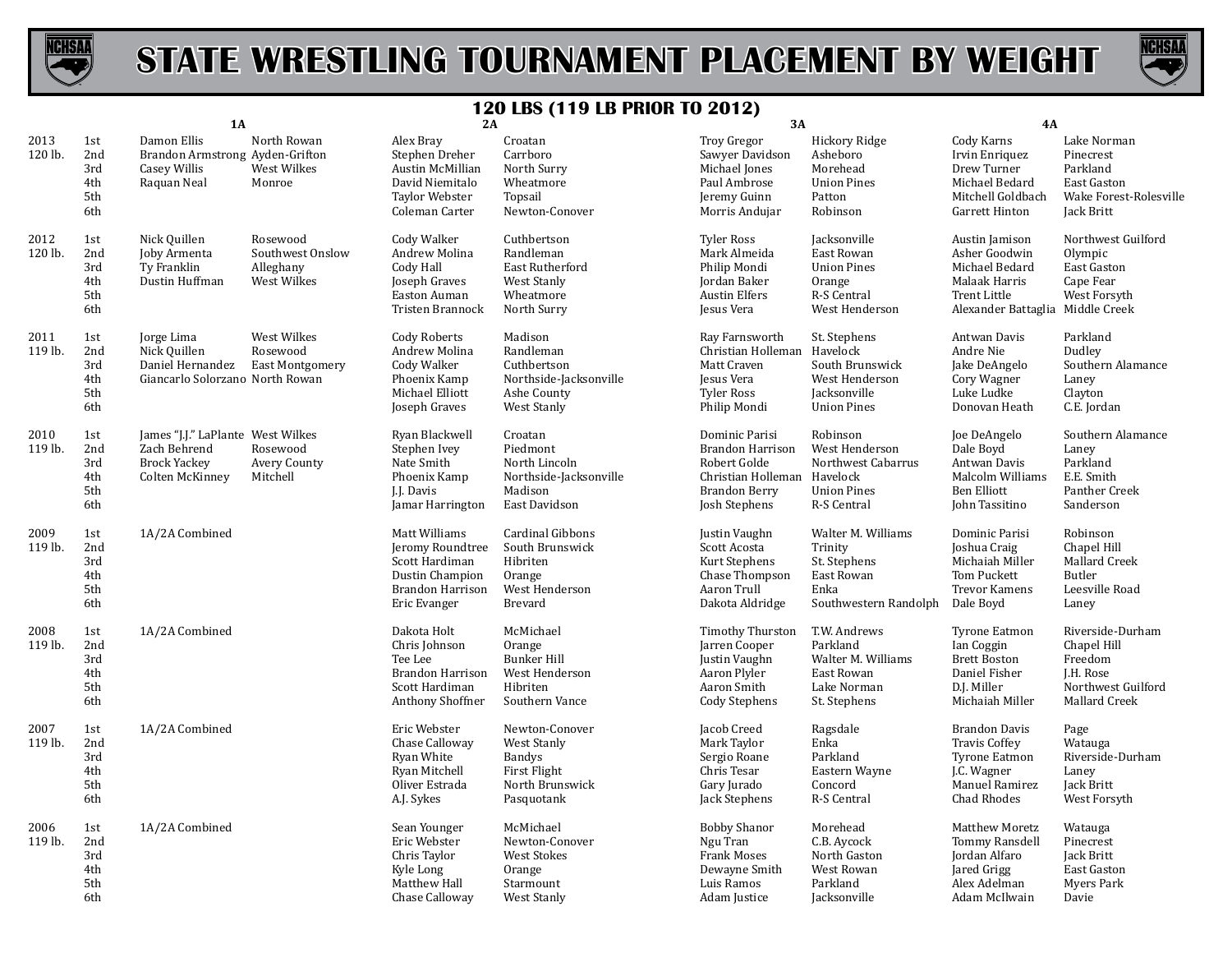



|                 |                                        | 1A             | 2A                                                                                                       |                                                                                                 | 3A                                                                                                     |                                                                                               | <b>4A</b>                                                                                                        |                                                                                                |
|-----------------|----------------------------------------|----------------|----------------------------------------------------------------------------------------------------------|-------------------------------------------------------------------------------------------------|--------------------------------------------------------------------------------------------------------|-----------------------------------------------------------------------------------------------|------------------------------------------------------------------------------------------------------------------|------------------------------------------------------------------------------------------------|
| 2005<br>119 lb. | 1st<br>2nd<br>3rd<br>4th<br>5th<br>6th | 1A/2A Combined | Larry Jackson<br>Willis Blue<br>Dan Prouty<br>Cameron Drye<br>Zane Simmons<br>Wes Payne                  | North Rowan<br>T.W. Andrews<br>North Wilkes<br>Albemarle<br>Hibriten<br>Ledford                 | Adam Clayton<br>Jack McGee<br>Mike Gigas<br>Ngu Tran<br>W.L. Overcash<br>Derek Lytle                   | Orange<br>White Oak<br><b>Union Pines</b><br>C.B. Aycock<br>Northwest Cabarrus<br>R-S Central | Richie Apolinar<br>Andrew Chrzanowski<br><b>Billy Edwards</b><br>Hector Velez<br>Eric Jackson<br>Anthony Taylor  | Central Cabarrus<br>Olympic<br>Leesville Road<br>Riverside-Durham<br>Jack Britt<br>Rocky Mount |
| 2004<br>119 lb. | 1st<br>2nd<br>3rd<br>4th<br>5th<br>6th | 1A/2A Combined | Bryan LaShomb<br>Tyler Wilson<br>Cole Kernstine<br>John Reuscher<br>Tony Viola<br><b>Austin Williams</b> | Currituck<br>East Davidson<br>Central Davidson<br>Shelby<br><b>Avery County</b><br>Mitchell     | Justin Sparrow<br>Adam Clayton<br>Kane Long<br>Richard Swan<br>Kyle Kanaga<br>Phillip Goodwin          | East Gaston<br>Orange<br>Eastern Randolph<br>North Iredell<br>Ragsdale<br>South Point         | Kellan McKeon<br>Jonathan Morton<br>Matt Marris<br>Nick Koren<br>Eric Jackson<br>Mike Roberts                    | Chapel Hill<br>Riverside-Durham<br>South Rowan<br>Cary<br>Jack Britt<br>East Mecklenburg       |
| 2003<br>119 lb. | 1st<br>2nd<br>3rd<br>4th<br>5th<br>6th | 1A/2A Combined | Keith Harris<br>Dustin Smith<br>Jimmy Helms<br>Zac Avant<br>David Bryson<br>Brandon Fountain             | South Davidson<br>West Caldwell<br>Currituck<br>Mount Pleasant<br>Pisgah<br>Southwest Edgecombe | Dusty McKinney<br>Kane Long<br>Justin Seabolt<br>Jamil Winfield<br>Mike Scott<br><b>Andrew Roberts</b> | East Gaston<br>Eastern Randolph<br>Piedmont<br>Morehead<br>Smoky Mountain<br>Enka             | Vincent Ramirez<br><b>Scott Matthews</b><br>Matt Coakley<br><b>Brandon Wallace</b><br>Ben Ray<br>Nathan Presslev | Riverside-Durham<br>R.J. Reynolds<br>Leesville Road<br>E.E. Smith<br>Apex<br>A.C. Reynolds     |
| 2002<br>119 lb. | 1st<br>2nd<br>3rd<br>4th               | 1A/2A Combined | Robert Watson<br>Elliot Darden<br>Michael LaMacchia<br>Derrick Miller                                    | Southern Vance<br>T.W. Andrews<br>Cherryville<br>Ashe County                                    | Drew Forshey<br>Elijah King<br>Eric Suter<br>John McDonald                                             | St. Stephens<br>Tuscola<br>White Oak<br>Southern Durham                                       | Sheldon Coffey<br>Gordon Scott<br>Eric Chaudhri<br>Robert Schell                                                 | Watauga<br>Athens Drive<br>Mount Tabor<br>Laney                                                |
| 2001<br>119 lb. | 1st<br>2nd<br>3rd<br>4th               | 1A/2A Combined | J.R. Kivett<br>Mark Maya<br>Morgan Myers<br>John Thomas                                                  | Eastern Randolph<br>Avery County<br>Currituck<br>Charlotte Catholic                             | Roylando Lucas<br>KeAndre Moore<br>Drake Dickenson<br>Michael Bell                                     | Southern Nash<br>West Craven<br>Morehead<br>Kings Mountain                                    | Tyrone Hodge<br>Daniel Brooks<br>Philip Ramirez<br>Shane Moore                                                   | Orange<br>Mount Tabor<br>Eastern Wayne<br>South View                                           |
| 2000<br>119 lb. | 1st<br>2nd<br>3rd<br>4th               | 1A/2A Combined | Adam Amar<br>Chance Norman<br>Torrie Brown<br><b>Brian Hall</b>                                          | Charlotte Catholic<br>Forbush<br>North Stanly<br>North Rowan                                    | Curry Pickard<br><b>Brandon Gates</b><br>Alex Davis<br>Danny Kincaid                                   | Morehead<br>West Henderson<br>Northwest Cabarrus<br>South Iredell                             | Tyrone Hodge<br>Mike Valldeperas<br>Tim Paul<br>John Berger                                                      | Orange<br>Seventy-First<br><b>Terry Sanford</b><br>Northwest Guilford                          |
| 1999<br>119 lb. | 1st<br>2nd<br>3rd<br>4th               | 1A/2A Combined | Jason Joyce<br>David Serrano<br><b>Brandon Nibert</b><br>Josh Oakes                                      | McMichael<br>Currituck<br>North Henderson<br>Starmount                                          | Jared Raymond<br>Kenny Alphin<br>Mike Wright<br>Bear Ingle                                             | Morehead<br>West Craven<br>Enka<br>Erwin                                                      | Jermaine Hodge<br>Richard Caisse<br>Robert Rivera<br>Will Munoz                                                  | Orange<br>Seventy-First<br><b>Terry Sanford</b><br>R.J. Reynolds                               |
| 1998<br>119 lb. | 1st<br>2nd<br>3rd<br>4th               | 1A/2A Combined | Brian Gobble<br>Dwayne Coward<br>Josh Roberts<br>Matt Truban                                             | East Davidson<br>Salisbury<br>North Wilkes<br>Mount Airy                                        | Nick Gates<br>Phil Kempf<br>T.J. McNellie<br>Michael Barnes                                            | West Henderson<br>Parkland<br>Northwest Cabarrus<br>Hunt                                      | <b>Bryant Cates</b><br>Jeremy Richeal<br><b>Steve Wiggins</b><br>Adam Bailey                                     | Riverside-Durham<br>Northwest Guilford<br>Seventy-First<br>Davie                               |
| 1997<br>119 lb. | 1st<br>2nd<br>3rd<br>4th               | 1A/2A Combined | Damon Blackley<br>Justin Wyatt<br>Jason Kimble<br>Crick Cline                                            | West Henderson<br>Alleghany<br>Forbush<br>West Lincoln                                          | <b>Bryant Cates</b><br>Andrew Slack<br>David Cooper<br><b>Travis Thompson</b>                          | Southern Durham<br>Ragsdale<br>Central Cabarrus<br>Pisgah                                     | Ronnie Dunbar<br>Reco Sturdivant<br>Joe Guzzio<br>Jake Reynolds                                                  | <b>Broughton</b><br>Anson<br>Grimsley<br>Chapel Hill                                           |
| 1996<br>119 lb. | 1st<br>2nd<br>3rd<br>4th               | 1A/2A Combined | Kris Gue<br>Robbie Huntley<br><b>Brad Davis</b><br><b>Stacy Bowlin</b>                                   | Mount Pleasant<br>North Henderson<br>Newton-Conover<br>North Wilkes                             | Ty Reynolds<br>Ryan Davis<br>Alex Tilly<br>Renny Smith                                                 | <b>High Point Central</b><br>Northwest Cabarrus<br>T.C. Roberson<br>East Rowan                | Joe Guzzio<br>Mike Lewis<br>Marcus Johnson<br>Ryan Whitmore                                                      | Grimsley<br>Cary<br>Athens Drive<br>South Mecklenburg                                          |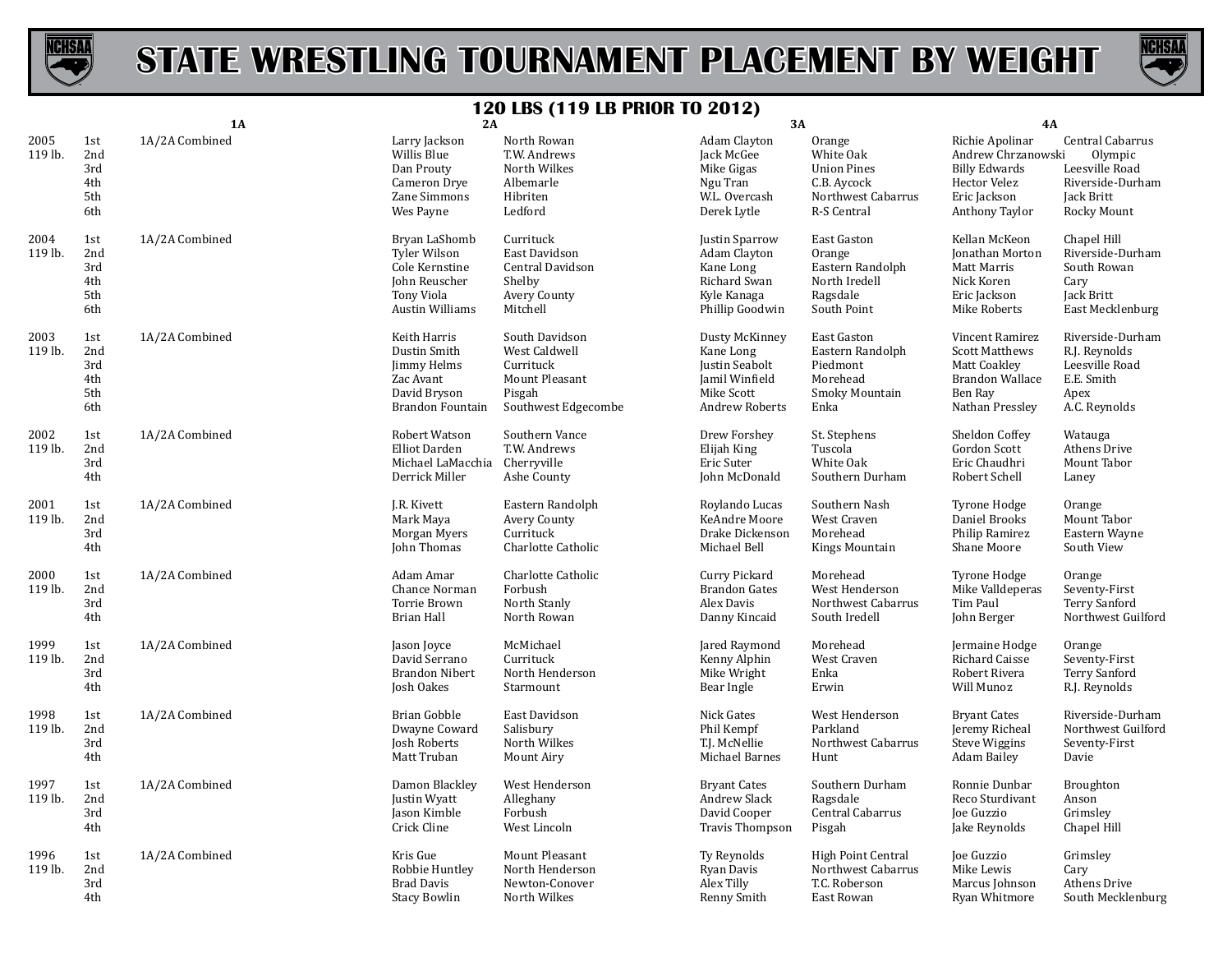



|                 |                          | 1A             | 2A                                                                      |                                                            | 3A                                                                   |                                                                        | <b>4A</b>                                                            |                                                                |
|-----------------|--------------------------|----------------|-------------------------------------------------------------------------|------------------------------------------------------------|----------------------------------------------------------------------|------------------------------------------------------------------------|----------------------------------------------------------------------|----------------------------------------------------------------|
| 1995<br>119 lb. | 1st<br>2nd<br>3rd<br>4th | 1A/2A Combined | Chris Sams<br><b>Joey Bannon</b><br>Heang Uy<br>Todd Brown              | Randleman<br>West Wilkes<br>West Henderson<br>Elkin        | Josh Fogleman<br>Clay Reynolds<br>Justin Baglio<br>Chad Sawyer       | Glenn<br>Ragsdale<br>Northwest Cabarrus<br>D.H. Conley                 | Joe Guzzio<br>Robert Stephens<br>Archie McPhail<br>Hai Tran          | Grimsley<br>East Burke<br>Douglas Byrd<br>North Mecklenburg    |
| 1994<br>119 lb. | 1st<br>2nd<br>3rd<br>4th | 1A/2A Combined | JohnMark Bentley<br>Danny Williams<br>Johnny Price<br>Chris Sams        | Avery County<br>North Henderson<br>West Rowan<br>Randleman | Darryl Goff<br>Daniel Pegram<br>Doug Barnes<br>Mike Smyth            | North Lenoir<br>Northeast Guilford<br>Hunt<br>Glenn                    | <b>Scotty Spry</b><br>Tim Olanovich<br>Eddie Ledesma<br>Cliff Davis  | Davie<br>Millbrook<br>Seventy-First<br>Orange                  |
| 1993<br>119 lb. | 1st<br>2nd<br>3rd<br>4th | 1A/2A Combined | Zack Jessup<br>Jason Fair<br>Matt Shaw<br>Eden Willard                  | North Stokes<br>North Stanly<br>Alleghany<br>Surry Central | Mike Young<br><b>Andrew Parks</b><br>Moss Fenberg<br>Doug Woods      | Sun Valley<br>Southern Durham<br>Eastern Randolph<br>Southern Guilford | <b>Scotty Spry</b><br>Tim Chapman<br>Cain Beard<br><b>B.</b> Byrtus  | Davie County<br>South View<br>East Gaston<br>Pinecrest         |
| 1992<br>119 lb. | 1st<br>2nd<br>3rd<br>4th | 1A/2A Combined | Phil Carlton<br>Kevin Foster<br>Shamus Jackson<br>Rusty Lowery          | Mount Pleasant<br>Avery County<br>Forbush<br>Rosman        | Thomas Cauthen<br>Jeremy Black<br>Sam Parker<br><b>Andrew Parks</b>  | Statesville<br>Central Davidson<br>White Oak<br>Southern Durham        | Shane Dula<br>Erick Manley<br><b>Bubba Phillips</b><br>Vincent Crump | Ashbrook<br>Broughton<br>West Mecklenburg<br>Lumberton         |
| 1991<br>119 lb. | 1st<br>2nd<br>3rd<br>4th | 1A/2A Combined | <b>Russell Walker</b><br>Mark Sullivan<br>Dion Barrett<br>Dennis Norman | West Wilkes<br>Northwest Ashe<br>Piedmont<br>West Lincoln  | <b>Brent Campbell</b><br>Thomas Cauthen<br>Mark Harris<br>Sam Parker | R-S Central<br>Statesville<br>Enka<br>White Oak                        | <b>Brad Kurth</b><br>Shad Ellis<br>Landry McDuffie<br>Willie McLeod  | East Forsyth<br>East Gaston<br>Lumberton<br>Laney              |
| 1990<br>119 lb. | 1st<br>2nd<br>3rd<br>4th | 1A/2A Combined | Mike Kendall<br>Daniel Gardner<br>Aaron Halsey<br>Chris Lucas           | Albemarle<br>Mitchell<br>Alleghany<br>Ashe Central         | Jacinto Moore<br>Dale Page<br>Johnny Lewis<br>Allan Campbell         | D.H. Conley<br>Northeast Guilford<br>Statesville<br>R-S Central        | Ronald Monroe<br>Sherman Bess<br>John Collins<br>Gary Woods          | <b>Terry Sanford</b><br>Grimsley<br>East Mecklenburg<br>Orange |
| 1989<br>119 lb. | 1st<br>2nd<br>3rd<br>4th | 1A/2A Combined | <b>Scott Barrier</b><br>Nelson Weaver<br>Derrick Pack<br>Johnny Greene  | Mooresville<br>Alleghany<br>Polk Central<br>Mitchell       | Mike Hooper<br>Ronnie Meyer<br>Jacinto Moore<br>Bryan Kennedy        | <b>Brevard</b><br>Northwest Cabarrus<br>D.H. Conley<br>Asheboro        | Donnell Rawls<br>Anthony Abraham<br>Eric Helms<br>John Collins       | E.E. Smith<br>R.J. Reynolds<br>East Gaston<br>East Mecklenburg |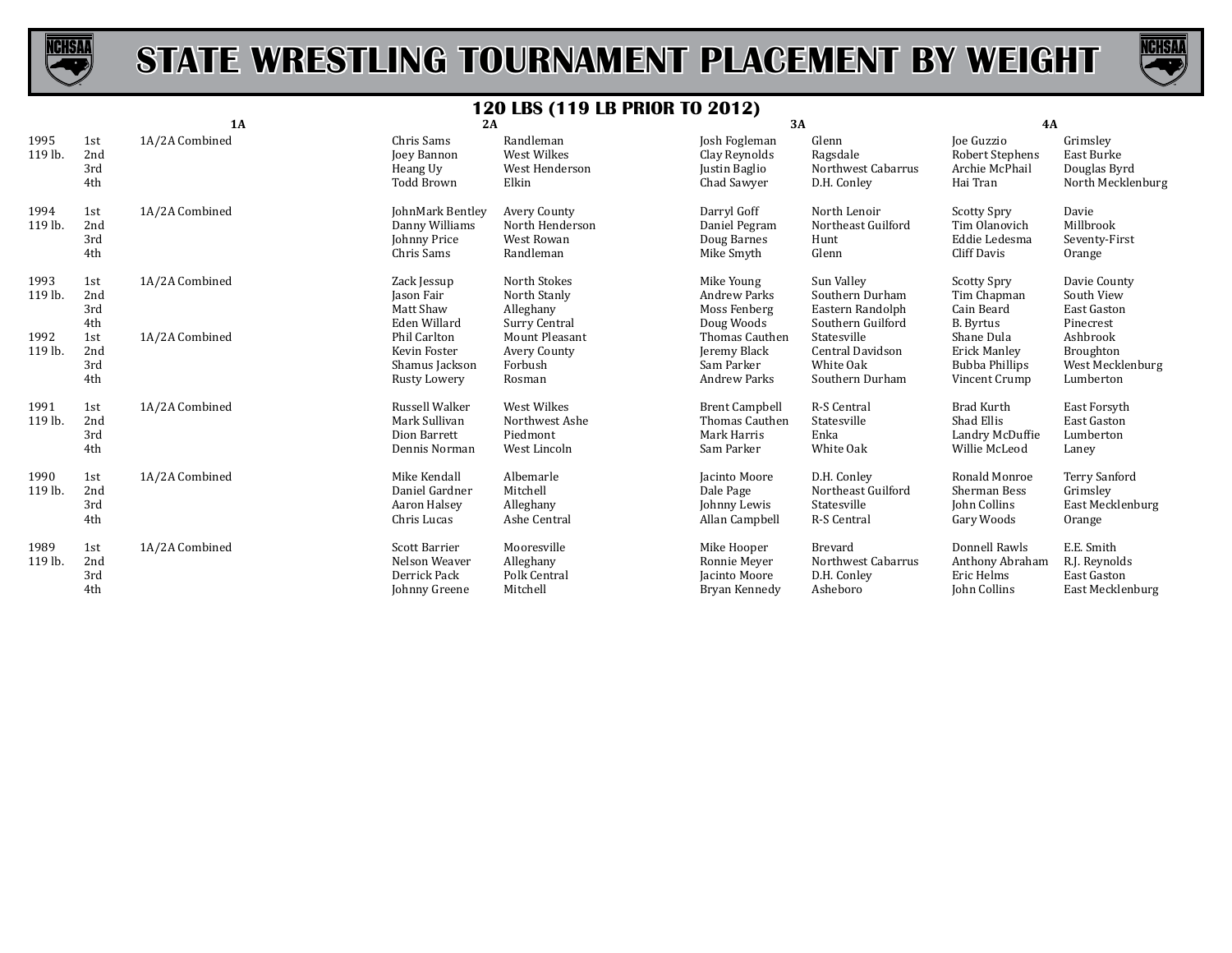



|                 |                                        | <b>1A</b>                                                                 |                                                                  | 2A                                                                                                                           |                                                                                                    | 3A                                                                                                             |                                                                                                  | 4A                                                                                                      |                                                                                                           |
|-----------------|----------------------------------------|---------------------------------------------------------------------------|------------------------------------------------------------------|------------------------------------------------------------------------------------------------------------------------------|----------------------------------------------------------------------------------------------------|----------------------------------------------------------------------------------------------------------------|--------------------------------------------------------------------------------------------------|---------------------------------------------------------------------------------------------------------|-----------------------------------------------------------------------------------------------------------|
| 2021<br>126 lb. | 1st<br>2nd<br>3rd<br>4th               | Jayden Nowell<br>Timmy Freeze<br>Alex Cox<br>Bryson Church                | Robbinsville<br>South Davidson<br>Mount Airy<br>Alleghany        | Elijah Boyd<br>Aaron Ortega Perez Trinity<br><b>Brock Carey</b><br>Samuel Hodge                                              | Reidsville<br>Fred T. Foard<br>Currituck                                                           | <b>Tripp Collins</b><br>Chance Cottingham North Gaston<br>Richard Williams<br>Christian Coto                   | Piedmont<br>Gray's Creek<br><b>Terry Sanford</b>                                                 | Brandt Fajerman<br>Sam Barnett<br>William Cline<br>Avery Buonocore                                      | Hough<br>New Bern<br>Providence<br>Laney                                                                  |
| 2020<br>126 lb. | 1st<br>2nd<br>3rd<br>4th<br>5th<br>6th | Jonas Trejo<br><b>Chandler Steel</b><br>Jonah Hayes<br>Jayden Nowell      | Swain County<br>Chatham Charter<br>Avery County<br>Robbinsville  | <b>Braden Riggs</b><br>Hunter Ross<br>Zachariah Lewis<br>David Makupson<br>Cody Jamerson<br>Ian Murdock                      | Pisgah<br>Central Academy<br>R-S Central<br>Trinity<br>Madison<br>North Davidson                   | Corbin Dion<br>Tommy Capul<br>Stephen Cotton<br>Noah Kiser<br>Zachery Karagias<br>Jacob Bennett                | Enka<br>Marvin Ridge<br>Southern Guilford<br>Central Cabarrus<br>Cramer<br>West Carteret         | Kobe Early<br>Riley Edwards<br>Evan Labella<br>Richie Rizzuto<br>JT Richards<br>Kyle Sanders            | Cary<br>Northwest Guilford<br>West Forsyth<br>Leesville Road<br>Lake Norman<br>South Mecklenburg          |
| 2019<br>126 lb. | 1st<br>2nd<br>3rd<br>4th<br>5th<br>6th | River Griffith<br>Chris Hill<br>Cole Armstrong<br>Evan Wagoner            | Avery County<br>Rosewood<br>Chatham Central<br>Alleghany         | Ethan Oakley<br>Cayman Carpenter<br>Spenser Harris<br>Louis Mehaffey<br>Preston Scarborough Central Academy<br>Andrew Holden | Wheatmore<br>Bunker Hill<br>Newton-Conover<br>Pisgah<br>North Lincoln                              | Caleb Smith<br>Triston Chapman<br>Josh Wilson<br>Nathan Huntley<br>Graham Ormand<br>Aden Smith                 | Southwest Guilford<br>Cape Fear<br>Southeast Guilford<br>Piedmont<br>St. Stephens<br>Forestview  | Jaxon Maroney<br>Isaac Toe<br>Sam Westmoreland<br>Benjamin Lance<br><b>Tobias Finn</b><br>Seth Thomas   | <b>Cardinal Gibbons</b><br><b>High Point Central</b><br>Hough<br>Wake Forest<br>McDowell<br>Laney         |
| 2018<br>126 lb. | 1st<br>2nd<br>3rd<br>4th<br>5th<br>6th | River Griffith<br>Logan Merrill<br><b>Coltin Marlowe</b><br>Nathan Fisher | Avery County<br>South Davidson<br>Mitchell<br>Robbinsville       | Jeremiah Derby<br>Landon Shuford<br>Carson Asby<br>Devin Gerena<br>Preston Scarborough Central Academy<br>Jon Ward           | First Flight<br>West Iredell<br>Washington<br>Dixon<br>West Craven                                 | Deven Snyder<br>Heath Gonyer<br>Joshua Feliz<br>Angelo Gilvary<br>Triston Chapman<br>Drew Sisk                 | Southwest Guilford<br>Northern Guilford<br>North Henderson<br>Piedmont<br>Cape Fear<br>J.H. Rose | Jaxon Maroney<br>Toney McGee<br>Logan Maher<br>Ahmad Smith<br>Strawn Wilson<br>Ethan Wright             | <b>Holly Springs</b><br>McDowell<br>Middle Creek<br>Ragsdale<br><b>High Point Central</b><br>West Forsyth |
| 2017<br>126 lb. | 1st<br>2nd<br>3rd<br>4th<br>5th<br>6th | Jacob Hogue<br>Kade Millsaps<br>Isaiah Bryant<br>Chris Brannon            | Mount Airy<br>Robbinsville<br>Voyager Academy<br>Chatham Charter | Nathan Oakley<br>Noah Gilbert<br>Manuel Mendez<br>Otto Wolin<br>Cole Galloway<br>Simeon Pope                                 | Providence Grove<br>East Burke<br>Monroe<br>Carrboro<br>Brevard<br>Washington                      | Tyler Gregor<br>Nick Kaufmann<br><b>Blake Baker</b><br>Angelo Gilvary<br>Brennan Kelsey<br>Zavier Shipp        | Hickory Ridge<br>Fred T. Foard<br>St. Stephens<br>Piedmont<br><b>West Carteret</b><br>Robinson   | Caleb Kreitter<br>Toney McGee<br>Miles Grier<br>Alex Blake<br>Darrian Bell<br>Faris Busisou             | Hough<br>McDowell<br>Ben L. Smith<br>Pinecrest<br>Ragsdale<br>Athens Drive                                |
| 2016<br>126 lb. | 1st<br>2nd<br>3rd<br>4th<br>5th<br>6th | Said Javier<br>Jordan Todd<br>Marcus Stamey<br>Kolin Guffey               | Elkin<br>Rosewood<br>Rosman<br>Robbinsville                      | Nathan Oakley<br>Nathean Castillo<br>Charles McCombs<br>Schuyler Spurrier<br>Tony Lock<br>David Veltri                       | Providence Grove<br>South Granville<br>Hunter Huss<br>Maiden<br>Northside-Jacksonville<br>Carrboro | Wilson Smith<br>J.R. Banks<br>Justin Smith<br>Justin Payne<br>Matthew Sloan<br>Daniel Hull                     | Rocky Mount<br>Enka<br>Pisgah<br>Erwin<br>Hickory Ridge<br><b>Union Pines</b>                    | David Crumby<br>Jeremy Gonzalez<br>Chase Kominek<br>Miles Grier<br><b>Bradley Wanovich</b><br>Dan Mills | Southeast Guilford<br>Glenn<br>Lake Norman<br>Ben L. Smith<br>Jack Britt<br>Leesville Road                |
| 2015<br>126 lb. | 1st<br>2nd<br>3rd<br>4th<br>5th<br>6th | Levi Richardson<br>Marlon MacIntyre<br>Mike Bolen<br>Ethan Orr            | Mitchell<br>Pamlico<br>Walkertown<br>Rosman                      | <b>Charles McCombs</b><br>Caleb Cox<br>Austin Rozier<br>Morgan Bagley<br>Zach Kahl<br>Jonathan Collins                       | Hunter Huss<br><b>NCSSM</b><br>North Surry<br>South Stokes<br>Dixon<br>Cramer                      | Wilson Smith<br>Aydan Arroyo<br>Austin Palmer<br>Tristan Mabe<br>Thierry Washington Sun Valley<br>Justin Payne | Rocky Mount<br>North Buncombe<br>Corinth Holders<br>Southwestern Randolph<br>Erwin               | Richard Tolston<br>Austin Jamison<br>David Crumby<br>Miles Grier<br>Anthony Brito<br>Trevon Purnell     | Jack Britt<br>Northwest Guilford<br>Southeast Guilford<br>Ben L. Smith<br>Heritage<br>Parkland            |
| 2014<br>126 lb. | 1st<br>2nd<br>3rd<br>4th<br>5th<br>6th | James Dagget<br>Levi Richardson<br>Tanner Whitman<br>Levi Swearengin      | Chatham Central<br>Mitchell<br>Rosman<br>Cherokee                | Jacob Houck<br>Austin Rozier<br>Stephen Dreher<br>Damonte Blash<br>Ahsan Butt<br>Jason Gardner                               | West Caldwell<br>North Surry<br>Carrboro<br>Southern Vance<br>Thomasville<br>Washington            | <b>Troy Gregor</b><br>Mike Jones<br>Paul Ambrose<br>Jordan Decosse<br><b>Tyler Hall</b><br>Brett Underwood     | Hickory Ridge<br>Morehead<br><b>Union Pines</b><br>Southern Nash<br>South Rowan<br>Piedmont      | Irvin Enriquez<br>Kelvin Jackson<br>Nicholas Sexton<br>Austin Comeford<br>Afiz Lateef<br>Anthony Brito  | Pinecrest<br>Parkland<br>A.L. Brown<br>Northwest Guilford<br><b>Scotland County</b><br>Heritage           |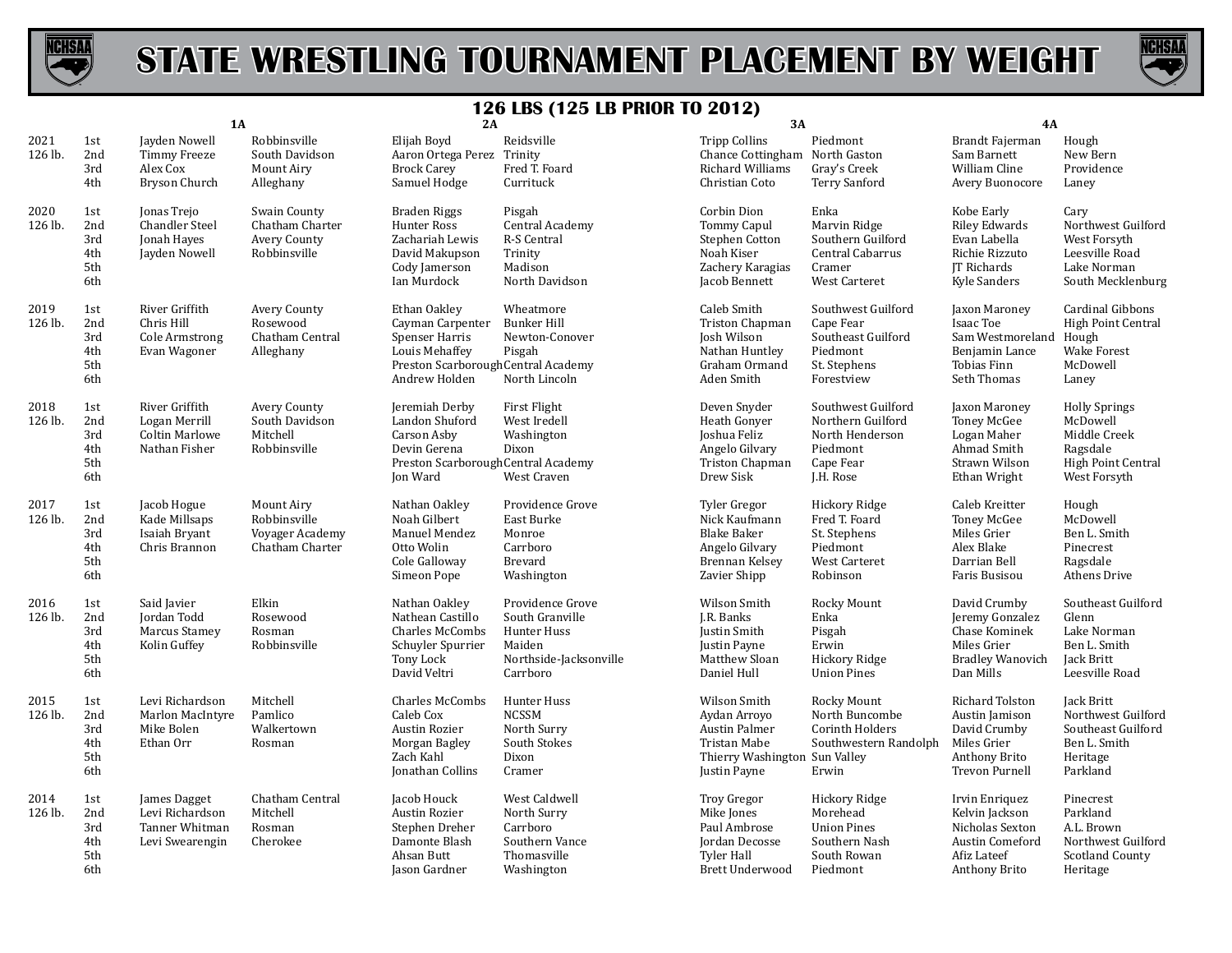



|                 |                                        | <b>1A</b>                                                                                   |                                                     | 2A                                                                                                                            |                                                                                               | 3A                                                                                                        |                                                                                                           | <b>4A</b>                                                                                                                     |                                                                                                     |
|-----------------|----------------------------------------|---------------------------------------------------------------------------------------------|-----------------------------------------------------|-------------------------------------------------------------------------------------------------------------------------------|-----------------------------------------------------------------------------------------------|-----------------------------------------------------------------------------------------------------------|-----------------------------------------------------------------------------------------------------------|-------------------------------------------------------------------------------------------------------------------------------|-----------------------------------------------------------------------------------------------------|
| 2013<br>126 lb. | 1st<br>2nd<br>3rd<br>4th<br>5th<br>6th | Nick Quillen<br>Alexander Preudhomme Bishop McGuinness<br>Jake St. Germain<br>Brever Owen   | Rosewood<br>West Wilkes<br>Rosman                   | Cody Walker<br><b>Tyler Myers</b><br>Nicouzi Mitchell<br>Storm Long<br>Louis Dupree<br>Tristen Brannock                       | Cuthbertson<br>Trinity<br>T.W. Andrews<br>Forbush<br>Thomasville<br>North Surry               | Tyler Ross<br>Dalton McGalliard<br>Samuel Bartram<br><b>Tyler Hall</b><br>Collin Smith<br>Jonah Swinson   | Jacksonville<br>Freedom<br><b>Union Pines</b><br>South Rowan<br>Orange<br>Robinson                        | Jacob Grigg<br>Austin Jamison<br>Will Clark<br><b>Brandon Stern</b><br>Willie Hayes<br>Antonio Patterson                      | East Gaston<br>Northwest Guilford<br>Cary<br>Jack Britt<br>Southern Durham<br>West Charlotte        |
| 2012<br>126 lb. | 1st<br>2nd<br>3rd<br>4th<br>5th<br>6th | Jorge Lima<br>Alexander Preudhomme<br>Colten McKinney<br><b>Zack Prevette</b>               | West Wilkes<br>Mitchell<br><b>East Wilkes</b>       | Franklin Wepner<br><b>Bishop McGuinness Tyler Myers</b><br>Alex Monaco<br>D'Andre Hunter<br><b>Tyler Miles</b><br>Angel Najar | Newton-Conover<br>First Flight<br>Salisbury<br>T.W. Andrews<br>North Pitt                     | Garrison White<br>Trinity<br>Jaiden Lindsey<br>Josh Moses<br><b>Tanner Stephens</b><br>Patrick Brown      | Robinson<br>Dillon Sulkosky<br><b>Union Pines</b><br>Freedom<br>Currituck<br>Northeast Guilford           | Andre Nie<br>Morehead<br>Jake DeAngelo<br>Howard Earl<br>Willie Hayes<br>Ryan Smith                                           | Dudley<br>Jeremy Ward Parkland<br>Southern Alamance<br>Riverside-Durham<br>Southern Durham<br>Davie |
| 2011<br>125 lb. | 1st<br>2nd<br>3rd<br>4th<br>5th<br>6th | James "J.J." LaPlante West Wilkes<br>Zach Behrend<br>Colten McKinney<br><b>Tyler Powers</b> | Rosewood<br>Mitchell<br>North Rowan                 | Aric McCutcheon<br>Dontarious Mills<br>Stephen Ivey<br>Nate Smith<br>Nick Kiter<br>Henry Seiler                               | Topsail<br>Salisbury<br>Piedmont<br>North Lincoln<br>Forbush<br>Madison                       | Garrison White<br>Luke Mincey<br>Patrick O'Neill<br>Brandon Berry<br>Chance Credeur<br>Patrice Donatien   | Robinson<br>Orange<br>Cardinal Gibbons<br><b>Union Pines</b><br>West Craven<br>A.L. Brown                 | Michael Waters<br>Adonis Wright<br>Boomer Boyd<br>Ben Elliott<br>Jeffrey Carothers<br>Thomas Cheatham                         | Davie<br>Parkland<br>Cary<br>Panther Creek<br>West Charlotte<br>Pine Forest                         |
| 2010<br>125 lb. | 1st<br>2nd<br>3rd<br>4th<br>5th<br>6th | Alex Thompson<br>Cody Smith<br>Adam Poole<br>Grant Sawyer                                   | South Stanly<br>Alleghany<br>Pamlico<br>West Wilkes | Aric McCutcheon<br><b>B.J.</b> Tomlin<br>Thomas Lunsford<br>Darryl Hill<br><b>Brandon Boles</b><br>Ben Reinhardt              | Topsail<br>East Burke<br>Bandys<br>Berry Academy<br><b>West Stokes</b><br>Newton-Conover      | Scott Hardiman<br>Cody Stephens<br>William Johnson<br>Matthew Williams<br>Jay Similton<br>Dustin Champion | Hibriten<br>St. Stephens<br>Northwest Cabarrus<br>Cardinal Gibbons<br>Robinson<br>Orange                  | Adonis Wright<br>Tom Puckett<br><b>Ben Creed</b><br>Joey Moon<br>Kamal Leak<br>Derrick Newkirk                                | Parkland<br>Butler<br>Cary<br>Southern Alamance<br>South View<br>Seventy-First                      |
| 2009<br>125 lb. | 1st<br>2nd<br>3rd<br>4th<br>5th<br>6th | 1A/2A Combined                                                                              |                                                     | Chris Johnson<br>Mitch Overton<br>Cohl Fulk<br>Quinton Mins<br>Carlos Hernandez<br>Logan Orr                                  | Orange<br><b>West Stokes</b><br>Mount Pleasant<br>Atkins<br>East Montgomery<br>Ashe County    | Daniel Ownbey<br>Chris Rivas<br>C.J. Jablonski<br>Cody Stephens<br>Will Johnson<br>Joseph Anders          | Enka<br>Parkland<br>Currituck<br>St. Stephens<br>Northwest Cabarrus<br>Trinity                            | <b>Tyrone Eatmon</b><br><b>Brett Boston</b><br><b>Brett Kostern</b><br>Jeremy Althizer<br>Kenny Buchanan<br>Stephen Pawlowski | Riverside-Durham<br>Freedom<br>Sanderson<br>New Bern<br>Green Hope<br>West Forsyth                  |
| 2008<br>125 lb. | 1st<br>2nd<br>3rd<br>4th<br>5th<br>6th | 1A/2A Combined                                                                              |                                                     | Antonie Brown<br>Keith Hulin<br>James Norman<br>Dustin Lassett<br>Sammy Roundtree<br>Malachi Honeycutt                        | Shelby<br>South Davidson<br>Orange<br><b>West Stokes</b><br>South Brunswick<br>Mitchell       | Dylan Cala<br>Daniel Ownbey<br><b>Brandon Hodges</b><br><b>Trey Weliver</b><br>Luke Dutch<br>Steven Bass  | South Point<br>Enka<br>Ragsdale<br><b>Union Pines</b><br>Northwest Cabarrus<br>J.F. Webb                  | Corey Mock<br>Daniel Pipkin<br>Jeremy Althizer<br>Zane Excell<br>Travis Goforth<br>Mikail Mannan                              | Chapel Hill<br>West Johnston<br>New Bern<br>Pinecrest<br>Davie<br>Green Hope                        |
| 2007<br>125 lb. | 1st<br>2nd<br>3rd<br>4th<br>5th<br>6th | 1A/2A Combined                                                                              |                                                     | <b>Jose Sanchez</b><br>D.J. Barett<br>Kevin Hulin<br>Casey Essenberg<br>Remington Jarrett<br>Wesley Whitman                   | Mount Pleasant<br><b>Forest Hills</b><br>South Davidson<br><b>Brevard</b><br>Orange<br>Rosman | Ngu Tran<br><b>Bradley Saunders</b><br>Luis Ramos<br>Eric Hogue<br><b>Frank Moses</b><br>Erik Fowlie      | C.B. Aycock<br>Southern Alamance<br>Parkland<br>Charlotte Catholic<br>North Gaston<br>Concord             | Morgann Atkinson<br><b>Scott Norris</b><br>Jordan Alfaro<br>Lawrence White<br>Frank Hickman<br>Jared Grigg                    | Riverside-Durham<br>Green Hope<br>Jack Britt<br>Cary<br>Laney<br>East Gaston                        |
| 2006<br>125 lb. | 1st<br>2nd<br>3rd<br>4th<br>5th<br>6th | 1A/2A Combined                                                                              |                                                     | Cameron Drye<br>Jose Sanchez<br>Fisher Heverly<br>Casey Essenberg<br>Kevin Hullin<br>Pedro Martinez                           | Albemarle<br>Mount Pleasant<br>Croatan<br>Brevard<br>South Davidson<br>South Iredell          | Malachi Matson<br>Willis Blue<br>Derek Lytle<br>Mike Gigas<br>Justin Miller<br>Tristain Bass              | Randleman<br>T.W. Andrews<br>R-S Central<br><b>Union Pines</b><br>Southwestern Randolph<br>Southern Wayne | Mitchell Johnson<br><b>Brody Essick</b><br>Justin Koren<br>Demario Leathers<br><b>Billy Edwards</b><br>Kyle Benson            | <b>Scotland County</b><br>North Davidson<br>Cary<br>Northern Durham<br>Leesville Road<br>East Burke |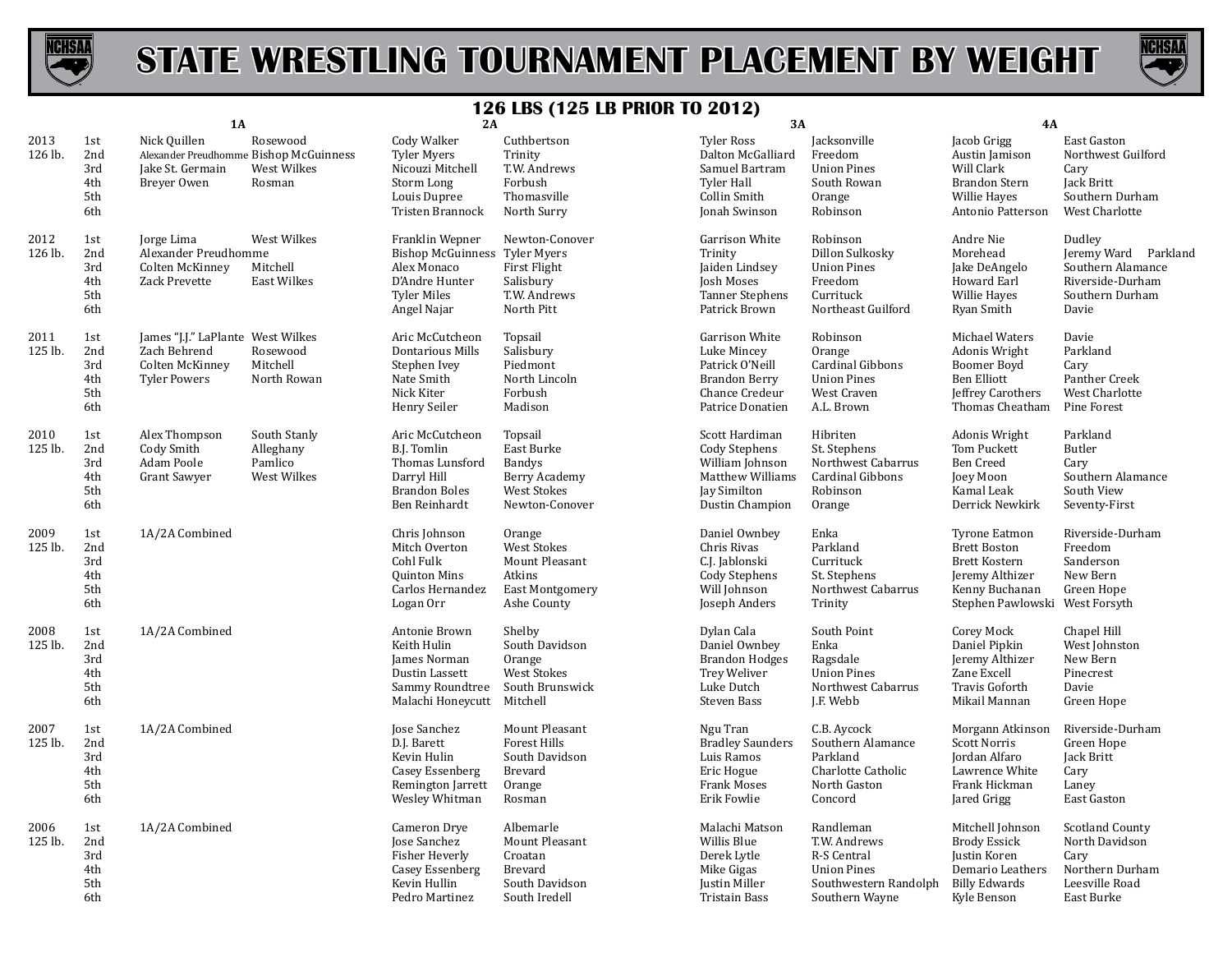



|                 |                                        | 1A             | 2A                                                                                                              |                                                                                                     | 3A                                                                                                         |                                                                                                 | <b>4A</b>                                                                                                |                                                                                                         |
|-----------------|----------------------------------------|----------------|-----------------------------------------------------------------------------------------------------------------|-----------------------------------------------------------------------------------------------------|------------------------------------------------------------------------------------------------------------|-------------------------------------------------------------------------------------------------|----------------------------------------------------------------------------------------------------------|---------------------------------------------------------------------------------------------------------|
| 2005<br>125 lb. | 1st<br>2nd<br>3rd<br>4th<br>5th<br>6th | 1A/2A Combined | <b>Toby Sullins</b><br>Jonathon Sutton<br><b>Blake Trueman</b><br>Malachi Matson<br>B.J. Little<br>Chris Watson | Mitchell<br>Northeastern<br>Pisgah<br>Randleman<br><b>Bandys</b><br>Southern Vance                  | Kyle Kanaga<br>Rob Tate<br>Chris Moore<br>Kyle White<br>Hunter Hule<br>Josh Langholtz                      | Ragsdale<br>East Gaston<br>R-S Central<br>West Carteret<br>Northwest Cabarrus<br>Jacksonville   | Colton Palmer<br>Mitchell Johnson<br>Ben Ray<br>Thomas Dixson<br>Kevin Jones<br>Mark Williams            | Riverside-Durham<br><b>Scotland County</b><br>Apex<br>Millbrook<br>Pine Forest<br>South Rowan           |
| 2004<br>125 lb. | 1st<br>2nd<br>3rd<br>4th<br>5th<br>6th | 1A/2A Combined | Jimmy Helms<br><b>Toby Sullins</b><br>Zac Avant<br>Kevin Boswell<br>David Coward<br>Jerry Stogner               | Currituck<br>Mitchell<br><b>Mount Pleasant</b><br>Western Alamance<br>North Rowan<br><b>Bandys</b>  | Dusty McKinney<br><b>Andrew Roberts</b><br>Jamil Winfield<br>Adam Plott<br>Victor Hojilla<br>Mitchell Hall | East Gaston<br>Enka<br>Morehead<br>Northwest Cabarrus<br>West Carteret<br>Southwestern Randolph | Zack Martin<br>Ben Ray<br>Josh Dalton<br><b>Anthony Maerten</b><br>Peter Horn<br>Matt Coakley            | Pinecrest<br>Apex<br>East Wake<br>Pine Forest<br>Myers Park<br>Leesville Road                           |
| 2003<br>125 lb. | 1st<br>2nd<br>3rd<br>4th<br>5th<br>6th | 1A/2A Combined | Elliot Darden<br>Robert Watson<br>Jason Morgan<br>Adam Hammonds<br>Jarred Sargent<br>Shane Condrey              | T.W. Andrews<br>Southern Vance<br>Mount Pleasant<br>North Henderson<br>West Stokes<br>West Davidson | Drew Forshey<br>Starlyn Little<br>Jason Suter<br>Rob Simpson<br>Jake Scott<br><b>Thomas Mosshammer</b>     | St. Stephens<br>High Point Central<br>White Oak<br>Hunt<br>Smoky Mountain                       | George Hickman<br>Theo Tucker<br><b>Howard Walters</b><br>Tryan Terrell<br>Brian Smith<br>Southern Wayne | Riverside-Durham<br>Mount Tabor<br>Fuquay-Varina<br>Orange<br>R.J. Reynolds<br>Garrett Harris Wakefield |
| 2002<br>125 lb. | 1st<br>2nd<br>3rd<br>4th               | 1A/2A Combined | Mark Maya<br>Wayne Norton<br>Jason Morgan<br>Terrence Johnson                                                   | Avery County<br>Pasquotank<br>Mount Pleasant<br>Northern Vance                                      | Derek Mull<br><b>Tripp Rogers</b><br>Paul Curlee<br>Tywanna Holley                                         | Tuscola<br>East Gaston<br>Walter M. Williams<br>Triton                                          | <b>Brandon Palmer</b><br>Jon Dramis<br>Theo Tucker<br>Ryan Terrell                                       | Riverside-Durham<br>Cary<br>Mount Tabor<br>Orange                                                       |
| 2001<br>125 lb. | 1st<br>2nd<br>3rd<br>4th               | 1A/2A Combined | Travis Marshall<br>Antwone Floyd<br>Victor Hewitt<br>Kevin Knox                                                 | Hendersonville<br>Southern Vance<br>West Brunswick<br>John A. Holmes                                | Curry Pickard<br>Parris Dottery<br>Antonio Garner<br><b>Billy Capps</b>                                    | Morehead<br>White Oak<br>Hillside<br>Southern Nash                                              | <b>Brandon Palmer</b><br>Mike Valldeperas<br>Jacob Paul<br>Josh Stanley                                  | Riverside-Durham<br>Jack Britt<br>Terry Sanford<br>Davie                                                |
| 2000<br>125 lb. | 1st<br>2nd<br>3rd<br>4th               | 1A/2A Combined | Jordan Binder<br><b>Brandon Moxley</b><br><b>Brandon Nibert</b><br>Andre Lewis                                  | Currituck<br>Alleghany<br>North Henderson<br>Southern Vance                                         | Chris Brafford<br>Daniel Elliott<br>Grady Dix<br>Kenny Alphin                                              | Central Cabarrus<br>Fuquay-Varina<br>Asheboro<br>West Craven                                    | Jermaine Hodge<br><b>Brad Pack</b><br>Will Munoz<br>David Johnson                                        | Orange<br>Davie<br>R.J. Reynolds<br>Cary                                                                |
| 1999<br>125 lb. | 1st<br>2nd<br>3rd<br>4th               | 1A/2A Combined | Rodney Kellam<br>Eric Burns<br>Rocky Guyer<br>Carmen Mercantini                                                 | McMichael<br><b>Bandys</b><br>Starmount<br>Croatan                                                  | Adam Cox<br>Johnny Jaimez<br>Jonathan Harris<br>Daniel Elliott                                             | Northwest Cabarrus<br>Smoky Mountain<br>West Craven<br>Fuquay-Varina                            | David Crooke<br>Adam Bailey<br>John Smith<br>Nate Mitchell                                               | Seventy-First<br>Davie<br>Lumberton<br>Unknown                                                          |
| 1998<br>125 lb. | 1st<br>2nd<br>3rd<br>4th               | 1A/2A Combined | Doug House<br>Dwayne Coward<br><b>Josh Roberts</b><br>Matt Truban                                               | East Davidson<br>Salisbury<br>North Wilkes<br>Mount Airy                                            | Dylan Stamey<br>Justin Farmer<br>John Brown<br>David Cooper                                                | Enka<br>East Rowan<br>Rockingham County<br>Central Cabarrus                                     | Thomas Little<br>Eddie Haywood<br>Randy Dennis<br>Reco Brixton                                           | Northeastern<br>Riverside-Durham<br>Cary<br>Pine Forest                                                 |
| 1997<br>125 lb. | 1st<br>2nd<br>3rd<br>4th               | 1A/2A Combined | Steve Wyniemko<br>Doug House<br>Andrew Edwards<br>Tim LeHockey                                                  | Charlotte Catholic<br>East Davidson<br>Alleghany<br>Lejeune                                         | Steven Harrell<br><b>Dwayne Reeves</b><br>Ben Stepp<br><b>Brandon Price</b>                                | Ragsdale<br>Erwin<br>Fuquay-Varina<br>Southeast Guilford                                        | Justin Horne<br>Jerry Hurtt<br>Chris Parker<br>Jake Reynolds                                             | Orange<br>Providence<br>Morehead<br>Chapel Hill                                                         |
| 1996<br>125 lb. | 1st<br>2nd<br>3rd<br>4th               | 1A/2A Combined | Perry Mintz<br>Tommy Kim<br>Ryan Serrano<br>Justin Parlier                                                      | Eastern Alamance<br>East Henderson<br>Currituck<br>Alleghany                                        | Clay Reynolds<br>Leslie Roberts<br><b>Scotty Alexander</b><br>Derek Lyons                                  | <b>High Point Central</b><br>West Carteret<br>Parkwood<br>Southern Vance                        | Justin Horne<br>Nathan Holder<br>Larry Broadie<br>Reco Sturdivant                                        | Orange<br>Athens Drive<br>Southern Wayne<br>Anson                                                       |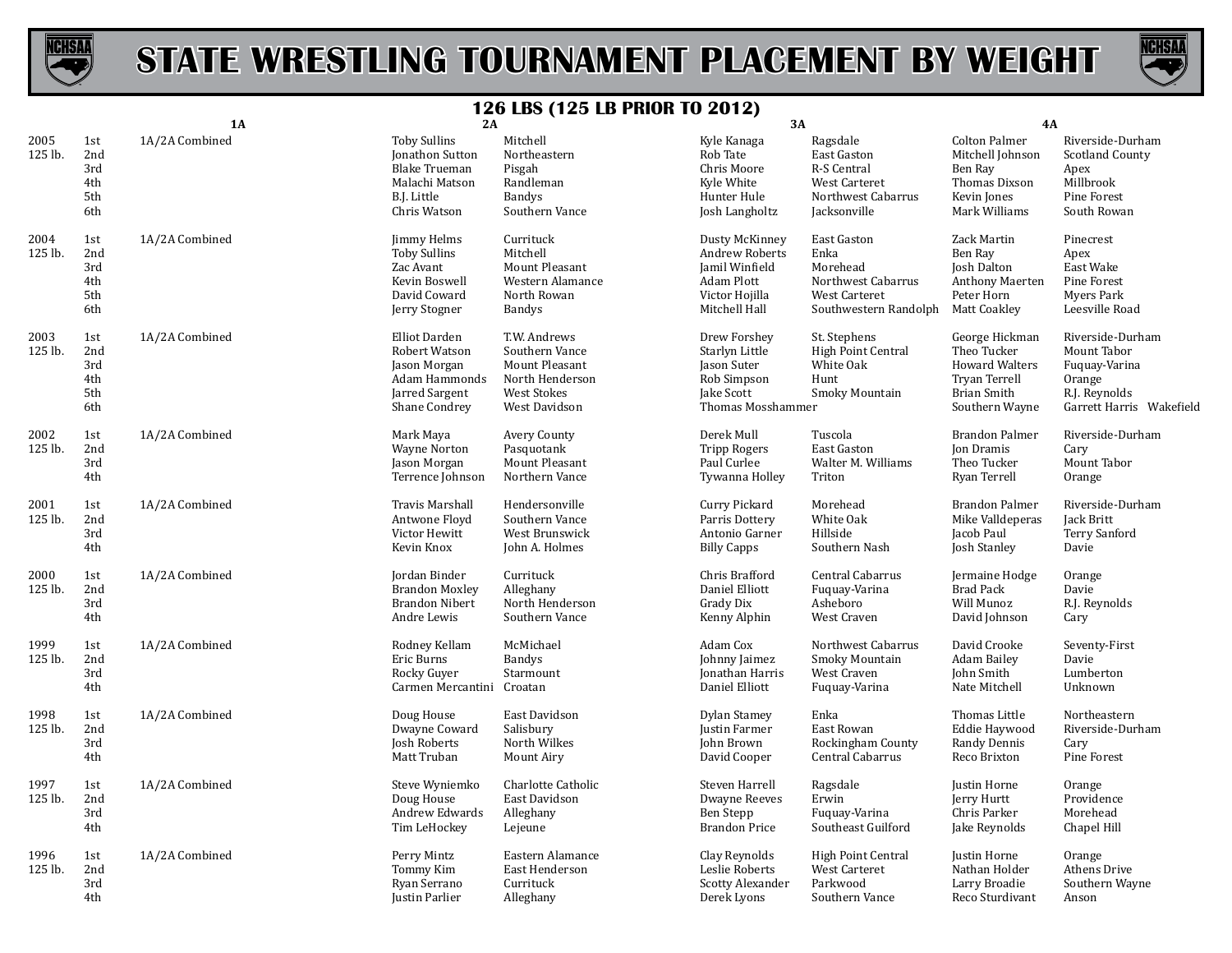



|                 |                          | 1A             | 2A                                                                        |                                                                        | 3A                                                                         |                                                                       | 4A                                                                                  |                                                                         |
|-----------------|--------------------------|----------------|---------------------------------------------------------------------------|------------------------------------------------------------------------|----------------------------------------------------------------------------|-----------------------------------------------------------------------|-------------------------------------------------------------------------------------|-------------------------------------------------------------------------|
| 1995<br>125 lb. | 1st<br>2nd<br>3rd<br>4th | 1A/2A Combined | JohnMark Bentley<br>Jason Talley<br>Joe Thompson<br>Dustin Cline          | Avery County<br>South Granville<br>Thomasville<br>North Wilkes         | Lee Carroll<br>Gary Hughes<br>Johnny Barton<br>Hunter Moon                 | Tarboro<br>Kings Mountain<br>Central Davidson<br>Southern Alamance    | <b>Terry Bogan</b><br>Justin Jenne<br>Seth Hufstetler<br>Geoff Kelly                | Sanderson<br>Davie<br>Pinecrest<br>Cary                                 |
| 1994<br>125 lb. | 1st<br>2nd<br>3rd<br>4th | 1A/2A Combined | Jason Fair<br>Jason Talley<br>Jimmy Poulos<br>Mark Williams               | <b>Mount Pleasant</b><br>South Granville<br>Manteo<br>Western Guilford | William Green<br>Lee Carroll<br>Jerry Brooks<br>Antoine Bullock            | West Craven<br>Tarboro<br><b>High Point Central</b><br>Southern Vance | C.C. Fisher<br>John Mance<br>Terry Bogan<br>Scott Brackett                          | Riverside-Durham<br>Watauga<br>Sanderson<br>McDowell                    |
| 1993<br>125 lb. | 1st<br>2nd<br>3rd<br>4th | 1A/2A Combined | John Schortinghouse Mitchell<br>T.W. Price<br>Jason Emory<br>Peyton Hobbs | Cherokee<br>Mount Pleasant<br>Dixon                                    | <b>Ritz Etter</b><br>Lawrence Harrison<br>Garry Schoeppner<br>Jason Massey | A.L. Brown<br>Reidsville<br>Southwest Guilford<br>Eastern Alamance    | <b>Jason Goodwin</b><br>Orlando McDowell<br>Sidney Billups<br><b>Bill Murchison</b> | West Mecklenburg<br>North Forsyth<br>South Mecklenburg<br>Seventy-First |
| 1992<br>125 lb. | 1st<br>2nd<br>3rd<br>4th | 1A/2A Combined | John Page<br>Teddy Norman<br>Mark Sullivan<br>Keith Bullock               | Albemarle<br>West Lincoln<br>Northwest Ashe<br>North Brunswick         | <b>Brent Campbell</b><br>Earl Gilliam<br>George Bailey<br>Doug Woods       | R-S Central<br>Bertie<br>Washington<br>Southern Guilford              | Willie McLeod<br>Mike Scholes<br><b>Jon Ward</b><br>Anthony Smith                   | Laney<br>C.E. Jordan<br>Davie<br>Anson                                  |
| 1991<br>125 lb. | 1st<br>2nd<br>3rd<br>4th | 1A/2A Combined | Dennis Nance<br>James Banner<br>John Page<br>Kenneth Maney                | Piedmont<br><b>NCSSM</b><br>Albemarle<br>Mountain Heritage             | Jacinto Moore<br>Andre Witherspoon<br>Rob Muller<br>Dane Holbrook          | D.H. Conley<br>Ragsdale<br><b>West Carteret</b><br>Enka               | Jared Ezzell<br>Paul Combs<br><b>Eddy Linster</b><br>Charles Balderston             | C.E. Jordan<br>East Gaston<br>South Stokes<br>East Forsyth              |
| 1990<br>125 lb. | 1st<br>2nd<br>3rd<br>4th | 1A/2A Combined | Nelson Weaver<br>Derrick Pack<br>Joey Mikolajczyk<br>Andy Phillips        | Alleghany<br>Polk County<br>Charles D. Owen<br>Mitchell                | Mark Ellenberger<br>Chris Elliott<br>Gary Howard<br>Steve Shipp            | Brevard<br>Enka<br>D.H. Conley<br>Northwest Cabarrus                  | Mario McCorkle<br>Eric Bopp<br>Reuben Montano<br><b>Brad Foster</b>                 | <b>East Gaston</b><br>South Rowan<br>Ashbrook<br>Davie                  |
| 1989<br>125 lb. | 1st<br>2nd<br>3rd<br>4th | 1A/2A Combined | <b>Jeff Shue</b><br>Ian Brinke<br>Casey Cooper<br>Steve Vipperman         | Mount Pleasant<br>Murphy<br>Smoky Mountain<br>East Davidson            | Sam Davis<br>David Ward<br>John Young<br>Tom Doherty                       | T.W. Andrews<br>Southern Durham<br>T.C. Roberson<br>West Carteret     | Scott Beauchamp<br>Aaron Coleman<br>Aaron Beaule<br>Jerry Jacobs                    | Davie<br>East Forsyth<br>Cary<br>South View                             |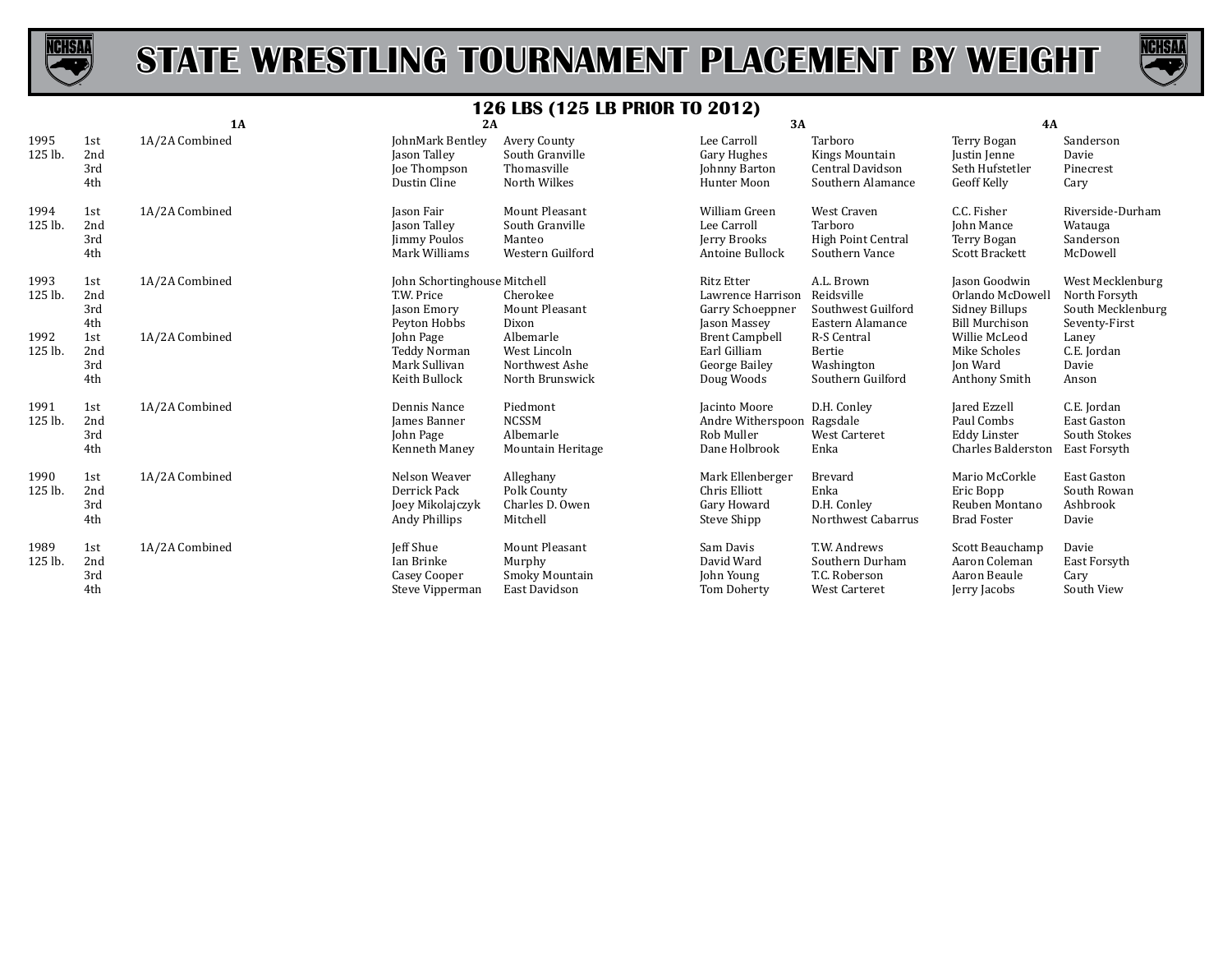



|                 |                                        | 1A                                                                           |                                                                              | 2A                                                                                                                                            |                                                                                                         | 3A                                                                                                                      |                                                                                                          | <b>4A</b>                                                                                                       |                                                                                                         |
|-----------------|----------------------------------------|------------------------------------------------------------------------------|------------------------------------------------------------------------------|-----------------------------------------------------------------------------------------------------------------------------------------------|---------------------------------------------------------------------------------------------------------|-------------------------------------------------------------------------------------------------------------------------|----------------------------------------------------------------------------------------------------------|-----------------------------------------------------------------------------------------------------------------|---------------------------------------------------------------------------------------------------------|
| 2021<br>132 lb. | 1st<br>2nd<br>3rd<br>4th               | Ethan Shell<br>Cody Lawson<br><b>Braeden Reiss</b><br>Byan Lackey            | Avery County<br>South Stokes<br>Rosewood<br>Uwharrie Charter                 | Hunter Ross<br>Jorden Schlossman North Lincoln<br><b>Bryson Whitley</b><br>Landon MacFarland Oak Grove                                        | Central Academy<br>West Stanly                                                                          | Will Lewis<br>Antonio Caldwell<br>Andrew Clark<br>Stephen Cotton                                                        | Western Harnett<br>Statesville<br><b>Union Pines</b><br>Southern Guilford                                | James Joplin<br><b>Tyler Tracy</b><br>John Helmers<br>Christian Hasty                                           | Northwest Guilford<br>Cardinal Gibbons<br>Heritage<br>Porter Ridge                                      |
| 2020<br>132 lb. | 1st<br>2nd<br>3rd<br>4th<br>5th<br>6th | River Griffith<br>Preston Burnett<br>Renfere Garcia<br>Ryan Riffle           | Avery County<br>Polk County<br>South Stanly<br>Cherryville                   | Ethan Oakley<br>Zane Birtchet<br>Louis Mehaffey<br>Hunter Dover<br>Alex Minish<br>Andrew Holden                                               | Wheatmore<br>Fred T. Foard<br>Pisgah<br>Chase<br>Trinity<br>North Lincoln                               | Will Lewis<br>Josh Wilson<br>Rex Howard<br>Nicholas Schutz<br>Jeremiah Jackson<br>Greyson Harris                        | Western Harnett<br>Southeast Guilford<br>Crest<br>Cuthbertson<br>Mount Tabor<br>Enka                     | Jaxon Maroney<br>Jun Figueredo<br>Connor Johnson<br>Ahmad Smith<br>Lake Price<br>Isaiah Olive                   | Cardinal Gibbons<br>Hough<br>Laney<br>Ragsdale<br>Northwest Guilford<br>Middle Creek                    |
| 2019<br>132 lb. | 1st<br>2nd<br>3rd<br>4th<br>5th<br>6th | <b>Timothy Decatur</b><br>Nathan Fisher<br>Nathan Brock<br>Lowell Shotton    | Rosewood<br>Robbinsville<br>Swain County<br>South Stokes                     | Landon Shuford<br>Jon Ward<br>Gage Peters<br><b>Brady Ross</b><br>Michael Lowry<br>De'Rishio Reid                                             | West Iredell<br>West Craven<br>South Granville<br>Central Academy<br>Salisbury<br><b>NCSSM</b>          | Josh Blatt<br>Heath Gonyer<br>Will Lewis<br>Jordan McKinney<br>Ethan Stroud<br>Turner Garrison                          | Piedmont<br>Northern Guilford<br>Western Harnett<br>Northwest Cabarrus<br>Ashbrook<br>Southeast Guilford | Nigel Freeman<br>Yakemiean Johnson Lumberton<br>Trey Dal Pizzol<br>Jalen Adams<br>Nick Pepe<br>Dylan Wilman     | Ragsdale<br>Cardinal Gibbons<br>Riverside-Durham<br>Hough<br>Rolesville                                 |
| 2018<br>132 lb. | 1st<br>2nd<br>3rd<br>4th<br>5th<br>6th | Kade Millsaps<br>Reid Amodeo<br>Isaiah Bryant<br>Joel Santa Lucia            | Robbinsville<br>Rosewood<br>Voyager Academy<br>South Davidson                | Logan Lambert<br>Jared Niemitalo<br>Xander Pendergrass West Lincoln<br>Will Berkowitz<br>Josh Riggs<br>Jahbreeze Medina-Mack Southwest Onslow | South Rowan<br>Wheatmore<br>Shelby<br>Fred T. Foard                                                     | Dallas Wilson<br>Ethan Workman<br><b>Blake Baker</b><br><b>Bailey Hawkins</b><br>Ethan King<br>Colby Funderburk         | Cape Fear<br>Central Cabarrus<br>St. Stephens<br>Orange<br>Northern Guilford<br>Piedmont                 | Tyler Gregor<br>Joshua Lehr<br>Ayush Patel<br>Isaac Shaw<br>Raymond Nesbitt<br><b>William Deese</b>             | Hickory Ridge<br><b>Holly Springs</b><br>Wake Forest<br>Mooresville<br>Ragsdale<br><b>Purnell Swett</b> |
| 2017<br>132 lb. | 1st<br>2nd<br>3rd<br>4th<br>5th<br>6th | Jordan Todd<br>Jude Lloyd<br>Kyle Coward<br>Joan Ramirez                     | Rosewood<br>Elkin<br>Voyager Academy<br>Mount Airy                           | Quincy Monday<br>Schuyler Spurrier<br>Keaton Norman<br>Jared Niemitalo<br>Jibri Cowan<br>Jacob Smith                                          | Carrboro<br>Maiden<br>West Lincoln<br>Wheatmore<br>Salisbury<br>Washington                              | Justin Payne<br>Rae'Sae Settles<br>Nathan Buchanan<br>Michael Flitz<br>Andrew Esterly<br>Daniel Adams                   | Erwin<br>Fike<br>Central Cabarrus<br>Piedmont<br>Gray's Creek<br>West Craven                             | Silas Shaw<br>Austin Robinson<br>Josh Scott<br>Dan Mills<br>Alex Contreras<br>Yakemiean Johnson Lumberton       | Mooresville<br>Southeast Guilford<br>Ben L. Smith<br>Leesville Road<br>Pinecrest                        |
| 2016<br>132 lb. | 1st<br>2nd<br>3rd<br>4th<br>5th<br>6th | Cody Pugh<br>Kyle Coward<br>Jude Lloyd<br><b>Marlon MacIntyre</b>            | South Stanly<br>Voyager Academy<br>Elkin<br>Pamlico                          | <b>Sammy Peticos</b><br>Chase McKinney<br>Damonte Blash<br>Caleb Cox<br>Kolin Fowlkes<br>Chris Payne                                          | Chase<br>Wheatmore<br>Southern Vance<br><b>NCSSM</b><br>Dixon<br>Newton-Conover                         | Tristan Mabe<br><b>Blaine Mainz</b><br>Spencer Leonhardt Freedom<br>Daniel Adams<br>Odevious Otis<br>Aydan Arroyo       | Southwestern Randolph<br>Jacksonville<br>West Craven<br>Ashbrook<br>North Buncombe                       | Anthony Brito<br>Zak Rainess<br>Michael Vernagallo, Jr.<br>Quintin Mickerson<br>William Crumby<br>Jordan Koontz | Heritage<br>Lake Norman<br><b>Jack Britt</b><br>West Charlotte<br>Southeast Guilford<br>North Davidson  |
| 2015<br>132 lb. | 1st<br>2nd<br>3rd<br>4th<br>5th<br>6th | Michael Tanahey<br><b>Britt Weaver</b><br>Tanner Whitman<br>Michael Daughtry | <b>Bishop McGuinness</b><br>Alleghany<br>Rosman<br>Princeton                 | Jacob Houck<br>Logan Roth<br>Chris Payne<br>Damonte Blash<br>Dylan Lannie<br>Ian Rogers                                                       | West Caldwell<br><b>Brevard</b><br>Newton-Conover<br>Southern Vance<br>West Davidson<br>Central Academy | <b>Brett Underwood</b><br>Matthew Cruz-Cruz Cleveland<br>Ian Machamer<br>Mike Jones<br>Reagan Fedowitz<br>Zack Howard   | Piedmont<br>North Gaston<br>Morehead<br><b>Union Pines</b><br>C.B. Aycock                                | Joe Mondragon<br>Chance Davis<br>Irvin Enriquez<br>Nick Sexton<br>William Crumby<br>Adam Pelter                 | Ashley<br>Apex<br>Pinecrest<br>A.L. Brown<br>Southeast Guilford<br>Butler                               |
| 2014<br>132 lb. | 1st<br>2nd<br>3rd<br>4th<br>5th<br>6th | Ty Franklin<br>Breyer Owen<br>Michael Tanahey<br>Matthew Harkins             | <b>Avery County</b><br>Rosman<br><b>Bishop McGuinness</b><br>West Montgomery | Nicauzi Mitchell<br>Josh Markham<br>David Niemitalo<br>Franklin Wepner<br><b>Storm Long</b><br><b>Austin Meaney</b>                           | T.W. Andrews<br>Northeastern<br>Wheatmore<br>Newton-Conover<br>Forbush<br>Croatan                       | Jacob Grigg<br>Payton Shuford<br>Sawyer Davidson<br>Jacob Butler<br>Jadakiss Jumper<br>Campbell Alspaugh West Brunswick | East Gaston<br>West Iredell<br>Asheboro<br>Swansboro<br>Morehead                                         | Demetre Kostis<br>Garrett Hinton<br>Kollin Wade<br>Austin Jamison<br>Joe Mondragon<br>David Crumby              | Watauga<br>Jack Britt<br>Cary<br>Northwest Guilford<br>Ashley<br>Southeast Guilford                     |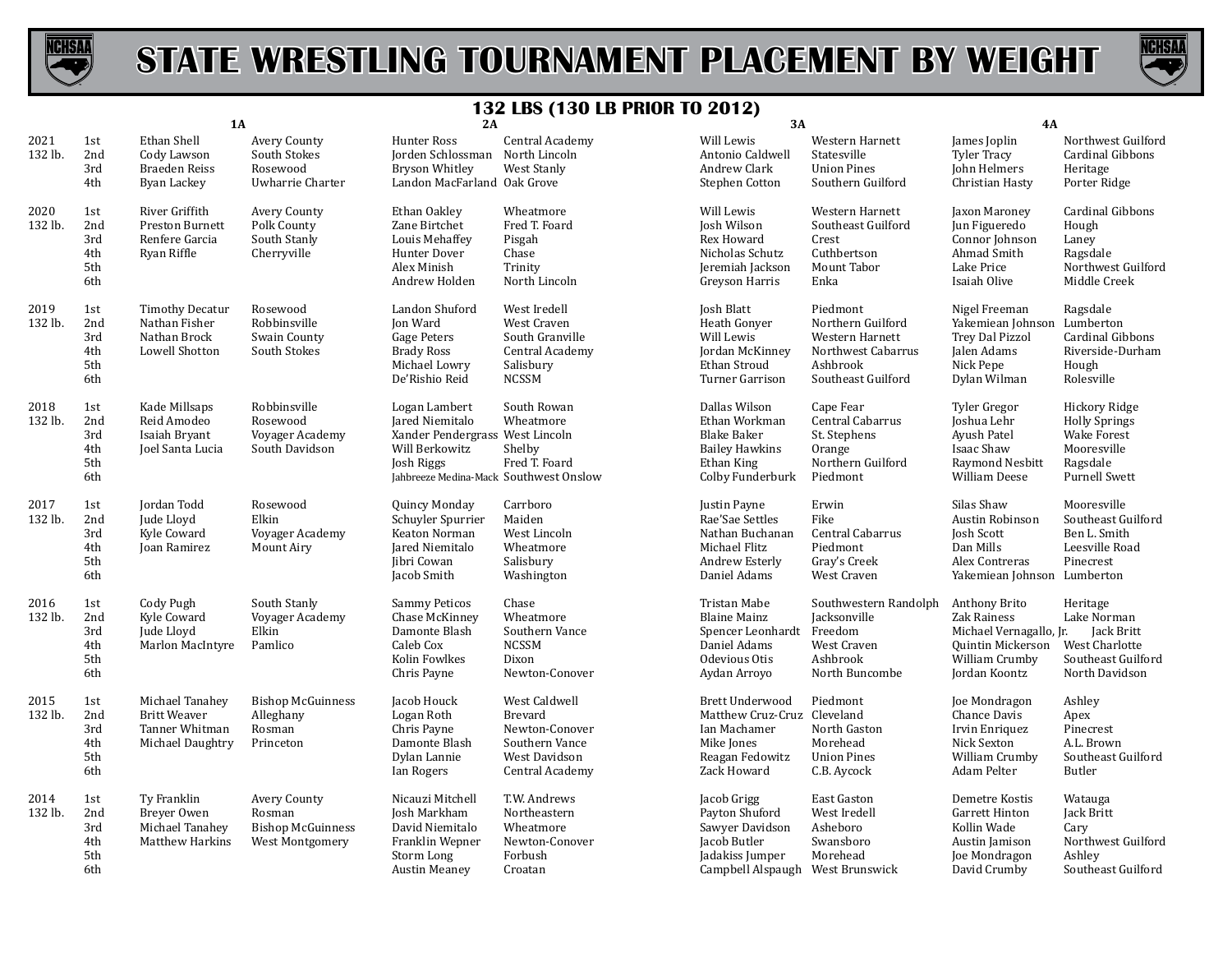



|                 |                                        | 1A                                                                                    |                                                                    | 2A                                                                                                                |                                                                                                            | 3A                                                                                                                         |                                                                                                           | <b>4A</b>                                                                                                                   |                                                                                                  |
|-----------------|----------------------------------------|---------------------------------------------------------------------------------------|--------------------------------------------------------------------|-------------------------------------------------------------------------------------------------------------------|------------------------------------------------------------------------------------------------------------|----------------------------------------------------------------------------------------------------------------------------|-----------------------------------------------------------------------------------------------------------|-----------------------------------------------------------------------------------------------------------------------------|--------------------------------------------------------------------------------------------------|
| 2013<br>132 lb. | 1st<br>2nd<br>3rd<br>4th<br>5th<br>6th | JobyArmenta<br>Zack Prevette<br><b>Matthew Harkins</b><br>Kade Guffey                 | Southwest Onslow<br>East Wilkes<br>West Montgomery<br>Robbinsville | Alex Monaco<br>Angel Najar<br>Franklin Wepner<br>Cody Hall<br>Joshua Markham<br>Johnny Deveaugh                   | First Flight<br>North Pitt<br>Newton-Conover<br>East Rutherford<br>Northeastern<br>Topsail                 | Payton Shuford<br>Ryan Davis<br>Ryan Hull<br><b>Ben Pitts</b><br><b>Tanner Stephens</b><br>Patrick Brown                   | West Iredell<br>Havelock<br><b>Union Pines</b><br>Fred T. Foard<br>Currituck County<br>Northeast Guilford | Jake DeAngelo<br>Jeremy Ward<br>Billy (Austin) Benfield Sun Valley<br>Alex Ynoquio<br>Afiz Lateef<br>Jacob Williams         | Southern Alamance<br>Parkland<br>Cary<br><b>Scotland County</b><br>Wake Forest-Rolesville        |
| 2012<br>130 lb. | 1st<br>2nd<br>3rd<br>4th<br>5th<br>6th | J.J. LaPlante<br>Jairo Velazquez<br>Sean Webb<br>Damon Thomas                         | West Wilkes<br>Central Academy<br>Swain County<br>Pamlico          | <b>Billy Simmons</b><br>Richie Acord<br>Michael Elliott<br>Matthew Evans<br>Ribyan McClain<br>Curtis Seav         | Trinity<br>Central Davidson<br>Ashe County<br>North Johnston<br>Carver<br>Wheatmore                        | Matthew Williams<br>Payton Shuford<br>Jack Twomey-Kozak Orange<br><b>Ben Pitts</b><br>Max Parsons<br><b>Taylor Souther</b> | Cardinal Gibbons<br>West Iredell<br>Fred T. Foard<br><b>West Carteret</b><br>North Iredell                | John Grigg<br>Dallas Roemer<br>William Scott<br>Luke Ludke<br>Joey Tastet<br>Terrence Moore                                 | East Gaston<br>Pinecrest<br>West Forsyth<br>Clayton<br>Page<br>C.E. Jordan                       |
| 2011<br>130 lb. | 1st<br>2nd<br>3rd<br>4th<br>5th<br>6th | Alex Thompson<br>Sejiro Littleton<br>Adam Poole<br>Johnathan McHone North Stokes      | South Stanly<br>Mitchell<br>Pamlico                                | Jake Nelson<br>Robbie Gladwell<br><b>Austin Collins</b><br><b>Brandon Hicks</b><br>Brian Nadeau<br>Dakota Elliott | <b>Bandys</b><br>Croatan<br>North Surry<br><b>Bunker Hill</b><br>Topsail<br>Ashe County                    | Zachary Jaramillo<br>Colby Gregory<br>Shabaz Butt<br>Alex Pollard<br>Josh Stephens<br>Matthew Williams                     | Havelock<br>North Iredell<br>Ledford<br>St. Stephens<br>R-S Central<br>Cardinal Gibbons                   | Jovontae Coleman<br>Joe Morrison<br>John Grigg<br>Aubrey Blad<br>Dallas Roemer<br>Joey Tastet                               | Parkland<br>Panther Creek<br>East Gaston<br>Jack Britt<br>Pinecrest<br>Page                      |
| 2010<br>130 lb. | 1st<br>2nd<br>3rd<br>4th<br>5th<br>6th | Devin Nichols<br>Johnathan McHone North Stokes<br>Sejiro Littleton<br>Edgar Esdponiza | West Wilkes<br>Mitchell<br>South Davidson                          | Jake Nelson<br>Joseph Anders<br>Cesar Pena<br>Tyler Knopp<br><b>Brandon Hicks</b><br>James Napier                 | North Lincoln<br>Trinity<br>Surry Central<br>Newton-Conover<br><b>Bunker Hill</b><br>North Johnston        | Chris Johnson<br>Zachary Jaramillo<br>Randy Stevans<br>Caleb Swinson<br>Kurt Stephens<br>Jaquan Bullock                    | Orange<br>Havelock<br><b>Union Pines</b><br>Robinson<br>St. Stephens<br>Anson                             | <b>Tyrone Eatmon</b><br>Jovontae Coleman<br>Joe Morrison<br>Tony DeAngelo<br>Dan Mitchell<br>Samuel Greenstein              | Riverside-Durham<br>Parkland<br>Panther Creek<br>Southern Alamance<br>Apex<br>Athens Drive       |
| 2009<br>130 lb. | 1st<br>2nd<br>3rd<br>4th<br>5th<br>6th | 1A/2A Combined                                                                        |                                                                    | James Norman<br>Joseph Figueroa<br>Michael Melin<br>Philip Mueller<br>Will Weekly<br>Chance Smith                 | Orange<br>Salisbury<br>Croatan<br>Louisburg<br>Ledford<br>McMichael                                        | <b>Brandon Hodges</b><br>Luke Dutch<br><b>Trey Weliver</b><br>Aaron Smith<br>Bryan Johnson<br>Aaron Plyler                 | Ragsdale<br>Northwest Cabarrus<br><b>Union Pines</b><br>Lake Norman<br>Trinity<br>East Rowan              | Zack Vernon<br>Zachary Barkett<br><b>Joe Morrison</b><br>Cordale Risk<br>Mark Judy<br>Davante Andujar                       | Davie<br>South View<br>Panther Creek<br>Cary<br>Ardrey Kell<br>Robinson                          |
| 2008<br>130 lb. | 1st<br>2nd<br>3rd<br>4th<br>5th<br>6th | 1A/2A Combined                                                                        |                                                                    | Jose Sanchez<br>Johnathan Hensley<br>Daniel Murray<br>Will Weekly<br>Mamour Camara<br>John McCullum               | Mount Pleasant<br>Avery County<br>Alleghany<br>Ledford<br>Louisburg<br>Northside-Jacksonville              | Jacob Creed<br>Luis Ramos<br>Austin Martin<br>Brian Thompson<br><b>Joe Shively</b><br>Morgan McDaniel                      | Ragsdale<br>Parkland<br>South Rowan<br>Carver<br>Enka<br>A.L. Brown                                       | Lawrence White<br>John Wagner<br>Marcelus Perry<br><b>Scott Norris</b><br>Rakeem Brewington Richmond County<br>Joe Morrison | Cary<br>Laney<br>Knightdale<br>Green Hope<br>Panther Creek                                       |
| 2007<br>130 lb. | 1st<br>2nd<br>3rd<br>4th<br>5th<br>6th | 1A/2A Combined                                                                        |                                                                    | Cameron Drye<br>Chris Watson<br>David Mondragon<br>George Conekin<br>Nick Albertson<br>Nathan Walsh               | Albemarle<br>Southern Vance<br>Cardinal Gibbons<br>Northside-Jacksonville<br>Mount Pleasant<br>West Wilkes | Phillip Goodwin<br>Willis Blue<br>Alex Winn<br>Lane Wilmoth<br>Vic Golden<br><b>Bradley Pendleton</b>                      | South Point<br>T.W. Andrews<br>Morehead<br>Parkland<br>Enka<br>St. Stephens                               | <b>Walt Cutts</b><br>Chris Ange<br><b>Billy Edwards</b><br>Demario Leathers<br>Chris Townsend<br>Alex Adelman               | Northwest Guilford<br>Davie<br>Leesville Road<br>Northern Durham<br>South Caldwell<br>Myers Park |
| 2006<br>130 lb. | 1st<br>2nd<br>3rd<br>4th<br>5th<br>6th | 1A/2A Combined                                                                        |                                                                    | <b>Brett Williams</b><br>Chris Watson<br>Hunter Heverly<br>Josh Calhoun<br>Tyler Jefferies<br>Shaun Gregory       | North Henderson<br>Southern Vance<br>Croatan<br>Avery County<br>Salisbury<br><b>First Flight</b>           | Phillip Goodwin<br>Kyle White<br>Kyle Kanaga<br>Jake Haynes<br><b>Iohn Brewer</b><br>Chance Howard                         | South Point<br>West Carteret<br>Ragsdale<br>Morehead<br>Fike<br>Harnett Central                           | Jacob Earp<br>Thomas Dixson<br>Corey Hulsey<br><b>Anthony Maerten</b><br>Aaron Hollifield<br>Gabe Brotzman                  | Watauga<br>Millbrook<br>Leesville Road<br>Pine Forest<br>Davie<br>Cary                           |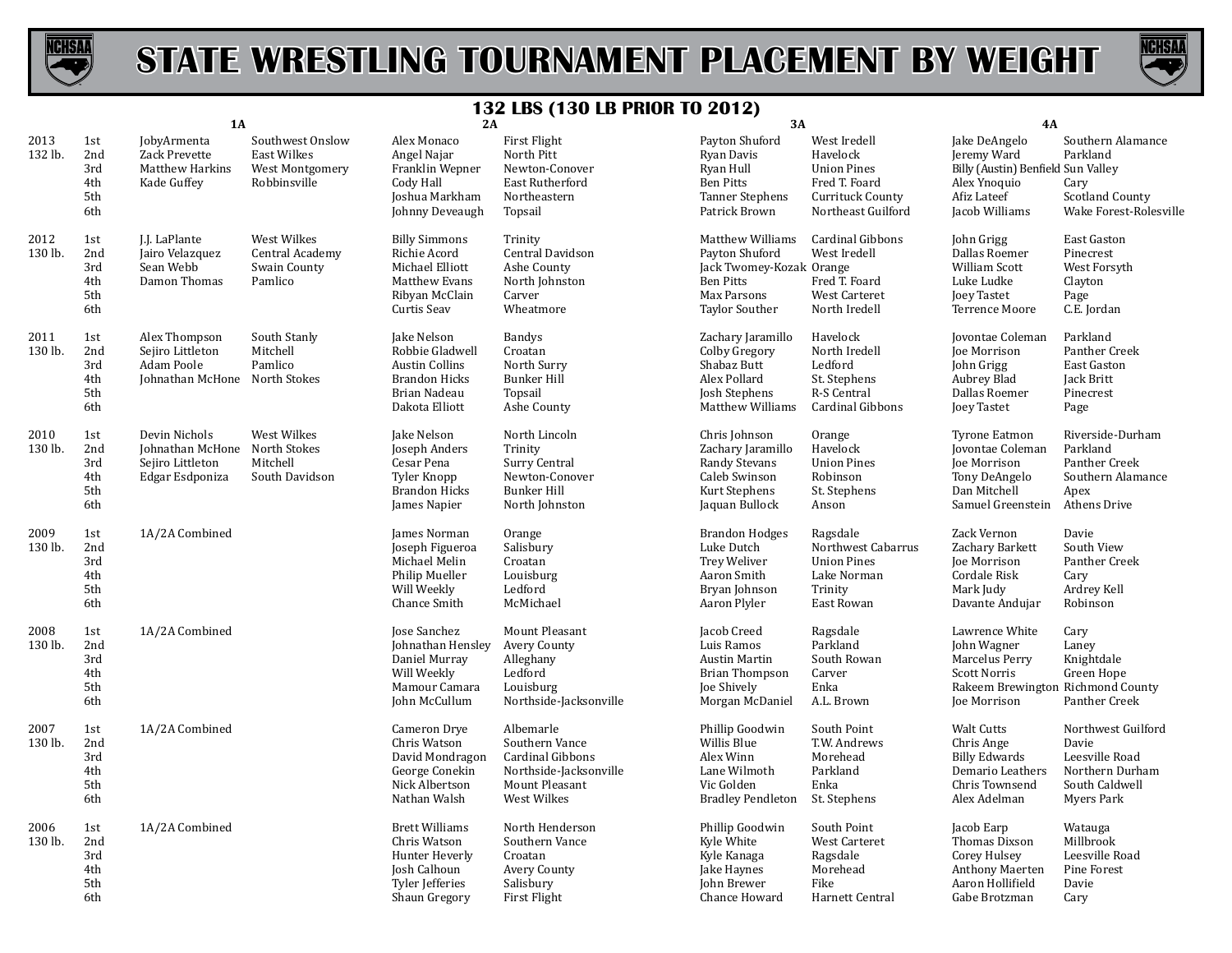



|                 |                                        | 1A             | 2A                                                                                                               |                                                                                            | 3A                                                                                                                    |                                                                                 | 4A                                                                                                  |                                                                                           |
|-----------------|----------------------------------------|----------------|------------------------------------------------------------------------------------------------------------------|--------------------------------------------------------------------------------------------|-----------------------------------------------------------------------------------------------------------------------|---------------------------------------------------------------------------------|-----------------------------------------------------------------------------------------------------|-------------------------------------------------------------------------------------------|
| 2005<br>130 lb. | 1st<br>2nd<br>3rd<br>4th<br>5th<br>6th | 1A/2A Combined | Jerry Stogner<br>Cody Martin<br><b>Harley Meaney</b><br>Josh Bowes<br><b>Brett Williams</b><br>Matt Avery        | <b>Bandys</b><br>Forbush<br>Croatan<br>Graham<br>North Henderson<br>West Lincoln           | Jamil Winfield<br>Matt Able<br>Thomas Mosshamme<br>Phillip Goodwin<br>Alijandro Uribe<br>Rahshun Ball                 | Morehead<br>Dudley<br>Southern Wayne<br>South Point<br>Burns<br>Southern Durham | Nick Koren<br>Aaron Hollifield<br>Danny Pedone<br>Rico Diaz<br>C.J. Shook<br><b>Anthony Maerten</b> | Cary<br>Davie<br>South Mecklenburg<br>Westover<br>Alexander Central<br>Pine Forest        |
| 2004<br>130 lb. | 1st<br>2nd<br>3rd<br>4th<br>5th<br>6th | 1A/2A Combined | Terrell Hobbs<br>Josh Fleshman<br>Corey Singleton<br>Patrick McIntosh<br>Austin Ollis<br><b>Chandler Collins</b> | South Brunswick<br>Forbush<br>Avery County<br>Bandys<br>Polk County<br>Cedar Ridge         | Starylin Little<br>Jonathan Troutman St. Stephens<br>Nick Jenkins<br>Melvin Carter<br>Charlie Miller<br>Chris McCarty | <b>High Point Central</b><br>West Rowan<br>Hunt<br>Asheboro<br>T.C. Roberson    | Vincent Ramirez<br><b>Brock Epps</b><br>Josh Thompson<br>Nick Cole<br>Alex Cook<br>Aaron Hollifield | Riverside-Durham<br>C.E. Jordan<br>Cape Fear<br>Pine Forest<br>Providence<br>Davie        |
| 2003<br>130 lb. | 1st<br>2nd<br>3rd<br>4th<br>5th<br>6th | 1A/2A Combined | Andrew Browder<br>Adam Tilley<br><b>Wayne Norton</b><br>Jason Cathcart<br>Jamal Blacknall<br>Adam Dedmon         | John A. Holmes<br><b>West Stokes</b><br>Pasquotank<br>Salisbury<br>Southern Vance<br>Chase | Tywanna Holley<br>Paul Curlee<br>Eric Suter<br>Matthew Able<br>Ben Madison<br>Eric Fields                             | Triton<br>Walter M. Williams<br>White Oak<br>Dudley<br>Statesville<br>Ashbrook  | Terreyl Williams<br>Jon Dramis<br>Josh Thompson<br>Sean Lovell<br>Marcus Cox<br>Carlos Valdes       | Riverside-Durham<br>Cary<br>Cape Fear<br>Northern Durham<br>Western Harnett<br>South View |
| 2002<br>130 lb. | 1st<br>2nd<br>3rd<br>4th               | 1A/2A Combined | Antwone Floyd<br>Morgan Meyers<br>Kevin Knox<br>Daniel Arachikavitz Lejeune                                      | Southern Vance<br>Currituck<br>John A. Holmes                                              | Rod McCollum<br>Arik Lemmon<br><b>Iesse Creed</b><br><b>Jimmy Harrington</b>                                          | Parkland<br>Crest<br>Ragsdale<br>Manteo                                         | Philip Ramirez<br><b>Todd Bigelow</b><br>Mike French<br><b>Bradley Essick</b>                       | Riverside-Durham<br>Havelock<br><b>Athens Drive</b><br>North Davidson                     |
| 2001<br>130 lb. | 1st<br>2nd<br>3rd<br>4th               | 1A/2A Combined | <b>Brandon Nibert</b><br>Andrae Lewis<br>Dustin Shaw<br>Justin Roberts                                           | North Henderson<br>Southern Vance<br>Alleghany<br>North Stanly                             | <b>Todd Bigelow</b><br>Josh Saunders<br>James Johnson<br>Nathan Brittain                                              | Havelock<br>Manteo<br>Trinity<br>Fred T. Foard                                  | Ben Hart<br>Eric Chaudhri<br>Tim Paul<br>Jordan Kahrs                                               | East Gaston<br>Mount Tabor<br><b>Terry Sanford</b><br>Davie                               |
| 2000<br>130 lb. | 1st<br>2nd<br>3rd<br>4th               | 1A/2A Combined | Eric Burns<br>Hutch Reece<br>Willie Hosch<br>Paul Powell                                                         | Bandys<br>Pisgah<br>Salisbury<br>West Brunswick                                            | Ira Bing<br>Isidro Rodriguez<br>Jacob Allman<br>Robbie Meadows                                                        | Southern Nash<br>I.F. Webb<br>Northwest Cabarrus<br>Parkland                    | Nick Royer<br>Jonathan Sherrill<br>David Crooke<br>Garrett Atkinson                                 | Cary<br>Butler<br>Seventy-First<br>Watauga                                                |
| 1999<br>130 lb. | 1st<br>2nd<br>3rd<br>4th               | 1A/2A Combined | Andy Madison<br>Rudy Mitchell<br>Luke Benton<br>James Edwards                                                    | Statesville<br>Western Alamance<br>Starmount<br>Southwestern Randolph                      | Tony Gibson<br>Jordan Novgrod<br><b>Bud Phanethay</b><br>Jimmy Ervin                                                  | Havelock<br>Smoky Mountain<br>Asheboro<br>White Oak                             | Randy Dennis<br>Aaron Gunning<br>Ammon Piatt<br>Tim Bright                                          | Cary<br>Seventy-First<br>North Forsyth<br>New Bern                                        |
| 1998<br>130 lb. | 1st<br>2nd<br>3rd<br>4th               | 1A/2A Combined | Andrew Edwards<br>Jamie Roberson<br>Luke Benton<br>Tim Harris                                                    | Alleghany<br>Pamlico<br>Starmount<br>Brevard                                               | <b>Andrew Slack</b><br>Adam Cox<br>Carl Elliott<br>Jon Hooks                                                          | Ragsdale<br>Northwest Cabarrus<br>Fuquay-Varina<br>C.B. Aycock                  | Matt Atkinson<br>Anthony Warren<br><b>Starkey DeSoto</b><br>Tim Bright                              | Watauga<br>Mount Tabor<br>Independence<br>New Bern                                        |
| 1997<br>130 lb. | 1st<br>2nd<br>3rd<br>4th               | 1A/2A Combined | Michael Patterson<br>Perry Mintz<br>Justin Parlier<br><b>Stacy Bowlin</b>                                        | East Henderson<br>Eastern Alamance<br>Alleghany<br>North Wilkes                            | Clay Reynolds<br>Isaac McConnell<br>Treco Jackson<br><b>Steve Fox</b>                                                 | High Point Central<br>Smoky Mountain<br>North Gaston<br>East Rowan              | Kwame Alexander<br>Nathan Holder<br>Anthony Warren<br>Dennis Landin                                 | Myers Park<br>Athens Drive<br>Mount Tabor<br>Cary                                         |
| 1996<br>130 lb. | 1st<br>2nd<br>3rd<br>4th               | 1A/2A Combined | Michael Patterson<br>Roy Wilson<br>Dustin Cline<br>Ben Mercer                                                    | East Henderson<br>Eastern Guilford<br>North Wilkes<br>Manteo                               | Hunter Moon<br>Andrew Dibella<br>Justin Baglio<br>Matt Miller                                                         | Southern Alamance<br><b>West Carteret</b><br>Northwest Cabarrus<br>Havelock     | Steve Echeverri<br>Chris Campbell<br>Shane Edwards<br>Tad Merryman                                  | Riverside-Durham<br><b>Hoke County</b><br>Athens Drive<br>New Hanover                     |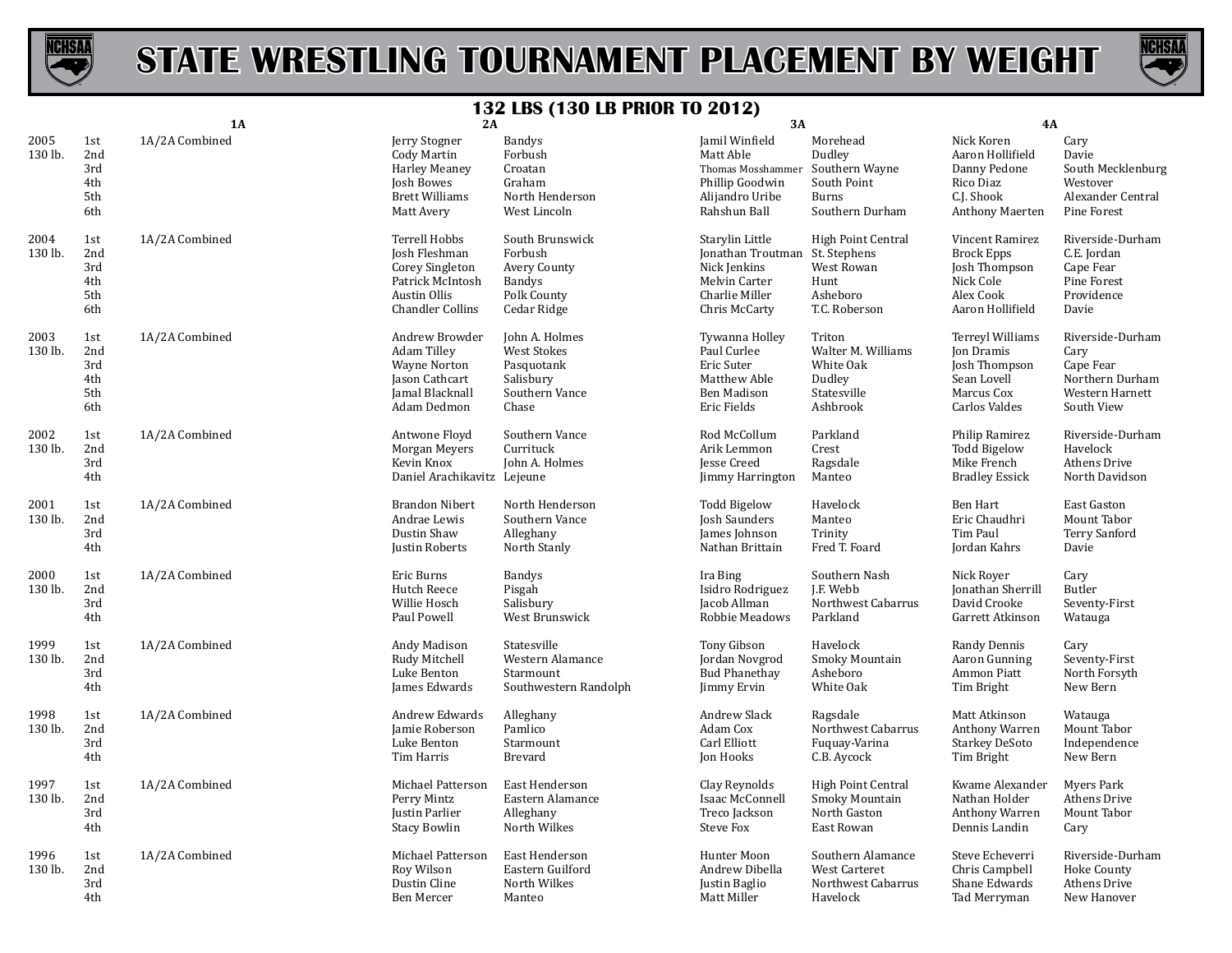



|                 |                          | 1A             | 2A                                                                                  |                                                              | 3A                                                                                                   |                                                                    | 4A                                                                         |                                                               |
|-----------------|--------------------------|----------------|-------------------------------------------------------------------------------------|--------------------------------------------------------------|------------------------------------------------------------------------------------------------------|--------------------------------------------------------------------|----------------------------------------------------------------------------|---------------------------------------------------------------|
| 1995<br>130 lb. | 1st<br>2nd<br>3rd<br>4th | 1A/2A Combined | Jason Fair<br><b>Tony Holland</b><br>David Lowe<br>Chris O'Neal                     | <b>Mount Pleasant</b><br>Chase<br>Currituck<br>Manteo        | Antoine Bullock<br>Kerry Hough<br>Chris Jackson<br>Quan McCollum                                     | Southern Vance<br>Sun Valley<br>West Brunswick<br>T.W. Andrews     | <b>Scotty Spry</b><br>Ronnie Denham<br>John Montgomery<br>Chris Steele     | Davie<br>Southern Wayne<br>Anson<br>Orange                    |
| 1994<br>130 lb. | 1st<br>2nd<br>3rd<br>4th | 1A/2A Combined | Lorenzo Thompson Randleman<br>Chris Storie<br><b>Steven Short</b><br>Shaun Williams | Hibriten<br>North Henderson<br>John A. Holmes                | <b>Ritz Etter</b><br>Michael Abate<br>William Bullard<br><b>Brad Chambers</b>                        | A.L. Brown<br>Trinity<br><b>High Point Central</b><br>Pisgah       | Deuce Harris<br>Rahn Francis<br>Reggie Tate<br>Chris Rivera                | Riverside-Durham<br>New Hanover<br>Grimsley<br>Cary           |
| 1993<br>130 lb. | 1st<br>2nd<br>3rd<br>4th | 1A/2A Combined | Andy Fry<br>Matt Padgett<br>Jeff Icenhour<br><b>Brian Moore</b>                     | Northwood<br>Dixon<br>Mount Pleasant<br>Chase                | Andre Witherspoon Ragsdale<br>Kenneth McLaughlin Southwest Guilford<br>Garry Eller<br>Randy Thompson | East Rowan<br>Pisgah                                               | John Ward<br>Patrick Abernathy<br>Cary Hordan<br><b>Jamel Morehead</b>     | Davie<br>Freedom<br>Enloe<br>Page                             |
| 1992<br>130 lb. | 1st<br>2nd<br>3rd<br>4th | 1A/2A Combined | Jason Breiholz<br>Harold Poston<br>Pin James<br><b>Brandon Hawkins</b>              | Manteo<br>Albemarle<br>Thomasville<br>Chase                  | Andre Witherspoon Ragsdale<br>Robbie Ruff<br>Brian Hendrix<br>Forfeit                                | Kings Mountain<br>Southeast Guilford                               | Jared Ezzell<br>Marc Bopp<br>Gilbert Tillman<br>Joel Lindau                | Orange<br>South Rowan<br>Hoke County<br>Laney                 |
| 1991<br>130 lb. | 1st<br>2nd<br>3rd<br>4th | 1A/2A Combined | Mike Kendall<br>Phillip Speaks<br>Pin James<br>Mark Yates                           | Albemarle<br>Mount Airy<br>Thomasville<br>South Granville    | Steve Wilson<br><b>Jay Trotter</b><br><b>Jody Cauthen</b><br>Mike Duez                               | Cummings<br>Central Davidson<br>South Iredell<br>T.W. Andrews      | <b>Stacey Carthon</b><br>Mario McCorkle<br>Chris Johnson<br>Craig Herndon  | South View<br><b>East Gaston</b><br>Triton<br>Northern Durham |
| 1990<br>130 lb. | 1st<br>2nd<br>3rd<br>4th | 1A/2A Combined | David Johnson<br>Shannon Kirkpatrick Avery County<br>Johnny Greene<br>Robert Goss   | North Wilkes<br>Mitchell<br><b>Beaver Creek</b>              | Chad Cauble<br><b>Steve Wilson</b><br>Sheon Graves<br>Shane Davidson                                 | Northwest Cabarrus<br>Cummings<br>Western Guilford<br>West Iredell | Ivan Neely<br>Michael Powell<br><b>Frank Armstrong</b><br>Lawrence Maynard | South Rowan<br>Lumberton<br>North Forsyth<br>Page             |
| 1989<br>130 lb. | 1st<br>2nd<br>3rd<br>4th | 1A/2A Combined | Chris Moses<br>Scott Stoker<br>James Scott<br>Rich Dremen                           | Newton-Conover<br>Alleghany<br>Lejeune<br>Charlotte Catholic | Rob Atkinson<br><b>Brian Clayton</b><br>Steve Wilson<br><b>Scotty Hartsell</b>                       | West Henderson<br>Pisgah<br>Cummings<br>Northwest Cabarrus         | Pat King<br>Ivan Neely<br><b>Fred Nolte</b><br>Ramee Treish                | Cary<br>South Rowan<br>South Stokes<br>Rocky Mount            |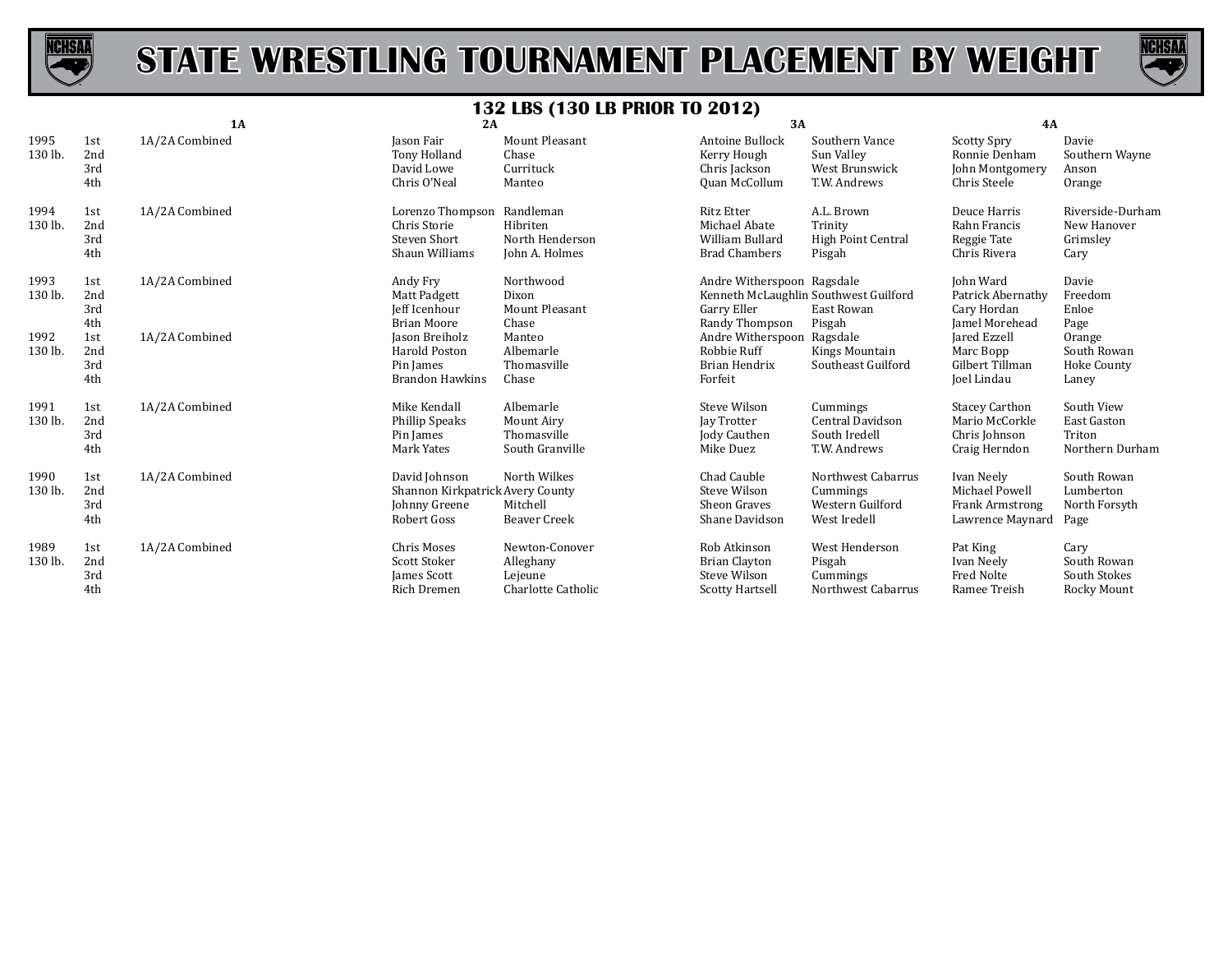



|                 |                                        | <b>1A</b>                                                                                           |                                                                             | 2A                                                                                                                       |                                                                                                 | 3A                                                                                                                          |                                                                                                        | <b>4A</b>                                                                                                      |                                                                                                            |
|-----------------|----------------------------------------|-----------------------------------------------------------------------------------------------------|-----------------------------------------------------------------------------|--------------------------------------------------------------------------------------------------------------------------|-------------------------------------------------------------------------------------------------|-----------------------------------------------------------------------------------------------------------------------------|--------------------------------------------------------------------------------------------------------|----------------------------------------------------------------------------------------------------------------|------------------------------------------------------------------------------------------------------------|
| 2021<br>138 lb. | 1st<br>2nd<br>3rd<br>4th               | Jonah Hayes<br>Cole Combs<br>Shane Hatfield<br>Kole Lambert                                         | Avery County<br>Rosman<br>East Carteret<br><b>East Wilkes</b>               | Jacob Cox<br>Louis Mehaffey<br>Logan Fite<br>David Makupson                                                              | South Rowan<br>Pisgah<br>Central Academy<br>Trinity                                             | Rex Howard<br>Jacob Bennett<br>Dominick Molinari<br>Patrick McCullen                                                        | Crest<br>West Carteret<br>Southern Alamance<br>Fike                                                    | Richard Treanor<br>Drew Pepin<br>Cayden Scott<br><b>Britton</b> Janet                                          | Hough<br>Northwest Guilford<br><b>Purnell Swett</b><br>Cardinal Gibbons                                    |
| 2020<br>138 lb. | 1st<br>2nd<br>3rd<br>4th<br>5th<br>6th | Nathan Fisher<br>Nathan Brock<br>Connor Medvar<br>Evan Wagoner                                      | Robbinsville<br>Swain County<br>Mount Airy<br>Alleghany                     | Xander Pendergrass West Lincoln<br>Will Berkowitz<br>Ion Ward<br><b>Braden Wharton</b><br>Cody Williams<br>Michael Lowry | Shelby<br>West Craven<br>Fred T. Foard<br>Reidsville<br>Salisbury                               | Heath Gonyer<br>Luke Masterton<br>Aaron Faison<br>Jack Taylor<br>Alexander Hopper<br>Drew Sisk                              | Northern Guilford<br>Central Cabarrus<br><b>Union Pines</b><br>Western Harnett<br>Topsail<br>J.H. Rose | Marcus Mondragon Laney<br>Joseph Lock<br>Timmy Kennett<br>Nick Smith<br><b>Joshua Cox</b><br>Benjamin Lance    | Jack Britt<br>Lake Norman<br>Ragsdale<br>Riverside-Durham<br><b>Wake Forest</b>                            |
| 2019<br>138 lb. | 1st<br>2nd<br>3rd<br>4th<br>5th<br>6th | Kade Millsaps<br>Jonas Trejo<br>Ricky Gonzalez<br>Franko Cuccurello                                 | Robbinsville<br>Swain County<br>South Stokes<br>Neuse Charter               | Logan Lambert<br>Josh Riggs<br>Jake Dodson<br>Lukus Ferguson<br>Jonathan Ward<br>Cody Williams                           | South Rowan<br>Fred T. Foard<br>Central Academy<br>R-S Central<br>Northeastern<br>Reidsville    | Dallas Wilson<br>Joshua Feliz<br>Hunter Campbell<br><b>Blake Baker</b><br><b>Conner Davis</b><br>Kevin Arango               | Cape Fear<br>North Henderson<br>North Brunswick<br>St. Stephens<br>Cox Mill<br>Southwest Guilford      | Isaac Shaw<br>Drew Dickson<br>Marcus Mondragon Laney<br>William Valade<br>Noah Williams<br>Ryan Sklar          | Mooresville<br>Porter Ridge<br>Glenn<br>Apex<br>Myers Park                                                 |
| 2018<br>138 lb. | 1st<br>2nd<br>3rd<br>4th<br>5th<br>6th | Jude Lloyd<br>Jordan Todd<br>Caleb Bryant<br>Mason Hulin                                            | Elkin<br>Rosewood<br>Uwharrie Charter<br>South Davidson                     | Cade McDonald<br>Lukas Ferguson<br>Keaton Norman<br>Nicholas Encarnacion<br>Nick Kaufmann<br>Jonathan Ward               | Mount Pleasant<br>R-S Central<br>West Lincoln<br>Fred T. Foard<br>Northeastern                  | Hai Siu<br>Tony Locke<br>Levi Anderson<br>West Davidson<br>Nathan Buchanan<br><b>Travon Clark</b>                           | Northern Durham<br>Northside-Jacksonville<br>Orange<br>Mason Fisher<br>Central Cabarrus<br>Monroe      | Isaac Byers<br>Nic Valdespino<br>Marcus Mondragon Laney<br>Piedmont<br>Dustin Eldridge<br>William Valade       | Mooresville<br>Broughton<br>Cymek Shaw<br>Cary<br>South View<br>Glenn                                      |
| 2017<br>138 lb. | 1st<br>2nd<br>3rd<br>4th<br>5th<br>6th | Cody Pugh<br>Braedon Riley Deaton Avery County<br>Louis Tortual<br>Alexander Gonzalez Neuse Charter | South Stanly<br>Rosewood                                                    | <b>Sammy Peticos</b><br>Mario Ortega<br>Chase McKinney<br><b>Taylor Day</b><br>Jonathon Collins<br>Jake Morin            | Chase<br>Northside-Jacksonville<br>Wheatmore<br>Carrboro<br>Cramer<br>Central Academy           | <b>Blaine Mainz</b><br>Spencer Leonhardt Freedom<br>Phil Daub<br>Morgan King<br>Mike Reynolds<br>Ethan Workman              | Jacksonville<br>Enka<br>North Henderson<br>Swansboro<br>Central Cabarrus                               | John Millner<br>Rommie McNeill<br>Jaden Jenkins<br><b>Isaac Byers</b><br><b>Hunter Morton</b><br>Jamal Brannon | Ben L. Smith<br><b>Purnell Swett</b><br>Lumberton<br>Mooresville<br><b>Holly Springs</b><br>Glenn          |
| 2016<br>138 lb. | 1st<br>2nd<br>3rd<br>4th<br>5th<br>6th | <b>Britt Weaver</b><br>Ethan Orr<br>Drake Cable<br>Jayden Thomas                                    | Alleghany<br>Rosman<br>Robbinsville<br>Rosewood                             | Jacob Houck<br>Tyler Johnson<br>Kyle Cortez<br>Nathan Luna<br>Dante Veltri<br>Sakeem McIntosh                            | West Caldwell<br>Trinity<br>First Flight<br>Northside-Jacksonville<br>Carrboro<br>Lexington     | <b>Brett Underwood</b><br>Christian Beach<br>Dylan Barber<br>Will Baldwin<br>Brady Argabright<br>Dustin Childs              | Piedmont<br>Marvin Ridge<br><b>Union Pines</b><br>North Henderson<br>Carson<br>Swansboro               | Cam Devers<br>Nicholas Sexton<br>Nicholas Mutio<br>Wesley Hollingsworth<br>Tucker Key<br><b>Tyler Moon</b>     | <b>Holly Springs</b><br>A.L. Brown<br><b>Wake Forest</b><br>Jack Britt<br>Mooresville<br>Southern Alamance |
| 2015<br>138 lb. | 1st<br>2nd<br>3rd<br>4th<br>5th<br>6th | Nic Mitchell<br>Solomon Duncan<br>Samuel Drew<br>Tanner Jones                                       | Queen's Grant<br>Mitchell<br>Rosewood<br>Cherryville                        | <b>Brandon Reynolds</b><br><b>Ernest Sutton</b><br>Alphonso Martin<br>Khyree Colston<br>Bernie Briley<br>Chase Emory     | West Wilkes<br>Northeastern<br>T.W. Andrews<br>Thomasville<br><b>Bunker Hill</b><br>Polk County | Samuel Bartram<br>Jacob Butler<br>Jadakiss Jumper<br><b>Joe Scott</b><br>Zachary Wilson<br>Campbell Alspaugh West Brunswick | <b>Union Pines</b><br>Swansboro<br>Morehead<br>Orange<br>Erwin                                         | Will Clark<br>Cam Devers<br>Logan Pavia<br>Tristan Dean<br>Wesley Hollingsworth Jack Britt<br>Brax Meade       | Cary<br><b>Holly Springs</b><br>Lake Norman<br>Northwest Guilford<br>Alexander Central                     |
| 2014<br>138 lb. | 1st<br>2nd<br>3rd<br>4th<br>5th<br>6th | Chris Jaeger<br>Kade Guffey<br>Nicholas Trego<br>Russell Bigmeat                                    | Chatham Central<br>Robbinsville<br><b>Bishop McGuinness</b><br>Swain County | Joby Armenta<br>Ribyan McClain<br>Tanner Stephens<br>Jake St. Germain<br>Seth Salazar<br><b>Cody Dobbins</b>             | Southwest Onslow<br>Carver<br>Currituck<br>West Wilkes<br>North Pitt<br><b>Bunker Hill</b>      | <b>Billy Benfield</b><br>Mitchell Dean<br>Ryan Davis<br>Chris Hunt<br>Collin Smith<br>Jared Bassett                         | Sun Valley<br>Eastern Alamance<br>Havelock<br>St. Stephens<br>Orange<br>East Gaston                    | Will Clark<br>Brandon Stern<br>Dallas Roemer<br>Logan Pavia<br>Josh Motsinger<br>Forfeit                       | Cary<br>Jack Britt<br>Pinecrest<br>Lake Norman<br>Zebulon B. Vance                                         |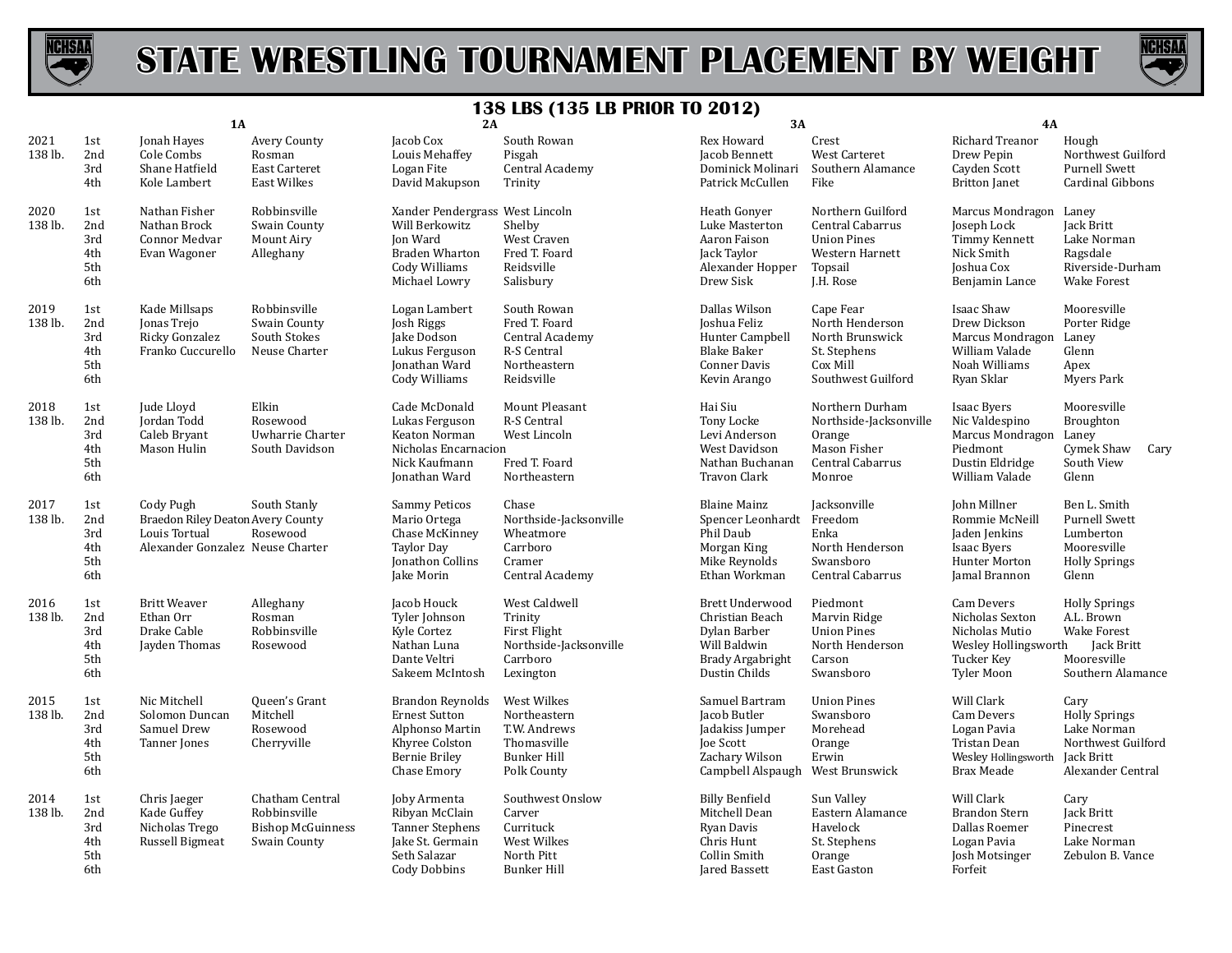



|                 |                                        | <b>1A</b>                                                          |                                                                         | 2A                                                                                                    |                                                                                                    | 3A                                                                                                                   |                                                                                               | 4A                                                                                                            |                                                                                                     |
|-----------------|----------------------------------------|--------------------------------------------------------------------|-------------------------------------------------------------------------|-------------------------------------------------------------------------------------------------------|----------------------------------------------------------------------------------------------------|----------------------------------------------------------------------------------------------------------------------|-----------------------------------------------------------------------------------------------|---------------------------------------------------------------------------------------------------------------|-----------------------------------------------------------------------------------------------------|
| 2013<br>138 lb. | 1st<br>2nd<br>3rd<br>4th<br>5th<br>6th | Dustin Huffman<br>Sean Webb<br>Henry Seiler<br>Nicholas Trego      | West Wilkes<br>Swain County<br><b>NCSSM</b><br><b>Bishop McGuinness</b> | Clay Alguire<br>Hunter Mease<br><b>Brody McGrath</b><br>Cole Susi<br>Ribyan McClain<br>Zach Houston   | West Lincoln<br>Pisgah<br>Croatan<br>Wilkes Central<br>Carver<br>North Henderson                   | Chris Halstead<br>Jack Twomey-Kozak Orange<br>Dakota Hill<br>Hamilton Jones<br><b>Ben Hughes</b><br>Joshua Weinstein | West Carteret<br>Cleveland<br>Robinson<br>Fred T. Foard<br>Central Cabarrus                   | Dallas Roemer<br>Javon Johnson<br>William Scott<br>Tanner Russ<br>Michael Palmer<br>Phillipe Frederick        | Pinecrest<br><b>Holly Springs</b><br>West Forsyth<br>Hough<br>Jack Britt<br>Hoggard                 |
| 2012<br>135 lb. | 1st<br>2nd<br>3rd<br>4th<br>5th<br>6th | Devin Fussell<br>Josh Davis<br>Chad Hoff<br>Paul Roche             | West Wilkes<br>Robbinsville<br>Pamlico<br>Hayesville                    | Nick Kiter<br>Gerrit Grevenstuk<br>Casey Bruce<br>Earl Harris<br>David Sailors<br>Steven Bunch        | Forbush<br>Eastern Randolph<br>Trinity<br>North Pitt<br>West Lincoln<br>Piedmont                   | Patrick O'Neill<br>Matt Millaway<br>Ian Martin<br>Paul Biggs<br>Anderson Pope<br><b>Garnett Bullock</b>              | Cardinal Gibbons<br>Northeast Guilford<br>St. Stephens<br>Morehead<br>Orange<br>Ashbrook      | Tony DeAngelo<br>Ryu Ballard<br>Casey Belville<br>Jonathan Bennett<br>Garrett Bateman<br><b>Grant Spurney</b> | Southern Alamance<br>West Forsyth<br>Independence<br>Southeast Guilford<br>Pinecrest<br>C.E. Jordan |
| 2011<br>135lb.  | 1st<br>2nd<br>3rd<br>4th<br>5th<br>6th | Jamie Lemon<br>Michael Thagard<br><b>Brock Yackey</b><br>Chad Hoff | Central Academy<br>East Carteret<br><b>Avery County</b><br>Pamlico      | Alex Turner<br>Joseph Anders<br>Cesar Pena<br>Thomas Lunsford<br>Larry Gibson<br>Eric Holbrook        | Piedmont<br>Trinity<br>Surry Central<br><b>Bandys</b><br>Berry Academy<br>Newton-Conover           | Scott Hardiman<br>Hunter Carroll<br>Kory Shaffer<br>Ian Martin<br>Peter Dreher<br>Chris Rubinosky                    | Hibriten<br>Mount Pleasant<br>East Rowan<br>St. Stephens<br>Chapel Hill<br><b>Union Pines</b> | Joey Moon<br>Ryan Henson<br>Dan Mitchell<br>Blane McElreath<br>Tony Donati<br><b>Ben Creed</b>                | Southern Alamance<br>Sun Valley<br>Apex<br>Sanderson<br>Davie<br>Cary                               |
| 2010<br>135lb.  | 1st<br>2nd<br>3rd<br>4th<br>5th<br>6th | <b>Shelton Sales</b><br>Chandler Gooch<br>Nick Sgroi<br>Zack Eller | Chatham Central<br>Murphy<br><b>Bishop McGuinness</b><br>North Wilkes   | Joseph Figueroa<br>Ronta Burgess<br>Enrique Vera<br>Mitch Overton<br>Sam McCauley<br>Matt Wooten      | Salisbury<br>Thomasville<br>North Henderson<br><b>West Stokes</b><br>Croatan<br>West Caldwell      | Daniel Ownbey<br>Lucas Dutch<br>Davante Andujar<br>Nathan Mullins<br>Jacob Robinson<br>Jacob Freeman                 | Enka<br>Northwest Cabarrus<br>Robinson<br>Marvin Ridge<br>Nash Central<br>South Rowan         | Santonio Thompson Mooresville<br>Sam Ross<br>Zach Vernon<br>Cordale Risk<br>Darius Delgado<br>Dustin Roemer   | Dudley<br>Davie<br>Cary<br>Jack Britt<br>Pinecrest                                                  |
| 2009<br>135lb.  | 1st<br>2nd<br>3rd<br>4th<br>5th<br>6th | 1A/2A Combined                                                     |                                                                         | Mamour Camara<br>Michael Williams<br>Erik Messick<br>Charlie Avis<br>Shane Brinn<br>James Rodgers     | Louisburg<br>West Henderson<br>Robbinsville<br>Newton-Conover<br>Manteo<br>Orange                  | Jacob Creed<br><b>Brian Thompson</b><br>Donovan Sweet<br>Morgan McDaniel<br>Joe Shively<br>Shane Shepherd            | Ragsdale<br>Parkland<br>Northwest Cabarrus<br>A.L. Brown<br>Enka<br>Trinity                   | Corey Mock<br>Justin McElreath<br>Jamel Johnson<br>Jesse Grigg<br>Larnell Egerton<br>James White              | Chapel Hill<br>Sanderson<br>North Forsyth<br>East Gaston<br>Seventy-First<br>Robinson               |
| 2008<br>135lb.  | 1st<br>2nd<br>3rd<br>4th<br>5th<br>6th | 1A/2A Combined                                                     |                                                                         | <b>Cody Savers</b><br>Nick Albertson<br>Steven Darnell<br>Ivy Conekin<br>C.C. Wright<br>Alex Kubacki  | Central Davidson<br>Mount Pleasant<br>West Davidson<br>Northside-Jacksonville<br>Croatan<br>Orange | <b>Bobby Shanor</b><br>Luis Carnacho<br>Philip Tiley<br>Darius Hannah<br>Christopher Uy<br>Nick Vetell               | Morehead<br>Parkland<br>South Rowan<br>T.W. Andrews<br>R-S Central<br>Trinity                 | Chris Townsend<br>Jacob Earp<br>Demario Leathers<br>Zachery Vernon<br>Matthew Colvard<br>Ryan Heald           | South Caldwell<br>Watauga<br>Northern Durham<br>Davie<br>Cary<br>Butler                             |
| 2007<br>135lb.  | 1st<br>2nd<br>3rd<br>4th<br>5th<br>6th | 1A/2A Combined                                                     |                                                                         | Darrius Little<br>Jake O'Laker<br>Darby Enoch<br>Zane Simmons<br>Daniel Hopper<br>Nathan Bridges      | Thomasville<br>Croatan<br>Mount Pleasant<br>Hibriten<br>McMichael<br>East Surry                    | <b>Bobby Shanor</b><br>Corey Sly<br>Luis Camacho<br>Thomas Stanton<br>Ronald Lynn<br>Mark Anderson                   | Morehead<br>D.H. Conley<br>Parkland<br><b>West Carteret</b><br>C.B. Aycock<br>Enka            | Justin Koren<br><b>Joel Barnett</b><br>Robbie White<br>Dustin Potter<br>Michael Cox<br>Jamal Williams         | Cary<br>Davie<br>Mount Tabor<br>South Caldwell<br>Myers Park<br>Millbrook                           |
| 2006<br>135lb.  | 1st<br>2nd<br>3rd<br>4th<br>5th<br>6th | 1A/2A Combined                                                     |                                                                         | Jake O'Laker<br>Darrius Little<br>Justin Hill<br>Jeffrey Konopka<br><b>Wayne Nock</b><br>Jake Calhoun | Croatan<br>Thomasville<br>East Henderson<br>North Stanly<br>North Henderson<br>Avery County        | <b>Bruce Mann</b><br>Josh Langholtz<br>Austin Reece<br>Ben Hardin<br>Josh Cochran<br>Kyle Micacle                    | A.L. Brown<br>Jacksonville<br>North Buncombe<br>Eastern Randolph<br>Morehead<br>Overhills     | Nick Koren<br>Ryan Morris<br>Danny Pedone<br>Ethan Creek<br>Kevin McCullough<br>Josh Watkins                  | Cary<br>Seventy-First<br>South Mecklenburg<br>Jack Britt<br>West Forsyth<br>Weddington              |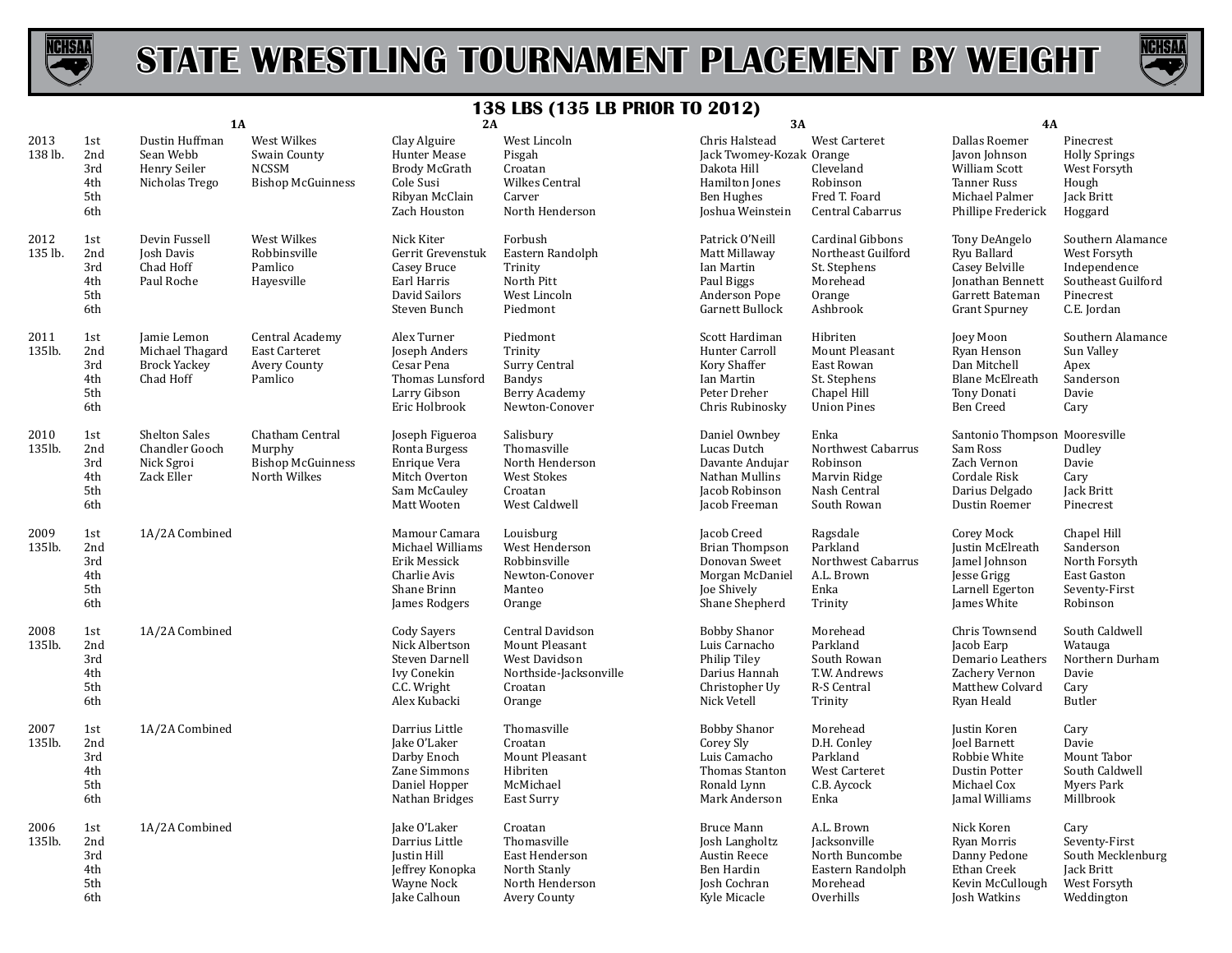



|                 |                                        | <b>1A</b>      | 2A                                                                                                                             | $190$ $190$ $190$ $110$                                                                    | 3A                                                                                                                              |                                                                                                | 4A                                                                                              |                                                                                   |
|-----------------|----------------------------------------|----------------|--------------------------------------------------------------------------------------------------------------------------------|--------------------------------------------------------------------------------------------|---------------------------------------------------------------------------------------------------------------------------------|------------------------------------------------------------------------------------------------|-------------------------------------------------------------------------------------------------|-----------------------------------------------------------------------------------|
| 2005<br>135lb.  | 1st<br>2nd<br>3rd<br>4th<br>5th<br>6th | 1A/2A Combined | Marcus Hannah<br>Patrick McIntosh<br>Zeb Elmore<br><b>Chandler Collins</b><br>Hector Ayabar<br>Jeremiah Wheeler                | T.W. Andrews<br>Bandys<br>West Lincoln<br>Cedar Ridge<br>North Henderson<br>Ashe County    | Shane Crenshaw<br>Victor Hojilla<br>Michael House<br>Nick Jenkins<br>Bryan Mullis<br>Dallas Hayes                               | Forestview<br>West Carteret<br>Clayton<br>West Rowan<br><b>East Gaston</b><br>Eastern Randolph | Chris Tucker<br>Josh Severns<br>Mike Nash<br>Thomas Ferguson<br>Zack Martin<br>Doug Purcell     | Riverside-Durham<br>Wakefield<br>Cape Fear<br>Cary<br>Pinecrest<br>Green Hope     |
| 2004<br>135 lb. | 1st<br>2nd<br>3rd<br>4th<br>5th<br>6th | 1A/2A Combined | <b>Eddie Sawyer</b><br><b>Wayne Norton</b><br><b>Adam Tilley</b><br><b>Ryan Snipes</b><br>William Gilleland<br>Jeremiah McLean | Currituck<br>Pasquotank<br><b>West Stokes</b><br>Rosman<br><b>Bandys</b><br>Newton-Conover | Travis Varner<br><b>Ben Madison</b><br>Shane Crenshaw<br>Rob Simpson<br>Marlon Lopez<br>Bryan Mullis                            | West Carteret<br>Statesville<br>Forestview<br>Hunt<br>Dudley<br>East Gaston                    | George Hickman<br>Brandon Wallace<br>Mike Nash<br>Drew Little<br>Chris Burns<br>Doug Purcell    | Riverside-Durham<br>E.E. Smith<br>Cape Fear<br>Independence<br>Cary<br>Green Hope |
| 2003<br>135 lb. | 1st<br>2nd<br>3rd<br>4th<br>5th<br>6th | 1A/2A Combined | Antwone Floyd<br>Chase Ingram<br>Mike Lakis<br>Michael Sutton<br><b>James Stevens</b><br>Scott Thornton                        | Southern Vance<br>Currituck<br>T.W. Andrews<br>Northeastern<br>Pasquotank<br>McMichael     | Ryan Wall<br><b>Travis Varner</b><br><b>Tripp Rogers</b><br>Nathan Brittain<br>Michael Hardee<br>Jonathan Troutman St. Stephens | Parkland<br>West Carteret<br>East Gaston<br>Fred T. Foard<br>Carver                            | Robby Fryer<br>Todd Bigelow<br>Chris Tucker<br>Patrick Shannon<br>Drew Little<br>Dominique Ware | Cary<br>Havelock<br>Mount Tabor<br>Chapel Hill<br>Independence<br>Pinecrest       |
| 2002<br>135 lb. | 1st<br>2nd<br>3rd<br>4th               | 1A/2A Combined | Andrae Lewis<br>Dustin Prescott<br>Cody Shell<br>Nathan Harris                                                                 | Southern Vance<br>Pamlico<br>Roanoke Rapids<br>Forbush                                     | Parris Dottery<br><b>Ryan Batts</b><br>Nathan Brittain<br>Michael Hardee                                                        | White Oak<br>C.B. Aycock<br>Fred T. Foard<br>Carver                                            | Jacob Paul<br>Travis Flinchum<br>Josh Stanley<br>Robby Fryer                                    | Terry Sanford<br>Pinecrest<br>Davie<br>Cary                                       |
| 2001<br>135 lb. | 1st<br>2nd<br>3rd<br>4th               | 1A/2A Combined | Patrick Lewis<br>Dustin Auman<br><b>Brandon Moxley</b><br>Jason Coleman                                                        | Southern Vance<br>South Davidson<br>Alleghany<br>Weddington                                | Shaun Sheffield<br>Dalton Cook<br>Daniel Elliott<br>Lance Greer                                                                 | Havelock<br>Asheboro<br>Fuquay-Varina<br>St. Stephens                                          | Ryan LaRue<br>Garrett Atkinson<br>Joseph Walker<br><b>Tyrell Morris</b>                         | Orange<br>Watauga<br>Person<br>Northeastern                                       |
| 2000<br>135 lb. | 1st<br>2nd<br>3rd<br>4th               | 1A/2A Combined | Andy Madison<br>Jonathan Brady<br>James Edwards<br>Joey Hauner                                                                 | Statesville<br>Cherokee<br>Southwestern Randolph<br>Western Alamance                       | <b>Dusty Simpson</b><br>Dalton Cook<br>Phillip Bohanon<br>Patrick Davis                                                         | Fuquay-Varina<br>Asheboro<br>Enka<br>Asheville                                                 | Carlos Garcia<br>Jamie Holder<br>Kevin Mari<br>Andy Clements                                    | Seventy-First<br>Athens Drive<br>Mount Tabor<br>Person                            |
| 1999<br>135 lb. | 1st<br>2nd<br>3rd<br>4th               | 1A/2A Combined | Jared Wyatt<br>Lucas Mullis<br>Shawn Ondeck<br>Jerry Campbell                                                                  | Alleghany<br>Southwestern Randolph<br>Eastern Randolph<br>Chatham Central                  | David Cooper<br>Jeremy Teague<br>Stephen Massey<br>Tony Thorpe                                                                  | Central Cabarrus<br>East Rowan<br>Forestview<br>J.F. Webb                                      | Carlos Garcia<br>Jerome Benjamin<br><b>Starkey DeSoto</b><br>Danny Thompson                     | Seventy-First<br>South View<br>Independence<br>New Bern                           |
| 1998<br>135 lb. | 1st<br>2nd<br>3rd<br>4th               | 1A/2A Combined | <b>Stacy Bowlin</b><br><b>Brady Carpenter</b><br><b>Edward Simmons</b><br>David House                                          | North Wilkes<br>Alleghany<br>Eastern Randolph<br>East Davidson                             | Steve Fox<br>Treco Jackson<br>Ryan Futch<br>Ben Stepp                                                                           | East Rowan<br>North Gaston<br>South Caldwell<br>Fuguay-Varina                                  | Dennis Landin<br>Charlie Walker<br><b>Scotty Acfalle</b><br><b>Brandon Price</b>                | Cary<br>Riverside-Durham<br>Seventy-First<br>Southeast Guilford                   |
| 1997<br>135 lb. | 1st<br>2nd<br>3rd<br>4th               | 1A/2A Combined | Richard Hindman<br>Les Swann<br><b>Braxton McIntyre</b><br><b>Brad Smith</b>                                                   | Avery County<br>North Henderson<br>Eastern Guilford<br>Alleghany                           | Ty Reynolds<br>Carlos Ibarra<br>Benji Rorie<br>Quan McCollum                                                                    | High Point Central<br>Sun Valley<br>Ragsdale<br>T.W. Andrews                                   | Mark Dwyer<br>Kyle Barden<br>Thor Sunberg<br>Shane Edwards                                      | Orange<br>Olympic<br>Myers Park<br><b>Athens Drive</b>                            |
| 1996<br>135 lb. | 1st<br>2nd<br>3rd<br>4th               | 1A/2A Combined | JohnMark Bentley<br>Leonard Trey Brown East Montgomery<br>James Austin<br><b>Troy Matthews</b>                                 | Avery County<br>Northwest Ashe<br>Forbush                                                  | Quan McCollum<br>Ronnie Wiliams<br>Ravon Breeden<br>Wes Jefferies                                                               | T.W. Andrews<br>Hunt<br>Southern Durham<br>St. Stephens                                        | Joshua Spencer<br><b>Ernest Sutton</b><br>John Montgomery<br>B.J. Hunt                          | Cary<br>Norhteastern<br>Anson<br>Crest                                            |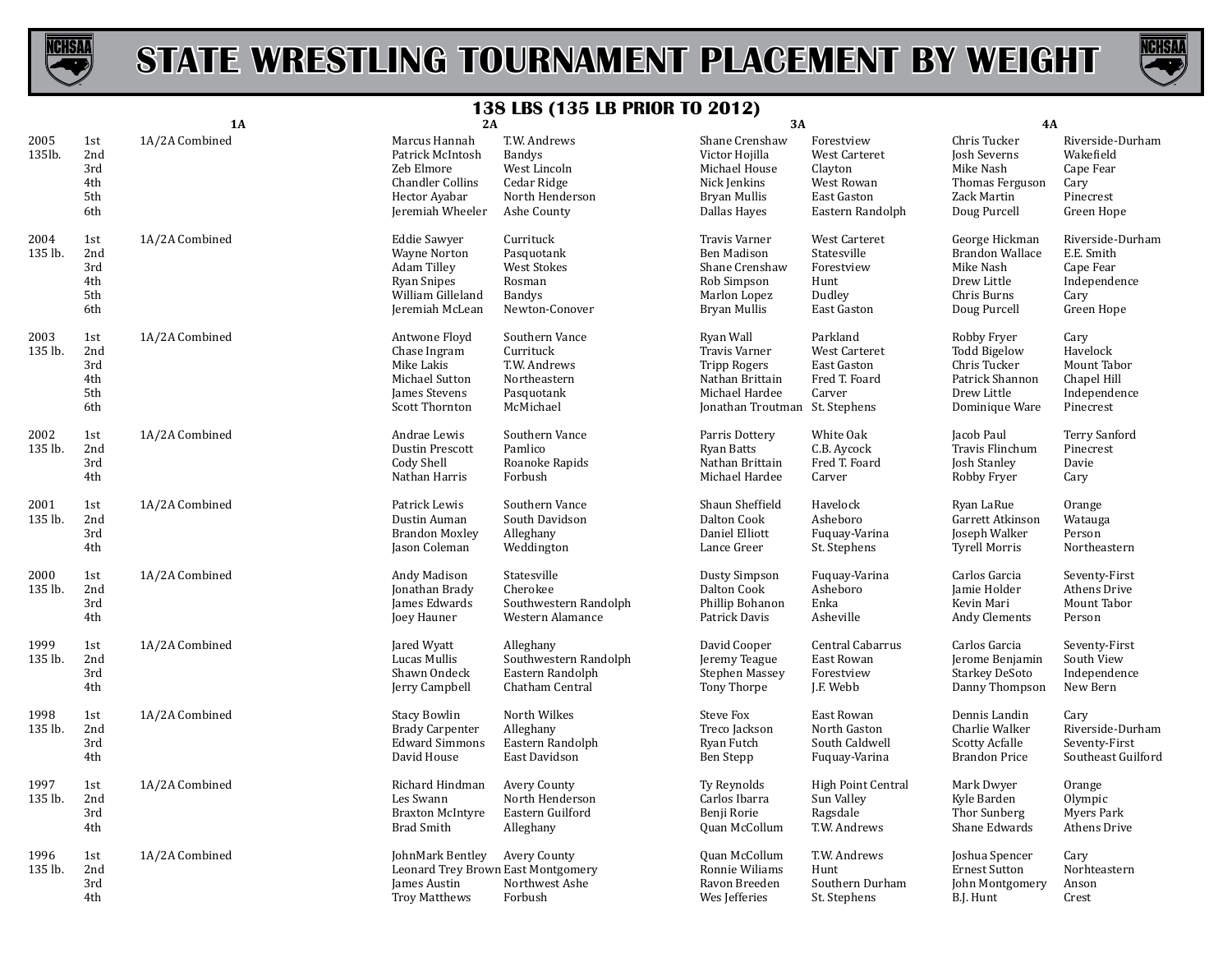



|                 |                          | 1A             | 2A                                                                                |                                                               | 3A                                                                                         |                                                                          | 4A                                                                          |                                                      |
|-----------------|--------------------------|----------------|-----------------------------------------------------------------------------------|---------------------------------------------------------------|--------------------------------------------------------------------------------------------|--------------------------------------------------------------------------|-----------------------------------------------------------------------------|------------------------------------------------------|
| 1995<br>135 lb. | 1st<br>2nd<br>3rd<br>4th | 1A/2A Combined | James Steele<br><b>Chris Gittings</b><br>Steven Short<br>Jessie Strickland        | Thomasville<br>Dixon<br>North Henderson<br>Southwest Guilford | Terrance Green<br>Kenny Bridges<br>Willie Stewart<br>Mike Leonard                          | D.H. Conley<br>Kings Mountain<br>Parkland<br>Havelock                    | <b>John Mance</b><br>Deuce Harris<br>Jason Wilson<br>Clint Osborn           | Watauga<br>Riverside-Durham<br>Orange<br>Chapel Hill |
| 1994<br>135 lb. | 1st<br>2nd<br>3rd<br>4th | 1A/2A Combined | T.W. Price<br>Stephen Willis<br>Tracey Grit<br>Wade Small                         | Cherokee<br>North Stokes<br>North Wilkes<br>Eastern Alamance  | Marcus Moser<br>Bryon Baker<br>Andy Gordon<br>Josh Treadway                                | Ragsdale<br>North Gaston<br>Northwest Cabarrus<br>Pisgah                 | Joel Dramis<br>Jody Cherry<br>Kenny Wince<br>Leon Marshall                  | Cary<br><b>East Gaston</b><br>Crest<br>Garinger      |
| 1993<br>135 lb. | 1st<br>2nd<br>3rd<br>4th | 1A/2A Combined | <b>Harold Poston</b><br>Pin James<br>Marvin Shackleford<br><b>Brandon Hawkins</b> | Albemarle<br>Thomasville<br><b>Mount Pleasant</b><br>Chase    | <b>Brian Hendrix</b><br>Chris Walter<br>Janaun Gaines<br>Tan Tenn                          | Southeast Guilford<br>Southern Alamance<br>Statesville<br>Lexington      | Anthony Smith<br><b>Eddie Linster</b><br>Darrell Stewart<br>Jamel Daniels   | Anson<br>South Stokes<br>East Gaston<br>Hunt         |
| 1992<br>135 lb. | 1st<br>2nd<br>3rd<br>4th | 1A/2A Combined | Chris Austin<br>Mark Yates<br>George Gates<br>Kelly Nichols                       | Piedmont<br>South Granville<br>Mount Airy<br>West Wilkes      | Bobby Hedenskog<br>Janaun Gaines<br>Andrew Queen<br>Randy Hosch                            | East Rowan<br>Statesville<br>Trinity<br>West Rowan                       | Craig Herndon<br>William Cutler<br><b>Wayne Starnes</b><br>Kelby Rouse      | Northern Durham<br>Grimsley<br>South Rowan<br>Enloe  |
| 1991<br>135 lb. | 1st<br>2nd<br>3rd<br>4th | 1A/2A Combined | Johnny Greene<br>Jamie Epps<br>Timmy Cline<br>Ken Peace                           | Mitchell<br>Plymouth<br>Currituck<br>South Granville          | <b>Tony Wages</b><br>Adrian Johnson<br>Chris Elliott<br><b>Edward Taylor</b>               | Central Davidson<br>T.W. Andrews<br>Enka<br>Lexington                    | Eric Bopp<br>Derrick Wilson<br>Adrian Carpenter<br>Joe Stanton              | South Rowan<br>Hoggard<br>Cary<br>Pine Forest        |
| 1990<br>135 lb. | 1st<br>2nd<br>3rd<br>4th | 1A/2A Combined | Randy Richardson<br>Jerome Bryant<br><b>Jeff Hallman</b><br>Lane Black            | Northwest Ashe<br>Starmount<br>West Lincoln<br>East Davidson  | Richard Cain<br><b>Blair Murray</b><br>Adrian Johnson<br>Preston Byrd                      | Statesville<br>Southern Durham<br>T.W. Andrews<br>Eastern Alamance       | <b>Fred Nolte</b><br><b>Trey Ezzell</b><br>Patrick Porter<br>Derrick Wilson | South Stokes<br>C.E. Jordan<br>Olympic<br>Hoggard    |
| 1989<br>135 lb. | 1st<br>2nd<br>3rd<br>4th | 1A/2A Combined | <b>Mark Sheets</b><br>Chris Grindstaff<br><b>Todd Mathis</b><br>Travis Cain       | Alleghany<br><b>NCSSM</b><br>Starmount<br>Mount Pleasant      | <b>Brandon Cartee</b><br><b>Jeff Blessing</b><br><b>Wilton Stephens</b><br>Antoine Chapman | West Henderson<br><b>West Carteret</b><br>Cummings<br>High Point Central | David Galyan<br>Rodney Cotten<br>Seth Richards<br>Andre Smith               | A.L. Brown<br>Scotland<br>Jordan<br>R.J. Reynolds    |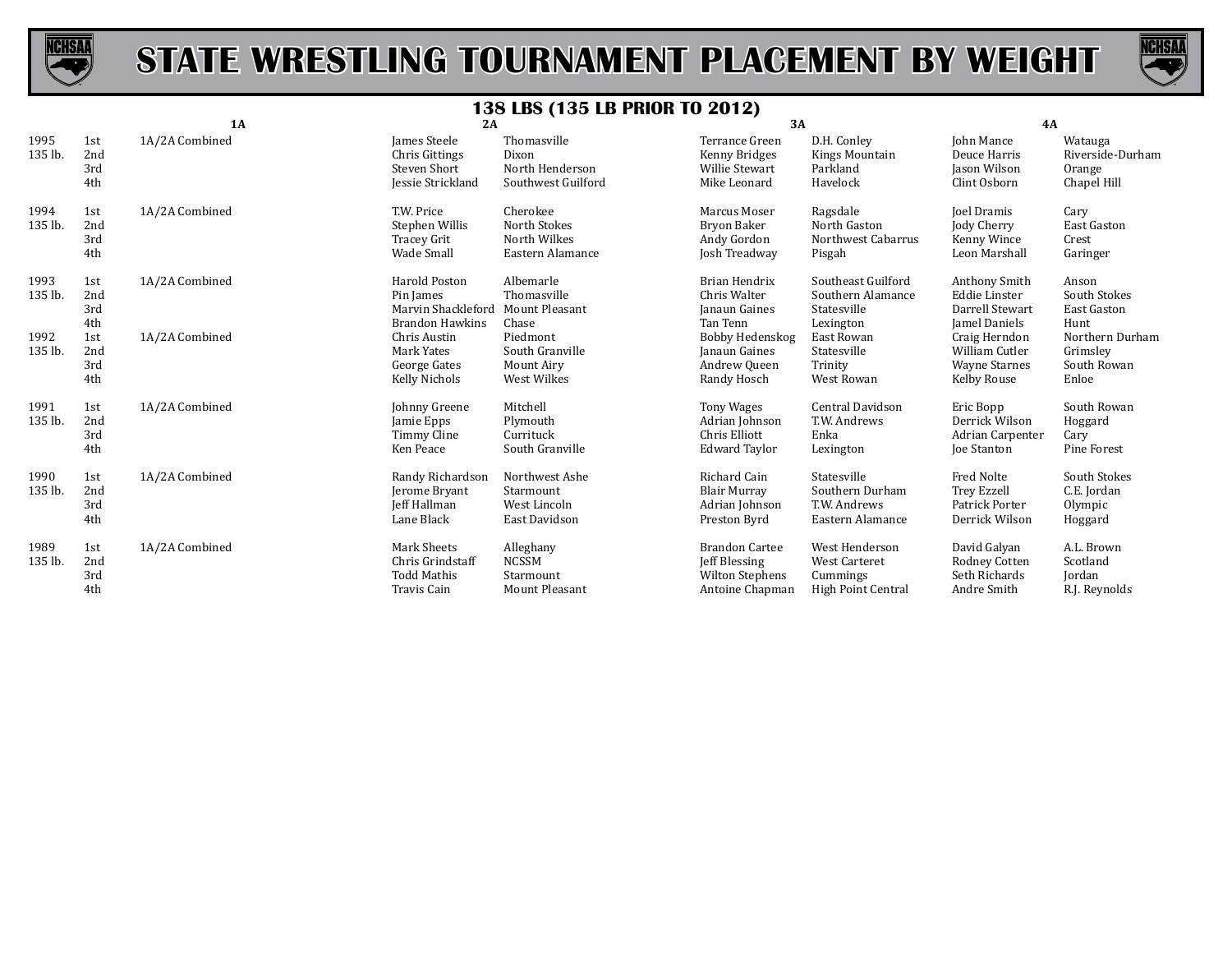



|                 |                                        | 1A                                                                                         |                                                                               | 2A                                                                                                              |                                                                                             | 3A                                                                                                                 |                                                                                              | 4A                                                                                                               |                                                                                                |
|-----------------|----------------------------------------|--------------------------------------------------------------------------------------------|-------------------------------------------------------------------------------|-----------------------------------------------------------------------------------------------------------------|---------------------------------------------------------------------------------------------|--------------------------------------------------------------------------------------------------------------------|----------------------------------------------------------------------------------------------|------------------------------------------------------------------------------------------------------------------|------------------------------------------------------------------------------------------------|
| 2021<br>145 lb. | 1st<br>2nd<br>3rd<br>4th               | <b>Riley Pruitt</b><br>Drew Shelton<br><b>Brice Browning</b><br>Franklin Bennett           | Alleghany<br>Uwharrie Charter<br>Tarboro<br>Mount Airy                        | Jeremiah Price<br>Michael Lowry<br>Keagan Bolman<br>Jamie Richard                                               | Surry Central<br>Salisbury<br>Dixon<br>Fred T. Foard                                        | Zack Karagias<br>Hunter Campbell<br>Calan Staub<br>Colby Locklear                                                  | Cramer<br>North Brunswick<br>Cape Fear<br>Piedmont                                           | <b>Riley Edwards</b><br>Toure Moore<br>Maxwell Kiel<br>Conner Johnson                                            | Northwest Guilford<br>Grimsley<br>Jordan<br>Laney                                              |
| 2020<br>145 lb. | 1st<br>2nd<br>3rd<br>4th<br>5th<br>6th | Franklin Bennett<br><b>Austin Bauguess</b><br><b>Grayson Roberts</b><br><b>Trent Drake</b> | Mount Airy<br>East Wilkes<br>Uwharrie Charter<br>South Stanly                 | Jeremiah Price<br>Jake Dodson<br>Jack Hawbaker<br>Freddy Guardiola<br>Logan MacFarland<br>Drew Pinion           | Surry Central<br>Central Academy<br>First Flight<br>West Caldwell<br>Ledford<br>R-S Central | Dallas Wilson<br>Patrick Mahaffey<br>Lydell Canady<br>Hunter Campbell<br>Nicholas Williams<br>Kristian Jones       | Cape Fear<br>North Iredell<br>Westover<br>North Brunswick<br>Triton<br>Dudley                | Kai Paxton<br>Jayden Dobeck<br>Collin Shulman<br>Ethan King<br><b>Toure Moore</b><br>Tucker Jessup               | Middle Creek<br>Pinecrest<br>Hickory Ridge<br>Northwest Guilford<br>Grimslev<br>Leesville Road |
| 2019<br>145 lb. | 1st<br>2nd<br>3rd<br>4th<br>5th<br>6th | Jordan Todd<br><b>Austin Bauguess</b><br>Caleb Bryant<br>Keegan McDonough Lejeune          | Rosewood<br><b>East Wilkes</b><br>Uwharrie Charter                            | Colby Teague<br>Canon Bridges<br><b>Taylor Thorn</b><br><b>Caleb Hines</b><br>Kalin Mabe<br>Jack Hawbaker       | <b>Bandys</b><br>West Lincoln<br>East Rutherford<br>East Lincoln<br>Ledford<br>First Flight | Spencer Leonhardt Freedom<br>Levi Anderson<br>William Willis<br>Stephen Baynard<br>Devin Bumgarner<br>Yoel Del Rio | Orange<br>West Carteret<br>West Henderson<br>West Caldwell<br>North Brunswick                | Silas Shaw<br>Kai Paxton-Lee<br>Isaiah Willett<br>Parker Corwin<br>Finn Queen<br>Tremaine Jackson                | Mooresville<br>Middle Creek<br>Wakefield<br>Pinecrest<br>Northwest Guilford<br>South View      |
| 2018<br>145 lb. | 1st<br>2nd<br>3rd<br>4th<br>5th<br>6th | Jackson Boles<br>Mikey Grubbs<br>Nick Menjivar<br>Alexander Gonzalez Neuse Charter         | South Stokes<br>Elkin<br>Uwharrie Charter                                     | Nathan Hull<br>David Veltri<br>Sincere King<br>Chase McKinney<br><b>Hunter Sforza</b><br>Colby Teague           | West Lincoln<br>Carrboro<br>North Pitt<br>Wheatmore<br>West Davidson<br>Bandys              | Spencer Leonhardt Freedom<br><b>Brooks Hunt</b><br>Deondra James<br>Zain Tittle<br>Hunter Brown<br>Logan Howell    | Southeast Guilford<br>Clayton<br>South Brunswick<br>Sun Valley<br>Morehead                   | Silas Shaw<br>Nash Philbeck<br>Rommie McNeill<br>Andres Perez<br>Luke Kucko<br>Caide Smith                       | Mooresville<br>Broughton<br><b>Purnell Swett</b><br>West Forsyth<br>Hough<br>Sanderson         |
| 2017<br>145 lb. | 1st<br>2nd<br>3rd<br>4th<br>5th<br>6th | <b>Britt Weaver</b><br>Kirs Anguiano<br>Drake Cable<br>Ryan Baker                          | Alleghany<br>Uwharrie Charter<br>Robbinsville<br>Chatham Central              | Tyler Johnson<br>Nathan Hull<br>Adams Johns<br>Trequan Alston<br>Sincere King<br>Stone Love                     | Trinity<br>West Lincoln<br>Mount Pleasant<br>Southern Vance<br>North Pitt<br>East Davidson  | Dustin Childs<br>Matthew Sloan<br><b>Tony Menozi</b><br>Will Baldwin<br>Aaron Bancroft<br>Jordan Ulibarri          | Swansboro<br>Hickory Ridge<br><b>Union Pines</b><br>North Henderson<br>Fike<br>North Lincoln | Nash Philbeck<br>Diavantae Reddick<br>Delante Robinson<br>Daniel Peede<br>Jevon Boozer<br>Noah Shaw              | Broughton<br>Ben L. Smith<br>Cary<br>Pine Forest<br>West Forsyth<br>Mooresville                |
| 2016<br>145 lb. | 1st<br>2nd<br>3rd<br>4th<br>5th<br>6th | Anthony Toineeta<br>Michael Daughtry<br>Quadarrius Hopkins Tarboro<br>Tanner Whitman       | Cherokee<br>Princeton<br>Rosman                                               | <b>Trent Wimbley</b><br>Kyree Colston<br>Josh Thomas<br>Adam Johns<br>Ruben Santiago<br><b>Bernie Briley</b>    | Wheatmore<br>Thomasville<br>Dixon<br>Mount Pleasant<br>Franklinton<br><b>Bunker Hill</b>    | Cole Cooper<br>Zachary Wilson<br>Paul Searcy<br>Noah Walker<br>Jadakiss Jumper<br>Carter Ellenberger               | Hickory Ridge<br>Erwin<br>North Henderson<br>Cuthbertson<br>Morehead<br>Ledford              | Chris Moungle<br>Kollin Wade<br>Diavantae Reddick<br>Josh Hawkins<br><b>Trey Merritt</b><br>Logan Pavia          | South Mecklenburg<br>Cary<br>Ben L. Smith<br>New Bern<br>Porter Ridge<br>Lake Norman           |
| 2015<br>145 lb. | 1st<br>2nd<br>3rd<br>4th<br>5th<br>6th | Dalton Beaver<br>Jaron Bradley<br>Preston Childress<br>Quadarrius Hopkins Tarboro          | Mitchell<br>Cherokee<br>Avery County                                          | Kevin Cagle<br>Patrick Burton<br>Uriel Secundino<br><b>Bryce Talley</b><br>Robert Johns<br><b>Trenton Davis</b> | Dixon<br>North Brunswick<br>Surry Central<br>South Granville<br>Mount Pleasant<br>Carrboro  | Saywer Davidson<br>Mitchell Dean<br>Michael Cantrell<br>Josh Grimstead<br>Alex Leatherman<br>Caleb Brown           | Asheboro<br>Eastern Alamance<br>Enka<br>Southwestern Randolph<br>Fred T. Foard<br>Triton     | Kollin Wade<br><b>Brandon Stern</b><br><b>Brandon Harris</b><br>Zane Knight<br>Isaiah Johnson<br>Nicholas Morris | Cary<br>Jack Britt<br>Ragsdale<br>Alexander Central<br>A.L. Brown<br>New Bern                  |
| 2014<br>145 lb. | 1st<br>2nd<br>3rd<br>4th<br>5th<br>6th | Derrick Woodie<br>Antonio Hill, Jr.<br>Shay Wilson<br>Dalton Robinson                      | <b>East Wilkes</b><br><b>East Montgomery</b><br>Mount Airy<br>Chatham Central | Dalton Clark<br>Alex Monaco<br>Moses Boyter<br>Dustin Huffman<br>Cole Susi<br>Timothy Lunsford                  | Providence Grove<br>First Flight<br>East Lincoln<br>West Wilkes<br>Wilkes Central<br>Bandys | Ben Bullins<br>Joshua Weinstein<br>Jhavonte Moon<br>Dillion Lambert<br>Andrew Chappell<br>Rahshaun Elliott         | Morehead<br>Central Cabarrus<br>Cleveland<br>West Iredell<br>Ledford<br>Rocky Mount          | Nashid Barrow<br>Cole Plott<br>Marcus Cross<br>Carl Guess<br>Zane Knight<br>Kane Price                           | <b>Wake Forest</b><br>Laney<br>Parkland<br>South Caldwell<br>Alexander Central<br>Mooresville  |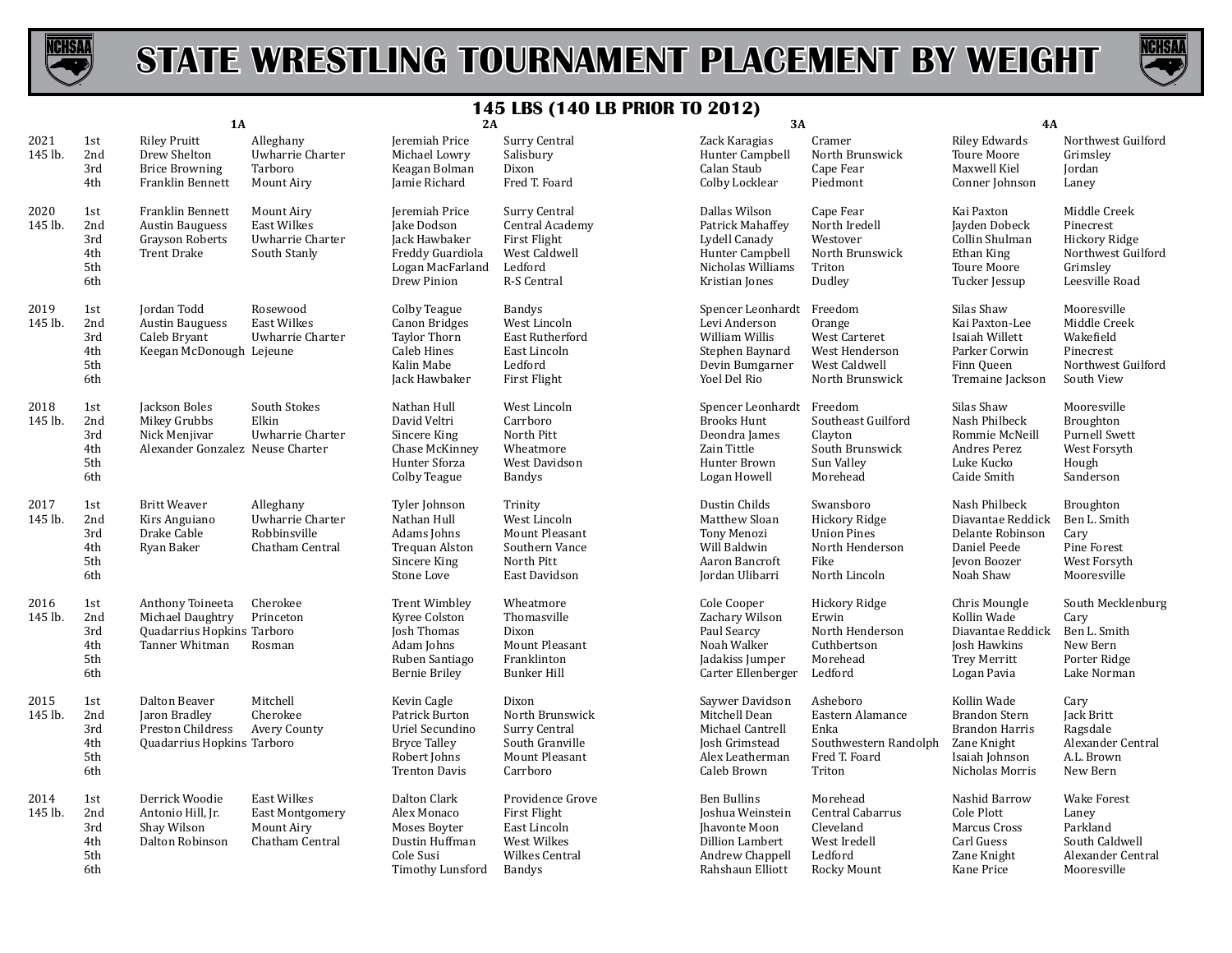



|                 |                                        | 1A                                                                    |                                                                   | 2A                                                                                                                  |                                                                                                  | 3A                                                                                                                       |                                                                                                            | 4A                                                                                                              |                                                                                                         |
|-----------------|----------------------------------------|-----------------------------------------------------------------------|-------------------------------------------------------------------|---------------------------------------------------------------------------------------------------------------------|--------------------------------------------------------------------------------------------------|--------------------------------------------------------------------------------------------------------------------------|------------------------------------------------------------------------------------------------------------|-----------------------------------------------------------------------------------------------------------------|---------------------------------------------------------------------------------------------------------|
| 2013<br>145 lb. | 1st<br>2nd<br>3rd<br>4th<br>5th<br>6th | Jorge Lima<br>Chad Hoff<br>Brandon Lemmon<br>Jacob Farmer             | West Wilkes<br>Pamlico<br>North Rowan<br>Southwest Onslow         | Josh Stephens<br>Michael Elliott<br>Dalton Clark<br>Nate Fallon<br>Alex Guevara<br>Matthew Lafferty                 | Chase<br>Ashe County<br>Eastern Randolph<br>Croatan<br>Trinity<br>Northside-Jacksonville         | Gilbert Brooks<br>Alexander Knight<br>Anderson Pope<br>Alex Palinski<br>Wyatt Blume<br>Will Brandon                      | <b>Burns</b><br>Rocky Mount<br>Orange<br>Cardinal Gibbons<br>East Rowan<br>Ashebrook                       | Eric Milks<br>Marcus Cross<br>Eddie McGrail<br>Cary Shields<br>Alex Ledford<br>Marshall Stookey                 | New Bern<br>Parkland<br>Lake Norman<br>Glenn<br>East Gaston<br>Southwest Guilford                       |
| 2012<br>145 lb. | 1st<br>2nd<br>3rd<br>4th<br>5th<br>6th | Bryan Wallace<br>Zach Winegardner<br>Alex Ortiz<br>Colby Yanez        | Hendersonville<br>Southwest Onslow<br>Central Academy<br>Cherokee | Khiry Waden<br>Alex Guevara<br>Josh Stephens<br><b>Austin Collins</b><br>Matt Wooten<br>Walter Jenkins              | T.W. Andrews<br>Trinity<br>Chase<br>North Surry<br>West Caldwell<br>Durham School of Arts        | Zach Rimmer<br>Alexander Knight<br>Justin Anderson<br>Luwolf Sanderson<br><b>Brantley Scott</b><br>Michael Zak           | Orange<br>Rocky Mount<br>Southwestern Randolph<br>South Brunswick<br>Western Alamance<br>Western Harnett   | Joey Moon<br><b>Brandon Harris</b><br>Matthew Kamisol<br>Aaron Dickson<br>Jarel Orr<br>James Ryan               | Southern Alamance<br>Millbrook<br>T.C. Roberson<br>Jack Britt<br>Clayton<br>Southeast Guilford          |
| 2011<br>140 lb. | 1st<br>2nd<br>3rd<br>4th<br>5th<br>6th | <b>Shelton Sales</b><br>Christian Bradley<br>Ryan Mash<br>Zack Thomas | Chatham Central<br>West Montgomery<br>Alleghany<br>Pamlico        | Ronta Burgess<br>James Napier<br>Tyler Knopp<br>Ben O'Donnell<br>Matt Wooten<br>Casey Bruce                         | Thomasville<br>North Johnston<br>Newton-Conover<br>Starmount<br>West Caldwell<br>Trinity         | Davante Andujar<br>Zach Rimmer<br>Chad Mullins<br>Brandon Hernandez Jacksonville<br>Danny Deardorff<br>Travis Richardson | Robinson<br>Orange<br>Marvin Ridge<br><b>Union Pines</b><br>Northern Nash                                  | Tony DeAngelo<br>Tom Puckett<br>John Thomas Cameron<br>Nick Rodrigues<br>Rodney Shepard<br><b>Dyron Summers</b> | Southern Alamance<br>Butler<br>South View<br>Lake Norman<br>Northern Durham<br>Page                     |
| 2010<br>140 lb. | 1st<br>2nd<br>3rd<br>4th<br>5th<br>6th | Chance Smith<br>Erik Messick<br>Cameron Frye<br>Ryan Mash             | <b>NCSSM</b><br>Robbinsville<br>Dixon<br>Alleghany                | Michael Melvin<br>Ahmadou Camara<br><b>Tyquan Easton</b><br>Dustin Lassett<br><b>Josh Thomas</b><br>Parker VonEgidy | Croatan<br>Louisburg<br>T.W. Andrews<br><b>West Stokes</b><br>North Surry<br>Piedmont            | Eric Hogue<br>Chad Mullins<br>Nathanael Torrence Concord<br>Nick Moore<br>Jacob Harper<br>Brandon Hernandez Jacksonville | Charlotte Catholic<br>Marvin Ridge<br><b>West Carteret</b><br>Fred T. Foard                                | Marcus Cain<br>Langston Powell<br>Nick Kee<br><b>Brian Snyder</b><br>Joey Baird<br>Jonathan Bennett             | Parkland<br>Western Guilford<br>Scotland County<br>East Mecklenburg<br>Green Hope<br>Southeast Guilford |
| 2009<br>140 lb. | 1st<br>2nd<br>3rd<br>4th<br>5th<br>6th | 1A/2A Combined                                                        |                                                                   | Aaron Scott<br>Richard Bateman<br>Erik Messick<br>Charlie Avis<br>Tre Jackson<br>Nick Albertson                     | Ashe County<br>Manteo<br>Robbinsville<br>Newton-Conover<br>Salisbury<br>Mount Pleasant           | Luis Ramos<br>Dylan Cala<br>Eric Hogue<br>Langston Powell<br>Jonathan Donatien<br>Rashad Palmer                          | Parkland<br>South Point<br>Charlotte Catholic<br>Western Guilford<br>A.L. Brown<br>Overhills               | Camden Wilkens<br>Joey Baird<br>Jason West<br>Jake McKay<br>Shelton Sales<br>Alex Branoff                       | Douglas Bryrd<br>Green Hope<br>South View<br>West Forsyth<br>Davie<br>Panther Creek                     |
| 2008<br>140 lb. | 1st<br>2nd<br>3rd<br>4th<br>5th<br>6th | 1A/2A Combined                                                        |                                                                   | Chad Allen<br>Daniel Hopper<br>Kyle Benson<br>Jake Johnson<br>Remington Jarrett<br>Ryan Pippen                      | Lejeune<br>McMichael<br>Patton<br>Central Davidson<br>Orange<br>Pasquotank                       | Lane Wilmoth<br>Michael Cresenzo<br>Eric Hogue<br>Jason Stephens<br>Sam Monish<br>Andrew Williams                        | Parkland<br>Morehead<br>Charlotte Catholic<br>Southwestern Randolph<br>St. Stephens<br>Dudley              | Justin Koren<br>Jamal Williams<br>Michael Harper<br>Jason West<br>Dalton Lipford<br>Jake McKay                  | Cary<br>Millbrook<br>Northwest Guilford<br>South View<br>Richmond County<br>West Forsyth                |
| 2007<br>140 lb. | 1st<br>2nd<br>3rd<br>4th<br>5th<br>6th | 1A/2A Combined                                                        |                                                                   | <b>Jon Burns</b><br><b>Cody Singleton</b><br>Justin Nichols<br><b>Cody Matheney</b><br>Shawn Swing<br>Noel Mueller  | <b>Cardinal Gibbons</b><br>Mount Pleasant<br>West Wilkes<br>Shelby<br>West Davidson<br>Louisburg | Michael Williams<br>Sean Callahan<br><b>Bruce Mann</b><br>John Anders<br><b>Travis Collins</b><br>Cody Rink              | Southern Lee<br>Southwest Guilford<br>A.L. Brown<br>Trinity<br>North Buncombe<br>St. Stephens              | Lawrence Manns<br>Savva Kostis<br>Nathan Phelps<br>Kyle Benson<br>Patrick Stewart<br>Nick Haigler               | West Forsyth<br>Watauga<br>East Forsyth<br>East Burke<br>Person<br>South Rowan                          |
| 2006<br>140 lb. | 1st<br>2nd<br>3rd<br>4th<br>5th<br>6th | 1A/2A Combined                                                        |                                                                   | Patrick McIntosh<br><b>Chandler Collins</b><br>Hector Ayabar<br>Matt Avery<br>Lance Lamonds<br>Matt Hawksworth      | Bandys<br>Cedar Ridge<br>North Henderson<br>West Lincoln<br><b>East Montgomery</b><br>Orange     | Shane Crenshaw<br>Chip Powell<br>Jason Moran<br>Kendall Nelson<br>Ronald Lynn<br>Patrick Stake                           | Forestview<br>Southeast Guilford<br>Morehead<br>Parkland<br>C.B. Aycock<br>Southwestern Randolph Ben Smith | Thomas Ferguson<br>Luke Cameron<br>Mikal McKee<br>Rico Diaz<br>Lawrence Manns                                   | Cary<br>South View<br>A.C. Reynolds<br>Jack Britt<br>Mount Tabor<br>Central Cabarrus                    |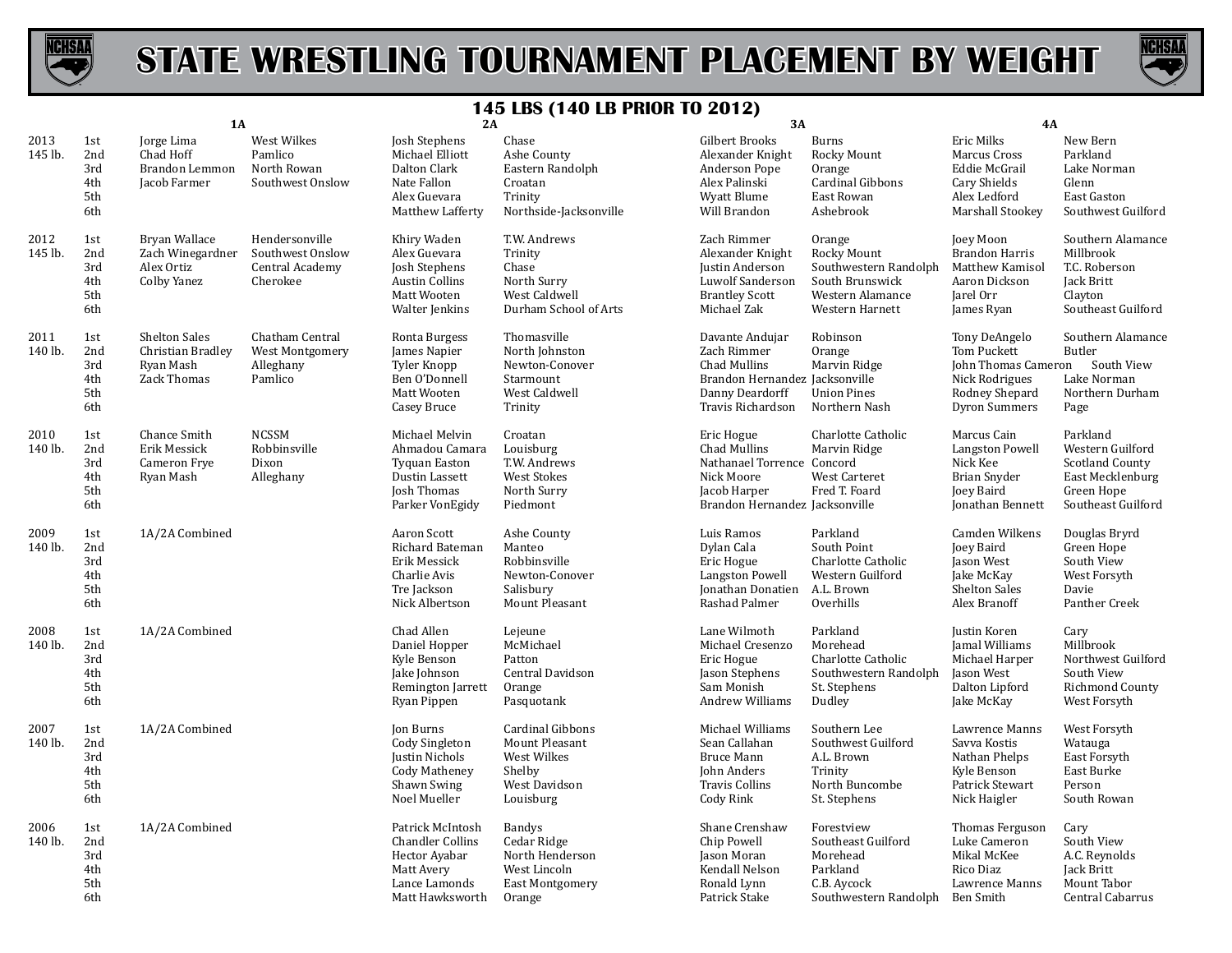



|                 |                                        | 1A             | 2A                                                                                                              | 170 LD0 (170 LD 1 MON TO                                                                       | 3A                                                                                                      |                                                                                                   | 4A                                                                                                            |                                                                                     |
|-----------------|----------------------------------------|----------------|-----------------------------------------------------------------------------------------------------------------|------------------------------------------------------------------------------------------------|---------------------------------------------------------------------------------------------------------|---------------------------------------------------------------------------------------------------|---------------------------------------------------------------------------------------------------------------|-------------------------------------------------------------------------------------|
| 2005<br>140 lb. | 1st<br>2nd<br>3rd<br>4th<br>5th<br>6th | 1A/2A Combined | Colt Howell<br>Kennan Tate<br>Tom Ellenberger<br>Danny Natale<br>Bryan Gemmill<br>Brandon Brickhouse Pasquotank | <b>Bandys</b><br>Central Davidson<br>Brevard<br>Croatan<br>Charlotte Catholic                  | Justin Sparrow<br>Ben Madison<br>Matt Skipper<br>Adam Jordan<br>Juan Muena<br>Clinton Whiteside         | East Gaston<br>Statesville<br>Northwest Cabarrus<br>Ragsdale<br>Hunter Huss<br>R-S Central        | Josh Dalton<br>Nick Cole<br>Donnell Smith<br>Chase Martin<br><b>Heath Rogers</b><br>Ben Smith                 | East Wake<br>Pine Forest<br>Westover<br>Hopewell<br>South Rowan<br>Central Cabarrus |
| 2004<br>140 lb. | 1st<br>2nd<br>3rd<br>4th<br>5th<br>6th | 1A/2A Combined | Andrew Steed<br>Curtis Murdock<br>James Stevens<br>Tom Ellenberger<br>Jonathan Woody<br>Eric Gutkowski          | T.W. Andrews<br>McMichael<br>Pasquotank<br>Brevard<br>Pisgah<br>Elkin                          | <b>Blake Magahaes</b><br>Nathan Davis<br>Eddo Hojilla<br>Paul Gabby<br>Seth Parlier<br>Blake Brockmeyer | Tuscola<br><b>Burns</b><br>West Carteret<br>Southwestern Randolph<br>North Iredell<br>C.B. Aycock | Pete Puckett<br>Michael Keefer<br>Cory Harrilchak<br>Chris Tucker<br>Timmy Allen<br>Sam Chance                | Independence<br>Jack Britt<br>Cary<br>Mount Tabor<br>Davie<br>Hoggard               |
| 2003<br>140 lb. | 1st<br>2nd<br>3rd<br>4th<br>5th<br>6th | 1A/2A Combined | Andrew Steed<br><b>Eddie Sawyer</b><br>Nathan Greer<br><b>Steve Fravel</b><br>Sammie Hadi<br>Joe Ellenberger    | T.W. Andrews<br>Pasquotank<br>Ashe County<br>South Brunswick<br>Southwest Edgecombe<br>Brevard | Jesse Creed<br>Jason Coleman<br>Ryan Batts<br>Jack Hartley<br>Richard Neitzel<br>Evan Johnson           | Ragsdale<br>Weddington<br>C.B. Aycock<br>Walter M. Williams<br>North Iredell<br>Morehead          | Matt Finneran<br><b>Brett Houghton</b><br>Jake Smith<br><b>Brock Dickerson</b><br>Doug Rozelman<br>Wilson Lee | Cary<br>East Mecklenburg<br>Jack Britt<br>Riverside-Durham<br>Grimsley<br>Havelock  |
| 2002<br>140 lb. | 1st<br>2nd<br>3rd<br>4th               | 1A/2A Combined | Kehly Roberts<br>Tanner Orr<br><b>Tyrell Morris</b><br>Nathan Greer                                             | North Wilkes<br>Avery County<br>Northeastern<br>Ashe County                                    | Jonathan Cobb<br>Ken Kepley<br>Richard Neitzel<br>Mystic Wainwright                                     | North Gaston<br>Northwest Cabarrus<br>North Iredell<br>West Brunswick                             | Abel Trujillo<br>Jeff Tharington<br>Chris Norman<br>David Bullock                                             | Riverside-Durham<br>Mount Tabor<br>Jack Britt<br><b>Myers Park</b>                  |
| 2001<br>140 lb. | 1st<br>2nd<br>3rd<br>4th               | 1A/2A Combined | Eric Burns<br>Nathan Harris<br>Tanner Orr<br>John Daye                                                          | <b>Bandys</b><br>Forbush<br>Avery County<br>Eastern Randolph                                   | <b>Bryant Reams</b><br>Russell Jarvis<br><b>Brandon Eggleston</b><br><b>Joel Schick</b>                 | Hillside<br>Ragsdale<br>Morehead<br>Tuscola                                                       | Ralph Hunter<br><b>Ricky Flores</b><br>Kevin Mari<br>Tim Potter                                               | Hoggard<br>Westover<br>Mount Tabor<br>Wake Forest-Rolesville                        |
| 2000<br>140 lb. | 1st<br>2nd<br>3rd<br>4th               | 1A/2A Combined | Dwayne Coward<br>Warren Gheen<br>Aaron Mathews<br>Andrew McCabe                                                 | Salisbury<br>Shelby<br>Pisgah<br>North Henderson                                               | Russell Jarvis<br>Tony Thorpe<br>Lance Greer<br>Joel Schick                                             | Ragsdale<br>J.F. Webb<br>St. Stephens<br>Tuscola                                                  | Charlie Walker<br>John Hill<br>Aaron Lemmon<br>John Whitehead                                                 | Riverside-Durham<br>Seventy-First<br>Crest<br>Hoggard                               |
| 1999<br>140 lb. | 1st<br>2nd<br>3rd<br>4th               | 1A/2A Combined | David House<br>John Gregory<br><b>Jon Smith</b><br>Greg Kinner                                                  | East Davidson<br>Ashe Central<br>Hibriten<br>Avery County                                      | Andrew Slack<br>Lyle Roberson<br><b>Steve Fox</b><br>Michael Going                                      | Ragsdale<br>Tuscola<br>East Rowan<br>J.F. Webb                                                    | Matt Atkinson<br>Daniel Melvin<br>Zach VanDeventer<br>Matt Arnold                                             | Watauga<br>Westover<br>Orange<br>Cary                                               |
| 1998<br>140 lb. | 1st<br>2nd<br>3rd<br>4th               | 1A/2A Combined | Ty Reynolds<br>Jason Vestal<br>Brian Pirecki<br>Les Swann                                                       | <b>High Point Central</b><br>Starmount<br>Eastern Alamance<br>North Henderson                  | Luigi Tranchese<br>Lyle Robertson<br>Chris Jackson<br>Ryan Dunne                                        | Hillside<br>Tuscola<br>West Rowan<br>South Caldwell                                               | Jake Reynolds<br>Jacob Conrad<br>Uly Mafnas<br>Randy Newcomer                                                 | Chapel Hill<br>South Stokes<br>Seventy-First<br>South View                          |
| 1997<br>140 lb. | 1st<br>2nd<br>3rd<br>4th               | 1A/2A Combined | JohnMark Bentley<br>Travis Coleman<br>Michael Drumm<br>Jason Roberson                                           | Avery County<br>Eastern Alamance<br>South Davidson<br>Pamlico                                  | <b>Skeeter Sweet</b><br><b>Gregg Fox</b><br>Jason Mertz<br>Chad Shoemaker                               | Parkland<br>East Rowan<br>St. Stephens<br>Havelock                                                | Steve Echeverri<br>Lee Jones<br>Gerry Hoskins<br>Brian Flanigan                                               | Riverside-Durham<br>Person<br>South Mecklenburg<br><b>Terry Sanford</b>             |
| 1996<br>140 lb. | 1st<br>2nd<br>3rd<br>4th               | 1A/2A Combined | Steven Short<br>Jessie Strickland<br>Danny Dillard<br>Chris Storie                                              | North Henderson<br>Unknown<br>Ashe Central<br>Hibriten                                         | Zack Keener<br>Phillip Neeley<br>Josh Love<br><b>Errick Hargrove</b>                                    | Hickory<br>Enka<br>Northwest Cabarrus<br>Northern Vance                                           | Deuce Harris<br>Ronnie Denham<br>Lee Jones<br>Gerry Hoskins                                                   | Riverside-Durham<br>Southern Wayne<br>Person<br>South Mecklenburg                   |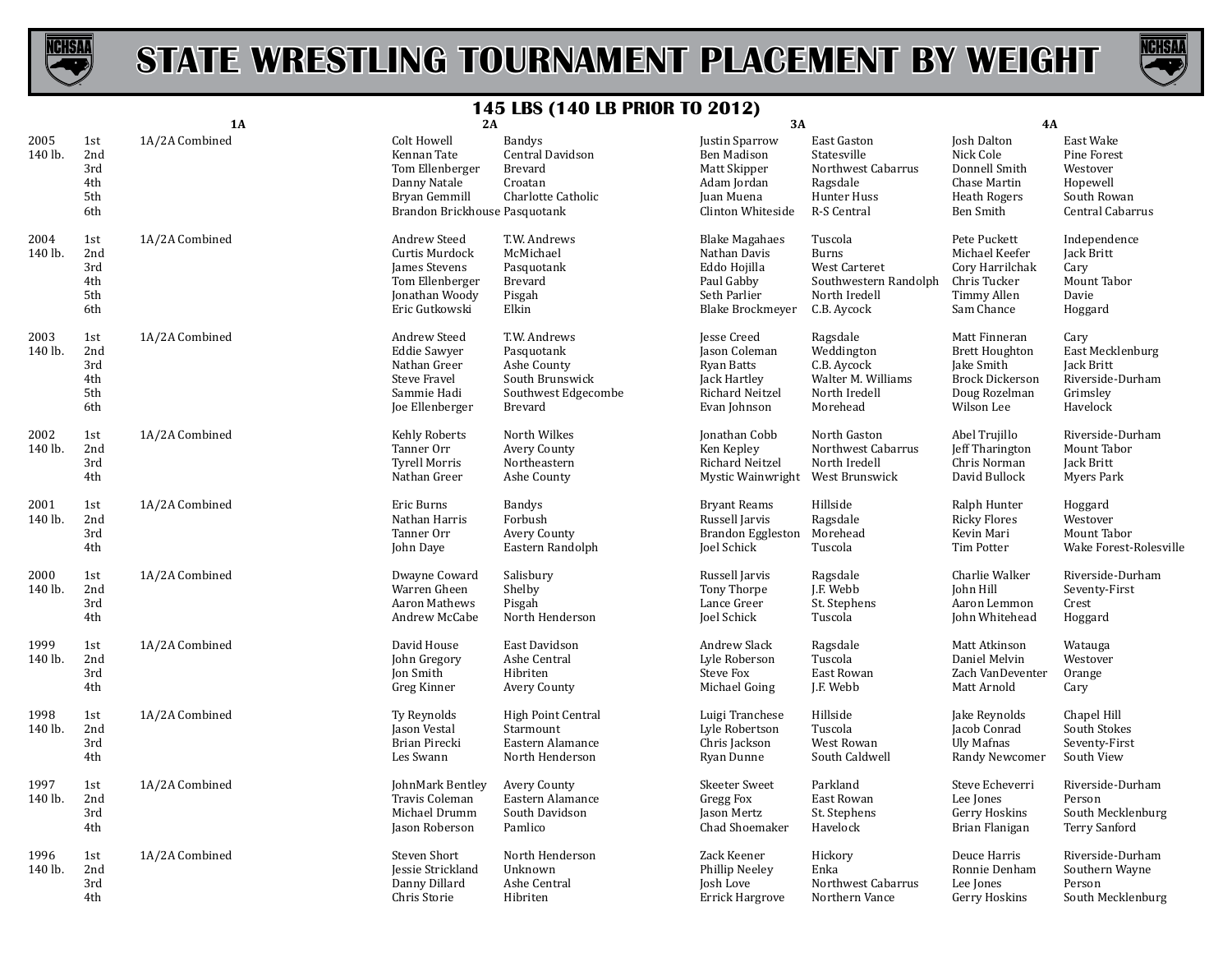



|                 |                          | 1A             | 2A                                                                                       |                                                                | 3A                                                                                  |                                                                              | 4A                                                                   |                                                            |
|-----------------|--------------------------|----------------|------------------------------------------------------------------------------------------|----------------------------------------------------------------|-------------------------------------------------------------------------------------|------------------------------------------------------------------------------|----------------------------------------------------------------------|------------------------------------------------------------|
| 1995<br>140 lb. | 1st<br>2nd<br>3rd<br>4th | 1A/2A Combined | <b>Joe Randall</b><br>Danny Dillard<br>Nathan Harris<br><b>Troy Matthews</b>             | Newton-Conover<br>Ashe Central<br>West Lincoln<br>Forbush      | Michael Abate<br>Travis Lindsay<br><b>Billy Oates</b><br>Zack Keener                | Trinity<br>East Rowan<br>Eastern Randolph<br>Hickory                         | Ronnie Huitt<br>Charlie Compton<br>Vernon Harris<br>Ryan Baity       | Ashbrook<br>Orange<br>New Bern<br>Enloe                    |
| 1994<br>140 lb. | 1st<br>2nd<br>3rd<br>4th | 1A/2A Combined | Matthew Thompson Surry Central<br>John Wycoff<br><b>Marcus Pemberton</b><br>Daniel Short | Dixon<br>Albemarle<br>North Henderson                          | <b>Travis Brady</b><br>Brian Hendrix<br><b>Steve Rowe</b><br><b>Billy Oates</b>     | Northeast Guilford<br>Southeast Guilford<br>West Craven<br>Eastern Randolph  | Ronnie Huitt<br><b>Iamel Morehead</b><br>Laeric Bailey<br>Josh Davis | Ashbrook<br>Page<br>East Forsyth<br><b>Terry Sanford</b>   |
| 1993<br>140 lb. | 1st<br>2nd<br>3rd<br>4th | 1A/2A Combined | Marty Williams<br>Tim Wood<br>Darrell Klutz<br>Sonny Carlson                             | North Wilkes<br>West Davidson<br>Mount Pleasant<br>Dixon       | Jason Wear<br><b>Frank Newsome</b><br>Smylie Wagoner<br>Robbie Rugg                 | Northwest Guilford<br>High Point Central<br>North Davidson<br>Kings Mountain | Sheldon Vicks<br><b>Wayne Starnes</b><br>Ron Huitt<br>Mike Tyler     | Hunt<br>South Rowan<br>Ashbrook<br>McDowell                |
| 1992<br>140 lb. | 1st<br>2nd<br>3rd<br>4th | 1A/2A Combined | Kenneth Peace<br>Tim Wood<br>Danny Carpenter<br>Michael Braswell                         | South Granville<br>West Davidson<br>Northwest Ashe<br>Piedmont | Trey Curtain<br>Mike Harrison<br>Jody Cauthen<br>Jay Reagan                         | T.W. Andrews<br>Asheboro<br>South Iredell<br>Wake Forest-Rolesville          | Joe Stanton<br>Mike Tyler<br>Sheldon Vick<br>Alan Newcombe           | Pine Forest<br>McDowell<br>Hunt<br>Southern Wayne          |
| 1991<br>140 lb. | 1st<br>2nd<br>3rd<br>4th | 1A/2A Combined | Clint Walker<br>Miller Hartsell<br>Randy Nichols<br>Jody Padgett                         | <b>Mount Pleasant</b><br>Albemarle<br>West Wilkes<br>Dixon     | Trey Curtain<br>Eric Stacy<br>Lamoine Poston<br>Brandon Fisher                      | T.W. Andrews<br>Enka<br>Southern Guilford<br>St. Stephens                    | Tim Bryant<br>Rayshun James<br>Steven Frederick<br>Behaiz Wilson     | West Mecklenburg<br>Grimsely<br>Ashbrook<br>Seventy-First  |
| 1990<br>140 lb. | 1st<br>2nd<br>3rd<br>4th | 1A/2A Combined | Rich Dreman<br>Elvin Long<br>Allan Weeks<br>Arnold Johnson                               | Charlotte Catholic<br>Thomasville<br>Mitchell<br>Robbinsville  | <b>Buddy Fowler</b><br><b>Tyrone Westmoreland</b><br>Olether Campbell<br>Mark Brady | Cummings<br>T.W. Andrews<br>Central Davidson                                 | Seth Richards<br>South Iredell<br>Jamie Caudle<br>Jason Hooker       | C.E. Jordan<br>Mark Baldwin Erwin<br>Davie<br>South Stokes |
| 1989<br>140 lb. | 1st<br>2nd<br>3rd<br>4th | 1A/2A Combined | Lynn Hooper<br>Chris Glasgow<br>Michael Shore<br><b>Brent Medlin</b>                     | Robbinsville<br>White Oak<br>Starmount<br>East Davidson        | Derrick Gardner<br>Jacob Sigmon<br>Carlos Russell<br>Mark Baldwin                   | D.H. Conley<br><b>Burns</b><br>Southern Guilford<br>Erwin                    | Robert Smith<br>Scott Page<br>Gene Chapman<br>Ervin Floyd            | Seventy-First<br>Davie<br>New Bern<br>Cape Fear            |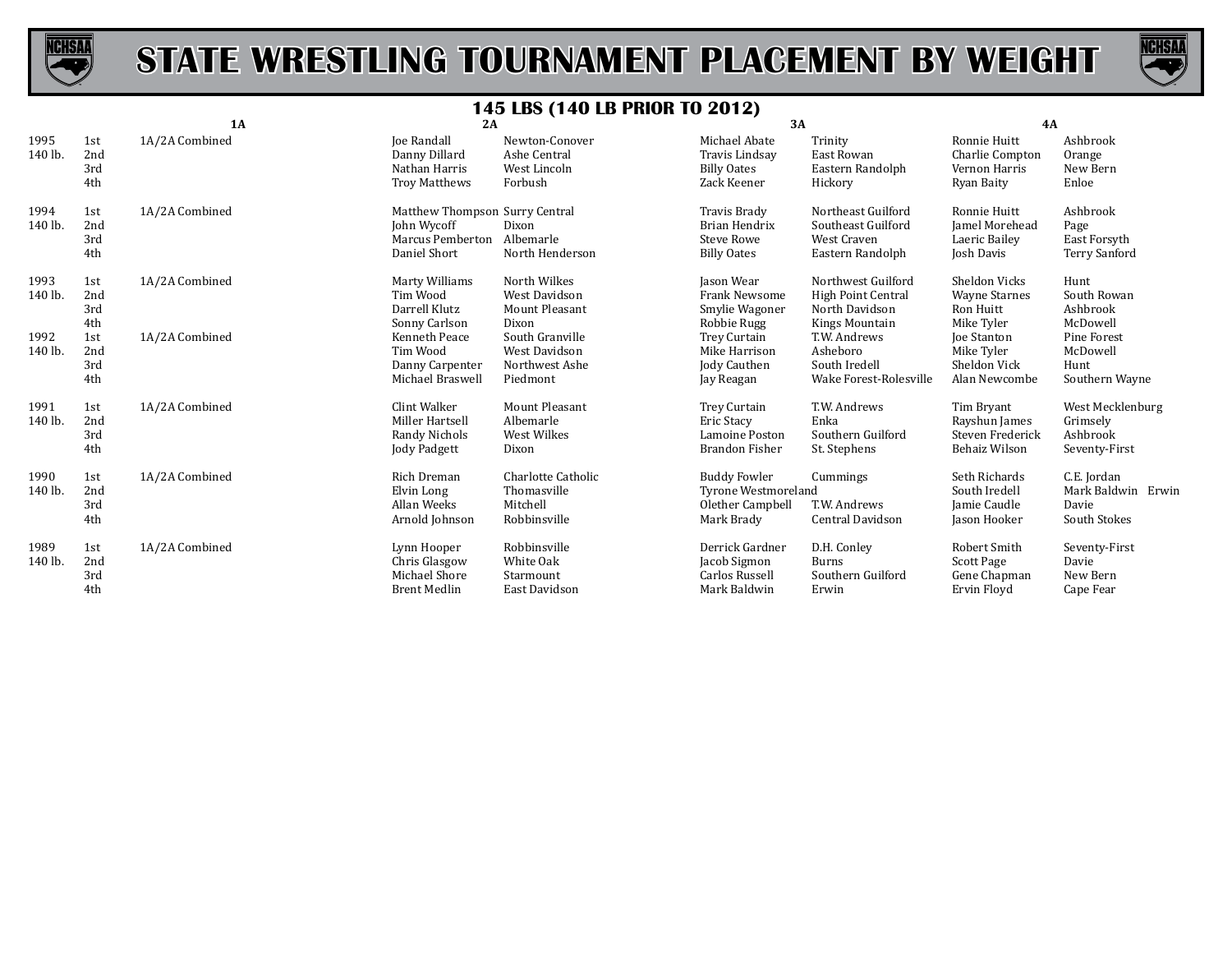



|                 |                                        | 1A                                                                                        |                                                                       | 2A                                                                                                   |                                                                                                      | 3A                                                                                                               |                                                                                                            | 4A                                                                                                            |                                                                                                           |
|-----------------|----------------------------------------|-------------------------------------------------------------------------------------------|-----------------------------------------------------------------------|------------------------------------------------------------------------------------------------------|------------------------------------------------------------------------------------------------------|------------------------------------------------------------------------------------------------------------------|------------------------------------------------------------------------------------------------------------|---------------------------------------------------------------------------------------------------------------|-----------------------------------------------------------------------------------------------------------|
| 2021<br>152 lb. | 1st<br>2nd<br>3rd<br>4th               | Connor Medvar<br>Tristan Adams<br><b>Grayson Roberts</b><br>Michael Gabbard               | Mount Airy<br><b>Avery County</b><br>Uwharrie Charter<br>South Stanly | Lucas Whitted<br><b>Tyson Ryley</b><br>Aidan Hiott<br>Alex Minish                                    | Pisgah<br>South Point<br>West Stanly<br>Trinity                                                      | Aaron Faison<br>Nicholas Williams<br>Luke Masterton<br>Greyson Harris                                            | <b>Union Pines</b><br>Triton<br>Central Cabarrus<br>Enka                                                   | Joseph Sealey<br>Sam Grena<br>Logan Haseley<br>Davieyon King-McAllister Lumberton                             | High Point Central<br>Cary<br>Corinth Holders                                                             |
| 2020<br>152 lb. | 1st<br>2nd<br>3rd<br>4th<br>5th<br>6th | Jerry Jimenez<br><b>Bradley Parker</b><br>Alexander Suszko<br>Hunter Barrier              | Uwharrie Charter<br>Avery County<br>Lejeune<br>South Stanly           | Canon Bridges<br>Dalton Miller<br><b>Brady Ross</b><br>Justin Whalen<br>Isaac Shelley<br>Caleb Hines | West Lincoln<br>Mount Pleasant<br>Central Academy<br>Fred T. Foard<br>Ledford<br>East Lincoln        | <b>Tyler Hughes</b><br>Stephen Baynard<br>Oren Bost<br>Jonathan Ross<br><b>Tony Torres</b><br>Yoel Del Rio       | C.B. Aycock<br>West Henderson<br>East Rowan<br><b>Union Pines</b><br>Enka<br>North Brunswick               | Isaac Shaw<br>Kaleb Williams<br>Ryan Sklar<br>Denzel Carrucini<br>Alex Bentley<br>Reginald Snowden            | Mooresville<br>Apex<br><b>Myers Park</b><br>Jack Britt<br>Hickory Ridge<br>Riverside-Durham               |
| 2019<br>152 lb. | 1st<br>2nd<br>3rd<br>4th<br>5th<br>6th | George Vrachnos<br>Austin Tumbarello<br>Jerry Jimenez<br>Kaleb Mitchell                   | Lejeune<br>Mount Airy<br>Uwharrie Charter<br>South Stokes             | Nathan Hull<br>Aiden Curry<br>Justin Jolin<br>Lane Mease<br>Jared Watson<br>Corbin Allen             | West Lincoln<br>Central Academy<br>Croatan<br>Pisgah<br>West Stanly<br>South Point                   | Donald Cates<br>Ivan Vergel<br><b>Tyler Hughes</b><br>Jonathan Ross<br>River Carroll<br>Laye Conneh              | Northern Durham<br>St. Stephens<br>C.B. Aycock<br><b>Union Pines</b><br>Swansboro<br>Eastern Guilford      | Isaac Byers<br>Connor Wrought<br><b>Andrew Doss</b><br>Dustin Herman<br>Luke Kucko<br>Joseph Coble            | Mooresville<br>New Bern<br>Corinth Holders<br>South Caldwell<br>Hough<br>Porter Ridge                     |
| 2018<br>152 lb. | 1st<br>2nd<br>3rd<br>4th<br>5th<br>6th | Payne Anderson<br>Scratch<br>Chris Butera<br>Joseph Becker                                | Robbinsville<br>Mount Airy<br>East Surry                              | Quincy Monday<br>A.J. Wingate<br>Canon Bridges<br>Patrick King<br>Jamon Glover<br>Jared Watson       | Carrboro<br>Fred T. Foard<br>West Lincoln<br>Beddingfield<br>Northern Vance<br>West Stanly           | Phil Daub<br>Matt Price<br>Krystian Kinsey<br><b>Josh Scott</b><br><b>Ouenten Zanders</b><br>Andrew Capul        | Enka<br>Piedmont<br>Havelock<br>Ben L. Smith<br>Crest<br>Marvin Ridge                                      | Daniel Peede<br>Daniel Duffy<br>Jordan Norman<br>Chris Jones<br>Isaac Tahirkheli<br>Preston Broadus           | Pine Forest<br><b>Myers Park</b><br>Mallard Creek<br>Middle Creek<br>Ragsdale<br>West Forsyth             |
| 2017<br>152 lb. | 1st<br>2nd<br>3rd<br>4th<br>5th<br>6th | Quadarrius Hopkins Tarboro<br><b>Justin Riffle</b><br>Chirs Miller<br><b>Blake Frye</b>   | Cherryville<br>Swain County<br>Elkin                                  | Patrick Burton<br>David Veltri<br>Grant Hall<br>Grant McDonald<br>Steven Fatz<br>Daniel McJunkin     | North Brunswick<br>Carrboro<br>Croatan<br>Mount Pleasant<br>South Stokes<br>Brevard                  | Alex Faison<br>Matt Price<br>Paul Searcy<br><b>Talon Flowers</b><br>Brycen Walker<br>Matthew Minnick             | <b>Union Pines</b><br>Piedmont<br>North Henderson<br>Southwestern Randolph<br>Fred T. Foard<br>Chapel Hill | Keon Muckelvene<br>Ethan Lewis<br>Nate Kinsey<br><b>Sheriff Njie</b><br>Joey McMahon<br>Braxton May-Nicholson | West Forsyth<br>Alexander Central<br>Cary<br>Heritage<br>Apex<br>Broughton                                |
| 2016<br>152 lb. | 1st<br>2nd<br>3rd<br>4th<br>5th<br>6th | Beau Studebaker<br>Justin Riffle<br>Solomon Duncan<br><b>Anthony Davis</b>                | East Carteret<br>Cherryville<br>Mitchell<br>Pamlico                   | Isaac McMillan<br>Caleb Spears<br>Patrick Burton<br>Willie Clark<br>Lathan Kee<br>Jacob Coats        | Forbush<br>R-S Central<br>North Brunswick<br>Salisbury<br>Shelby<br>Franklinton                      | Sawyer Davidson<br>Joe Scott<br>Matt Price<br>Damian Bertino<br>Jordan Guimont<br>Michael Cantrell               | Asheboro<br>Orange<br>Piedmont<br>Northwest Cabarrus<br>Western Harnett<br>Enka                            | Carl Guess<br>Willis Beniot<br>Keon Muckelvene<br>Korey Cureton<br>Nick Morris<br>Upright Odoemena            | South Caldwell<br><b>Scotland County</b><br>West Forsyth<br>Ben L. Smith<br>New Bern<br>Rocky River       |
| 2015<br>152 lb. | 1st<br>2nd<br>3rd<br>4th<br>5th<br>6th | <b>Triston Mabry</b><br>Graham Allen<br>Patrick Tomasic<br>Zach Nelson                    | Mount Airy<br>Swain County<br>Voyager Academy<br>Walkertown           | Dalton Clark<br>Isaac McMillan<br>Dan Avis<br>Dylan Millson<br>P.J. Connors<br>John McCann           | Providence Grove<br>Forbush<br>Newton-Conover<br><b>NCSSM</b><br>Currituck<br>Northside-Jacksonville | Dillon O'Neil<br>Kalub Stone<br>Thomas Flitz<br>Seth Bridgeman<br>Shemar Brandon<br>Damien Bertino               | Pisgah<br>Fred T. Foard<br>Piedmont<br>West Iredell<br>Southern Durham<br>Northwest Cabarrus               | Austin Tucker<br><b>Bryant Halsch</b><br>Carl Guess<br>Austin Comeford<br>Lamont Burt<br>Austin Gabriele      | Glenn<br>Southeast Guilford<br>South Caldwell<br>Northwest Guilford<br>Broughton<br>Ashley                |
| 2014<br>152 lb. | 1st<br>2nd<br>3rd<br>4th<br>5th<br>6th | Justin Todd<br><b>Triston Mabry</b><br>Rodney Van De Walker Chatham Central<br>Caleb Lowe | Alleghany<br>Mount Airy<br>East Surry                                 | Michael Elliott<br><b>Brody McGrath</b><br>Angel Najar<br>Saconney Hill<br>Paul Carson<br>Gage Isaac | Ashe County<br>Croatan<br>North Pitt<br>T.W. Andrews<br>Hunter Huss<br>Maiden                        | Drake Patrum<br>Wyatt Blume<br>Zacharias Fincannon St. Stephens<br>Will Dabbs<br>Christian Pompey<br>Ethan Coker | Southern Guilford<br>East Rowan<br>Morehead<br>Central Davidson<br><b>Union Pines</b>                      | <b>Bryant Halsch</b><br>Josh Dula<br>Davonte Lumpkin<br>Matt Cesari<br>Daniel Richardson<br>Tyler Ceparano    | Southeast Guilford<br>McDowell<br>Parkland<br>Leesville Road<br><b>Holly Springs</b><br>Southern Alamance |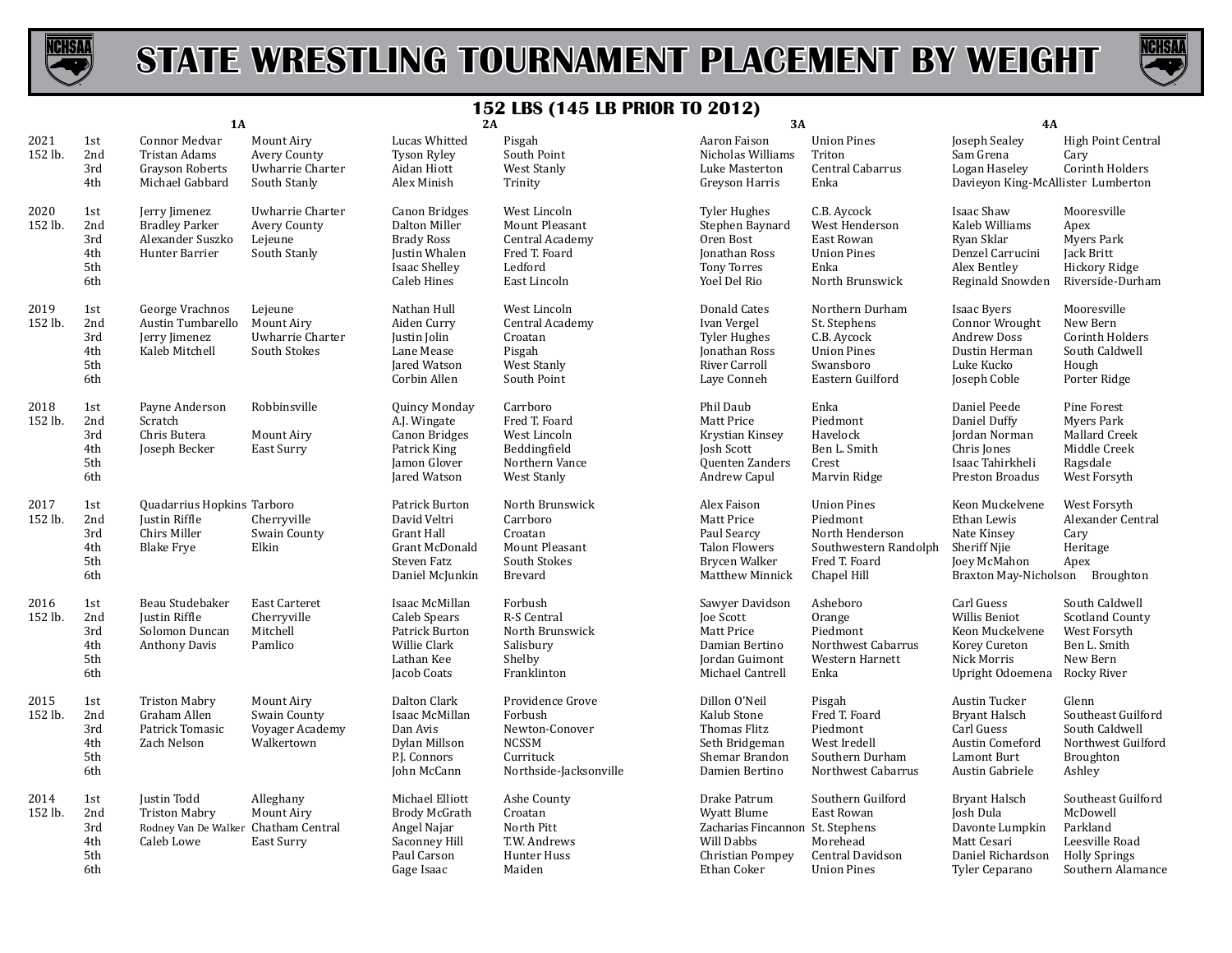



|                 |                                        | <b>1A</b>                                                          |                                                                            | 2A                                                                                                           |                                                                                                      | 3A                                                                                                                                     |                                                                                       | 4A                                                                                                              |                                                                                              |
|-----------------|----------------------------------------|--------------------------------------------------------------------|----------------------------------------------------------------------------|--------------------------------------------------------------------------------------------------------------|------------------------------------------------------------------------------------------------------|----------------------------------------------------------------------------------------------------------------------------------------|---------------------------------------------------------------------------------------|-----------------------------------------------------------------------------------------------------------------|----------------------------------------------------------------------------------------------|
| 2013<br>152 lb. | 1st<br>2nd<br>3rd<br>4th<br>5th<br>6th | Cody Mathis<br>Joey Cabel<br>Alex Ortiz<br>Daniel Bomar            | <b>East Wilkes</b><br>Robbinsville<br>Central Academy<br>Mitchell          | Matteson Tate Correll<br>James Ryan<br>Lucas Smith<br><b>Austin Collins</b><br>Adam Howard<br>Nathan Reitzel | Topsail<br>Trinity<br>Piedmont<br>North Surry<br>Cedar Ridge<br>Newton-Conover                       | Collin Munson<br>Chase Hayes<br>John Glunt<br>Dakota Roberts<br>Zacharias Fincannon St. Stephens<br>Drake Patrum                       | Forestview<br>Charlotte Catholic<br>Robinson<br>Western Harnett<br>Southern Guilford  | Rodney Shepard<br>Aaron Dickson<br>Davonte Lumpkin<br>Eric Wilberg<br>Garrett Hlavacek<br>Jacob Efird           | Northern Durham<br>Jack Britt<br>Parkland<br>Fuquay-Varina<br>Cape Fear<br>Hough             |
| 2012<br>152 lb. | 1st<br>2nd<br>3rd<br>4th<br>5th<br>6th | Patrick O'Shea<br>Joey Cable<br><b>Cody Mathis</b><br>Daniel Bomar | <b>Bishop McGuinness</b><br>Robbinsville<br><b>East Wilkes</b><br>Mitchell | Addison Klutz<br>Jon Mancini<br>Richard Kerekes<br>James Napier<br>Jeremy Tarleton<br>Rahkim Franklin        | Newton-Conover<br>Croatan<br>Maiden<br>North Johnston<br>East Lincoln<br><b>East Rutherford</b>      | John Wiley<br>Kenan Robertson<br>Collin Munson<br>Tre Young<br>David Peters-Logue Orange<br>Brandon Chancy                             | South Brunswick<br>Robinson<br>Forestview<br>Walter M. Williams<br>R-S Central        | Dustin Roemer<br>Rodney Shepard<br>JacQuan Ethridge<br>Ian Clark<br>Anthony Holder<br>Jordan Thompson           | Pinecrest<br>Northern Durham<br>Clayton<br>Sanderson<br>Southern Durham<br>Hough             |
| 2011<br>145 lb. | 1st<br>2nd<br>3rd<br>4th<br>5th<br>6th | Nick Sgroi<br>Cameron Frye<br>Stephen Bomar<br>David Huerta        | <b>Bishop McGuinness</b><br>Dixon<br>Mitchell<br>Hendersonville            | Sam McCauley<br>Johnny Glass<br>Richard Kerekes<br>Alex Guevara<br><b>Adam Phillips</b><br>Addison Klutz     | Croatan<br>Surry Central<br>Maiden<br>Trinity<br>Pisgah<br>Newton-Conover                            | Nathanael Torrence Concord<br>Chase Hayes<br>Adrian Soto-Perez<br>Jacob Harper<br>Michael Hollinshead North Buncombe<br>Nathan Mullins | Charlotte Catholic<br><b>Union Pines</b><br>Fred T. Foard<br>Marvin Ridge             | Dustin Roemer<br>Kelvin Dixon<br>Hunter Hefner<br><b>Brandon Wilkins</b><br>Lamaine Camara<br>Mike Hayes        | Pinecrest<br>New Bern<br>Mooresville<br>Parkland<br>Millbrook<br>Lake Norman                 |
| 2010<br>145 lb. | 1st<br>2nd<br>3rd<br>4th<br>5th<br>6th | Shane Brinn<br>Kyle Ramey<br><b>Bryan Baity</b><br>P.J. Carlson    | Manteo<br>Rosman<br>North Wilkes<br><b>Bishop McGuinness</b>               | Tre Jackson<br>Aaron Scott<br>Felix Soto<br>Tevonshe Brown<br>James Esmay<br>Darren Thomas                   | Salisbury<br>Ashe County<br>Shelby<br>Graham<br>T.W. Andrews<br>Clinton                              | Paul Duggan<br><b>Tyrone Mason</b><br>Owen Halbach<br><b>Charles Tomlinson</b><br>Jacob Eldridge<br>Ray Davis                          | Western Harnett<br>Orange<br>Enka<br>West Carteret<br>Robinson<br>Havelock            | Jake McKay<br><b>Jonathan Norris</b><br>Eric Tozzi<br><b>Dalton Pierce</b><br>Roger Terry<br>Kelvin Dixon       | West Forsyth<br>Cape Fear<br>Parkland<br>Mooresville<br>Cary<br>New Bern                     |
| 2009<br>145 lb. | 1st<br>2nd<br>3rd<br>4th<br>5th<br>6th | 1A/2A Combined                                                     |                                                                            | Remington Jarrett<br>Joshua Holmes<br>Ryan Pippen<br>Brad Owen<br>Damond Kelly<br>Nick Hehner                | Orange<br>Rosewood<br>Pasquotank<br>West Lincoln<br>Albemarle<br>Polk County                         | Justin Rice<br>Nick Vetell<br><b>Tylor Sigmon</b><br><b>Blair Fewell</b><br>Marcus Cain<br>Owen Halbach                                | North Buncombe<br>Trinity<br>Dudley<br>Ragsdale<br>Parkland<br>Enka                   | Ethan Creek<br><b>Byron Briggs</b><br>Gray Gerald<br>Ronald Howard<br>Ethan Cox<br>Nick Constantino             | Jack Britt<br>Pine Forest<br>Wakefield<br>East Mecklenburg<br>Northwest Guilford<br>Hopewell |
| 2008<br>145 lb. | 1st<br>2nd<br>3rd<br>4th<br>5th<br>6th | 1A/2A Combined                                                     |                                                                            | Jonathan Burns<br>Shawn Swing<br>Josh Chen<br>Jamie Weaver<br>Zach Whitman<br><b>Brad Owens</b>              | Cardinal Gibbons<br>West Davidson<br><b>Bishop McGuinness</b><br>Alleghany<br>Rosman<br>West Lincoln | Lanard Oglesby<br>Alex Winn<br><b>Tylor Sigmon</b><br><b>Blair Fewell</b><br>Tony Fernandez<br>Kyle Haney                              | Parkland<br>Morehead<br>Dudley<br>Ragsdale<br><b>Union Pines</b><br>South Point       | Brendon Parker-RiskCary<br>Savva Kostis<br>Frank Hickman<br>Dustin Potter<br>Scott McGee<br><b>Byron Briggs</b> | Watauga<br>Laney<br>South Caldwell<br>Riverside-Durham<br>Pine Forest                        |
| 2007<br>145 lb. | 1st<br>2nd<br>3rd<br>4th<br>5th<br>6th | 1A/2A Combined                                                     |                                                                            | Patrick McIntosh<br>Kyle McGarity<br>Will Mowery<br>William Graves<br>Andrew Langlois<br>Nick Walters        | Bandys<br>West Stanly<br>Salisbury<br>Southern Guilford<br>Pasquotank<br>Orange                      | Marcus Blue<br>Austin Reece<br>Victor Cresenzo<br><b>Bryant Lancaster</b><br>Keagan Whiteside<br>Travis Tillman                        | T.W. Andrews<br>North Buncombe<br>Morehead<br>C.B. Aycock<br>R-S Central<br>Anson     | <b>Colton Palmer</b><br>Ethan Creek<br>Brendon Parker-RiskCary<br>Ryan Lansche<br>Justin Epifanio<br>Ken Gretz  | Riverside-Durham<br>Jack Britt<br>New Bern<br>Weddington<br>Hopewell                         |
| 2006<br>145 lb. | 1st<br>2nd<br>3rd<br>4th<br>5th<br>6th | 1A/2A Combined                                                     |                                                                            | Nick Gregoris<br>Steven Branch<br>Colt Howell<br><b>Tyler Wilfong</b><br>Junior McCann<br>Martin Avery       | Cardinal Gibbons<br>West Wilkes<br><b>Bandys</b><br>West Lincoln<br>Alleghany<br>Brevard             | Victor Hojilla<br>Alex Cooke<br>Nico McGord<br><b>Bryant Lancaster</b><br>Perry Floyd<br>Paul Horner                                   | West Carteret<br>Ragsdale<br>West Rowan<br>C.B. Aycock<br>Forestview<br>Southern Nash | Justin Sparrow<br>Nick Cole<br>James Abbott<br>Craig Brown<br>Grant Harris<br>Jamal Chatman                     | East Gaston<br>Pine Forest<br>Cary<br>Mount Tabor<br>Wakefield<br>R.J. Reynolds              |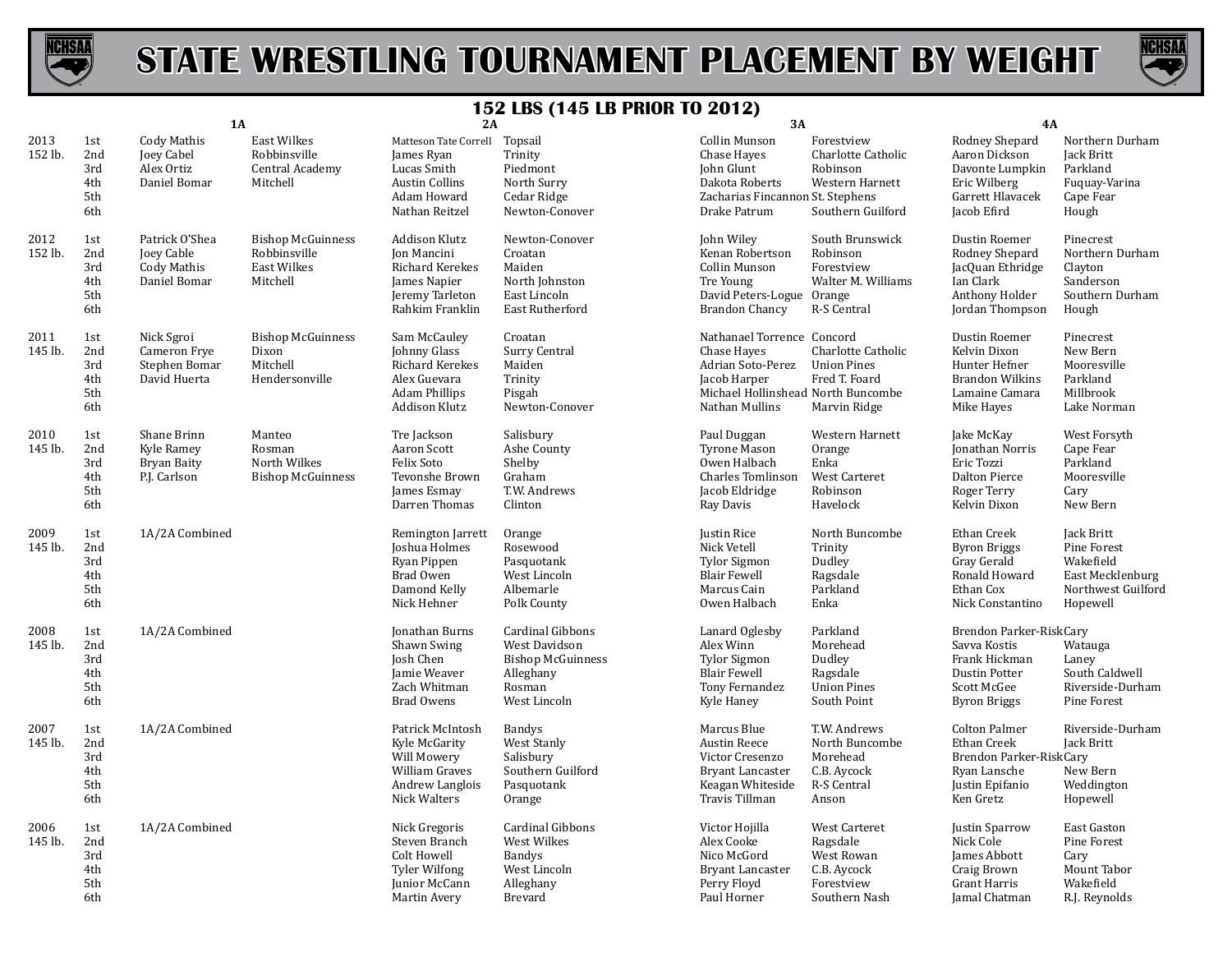



|                 |                                        | 1A             | 2A                                                                                                                    | -- 00<br>то LD I IIIон IV 2012,                                                                | <b>3A</b>                                                                                                                |                                                                                       | 4A                                                                                                        |                                                                                     |
|-----------------|----------------------------------------|----------------|-----------------------------------------------------------------------------------------------------------------------|------------------------------------------------------------------------------------------------|--------------------------------------------------------------------------------------------------------------------------|---------------------------------------------------------------------------------------|-----------------------------------------------------------------------------------------------------------|-------------------------------------------------------------------------------------|
| 2005<br>145 lb. | 1st<br>2nd<br>3rd<br>4th<br>5th<br>6th | 1A/2A Combined | <b>Eddie Sawyer</b><br>William Gilleland<br>Austin Ollis<br>Kerry Michaud<br><b>Fletcher Roberts</b><br>Derek Roberts | Currituck<br><b>Bandys</b><br>Polk County<br>Newton-Conover<br>Topsail<br>McMichael            | Jack Hartley<br>Seth Parlier<br>Frankie Dennis<br>Nico McGord<br>Randy Meisenhelder C.B. Aycock<br><b>Brandon</b> Jacobs | Walter M. Williams<br>North Iredell<br><b>West Carteret</b><br>West Rowan<br>Orange   | Jake Smith<br>Cory Harrilchak<br>Pete Puckett<br>Ian Shannon<br><b>Blain Vanderhoof</b><br>Brandon Garcia | Jack Britt<br>Cary<br><b>Butler</b><br>Chapel Hill<br>Olympic<br>Northwest Guilford |
| 2004<br>145 lb. | 1st<br>2nd<br>3rd<br>4th<br>5th<br>6th | 1A/2A Combined | <b>Barron Shell</b><br><b>Jon Matson</b><br>Sammie Hadi<br>Joe Ellenberger<br>Kyle Southern<br>Steele Barber          | West Wilkes<br>Randleman<br>Southwest Edgecombe<br>Brevard<br>West Stokes<br>West Lincoln      | Jack Hartley<br>Zack Smith<br>Danny Hendry<br>Arik Lemmon<br>Frankie Dennis<br>Chris Lyons                               | Walter M. Williams<br>North Iredell<br>Robinson<br>Crest<br>West Carteret<br>Hillside | Jake Smith<br>Ben Oeser<br>Jeremiah Raby<br>Ian Shannon<br>Lorenzo Hall<br>Mike Robinette                 | Jack Britt<br>Riverside-Durham<br>Davie<br>Chapel Hill<br>Hoggard<br>Cary           |
| 2003<br>145 lb. | 1st<br>2nd<br>3rd<br>4th<br>5th<br>6th | 1A/2A Combined | Terry Overton<br><b>Byron Sigmon</b><br>Ryan Pittman<br>Jake Sanders<br>Jeff Baumgardner<br>Dusty Anderson            | Currituck<br><b>Bandys</b><br>Newton-Conover<br>Chatham Central<br>Cherryville<br>Robbinsville | Adam Blackwelder<br>Arik Lemmon<br>Chris Fincannon<br>Josh Lee<br>Craig Marva<br><b>Channing Perry</b>                   | North Iredell<br>Crest<br>Trinity<br>South Point<br>White Oak<br>Southern Nash        | Shaun Sheffield<br>Logan Winterton<br>Ricky Diaz<br>Nathan Hans<br><b>Taylor Fielding</b><br>Chris Norman | Havelock<br>Cary<br>Westover<br>Providence<br>Orange<br>Jack Britt                  |
| 2002<br>145 lb. | 1st<br>2nd<br>3rd<br>4th               | 1A/2A Combined | <b>Brandon Moxley</b><br>Josh Snow<br>Eric Galloway<br>Antwan Davis                                                   | Alleghany<br>Surry Central<br>Newton-Conover<br>Northern Vance                                 | <b>Bryant Reams</b><br>Isidro Rodriguez<br>Nathan Smith<br>Adam Blackwelder North Iredell                                | Hillside<br>J.F. Webb<br>Trinity                                                      | Garrett Atkinson<br>Marcus Boyd<br>Javon Powell<br>Jake Puckett                                           | Watauga<br>Riverside-Durham<br>Pinecrest<br>Independence                            |
| 2001<br>145 lb. | 1st<br>2nd<br>3rd<br>4th               | 1A/2A Combined | Willie Hosch<br>Aaron Rimer<br>Nickie Mercantini<br>Chase Taylor                                                      | Salisbury<br>North Rowan<br>Croatan<br>Currituck                                               | Jacob Allman<br>Jeremy Teague<br>David Benjamin<br>Lucas Hammons                                                         | Northwest Cabarrus<br>East Rowan<br>East Henderson<br>North Davidson                  | John Hill<br><b>Troy Simmons</b><br>Raymond Jordan<br>Aaron Lemmon                                        | Seventy-First<br>Riverside-Durham<br>New Bern<br>Crest                              |
| 2000<br>145 lb. | 1st<br>2nd<br>3rd<br>4th               | 1A/2A Combined | <b>Justin Kivett</b><br>Landon McDaniel<br>Keith Ritter<br>Nickie Mercantini                                          | Eastern Randolph<br>Southwestern Randolph<br>Charlotte Catholic<br>Croatan                     | Josh Allman<br>David Cooper<br>Carl Elliott<br>Chris Jackson                                                             | Northwest Cabarrus<br>Central Cabarrus<br>Fuquay-Varina<br>West Rowan                 | Matt Arnold<br>Aaron Gunning<br>O.T. Johnson<br>Zach VanDeventer                                          | Cary<br>Seventy-First<br>R.J. Reynolds<br>Orange                                    |
| 1999<br>145 lb. | 1st<br>2nd<br>3rd<br>4th               | 1A/2A Combined | Justin Parlier<br>Zach Burris<br>Fami Branch<br>Bryan Hill                                                            | Alleghany<br>Mount Pleasant<br>Southern Vance<br>Pisgah                                        | Jason Scheewe<br>Jesse Kelley<br>Paul Helms<br>Carlos Torres                                                             | T.C. Roberson<br>Morehead<br>Northeast Guilford<br>Trinity                            | Dennis Landin<br>Othello Johnson<br>Ben Collison<br>Spencer Miller                                        | Cary<br>R.J. Reynolds<br>Providence<br>Apex                                         |
| 1998<br>145 lb. | 1st<br>2nd<br>3rd<br>4th               | 1A/2A Combined | Justin Parlier<br><b>Sterling Crisp</b><br>Jo-Be Whitley<br>Kris King                                                 | Alleghany<br>Robbinsville<br>Mount Airy<br>Dixon                                               | Jerome Davis<br>Chris Simpson<br>Jason Scheewe<br>Bryan Meadows                                                          | Northwest Cabarrus<br>Fuguay-Varina<br>T.C. Roberson<br>Parkland                      | Anthony Walton<br>Harry Dingle<br>Mike Curry<br>Tony Denham                                               | Cary<br>Lee County<br>Watauga<br>Southern Wayne                                     |
| 1997<br>145 lb. | 1st<br>2nd<br>3rd<br>4th               | 1A/2A Combined | David Lowe<br>Justin Lemasters<br><b>Tracy Reynolds</b><br>Adam Durham                                                | Currituck<br>Alleghany<br>West Lincoln<br>Starmount                                            | <b>Errick Hargrove</b><br>Josh Love<br>Ronnie Williams<br><b>Steve Williams</b>                                          | Northern Vance<br>Northwest Cabarrus<br>Hunt<br>Parkland                              | Anthony Walton<br>Kenny Wince<br>Nick Keith<br>Shannon Fray                                               | Cary<br>Crest<br>Riverside-Durham<br>Millbrook                                      |
| 1996<br>145 lb. | 1st<br>2nd<br>3rd<br>4th               | 1A/2A Combined | J.W. Bass<br>Shawn Reagan<br><b>Brad Moore</b><br>David Ritter                                                        | John A. Holmes<br>Cherokee<br>East Davidson<br>Charlotte Catholic                              | <b>Travis Lindsay</b><br>Chris Jackson<br>Neill Cagle<br>Devin Long                                                      | East Rowan<br>Trinity<br>Pisgah<br>Northwest Guilford                                 | Charlie Compton<br>Matt Price<br>Anthony Walton<br>Nick Keith                                             | Orange<br>West Mecklenburg<br>Cary<br>Riverside-Durham                              |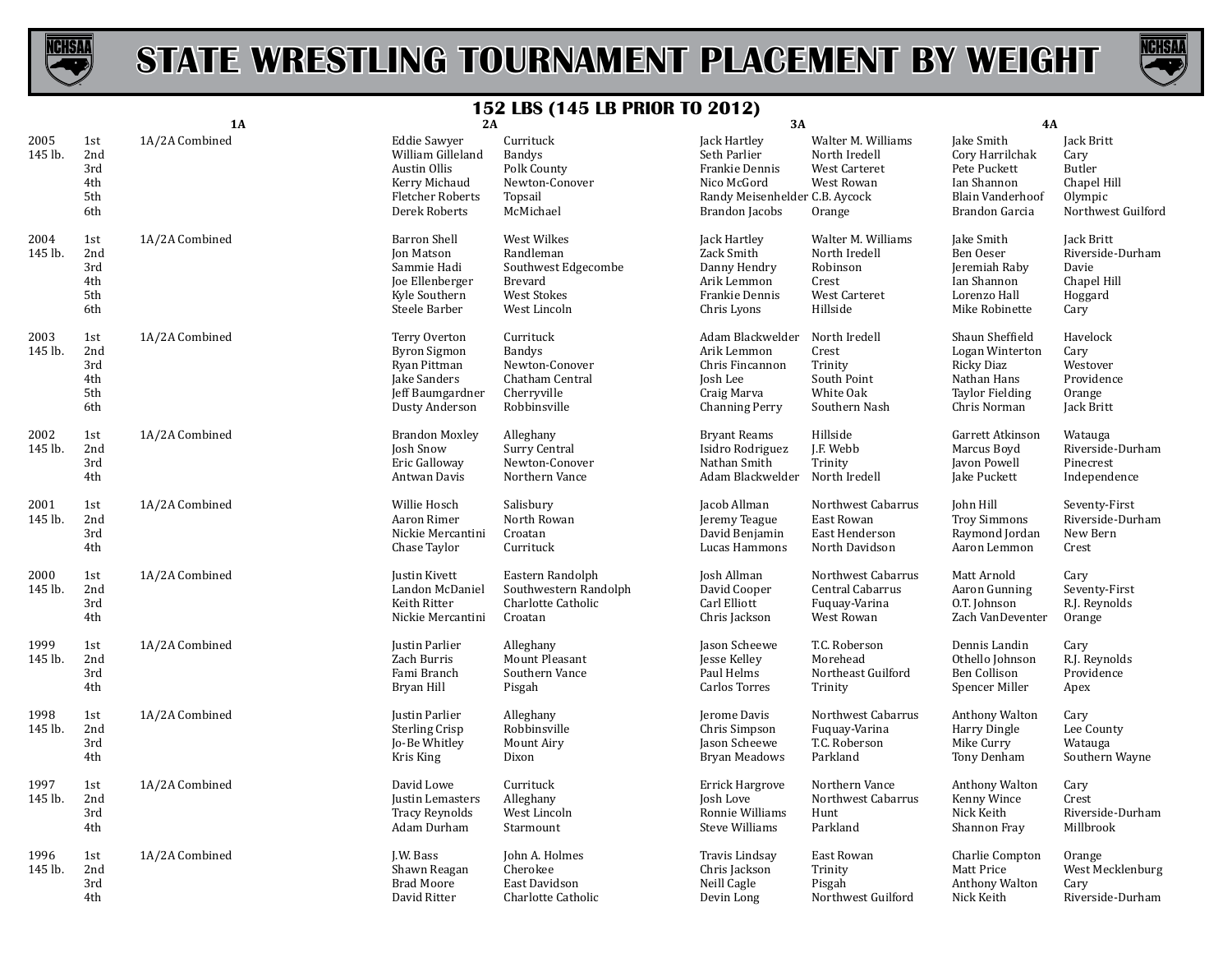



|                 |                          | 1A             | 2A                                                                         |                                                                 | 3A                                                                         |                                                                                            | 4A                                                                                        |                                                          |
|-----------------|--------------------------|----------------|----------------------------------------------------------------------------|-----------------------------------------------------------------|----------------------------------------------------------------------------|--------------------------------------------------------------------------------------------|-------------------------------------------------------------------------------------------|----------------------------------------------------------|
| 1995<br>145 lb. | 1st<br>2nd<br>3rd<br>4th | 1A/2A Combined | <b>Melvin Saunders</b><br>Matt Padgett<br>Wesley Edwards<br>J.W. Bass      | Western Guilford<br>Dixon<br>Alleghany<br>John A. Holmes        | Andy Gordon<br>Jon Auman<br>Stephen Bell<br><b>Bill Chad Dellinger</b>     | Northwest Cabarrus<br>Asheboro<br>Sun Valley<br>St. Stephens                               | <b>Joel Dramis</b><br>Corey Bell<br>Danny Dalton<br>Matt Price                            | Cary<br>C.E. Jordan<br>North Forsyth<br>West Mecklenburg |
| 1994<br>145 lb. | 1st<br>2nd<br>3rd<br>4th | 1A/2A Combined | Mike Parlier<br>Matt Padgett<br><b>Chad Priest</b><br>Danny Dillard        | Alleghany<br>Dixon<br>Mitchell<br>Ashe Central                  | Jamel Daniels<br>Cory Robinson<br>Andre Lawrence<br>Stephen Bell           | Hunt<br>Cape Fear<br>Shelby<br>Sun Valley                                                  | Anthony Smith<br>Jerry Frushon<br>Michael Hunter<br>Creighton Farrington Riverside-Durham | Anson<br>Chapel Hill<br>Davie                            |
| 1993<br>145 lb. | 1st<br>2nd<br>3rd<br>4th | 1A/2A Combined | Sampson Oakley<br><b>Chad Priest</b><br>Danny Carpenter<br>Rich Myers      | Surry Central<br>Mitchell<br>Northwest Ashe<br>Albemarle        | Jay Reagan<br><b>Terrill Spears</b><br>Joe Henry<br><b>Brad Parker</b>     | Wake Forest-Rolesville<br><b>High Point Central</b><br>South Iredell<br>Northeast Guilford | Greg Haynes<br>Jamie Hamilton<br>Darryl Eldridge<br>Joey Davis                            | Laney<br>Anson<br>Carver<br>Ashbrook                     |
| 1992<br>145 lb. | 1st<br>2nd<br>3rd<br>4th | 1A/2A Combined | Jeremy Shadrick<br>Samson Oakley<br>Jody Padgett<br><b>Wesley Walser</b>   | Randleman<br>Surry Central<br>Dixon<br>West Davidson            | Jason Driggers<br>Brandon Fischer<br><b>Rico Titus</b><br>Marc Hall        | Reidsville<br>St. Stephens<br>T.W. Andrews<br>Northeast Guilford                           | Tito Blount<br>LaDerrick Bullock<br>Rashon Bethea<br>Darryl Eldridge                      | Westover<br>Rocky Mount<br>Lee County<br>Carver          |
| 1991<br>145 lb. | 1st<br>2nd<br>3rd<br>4th | 1A/2A Combined | Franklin Frye<br>Matthew Bentley<br>Randy Morris<br>Jimmy Wallace          | North Stokes<br>Avery County<br>Dixon<br>Piedmont               | <b>Ben Miller</b><br>Olether Campbell<br>Jason Beasley<br>Jason Skidmore   | T.C. Roberson<br>T.W. Andrews<br>North Surry<br>Pisgah                                     | Tito Blount<br>Jacques Beatty<br><b>Trey Caudle</b><br>Kurt Lam                           | Westover<br>New Hanover<br>Davie<br>C.E. Jordan          |
| 1990<br>145 lb. | 1st<br>2nd<br>3rd<br>4th | 1A/2A Combined | Chris Grindstaff<br>Bryan Hallman<br><b>Brett Medlin</b><br>Craig Sullivan | <b>NCSSM</b><br>West Lincoln<br>East Davidson<br>Northwest Ashe | Derrick Gardner<br>Shane Shook<br>Sam McKiver<br>Jon Chambers              | D.H. Conley<br>Pisgah<br>T.W. Andrews<br>Northeast Guilford                                | Junior Lail<br>Ernie Faison<br>Matt Spencer<br>Terrick Coleman                            | East Burke<br>New Hanover<br>Parkland<br>Carver          |
| 1989<br>145 lb. | 1st<br>2nd<br>3rd<br>4th | 1A/2A Combined | <b>Blaine Brawley</b><br>Mark Zmuda<br>Bryan Hallman<br>Doug Dancy         | Mooresville<br>Southwest Guilford<br>West Lincoln<br>Alleghany  | <b>Kevin Daniels</b><br>Charlie Moore<br><b>Travis Evans</b><br>Todd Eagle | D.H. Conley<br><b>R-S Central</b><br>Southern Alamance<br>Northeast Guilford               | <b>Shawn Phillips</b><br><b>Billy McFall</b><br>Sheldon China<br>Frank Nelson             | East Burke<br>Olympic<br>Cape Fear<br>Southern Wayne     |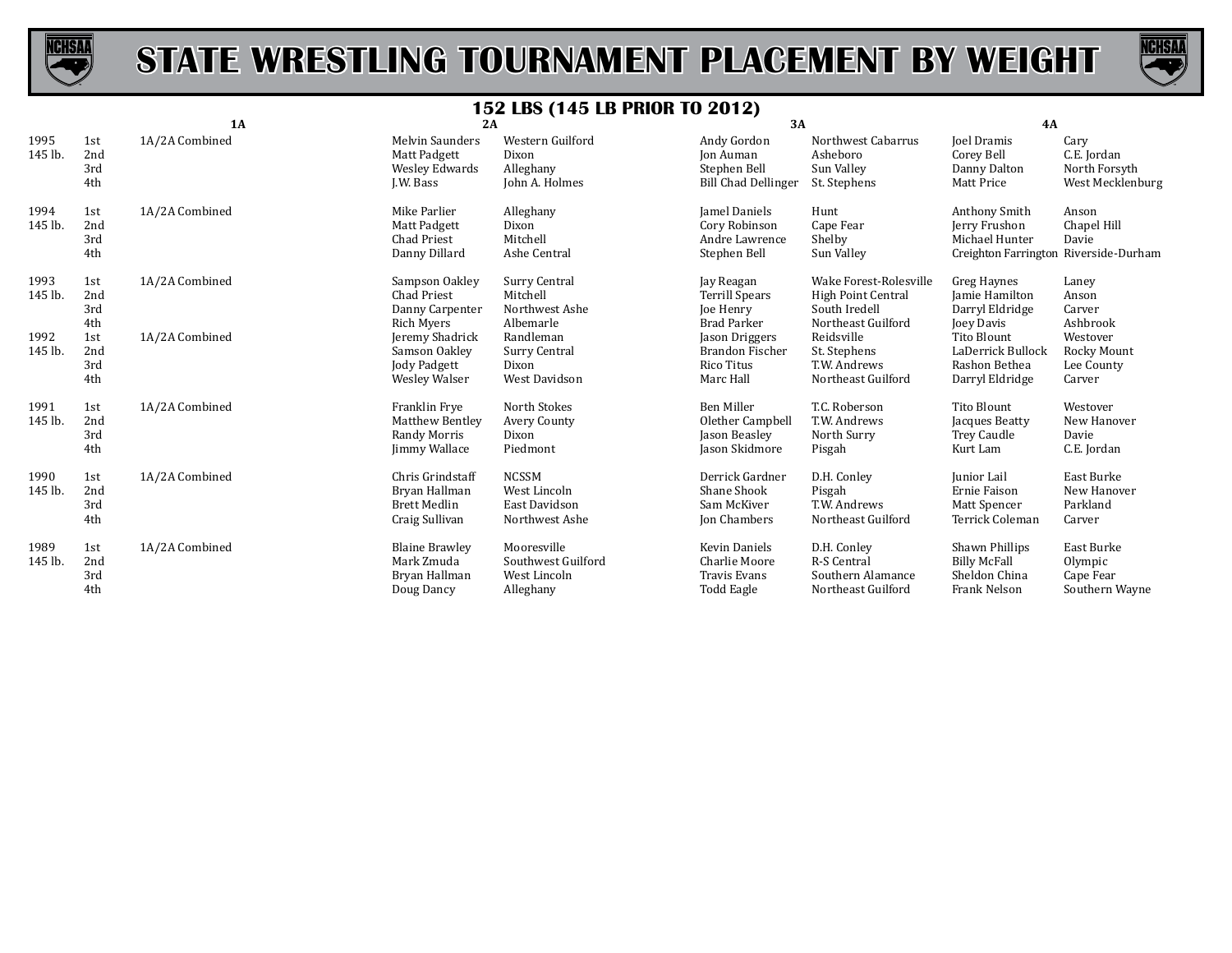



|                 |                                        | 1A                                                                                       |                                                                        | 2A                                                                                                                  |                                                                                                            | 3A                                                                                                               |                                                                                                                | 4A                                                                                                           |                                                                                                       |
|-----------------|----------------------------------------|------------------------------------------------------------------------------------------|------------------------------------------------------------------------|---------------------------------------------------------------------------------------------------------------------|------------------------------------------------------------------------------------------------------------|------------------------------------------------------------------------------------------------------------------|----------------------------------------------------------------------------------------------------------------|--------------------------------------------------------------------------------------------------------------|-------------------------------------------------------------------------------------------------------|
| 2021<br>160 lb. | 1st<br>2nd<br>3rd<br>4th               | <b>Bradley Parker</b><br>Doug Bowles<br>Chase Miller<br><b>Trent Drake</b>               | Avery County<br>Uwharrie Charter<br>Cherryville<br>South Stanly        | Aiden Curry<br>Dalton Miller<br>Caleb Moore<br><b>Ezekiel Jones</b>                                                 | Central Academy<br>Mount Pleasant<br>Bandys<br>Southwest Onslow                                            | Oren Bost<br>Alexander Gunning<br><b>Tony Torres</b><br>Yoel Del Rio                                             | East Rowan<br>Chapel Hill<br>Enka<br>North Brunswick                                                           | Luke Goodin<br>Daniel Shoaf<br>Joseph Lock<br>Justin Sanders                                                 | Mooresville<br>Laney<br>Jack Britt<br>Hough                                                           |
| 2020<br>160 lb. | 1st<br>2nd<br>3rd<br>4th<br>5th<br>6th | Seth Blackledge<br>Dustin Blackburn<br>Doug Bowles<br>Justin Stewart                     | Avery County<br><b>East Wilkes</b><br>Uwharrie Charter<br>Robbinsville | Aiden Curry<br>Corbin Allen<br>David Varner<br><b>Trent Walker</b><br>Hunter Holden<br>Milosz Gargol                | Central Academy<br>South Point<br>Providence Grove<br>Currituck<br>Brevard<br>First Flight                 | River Carroll<br>Chandler Jordan<br>Caden Earley<br>Luke Artz<br>Zachary Pranka<br>Aiden McCafferty              | Swansboro<br>North Iredell<br>A.C. Reynolds<br>Enka<br>Terry Sanford<br><b>Union Pines</b>                     | Chris Jones<br>Will Lowery<br>Luke Goodin<br>Noah Williams<br>Noah Rupp<br>Connor Voelker                    | Middle Creek<br>Myers Park<br>Mooresville<br>Apex<br>Providence<br><b>Wake Forest</b>                 |
| 2019<br>160 lb. | 1st<br>2nd<br>3rd<br>4th<br>5th<br>6th | Jackson Boles<br>Jacobi Deal<br>Rodney Hammonds South Stanly<br>Dustin Blackburn         | South Stokes<br>Voyager Academy<br><b>East Wilkes</b>                  | Cade Haines<br>Justin Guy<br>A.J. Wingate<br>Tyler Wargo<br>Quinn Walker<br>Gaw Jones                               | Central Academy<br><b>Bartlett Yancey</b><br>Fred T. Foard<br>Richlands<br>North Surry<br>Southwest Onslow | Aaron Bancroft<br>Kameron Miller<br>Elijah Martin<br>Stephan Deutsch<br>Denton Dicarlo<br><b>Tyler Horton</b>    | Fike<br>Forestview<br><b>Union Pines</b><br>East Rowan<br>Weddington<br>Morehead                               | Jordan Norman<br>Chris Jones<br>Michael Goins<br>Wesley Alexander<br>Jacob Polansky<br>Denzel Carrucini      | Mallard Creek<br>Middle Creek<br>Mooresville<br>Cary<br>Leesville Road<br>Jack Britt                  |
| 2018<br>160 lb. | 1st<br>2nd<br>3rd<br>4th<br>5th<br>6th | Steven Fatz<br>Lucas Andrews<br>Ryan Richardson<br>Austin Tumbarello                     | South Stokes<br>Avery County<br>Mitchell<br>Mount Airy                 | Hayden Wyke<br>Cade Haines<br>Joshua Soliz<br>Tre'Quan Alston<br>Achee Hoskins<br>Abraham Vargas-Perez Lexington    | Hibriten<br>Central Academy<br>Southwest Onslow<br>Southern Vance<br>Anson                                 | Michael Vernagallo<br>Paul Searcy<br>Ethan Lewis<br>Alex Faison<br>Lincoln Smith<br>Joshoua King                 | Cape Fear<br>North Henderson<br>Alexander Central<br><b>Union Pines</b><br>West Brunswick<br>Northern Guilford | Alec Sampson<br>Christian Hite<br>Wilbert Cruz<br>Michael Goins<br>Harrison Sklar<br>Connor Wrought          | Hoggard<br>Broughton<br>R.J. Reynolds<br>Mooresville<br>Myers Park<br>New Bern                        |
| 2017<br>160 lb. | 1st<br>2nd<br>3rd<br>4th<br>5th<br>6th | Anthony Toineeta<br>Tanner Whitman<br>Irving Montgomery Voyager Academy<br>Lucas Andrews | Cherokee<br>Rosman<br>Avery County                                     | Caleb Spears<br>Logan Roth<br>Josh Soliz<br><b>Charles Corbell</b><br>Darnel Brooks<br>John Reavis                  | R-S Central<br>Brevard<br>Southwest Onslow<br>Croatan<br>North Brunswick<br>Ashe County                    | Hayden Wyke<br>Parker Holcomb<br>Damian Bertino<br>Garrett Ward<br>Anthony Johnson<br>Jaquaious Miller           | Hibriten<br><b>Union Pines</b><br>Northwest Cabarrus<br>Freedom<br>Erwin<br>Ashbrook                           | Isaiah Johnson<br>Austin Harrison<br>Dallas Mize<br>Chrisian Hite<br>Hunter Yost<br>Jake Reid                | A.L. Brown<br>Laney<br>West Forsyth<br>Broughton<br><b>Holly Springs</b><br>Providence                |
| 2016<br>160 lb. | 1st<br>2nd<br>3rd<br>4th<br>5th<br>6th | Dalton Beaver<br>Lane Millsaps<br>Ty Varner<br>Mason Coble                               | Mitchell<br>Robbinsville<br>South Davidson<br>West Montgomery          | Nathaniel Kale<br>Christian Yuhas<br>Nathan Kee<br>P.J. Connors<br><b>Bryce Talley</b><br>Darnel Brooks             | West Caldwell<br>Dixon<br>Shelby<br>Currituck<br>South Granville<br>North Brunswick                        | Tanner Stamper-Smith Havelock<br>Hunter Queen<br>Thomas Flitz<br>Kalub Stone<br>Ethan Willis<br>Stefon Stevenson | Northwood<br>Piedmont<br>Fred T. Foard<br>East Henderson<br>Northeast Guilford                                 | Tyler Ceparano<br>Isaiah Johnson<br>David Russell<br>Sander Cypher<br>Jacob Glasgow<br><b>Connor Patton</b>  | Southern Alamance<br>A.L. Brown<br>Pine Forest<br><b>Wake Forest</b><br>Ragsdale<br>Pinecrest         |
| 2015<br>160 lb. | 1st<br>2nd<br>3rd<br>4th<br>5th<br>6th | Antonio Hill, Jr.<br>Caleb Lowe<br>Ty Varner<br>Logan Nelson                             | <b>East Montgomery</b><br>East Surry<br>South Davidson<br>Walkertown   | Angel Najar<br>Parker Ward<br>Nathaniel Kale<br><b>Anthony Scott</b><br>T.J. Whaley<br>Willie Clark                 | North Pitt<br>Wilkes Central<br>West Caldwell<br>Croatan<br>South Stokes<br>Salisbury                      | Ethan Jones<br><b>Ben Bullins</b><br>Hunter Queen<br>Jaron McMasters<br>Karter Baltich<br><b>Tyler Spurling</b>  | Hickory Ridge<br>Morehead<br>Northwood<br>Carson<br>South Iredell<br>East Gaston                               | Waddell McNeely<br>Tyler Ceparano<br>Peter Becher<br>Dustin McNeer<br>Jovaun Johnson<br>Peter Lapiana        | Mallard Creek<br>Southern Alamance<br>Southwest Guilford<br>Gleen<br>Jack Britt<br>Charlotte Catholic |
| 2014<br>160 lb. | 1st<br>2nd<br>3rd<br>4th<br>5th<br>6th | Frankl LaDew<br>Kaleb Smith<br>Kagen Hoilman<br>Jesse Tomljenovich Princeton             | <b>Bishop McGuinness</b><br>Rosewood<br>Mitchell                       | Zach Winegardner<br>Landon Leithauser<br>Evan Makupson<br>Lauren Zimmerman Wheatmore<br>Rolen Benson<br>Parker Ward | Southwest Onslow<br><b>First Flight</b><br>Thomasville<br>Newton-Conover<br>Wilkes Central                 | Logan Farlowe<br>Jacoby Benjamin<br>Brandon Sloop<br>John Ellis<br>Trevor Cook<br><b>Tyler Spurling</b>          | Sun Valley<br>Southern Nash<br>Carson<br>Havelock<br>Fred T. Foard<br>East Gaston                              | Jaquon Sowell<br><b>Taevon Hoskins</b><br>Travian Cooke<br>Austin Tucker<br>Eddie McGrail<br>Waddell McNeely | Riverside-Durham<br>Parkland<br><b>Holly Springs</b><br>Glenn<br>Lake Norman<br>Mallard Creek         |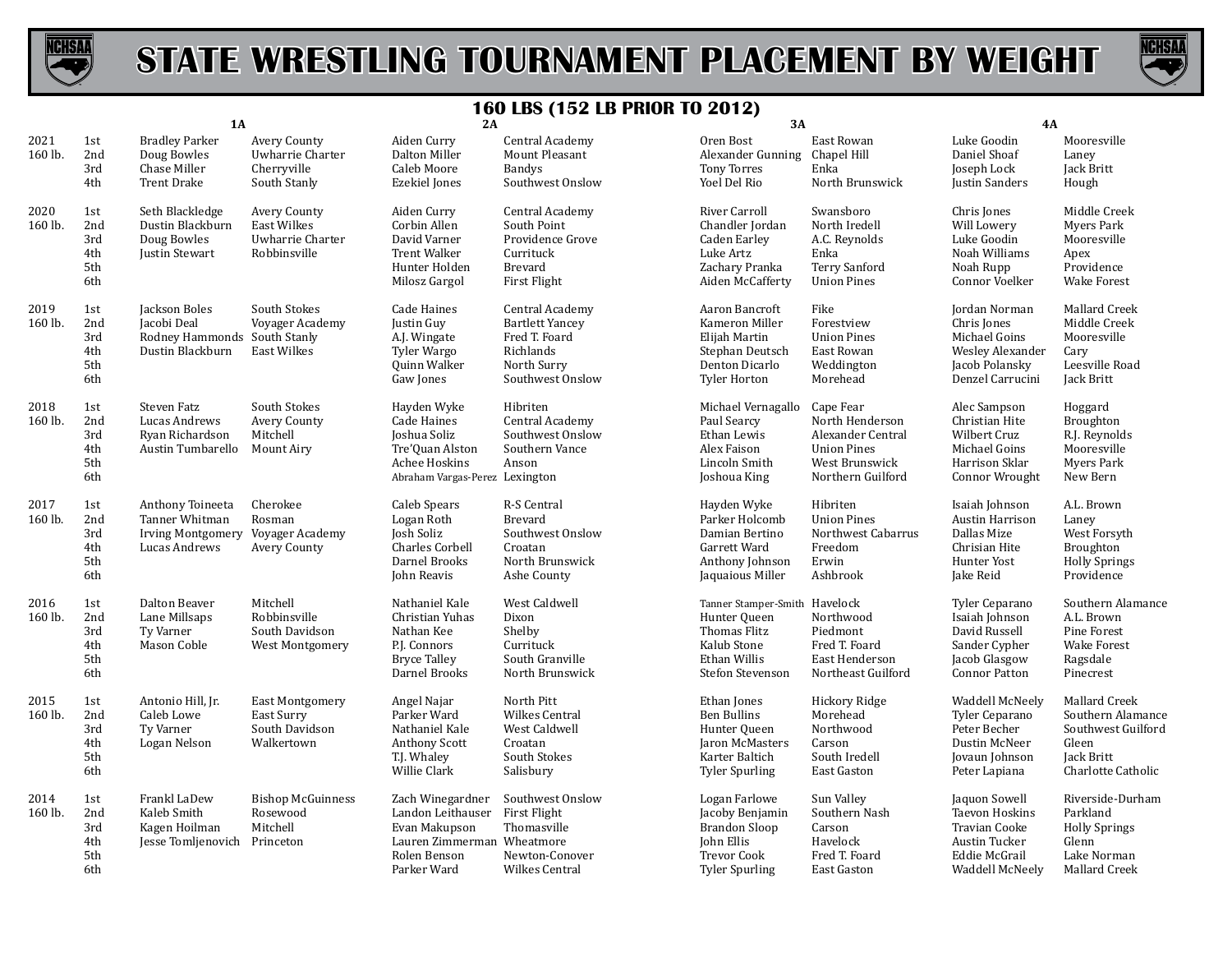



|                 |                                        | 1A                                                                            |                                                                          | 2A                                                                                                                 |                                                                                                   | 3A                                                                                                                          |                                                                                             | <b>4A</b>                                                                                                               |                                                                                                      |
|-----------------|----------------------------------------|-------------------------------------------------------------------------------|--------------------------------------------------------------------------|--------------------------------------------------------------------------------------------------------------------|---------------------------------------------------------------------------------------------------|-----------------------------------------------------------------------------------------------------------------------------|---------------------------------------------------------------------------------------------|-------------------------------------------------------------------------------------------------------------------------|------------------------------------------------------------------------------------------------------|
| 2013<br>160 lb. | 1st<br>2nd<br>3rd<br>4th<br>5th<br>6th | Bryan Wallace<br>Tavi Rivera<br>Zach Winegardner<br><b>Tyrone McKov</b>       | Hendersonville<br>Cherokee<br>Southwest Onslow<br>South Robeson          | Justin Smith<br>Brannan Jernigan<br>Dylan Nelson<br>Rolen Benson<br>Marvin Gaither<br>Sam Slater                   | West Davidson<br>Madison<br>Piedmont<br>Newton-Conover<br>East Burke<br>Croatan                   | Kenan Robertson<br>David Peters-Logue<br><b>Brantley Scott</b><br><b>Brandon Sloop</b><br>Markel Hemphill<br>Devon Van Cura | Robinson<br>Orange<br>Western Alamance<br>Carson<br>Kings Mountain<br>Washington            | Adrian Soto-Perez<br>Logan Farlowe<br>Taevon Hoskins<br>Ibrahim Meite<br>Faris Teia<br>Paris Artis                      | Scotland County<br>Sun Valley<br>Parkland<br>Southwest Guilford<br>Page<br>South View                |
| 2012<br>160 lb. | 1st<br>2nd<br>3rd<br>4th<br>5th<br>6th | Jacob Fregia<br>Tavi Rivera<br>Diquan Carney<br>Stephen Bomar                 | East Surry<br>Cherokee<br>Ayden-Grifton<br>Mitchell                      | Dylan Nelson<br>Evan Spears<br>Jacob Tilley<br>Cole Muehlbach<br>Andrew Brotherton<br>Paul Redmon                  | Piedmont<br>Maiden<br><b>West Stokes</b><br>Eastern Randolph<br>Bandys<br>Charles D. Owen         | John Thornburg<br>Brandon Smith<br>Michael Thomas<br>Hayden Albert<br>J.D. Wynn<br>Markel Hemphill                          | Asheboro<br>Anson<br>Walter M. Williams<br>Fred T. Foard<br>Orange<br>Kings Mountain        | Cody Boswell<br>Adrian Soto-Perez<br><b>Bo Mulligan</b><br>Palmer Maples<br>LeVincent Clark<br>Dominique Alford         | Southern Alamance<br><b>Scotland County</b><br>Cary<br>Hough<br>Southeast Raleigh<br>Northern Durham |
| 2011<br>152 lb. | 1st<br>2nd<br>3rd<br>4th<br>5th<br>6th | Collin Eichhorn<br>Mikey Wade<br>Xavier Best<br><b>Cody Mathis</b>            | <b>Bishop McGuinness</b><br>West Wilkes<br>Pamlico<br><b>East Wilkes</b> | Parker VonEgidy<br><b>Smiley Mueller</b><br>Tre Jackson<br><b>Brandon Rollins</b><br>Jon Mancini<br>Drew Beadle    | Piedmont<br>Louisburg<br>Salisbury<br>Franklinton<br>Croatan<br>North Stanly                      | <b>Kristoff Thomas</b><br><b>Tyrone Mason</b><br>Paul Duggan<br>Dylan Cala<br>Wes Holbrook<br>Jon Holloway                  | Douglas Byrd<br>Orange<br>Western Harnett<br>South Point<br>Jacksonville<br>St. Stephens    | Nick Kee<br><b>Bobby Griffin</b><br>Batzorig Batsakhan<br><b>Garrison Matthews</b><br>Samuel Wallace<br>LeVincent Clark | Scotland County<br>Leesville Road<br>Mooresville<br>Cape Fear<br>Mallard Creek<br>Southeast Raleigh  |
| 2010<br>152 lb. | 1st<br>2nd<br>3rd<br>4th<br>5th<br>6th | <b>Jesse Beaver</b><br>Damond Kelly-Spencer<br>Collin Eichhorn<br>Tavi Rivera | Murphy<br><b>Bishop McGuinness</b><br>Cherokee                           | C.C. Wright<br>Albemarle<br>Jake Johnson<br>Ryan Pippen<br>Justin Grady<br>Daniel Britt                            | Croatan<br>Nick Vetell<br>Central Davidson<br>Pasquotank<br>South Lenoir<br>Durham School of Arts | Terrence Zaleski<br>Trinity<br>David Cook<br>Anson Phillips<br>Tommy Chavis<br><b>Eddy Roman</b>                            | Havelock<br>Taylor Cash<br>Patton<br>Carson<br>Eastern Guilford<br>Southwestern Randolph    | <b>Tylor Sigmon</b><br>Orange<br>Josh Smith<br>Kyle Corman<br>Oran Rose<br><b>Brandon Wilkins</b>                       | Dudley<br>Matt Colvard Cary<br>Lake Norman<br>Northwest Guilford<br>Clayton<br>Parkland              |
| 2009<br>152 lb. | 1st<br>2nd<br>3rd<br>4th<br>5th<br>6th | 1A/2A Combined                                                                |                                                                          | Davis Dilillo<br>Jesse Johnson<br>Shawn Swing<br>Josh Wilson<br><b>Cody Matheney</b><br>Clayton Eudy               | Cardinal Gibbons<br>Central Davidson<br>West Davidson<br>Pasquotank<br>Shelby<br>Mount Pleasant   | Desean Grimes-Hines<br>Terrance Zaleski<br>Keith Brown<br>Dorian McDougald<br>Logan Self<br><b>Eddy Roman</b>               | White Oak<br>Walter M. Williams<br>Western Harnett<br>St. Stephens<br>Southwestern Randolph | Parkland<br>Matt Cusack<br>Branden Lietz<br><b>Bernard Thomas</b><br>Michael Harper<br>Joseph Dela Riva                 | Gabe Brotzman Cary<br>Davie<br>J.H. Rose<br>Douglas Byrd<br>Northwest Guilford<br>Alexander Central  |
| 2008<br>152 lb. | 1st<br>2nd<br>3rd<br>4th<br>5th<br>6th | 1A/2A Combined                                                                |                                                                          | Nicholas Walters<br>William Graves<br><b>Cody Matheney</b><br>Cory Love<br>Wyatt Edsel<br>Bryan Gray               | Orange<br>Southern Guilford<br>Shelby<br>Heide Trask<br>Wilkes Central<br>Starmount               | Marcus Blue<br>Mike Williams<br>Justin Guthrie<br>Marciano Ali<br><b>Jordan Stewart</b><br>Cody Rink                        | T.W. Andrews<br>Southern Lee<br>Enka<br>Parkland<br>Western Harnett<br>St. Stephens         | Nick Gregoris<br>Gabe Brotzman<br>Justin Hyatt<br>Gray Gerald<br>Matt Cusack<br>Daniel Paige                            | Chapel Hill<br>Cary<br>Watauga<br>Wakefield<br>Davie<br>Mount Tabor                                  |
| 2007<br>152 lb. | 1st<br>2nd<br>3rd<br>4th<br>5th<br>6th | 1A/2A Combined                                                                |                                                                          | <b>Colt Howell</b><br>Jesse Upchurch<br>Keenan Tate<br><b>Billy Stalnaker</b><br>Chris Shackleford<br>Adam Beutell | Bandys<br>Northwood<br>Central Davidson<br>North Brunswick<br>Mount Pleasant<br>Avery County      | Chip Powell<br>Greg Gainey<br>Justin Guthrie<br>Oris Hopkins<br>Jordan Potter<br>Mike Poppiti                               | Southeast Guilford<br>Parkland<br>Enka<br>Ragsdale<br>North Gaston<br>Concord               | Thomas Ferguson<br>Tim Paige<br>Jack Wilson<br>James McNeil<br>Brad McKeever<br>Evan Baker                              | Cary<br>Mount Tabor<br>R.J. Reynolds<br>Richmond County<br>Pinecrest<br><b>Scotland County</b>       |
| 2006<br>152 lb. | 1st<br>2nd<br>3rd<br>4th<br>5th<br>6th | 1A/2A Combined                                                                |                                                                          | <b>Byron Sigmon</b><br>Lawrence Black<br>Jeremiah Hampton<br>Jeremy Perdue<br>Jameil Floyd<br>Ricky Benson         | <b>Bandys</b><br>North Rowan<br>Alleghany<br>East Surry<br>Southern Vance<br>East Davidson        | Frankie Dennis<br>Greg Gainey<br>Seth Parlier<br>Zach Shearin<br>Randall Herring<br>Andy Kroft                              | West Carteret<br>Parkland<br>North Iredell<br>Southern Nash<br>Fike<br>Northwest Cabarrus   | Pete Puckett<br>Zack Martin<br>Jake Wise<br>Chris Wittekind<br>Teague Little<br>Darren Coburn                           | Butler<br>Pinecrest<br>Weddington<br>East Gaston<br>Lumberton<br>Fuquay-Varina                       |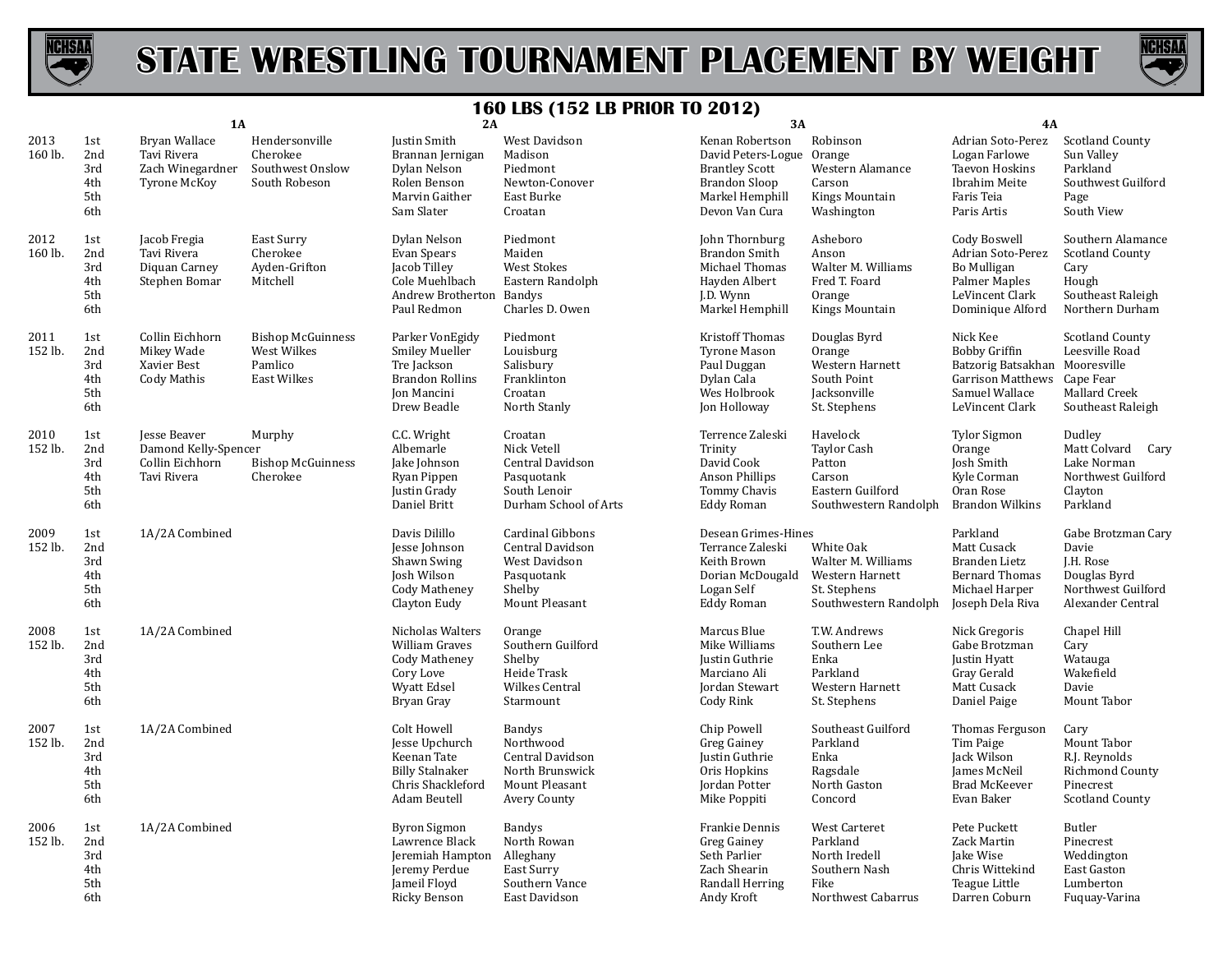



|                 |                                        | 1A             | 2A                                                                                                                  |                                                                                                          | 3A                                                                                                         |                                                                                                      | 4A                                                                                                                 |                                                                                         |
|-----------------|----------------------------------------|----------------|---------------------------------------------------------------------------------------------------------------------|----------------------------------------------------------------------------------------------------------|------------------------------------------------------------------------------------------------------------|------------------------------------------------------------------------------------------------------|--------------------------------------------------------------------------------------------------------------------|-----------------------------------------------------------------------------------------|
| 2005<br>152 lb. | 1st<br>2nd<br>3rd<br>4th<br>5th<br>6th | 1A/2A Combined | <b>Byron Sigmon</b><br>Dustin Hester<br>Jared Sargent<br>Josh Thompson<br>John Demitraszek<br><b>Brad Southern</b>  | <b>Bandys</b><br>West Lincoln<br><b>West Stokes</b><br>South Davidson<br>Salisbury<br>Forbush            | J.P. Polchinski<br>Robert Walton<br>Cody Lowe<br>Jacob Anfison<br>Zack Filter<br>Kevin lackev              | Ragsdale<br>Rockingham County<br>North Gaston<br>West Carteret<br>Weddington<br>Eastern Randolph     | <b>Brandon Wallace</b><br>Chris Burns<br>John Convers<br>Lamont Durham<br>Daniel Newson<br>Colby Chavis            | E.E. Smith<br>Cary<br>Millbrook<br>A.C. Reynolds<br>Broughton<br><b>Scotland County</b> |
| 2004<br>152 lb. | 1st<br>2nd<br>3rd<br>4th<br>5th<br>6th | 1A/2A Combined | <b>Byron Sigmon</b><br>Ryan Pittman<br><b>Tray Dvorak</b><br>Jesse McEntire<br>Charlie Fitzpatrick<br>Josh Thompson | <b>Bandys</b><br>Newton-Conover<br>Heide Trask<br><b>Brevard</b><br><b>West Stokes</b><br>South Davidson | <b>Jesse Creed</b><br>Mark Clark<br><b>Stephon Bailey</b><br>Jacob Anfison<br>John Clemmer<br>Tim Harrison | Ragsdale<br>Southern Durham<br>Dudley<br>West Carteret<br>North Gaston<br>C.B. Aycock                | Logan Winterton<br>Corey White<br>Justin McFarland<br><b>Bryan Vesce</b><br>Cliff Johnson<br><b>Broc Dickerson</b> | Cary<br>Jack Britt<br>C.E. Jordan<br>Myers Park<br>McDowell<br>Riverside-Durham         |
| 2003<br>152 lb. | 1st<br>2nd<br>3rd<br>4th<br>5th<br>6th | 1A/2A Combined | Kehly Roberts<br><b>Barrett Hinson</b><br><b>Barron Shell</b><br>Colt Reece<br>Sam Murray<br>Josh Bunting           | North Wilkes<br>Mount Airy<br>West Wilkes<br>Pisgah<br>Currituck<br>West Montgomery                      | Jacob Allman<br>David Brandon<br>Charles Mauldin<br>Justin Brown<br>Rob Trudnak<br>Gaston Grigg            | Northwest Cabarrus<br>Fred T. Foard<br>East Gaston<br>West Brunswick<br>North Gaston<br><b>Burns</b> | Marcus Boyd<br>Ikura George<br>Nick Mitchell<br>Will McManus<br>Adam Walker<br>Lamar Williams                      | Riverside-Durham<br>Havelock<br>Northern Durham<br>Broughton<br>Orange<br>Pine Forest   |
| 2002<br>152 lb. | 1st<br>2nd<br>3rd<br>4th               | 1A/2A Combined | Craig McIntosh<br>Adam Keath<br>Sheldon Sisk<br>Matt Moore                                                          | Bandys<br>Mitchell<br>East Rutherford<br><b>Brevard</b>                                                  | Jared Hogan<br>Jacob Allman<br>Chris Sanders<br>Keliven Galloway                                           | East Gaston<br>Northwest Cabarrus<br>Parkland<br>West Brunswick                                      | Raymond Jordan<br>Drew Llamas<br>Dan Corey<br>James Baldwin                                                        | New Bern<br>Riverside-Durham<br>Hoggard<br>E.E. Smith                                   |
| 2001<br>152 lb. | 1st<br>2nd<br>3rd<br>4th               | 1A/2A Combined | Dwayne Coward<br>Bryan Hill<br>Rezell Gore<br>Terrence Williams                                                     | Salisbury<br>Pisgah<br>West Brunswick<br>Southern Vance                                                  | Justin Gulliver<br>Ryan Miller<br>Darrell Brooker<br>Chris Sanders                                         | Fuquay-Varina<br>Morehead<br>White Oak<br>Parkland                                                   | O.T. Johnson<br><b>Taylor McCay</b><br>Clay Collison<br>Andre Barden                                               | Mount Tabor<br>Orange<br>Providence<br>Cary                                             |
| 2000<br>152 lb. | 1st<br>2nd<br>3rd<br>4th               | 1A/2A Combined | Rezell Gore<br>Bryan Hill<br>Michael Christopher Tarboro<br>Josh Grindel                                            | West Brunswick<br>Pisgah<br><b>Bandys</b>                                                                | Steve Fox<br>Charles Jones<br>Casey Coleman<br>Clarence Barber                                             | East Rowan<br>Fike<br>Sun Valley<br>Southwest Guilford                                               | Sutton Schilawski<br>Brad Locklear<br>Jonathan Bellamy<br>Greg Kinner                                              | Cary<br><b>Scotland County</b><br>Laney<br>Watauga                                      |
| 1999<br>152 lb. | 1st<br>2nd<br>3rd<br>4th               | 1A/2A Combined | Sean McIntosh<br>Michael Christopher Tarboro<br><b>Timmy Atkins</b><br>Andrew Nicholson                             | Bandys<br>Eastern Randolph<br>Lejeune                                                                    | Jerome Davis<br>Willie Kennedy<br>Nathan Bax<br>Chris Swain                                                | Northwest Cabarrus<br>Ragsdale<br>Tuscola<br>North Davidson                                          | <b>Scotty Acfalle</b><br><b>Travis Curry</b><br>Chad Barbour<br>Dwayne Bloomfield Richmond County                  | Seventy-First<br>Ashbrook<br>Leesville Road                                             |
| 1998<br>152 lb. | 1st<br>2nd<br>3rd<br>4th               | 1A/2A Combined | David Lowe<br><b>Timmy Adkins</b><br>Robbie Huntley<br>Steven Kennedy                                               | Currituck<br>Eastern Randolph<br>North Henderson<br>North Wilkes                                         | Kendrick Knight<br>Michael Hogan<br>Willie Kennedy<br>John McHan                                           | Havelock<br>Tuscola<br>Ragsdale<br>Sun Valley                                                        | <b>Steve Smith</b><br>Chad Barbour<br>Lee Jones<br>Nathan Hooker                                                   | Cary<br>Leesville Road<br>Person<br>South Stokes                                        |
| 1997<br>152 lb. | 1st<br>2nd<br>3rd<br>4th               | 1A/2A Combined | Stephen Hollamon<br><b>Brad Moore</b><br>Grayson Williams<br>Kris King                                              | West Henderson<br>East Davidson<br>Alleghany<br>Dixon                                                    | Patrick Mebane<br>Kyle Justice<br>Kendrick Vann<br>Kevin Stanley                                           | Walter M. Williams<br><b>Brevard</b><br>Southern Vance<br>Wake Forest-Rolesville                     | Jason Wilson<br>Jamel Holloway<br>Donald Cates<br>E.B. Soto                                                        | Orange<br>Hillside<br>Riverside-Durham<br>Seventy-First                                 |
| 1996<br>152 lb. | 1st<br>2nd<br>3rd<br>4th               | 1A/2A Combined | Matt Carlisle<br>Stephen Hollamon<br>Curtis Belfield<br>Todd Reagan                                                 | East Henderson<br>West Henderson<br>Northampton<br>Southern Guilford                                     | Kyle Justice<br>Jermain Frazier<br>Patrick Mebane<br>T.J. Foster                                           | Brevard<br>Havelock<br>Walter M. Williams<br>Northern Vance                                          | Jamie Hamilton<br>Dion Hicks<br>Rich DeSoto<br>Jason Wilson                                                        | Anson<br>Grimslev<br>Independence<br>Orange                                             |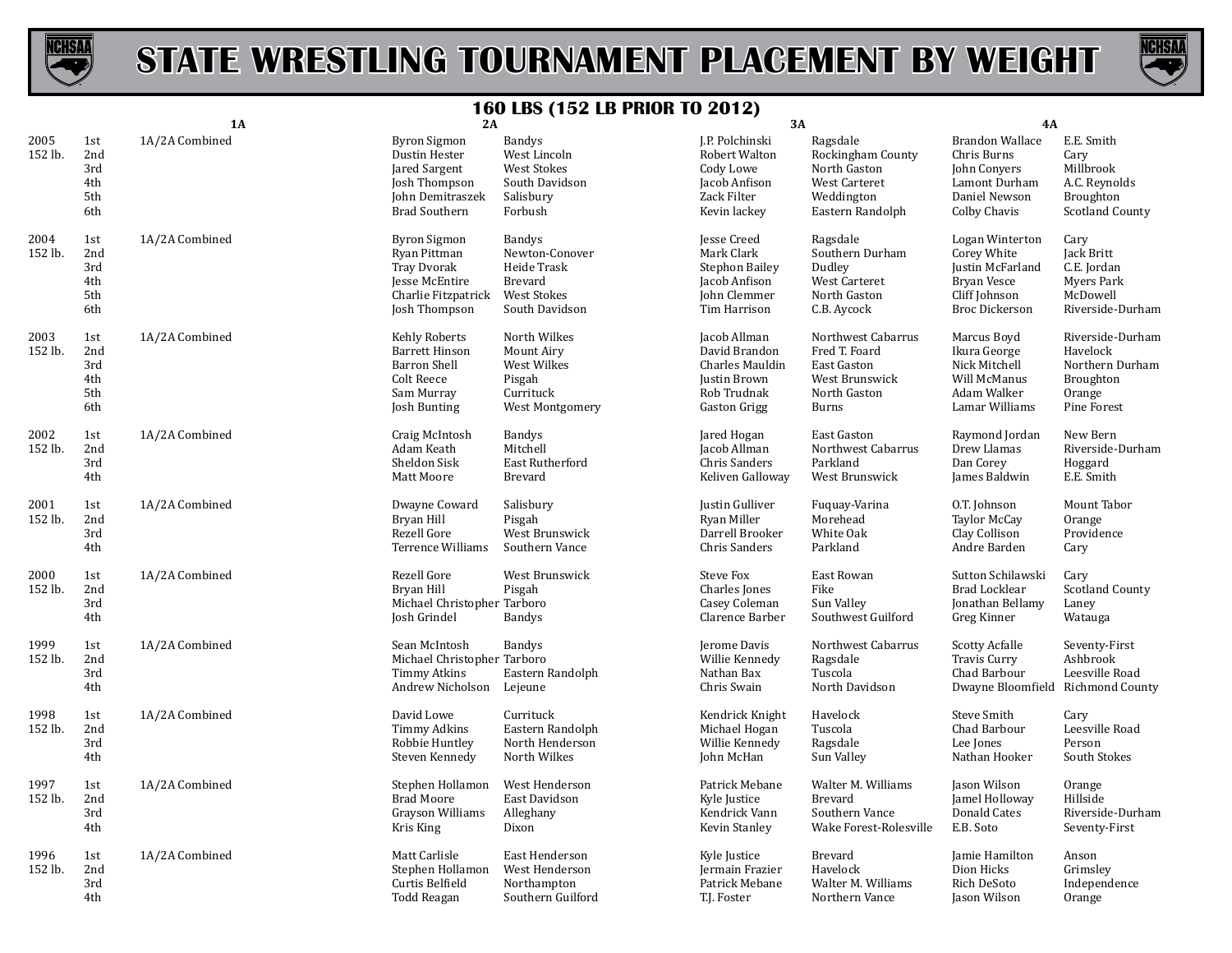



|                 |                          | 1A             | 2A                                                                               |                                                                       | 3A                                                                              |                                                                        | 4A                                                                           |                                                               |
|-----------------|--------------------------|----------------|----------------------------------------------------------------------------------|-----------------------------------------------------------------------|---------------------------------------------------------------------------------|------------------------------------------------------------------------|------------------------------------------------------------------------------|---------------------------------------------------------------|
| 1995<br>152 lb. | 1st<br>2nd<br>3rd<br>4th | 1A/2A Combined | <b>Hugh Armstrong</b><br>Mike Parlier<br>Jonathan Stepp<br>Darren Brown          | Eastern Guilford<br>Alleghany<br>East Henderson<br>Southwest Guilford | Robbie Lail<br>Joseph Hoey<br>Kendrick Knight<br>Mark Isley                     | St. Stephens<br>Enka<br>Havelock<br>Asheboro                           | Jamie Hamilton<br><b>Josh Yost</b><br>Kenny Wince<br>Dan McDonald            | Anson<br>South Rowan<br>Crest<br>Cary                         |
| 1994<br>152 lb. | 1st<br>2nd<br>3rd<br>4th | 1A/2A Combined | <b>Hugh Armstrong</b><br>Bret Johnson<br>Jason Edney<br>Kevin Blevins            | Eastern Guilford<br>Avery County<br>North Henderson<br>Alleghany      | Jason Wear<br><b>Justin Buttitta</b><br><b>Frank Newsom</b><br>Jeremy Gibson    | Northwest Guilford<br>West Craven<br>T.W. Andrews<br>Harnett Central   | Patrick McGuire<br>Jamie Hamilton<br>Stacey Johnson<br><b>Spencer Poteat</b> | Chapel Hill<br>Anson<br>Laney<br>Orange                       |
| 1993<br>152 lb. | 1st<br>2nd<br>3rd<br>4th | 1A/2A Combined | Shane Morton<br>Brett Johnson<br>Shawn Watson<br>Lee Montgomery                  | South Stanly<br>Avery<br>Surry Central<br>Thomasville                 | Tony Svendsen<br>Marc Hall<br>Jerry Mehaffey<br>Chris Edwards                   | Sun Valley<br>Northeast Guilford<br>Pisgah<br>West Carteret            | <b>Joe Stanton</b><br>Sherrod Hands<br>Brian Kelly<br><b>Bill Attmoore</b>   | Pine Forest<br>New Hanover<br>Cary<br>Mount Tabor             |
| 1992<br>152 lb. | 1st<br>2nd<br>3rd<br>4th | 1A/2A Combined | Miller Hartsell<br><b>Brian Shultz</b><br><b>Matthew Bentley</b><br>C.D. Merritt | Albemarle<br>Ledford<br>Avery County<br>Dixon                         | Tony Svendsen<br>Telly Banks<br>Shane Owenby<br>Jamie Hepler                    | Sun Valley<br>Southern Durham<br>East Henderson<br>Southwest Guilford  | <b>Trent Satterfield</b><br>David Griffin<br>Sheldon Camp<br>Chad Greer      | Orange<br>East Forsyth<br><b>East Gaston</b><br>North Forsyth |
| 1991<br>152 lb. | 1st<br>2nd<br>3rd<br>4th | 1A/2A Combined | Mark Sheets<br>Jamie King<br>Steve Winn<br><b>Brent Edminsten</b>                | Alleghany<br><b>NCSSM</b><br>Chase<br><b>Beaver Creek</b>             | <b>Wilton Stephens</b><br>Tyrone Westmoreland<br>Timmy McLain<br>Grant Schobert | Cummings<br>South Iredell<br>Kings Mountain<br>Eastern Randolph        | Douglas Tyson<br>Chad Ray<br>Jason Hooker<br>Herman Coley                    | Hillside<br>Northern Durham<br>South Stokes<br>Fike           |
| 1990<br>152 lb. | 1st<br>2nd<br>3rd<br>4th | 1A/2A Combined | <b>Bill Scell</b><br><b>Jack Chaney</b><br>Jamie King<br>Andy Greene             | Albemarle<br>Cape Hatteras<br><b>NCSSM</b><br>Mitchell                | <b>Brian Moore</b><br>Timmy McClain<br>Shawn Stokes<br>Scott Wagoner            | Northeast Guilford<br>Kings Mountain<br>Eastern Alamance<br>East Rowan | Heath Wilson<br>Joe Mickle<br>Dewayne Smith<br>Tim Miller                    | Cape Fear<br>North Forsyth<br>Rocky Mount<br>Orange           |
| 1989<br>152 lb. | 1st<br>2nd<br>3rd<br>4th | 1A/2A Combined | Johnny Redfear<br>Mack Nelson<br>Tony Smith<br>Curtis Jones                      | Mooresville<br>Avery County<br>Southwest Guilford<br>Lejeune          | Keith Spake<br>Shane Bates<br><b>Walt Gerard</b><br>Kevin Roof                  | Eastern Alamance<br>High Point Central<br>Washington<br>Ragsdale       | <b>Earl Sutton</b><br>Heath Wilson<br><b>Tyrone Goins</b><br>Rickey Jay      | Durham<br>Cape Fear<br>C.E. Jordan<br>Person                  |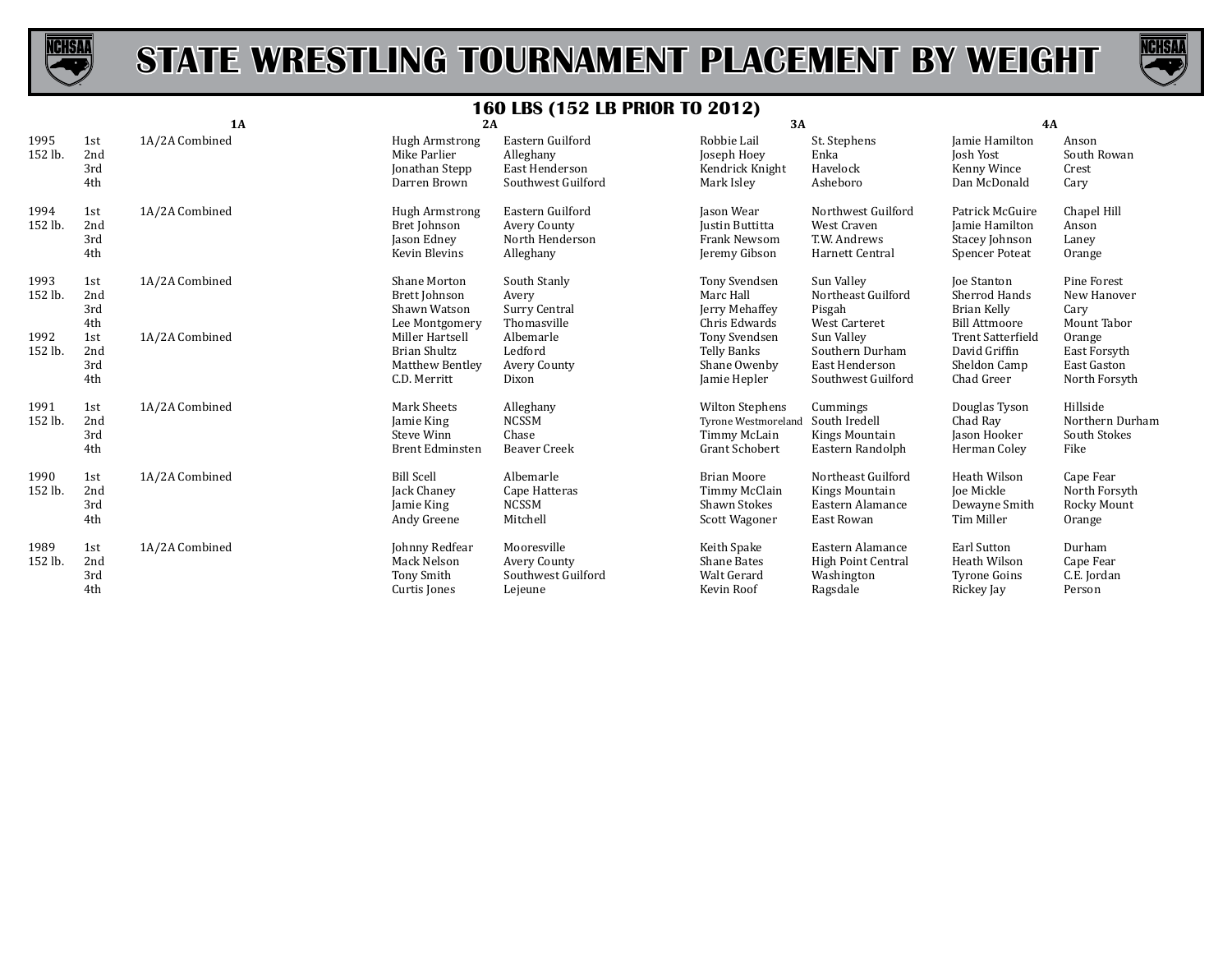



|                 |                                        | <b>1A</b>                                                                          |                                                                                  | 2A                                                                                                                      |                                                                                                              | 3A                                                                                                                     |                                                                                                                   | <b>4A</b>                                                                                                               |                                                                                                               |
|-----------------|----------------------------------------|------------------------------------------------------------------------------------|----------------------------------------------------------------------------------|-------------------------------------------------------------------------------------------------------------------------|--------------------------------------------------------------------------------------------------------------|------------------------------------------------------------------------------------------------------------------------|-------------------------------------------------------------------------------------------------------------------|-------------------------------------------------------------------------------------------------------------------------|---------------------------------------------------------------------------------------------------------------|
| 2021<br>170 lb. | 1st<br>2nd<br>3rd<br>4th               | Matthew Mauro<br>Seth Blackledge<br>Jathan Parker<br>Cameron Clark                 | <b>Bradford Prep</b><br>Avery County<br><b>East Carteret</b><br>Uwharrie Charter | <b>Brady Ross</b><br>Kyler Pickard<br>Zane Birtchet<br>Joseph Plyler                                                    | Central Academy<br>Mount Pleasant<br>Fred T. Foard<br>North Lincoln                                          | River Carroll<br>Aiden McCafferty<br>Louden Peters<br>Logan Lambeth                                                    | <b>West Carteret</b><br><b>Union Pines</b><br>Northern Guilford<br>Asheboro                                       | Jack Jarvis<br>Devon Bell<br>Savoy New<br>Alex Cowart                                                                   | Davie<br>Laney<br>Cardinal Gibbons<br>Hough                                                                   |
| 2020<br>170 lb. | 1st<br>2nd<br>3rd<br>4th<br>5th<br>6th | Jackson Boles<br>Dalton Towe<br>Dustin Rector<br>Jathan Parker                     | South Stokes<br>Avery County<br>Alleghany<br>East Carteret                       | Joshua Nichols<br><b>Tyler Horton</b><br>Kaleb Spann<br>Tyler Proffitt<br>Calvin Jones<br>Jeremy Cope                   | Newton-Conover<br>Morehead<br>Patton<br>Dixon<br>East Rutherford<br>Bunn                                     | Aaron Bancroft II<br>Auden Brennan<br>Garrett Pugh<br>Jaden Paul<br><b>Troy Weaver</b><br>Luke Swinson                 | Fike<br>West Henderson<br>Enka<br>Cape Fear<br>D.H. Conley<br>Northwest Cabarrus                                  | Donald Cates<br>Terrence Martin<br>Devon Bell<br>Carson Floyd<br>Anthony Fabian<br>Alex Kata                            | Ragsdale<br>Riverside-Durham<br>Laney<br>Lake Norman<br>Hough<br>Mallard Creek                                |
| 2019<br>170 lb. | 1st<br>2nd<br>3rd<br>4th<br>5th<br>6th | Jacari Deal<br>Steven Fatz<br>Isaiah Deck<br>Joseph Becker                         | Voyager Academy<br>South Stokes<br>Neuse Charter<br>East Surry                   | Joshua Nichols<br>Seth Williamson<br>Garrett Overbay<br>Abraham Vargas-Perez Lexington<br>Hunter Lloyd<br>Andrew Warren | Newton-Conover<br>West Iredell<br>Mount Pleasant<br>Fred T. Foard<br>South Point                             | Jared Barbour<br>Morgan King<br>Caleb Kimpler<br>Avery Jenkins<br>Easton Griffin<br><b>Charles White</b>               | Cape Fear<br>North Henderson<br><b>Union Pines</b><br>Orange<br>West Caldwell<br>Morehead                         | Kaleb Wright<br>Cael Willis<br>Ryan Wolfram<br>Success Odoemena<br><b>Brandon Smith</b><br>Dilyn Roudesbush             | <b>Broughton</b><br>Laney<br>Cary<br>Rocky River<br>Middle Creek<br>Mooresville                               |
| 2018<br>170 lb. | 1st<br>2nd<br>3rd<br>4th<br>5th<br>6th | Jacari Deal<br>Cooper Ross<br><b>Bailey Parks</b><br>Jackson Tumbarello Mount Airy | Voyager Academy<br>South Stokes<br>Uwharrie Charter                              | Landon Foor<br><b>Tyler Boles</b><br>Joshua Nichols<br>Malik Perkins<br>Garrett Overbay<br>Alberto Vargas-Perez         | Fred T. Foard<br>Wilkes Central<br>Newton-Conover<br><b>Farmville Central</b><br>Mount Pleasant<br>Lexington | Darnel Brooks<br>Steven Washburn<br>Jacary Bethel<br>Anthony Johnson<br>Joel Kanagy<br>Rory Aldridge                   | North Brunswick<br>Rockingham County<br>West Brunswick<br>North Henderson<br>Sun Valley<br>Northside-Jacksonville | Chris Garrison<br>Josh Gilliam<br>Ryan Wolfram<br>Kaleb Wright<br>Hunter Strickland<br>Connor Voelker                   | Northwest Guilford<br><b>Mallard Creek</b><br>Cary<br>Broughton<br>Davie<br><b>Wake Forest</b>                |
| 2017<br>170 lb. | 1st<br>2nd<br>3rd<br>4th<br>5th<br>6th | Beau Studebaker<br>Cody Swangim<br>Juan Anuario<br>Mason Coble                     | <b>East Carteret</b><br>Rosman<br>Elkin<br>West Montgomery                       | Chase Emory<br>Andy Henze<br>Ryan Perry<br>Nick Cook<br>Nelson Torres<br>Danny Ryan                                     | Chase<br>Newton-Conover<br>Croatan<br>Cramer<br>Thomasville<br>Central Academy                               | J.C. Ciaramella<br>Josiah Ramirez<br><b>Austin Mosely</b><br>Jacary Bethal<br>Allen Pyatte<br>Max Wall                 | Marvin Ridge<br>Orange<br>Kings Mountain<br>West Brunswick<br>Fred T. Foard<br>East Rowan                         | Michael Vernagallo<br>Nathan Dugan<br>Alejandro Illescas<br>Joesph Grena<br>Chris Garrison<br>Kyle McCune               | Cape Fear<br>Lake Norman<br>Ragsdale<br>Cary<br>Northwest Guilford<br>Davie                                   |
| 2016<br>170 lb. | 1st<br>2nd<br>3rd<br>4th<br>5th<br>6th | Clay Conley<br>Ross Ensley<br>Cliff Phelps<br>Juan Anuario                         | Pamlico<br>Swain County<br>Manteo<br>Elkin                                       | <b>Connor Hughes</b><br>Josh Walker<br>Will Norket<br>Evan Adams<br><b>Austin Bowens</b><br>Maxim Gaut                  | <b>First Flight</b><br>Newton-Conover<br>Maiden<br>Wilkes Central<br>West Davidson<br>Carrboro               | <b>Ben Fullins</b><br>Camden Bergey<br>Justice Leak<br>Jonathan Lyerly<br>Maxwell Wall<br><b>Tyler Spurling</b>        | Morehead<br>Chapel Hill<br>Anson<br>Southwestern Randolph<br>East Rowan<br>East Gaston                            | Alex Zuniga<br>Matt Ceparano<br>Dalton Hill<br>Josh Arrington<br>Karter Baltich<br>Louis Williams                       | Cary<br>Southern Alamance<br>New Bern<br>Fuquay-Varina<br>Lake Norman<br>Mallard Creek                        |
| 2015<br>170 lb. | 1st<br>2nd<br>3rd<br>4th<br>5th<br>6th | Cameron Pack<br>Levi Rushing<br>Kaleb Smith<br>Trequan Malone                      | Mount Airy<br>East Montgomery<br>Rosewood<br>Walkertown                          | Lance Armenta<br>Tristin Hendren<br><b>Connor Hughes</b><br><b>Ethan Bridges</b><br>Josh Walker<br>Carl Fulghieri       | Southwest Onslow<br>Hunter Huss<br>First Flight<br>Croatan<br>Newton-Conover<br>Carrboro                     | <b>Brandon Sloop</b><br>John Harris<br>Will Dabbs<br>Josh Weinstein<br>Dakota Wakefield<br>Zikees Pendergrass Ashbrook | Carson<br>Rockingham County<br>Morehead<br>Central Cabarrus<br>Swansboro                                          | Jaquon Sowell<br><b>Bryce Walker</b><br>Rowdy Harman<br><b>Travian Cooke</b><br>Matt Ceparano<br><b>Brandon Skinner</b> | Riverside-Durham<br>Ragsdale<br>Northwest Guilford<br><b>Holly Springs</b><br>Southern Alamance<br>Knightdale |
| 2014<br>170 lb. | 1st<br>2nd<br>3rd<br>4th<br>5th<br>6th | Daniel Bomar<br>Josh Drew<br>Nathan Craig<br>Matthew Chilton                       | Mitchell<br>Rosewood<br>Robbinsville<br>East Carteret                            | Andrew Brotherton Bandys<br>Devon Van Cura<br>Evan Adams<br>Shane Hemmings<br>Seth Schoonover<br><b>Blake Lewis</b>     | Washington<br>Wilkes Central<br>West Davidson<br>Dixon<br>Hunter Huss                                        | David Peters-Logue Orange<br>Shiheem Saunders<br>Austin Champion<br><b>Tate Blanton</b><br>Mark Bedard<br>John Harris  | East Rowan<br>Kings Mountain<br>Fred T. Foard<br>East Gaston<br>Rockingham County                                 | <b>Bryce Walker</b><br>Jordan Thompson<br>Joseph Gottfried<br>Austin Galati<br>Brandon Skinner<br>Rider Excell          | Ragsdale<br>Hough<br>Parkland<br><b>Holly Springs</b><br>Knightdale<br>Pinecrest                              |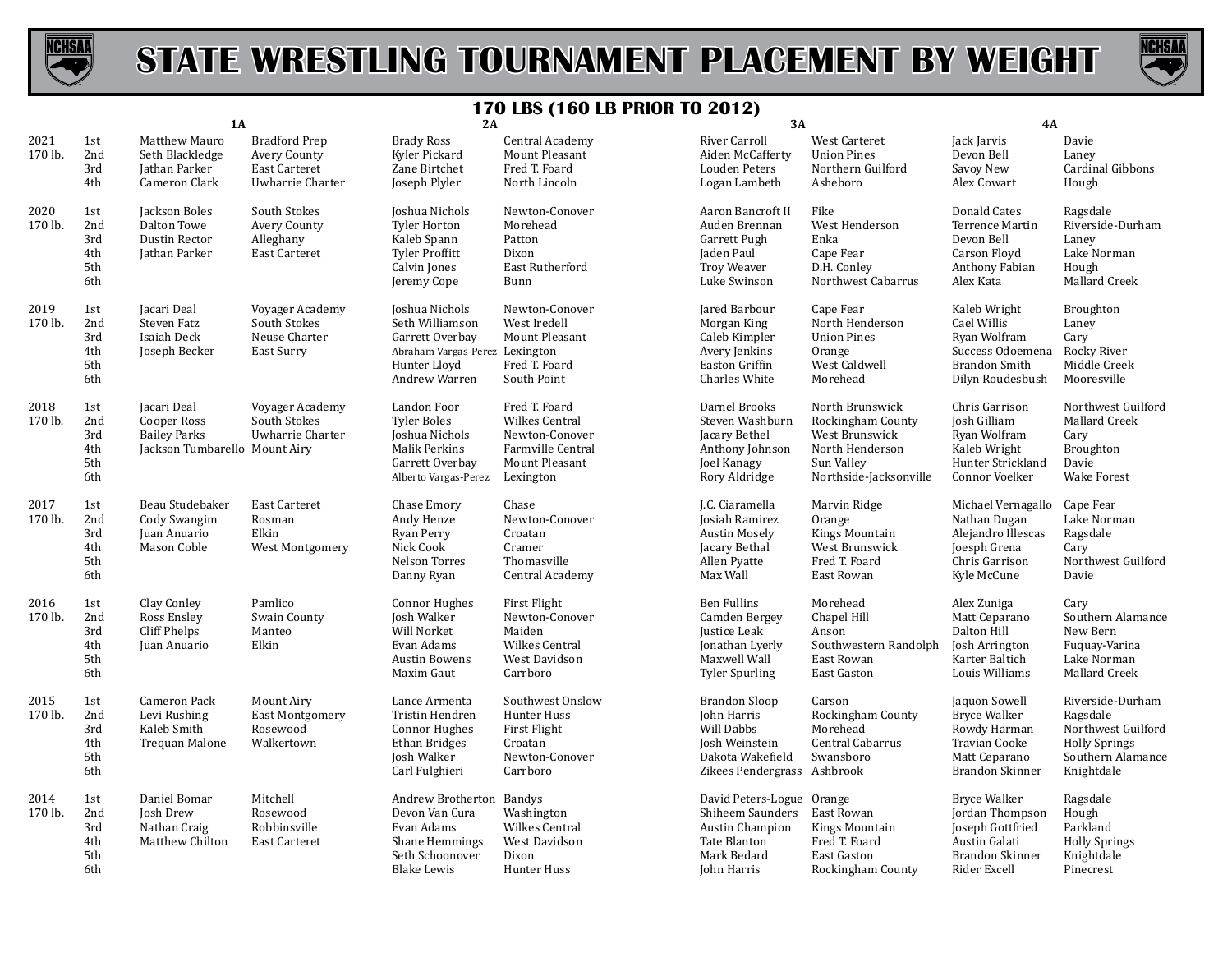



|                 |                                        | <b>1A</b>                                                         |                                                             | 2A                                                                                                                 |                                                                                                     | <b>3A</b>                                                                                                                |                                                                                                                         | 4A                                                                                                      |                                                                                                    |
|-----------------|----------------------------------------|-------------------------------------------------------------------|-------------------------------------------------------------|--------------------------------------------------------------------------------------------------------------------|-----------------------------------------------------------------------------------------------------|--------------------------------------------------------------------------------------------------------------------------|-------------------------------------------------------------------------------------------------------------------------|---------------------------------------------------------------------------------------------------------|----------------------------------------------------------------------------------------------------|
| 2013<br>170 lb. | 1st<br>2nd<br>3rd<br>4th<br>5th<br>6th | Hayden Sutphin<br>Jorge Martinez<br>Brandon Rabon<br>Nathan Craig | West Wilkes<br>Ayden-Grifton<br>North Rowan<br>Robbinsville | Jeremy Tarleton<br>Andrew Brotherton Bandys<br>Cole Leighton<br>Andrew Colborn<br>Joseph Walther<br>Cole Muehlbach | East Lincoln<br>Charles D. Owen<br>Croatan<br>Cuthbertson<br>Eastern Randolph                       | Jordan Billings<br>Brandon Anderson North Gaston<br>Warren Boyett<br><b>Blake Hooks</b><br>Jonathan Clark<br>Darrius Cox | Southwestern Randolph<br>St. Stephens<br>Mount Pleasant<br>Kings Mountain<br>Douglas Byrd                               | Nick Kee<br>Palmer Maples<br>LeVincent Clark<br>Ryan Devlin<br>Marcell Burns<br>Patrick Camp            | <b>Scotland County</b><br>Hough<br>Southeast Raleigh<br>Lake Norman<br>Laney<br>Southwest Guilford |
| 2012<br>170 lb. | 1st<br>2nd<br>3rd<br>4th<br>5th<br>6th | Thomas Fowler<br>Terry Henderson<br>Hayden Sutphin<br>Jose Flores | North Rowan<br>Rosman<br>West Wilkes<br>Ayden-Grifton       | Parker VonEgidy<br>Marvin Gaither<br>Skylar Hikcs<br>Andrew Colborn<br>Joshua Sawyer<br>Gage Griffin               | Piedmont<br>East Burke<br>Wheatmore<br>Croatan<br>Durham School of Arts<br><b>Brevard</b>           | Markus Cromwell<br>Jordan Billings<br>Janicento Williamston<br>Schafer Lemieux<br>Jaquan Bullock<br>Robert Smith         | Statesville<br>Southwestern Randolph<br>Rocky Mount<br>Erwin<br>Anson<br>A.L. Brown                                     | Nick Kee<br>Tyler Jones<br>Dontrez Patterson<br>Patrick Camp<br>Russell Thrasher<br>Corvarius Hellams   | <b>Scotland County</b><br>T.C. Roberson<br>Mooresville<br>Southwest Guilford<br>Clayton<br>Olympic |
| 2011<br>160 lb. | 1st<br>2nd<br>3rd<br>4th<br>5th<br>6th | Jesse Beaver<br>Thomas Fowler<br>Tavi Rivera<br>Joshua Pipkin     | Murphy<br>North Rowan<br>Cherokee<br>Rosewood               | Jake Johnson<br>Daniel Britt<br>Curtis Mask<br>Jacob Tilley<br>Dylan Nelson<br>Eli Schultz                         | Central Davidson<br>Durham School of Arts<br>T.W. Andrews<br>West Stokes<br>Piedmont<br>Cedar Ridge | Max Redfoot<br>Hayden Albert<br>Michael Brennan<br>Christian Carrillo<br>William Walker<br>John Wiley                    | Chapel Hill<br>Fred T. Foard<br><b>Union Pines</b><br>Mount Pleasant<br>Morehead<br>South Brunswick                     | Jeff White<br>Tyler Bruton<br>Darius McNeill<br>Eric White<br>Dakota Tysinger<br>Josh Smith             | East Forsyth<br>Mooresville<br>Seventy-First<br>Wakefield<br>North Davidson<br>Lake Norman         |
| 2010<br>160 lb. | 1st<br>2nd<br>3rd<br>4th<br>5th<br>6th | Aaron Rabin<br>Corey Greene<br>Chad Parks<br>Luke Hampton         | Elkin<br>Swain County<br>Manteo<br>Alleghany                | Kenny Lindsay<br>Gene Goodson<br>Jesse Johnson<br>Chris Grimes<br>James Maxwell<br>Austin Sloan                    | First Flight<br>Lincolnton<br>Central Davidson<br>North Pitt<br>Polk County<br>Starmount            | Keith Brown<br>Max Redfoot<br>John Kunkel<br>Michael Brennan<br>Dakota Joyce<br>Steven Ikalowych                         | Walter M. Williams<br>Chapel Hill<br>Cardinal Gibbons<br><b>Union Pines</b><br>Southwestern Randolph<br>South Brunswick | Marciano Ali<br>Nijel Jones<br>Chris Shill<br>Tyler Bruton<br>Jared Bartram<br>Trelvon Thacker          | Parkland<br>T.C. Roberson<br>West Forsyth<br>Mooresville<br>Jack Britt<br>Southern Durham          |
| 2009<br>160 lb. | 1st<br>2nd<br>3rd<br>4th<br>5th<br>6th | 1A/2A Combined                                                    |                                                             | Kenny Linsey<br>Daniel Hopper<br>Ethan Carter<br><b>Tyler Heck</b><br><b>Tony Sciuva</b><br>Austin Sloan           | First Flight<br>McMichael<br>Newton-Conover<br><b>West Stokes</b><br>Polk County<br>Starmount       | Marciano Ali<br><b>Jeff Ross</b><br>Kasey Young<br>Hunter Cardone<br>Alex Sellars<br>Christopher Cope                    | Parkland<br>Currituck<br>Mooresville<br>South Johnston<br>Dudley<br>R-S Central                                         | Matthew Colvard<br>Evan Baker<br><b>Dallas Winters</b><br>Dillon Hoke<br>Shaquawn Grant<br>Nate Charest | Cary<br><b>Scotland County</b><br>Freedom<br>Laney<br>Riverside-Durham<br>Butler                   |
| 2008<br>160 lb. | 1st<br>2nd<br>3rd<br>4th<br>5th<br>6th | 1A/2A Combined                                                    |                                                             | Will Mowery<br>Jamar Jackson<br>Patrick Lawler<br>Ethan Carter<br><b>Brent Turman</b><br>Jeremy Perdue             | Salisbury<br>Orange<br><b>Bishop McGuinness</b><br>Newton-Conover<br>Dixon<br>East Surry            | Greg Gainey<br>Victor Cresenzo<br>Chris Hill<br>Justin Moore<br>Zac Hicks<br>Roman Rodriguez                             | Parkland<br>Morehead<br>Mooresville<br>Washington<br>Trinity<br>Gray's Creek                                            | Travis Puckett<br>Evan Baker<br>Chad McElreath<br>Jesse Nelson<br><b>Dallas Winters</b><br>Miles Shaw   | Butler<br>Scotland County<br>Sanderson<br>South Caldwell<br>Freedom<br>Green Hope                  |
| 2007<br>160 lb. | 1st<br>2nd<br>3rd<br>4th<br>5th<br>6th | 1A/2A Combined                                                    |                                                             | Chris Bullins<br>Martin Avery<br>Chance Barnhardt<br>James Tatum<br>Ricky Benson<br>Justin Greer                   | McMichael<br><b>Brevard</b><br>Mount Pleasant<br>Topsail<br>East Davidson<br>West Wilkes            | Alex Cooke<br>Eric Wischhusen<br>Justin Bumgardner<br>Will Hess<br>James Persdale<br>Morrice Major                       | Ragsdale<br>Southern Nash<br>St. Stephens<br>Trinity<br>T.W. Andrews<br>White Oak                                       | Justin Sparrow<br>Mikal McKee<br><b>Travis Puckett</b><br>Long Wang<br>Daniel Newson<br>Dallas Winters  | East Gaston<br>A.C. Reynolds<br>Butler<br>Cary<br>Broughton<br>Freedom                             |
| 2006<br>160 lb. | 1st<br>2nd<br>3rd<br>4th<br>5th<br>6th | 1A/2A Combined                                                    |                                                             | William Gilleland<br><b>Bud Lanier</b><br>Trevor Thompson<br>George Neslen<br>James Tatum<br>Kyle Scott            | <b>Bandys</b><br>Heide Trask<br><b>Forest Hills</b><br>Smoky Mountain<br>Topsail<br>Chatham Central | Allen Shelton<br><b>Brandon Young</b><br>Eric Wischhusen<br>Johnny Church<br>Drake Enloe<br>Tim Harrison                 | Morehead<br>Morehead<br>Southern Nash<br>North Iredell<br>Forestview<br>C.B. Aycock                                     | Ian Shannon<br>Zack Filter<br>Tim Paige<br>Eli Simann<br><b>Adam Stanley</b><br>John Collet             | Chapel Hill<br>Weddington<br>Mount Tabor<br>Northwest Guilford<br>Butler<br>Freedom                |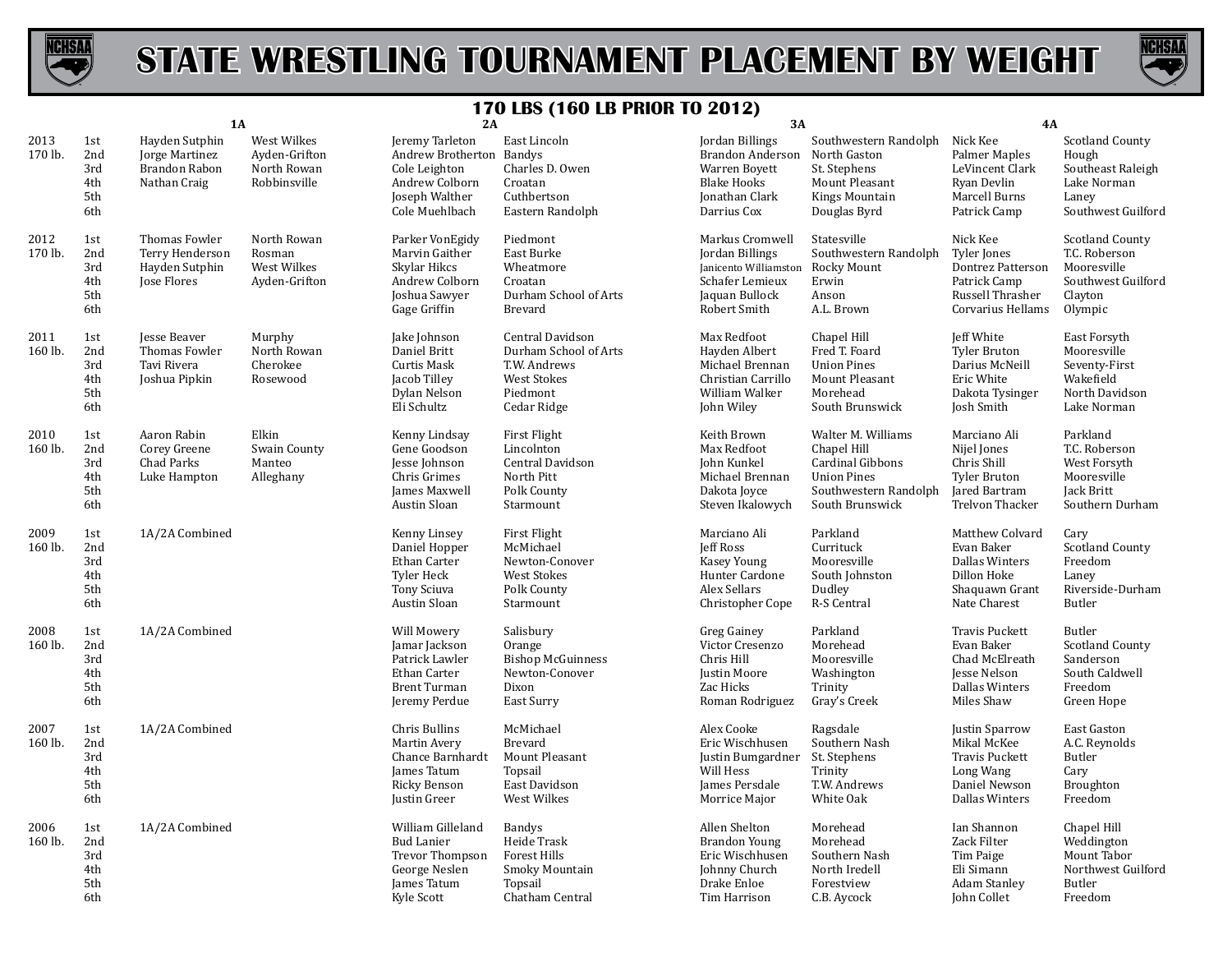



|                 |                                        | <b>1A</b>      | 2A                                                                                                    | --- 1 -<br><u> vv estimon tv evier</u>                                                    | <b>3A</b>                                                                                                      |                                                                                   | 4A                                                                                                       |                                                                                           |
|-----------------|----------------------------------------|----------------|-------------------------------------------------------------------------------------------------------|-------------------------------------------------------------------------------------------|----------------------------------------------------------------------------------------------------------------|-----------------------------------------------------------------------------------|----------------------------------------------------------------------------------------------------------|-------------------------------------------------------------------------------------------|
| 2005<br>160 lb. | 1st<br>2nd<br>3rd<br>4th<br>5th<br>6th | 1A/2A Combined | Chris Bullins<br>Lee Faison<br>Craig McIntosh<br>Chase Carter<br>Thomas Pacicco<br>Gradon Shaw        | McMichael<br>Brevard<br><b>Bandys</b><br>Newton-Conover<br>Charlotte Catholic<br>Manteo   | Jesse Creed<br>David Pelsang<br>Aaron Allison<br><b>John Goodwin</b><br>Kevin Robinson<br>Cameron Moore        | Ragsdale<br>White Oak<br>North Buncombe<br>South Point<br>North Iredell<br>Dudley | <b>Richard Ahlstrom</b><br>Josh Ross<br>Brian O'Boyle<br>Ben Oeser<br>Chris Rafetto<br>Austin Trotman    | Westover<br>East Burke<br>Leesville Road<br>Riverside-Durham<br>Green Hope<br>Mount Tabor |
| 2004<br>160 lb. | 1st<br>2nd<br>3rd<br>4th<br>5th<br>6th | 1A/2A Combined | Chris Bullins<br>Craig McIntosh<br>Colt Reece<br>Chase Carter<br>Thomas Pacicco<br><b>Ben Meadows</b> | McMichael<br><b>Bandys</b><br>Pisgah<br>Newton-Conover<br>Charlotte Catholic<br>Swansboro | <b>Garrett Sugg</b><br>Ryan Greene<br>Pete Martin<br>Kevin Robinson<br>Dante Hill<br>Daniel Sherrill           | Southeast Guilford<br>Hickory<br>Clayton<br>North Iredell<br>Orange<br>Concord    | Jake Puckett<br>Nick Mitchell<br>Will McManus<br>Gabe Musser<br>Richard Ahlstrom<br>Josh Ross            | Independence<br>Northern Durham<br>Broughton<br>Pinecrest<br>Westover<br>East Burke       |
| 2003<br>160 lb. | 1st<br>2nd<br>3rd<br>4th<br>5th<br>6th | 1A/2A Combined | Dusty Isaac<br>Matt Moore<br>Quan Thomas<br>Zack Matson<br>Max Multer<br>Tom Pacicco                  | Newton-Conover<br>Brevard<br>T.W. Andrews<br>Randleman<br>Hibriten<br>Charlotte Catholic  | Jared Hogan<br>Cedric Turner<br>Harrison Moskowitz Ashbrook<br>Kendrick Council<br>Ken Kepley<br>Devin Anthony | East Gaston<br>Eastern Wayne<br>Triton<br>Northwest Cabarrus<br>Carver            | Raymond Jordan<br><b>Rick Brownlee</b><br>Eric Dawkins<br>Brendan Couture<br>Ryan Connelly<br>Theo Smith | New Bern<br>Cary<br>Millbrook<br>Independence<br>Orange<br>Athens Drive                   |
| 2002<br>160 lb. | 1st<br>2nd<br>3rd<br>4th               | 1A/2A Combined | Austin Mikael<br><b>Trinton Love</b><br>Shane Flanders<br>Aaron Beam                                  | Ashe County<br>East Surry<br>Mount Pleasant<br>Mitchell                                   | Phillip Bohanon<br>Seth Dufault<br>Alex Davis<br>Carlton Chisom                                                | Enka<br>North Iredell<br>Northwest Cabarrus<br>Glenn                              | Justin Gulliver<br>Bobby Hardman<br>Andre Barden<br>Matt Curtis                                          | Fuguay-Varina<br>Pine Forest<br>Cary<br>South Caldwell                                    |
| 2001<br>160 lb. | 1st<br>2nd<br>3rd<br>4th               | 1A/2A Combined | Jonathan Geisler<br>Doug Long<br>Daren Burns<br>Shane Flanders                                        | Statesville<br>Eastern Randolph<br><b>Bandys</b><br>Mount Pleasant                        | Peter Chernous<br>Hunter Land<br>Charles Jones<br>Alex Pierce                                                  | Erwin<br>East Rowan<br>Fike<br>East Henderson                                     | Jacques Shy<br>John Whitehead<br>Daniel Humphries<br>Brad Locklear                                       | C.E. Jordan<br>Hoggard<br>Crest<br><b>Scotland County</b>                                 |
| 2000<br>160 lb. | 1st<br>2nd<br>3rd<br>4th               | 1A/2A Combined | Sean McIntosh<br>Will Knight<br>Chris Chinaka<br>Scott Jarnagin                                       | <b>Bandys</b><br>McMichael<br>Salisbury<br>Brevard                                        | Nick Hayworth<br>Peter Chernous<br>Matt Gulliver<br>Alex Pierce                                                | Northwest Cabarrus<br>Erwin<br>Fuquay-Varina<br>East Henderson                    | Jacques Arrieux<br><b>Britton Murray</b><br>Charlie Trivette<br>Mo Idibi                                 | Seventy-First<br>Orange<br>Cary<br>North Mecklenburg                                      |
| 1999<br>160 lb. | 1st<br>2nd<br>3rd<br>4th               | 1A/2A Combined | <b>Brandon Rice</b><br>Charles Parrish<br>Jeremiah Pilarski<br>Chapelle Tyson                         | Madison<br>Dixon<br>Eastern Randolph<br>West Montgomery                                   | Gavin Proctor<br>Matthew Curry<br>Darryl Tucker<br>Demetrius Evans                                             | East Rowan<br>T.W. Andrews<br>South Caldwell<br>Concord                           | Jake Reynolds<br>Jacques Arrieux<br>Erik Wince<br>Shawn Brookshire                                       | Chapel Hill<br>Seventy-First<br>Crest<br>Jacksonville                                     |
| 1998<br>160 lb. | 1st<br>2nd<br>3rd<br>4th               | 1A/2A Combined | <b>Brad Moore</b><br>Grayson Williams<br>Manny Deshauteurs Brevard<br>Charles Parrish                 | Ledford<br>Alleghany<br>Dixon                                                             | Josh Roberts<br>Gavin Proctor<br>Daryl Tucker<br>Pete Meginnis                                                 | Tuscola<br>A.L. Brown<br>South Caldwell<br>Glenn                                  | Donald Cates<br>T.J. Jacobs<br>C.J. Harris<br>Erik Wince                                                 | Riverside-Durham<br>Seventy-First<br>Northeastern<br>Crest                                |
| 1997<br>160 lb. | 1st<br>2nd<br>3rd<br>4th               | 1A/2A Combined | Michael Moyer<br>Dallas Hicks<br>Roger LaGuardia<br>Jeremiah Brinke                                   | East Henderson<br>North Wilkes<br>East Davidson<br>Murphy                                 | Kyle Spencer<br>Eric Gilliam<br>Joshua Raymond<br>Kendrick Knight                                              | Trinity<br>Bertie<br>South Caldwell<br>Havelock                                   | Dion Hicks<br>Ramsey Chambers<br>Lee Campbell<br>Austen Palmer                                           | Grimsley<br>Orange<br>Lumberton<br>Riverside-Durham                                       |
| 1996<br>160 lb. | 1st<br>2nd<br>3rd<br>4th               | 1A/2A Combined | James Lewis<br>Jeffrey Stepp<br>Joey Brown<br>B.J. Parsons                                            | Charles D. Owen<br>East Henderson<br>North Wilkes<br>Randleman                            | Robbie Lail<br>Kyle Spencer<br>Jonathon Norman<br>Eric Gilliam                                                 | St. Stephens<br>Trinity<br>Brevard<br>Bertie                                      | Corey Bell<br>Tommy Tilman<br>Kenny Wince<br>Clint Osborn                                                | C.E. Jordan<br>Westover<br>Crest<br>Chapel Hill                                           |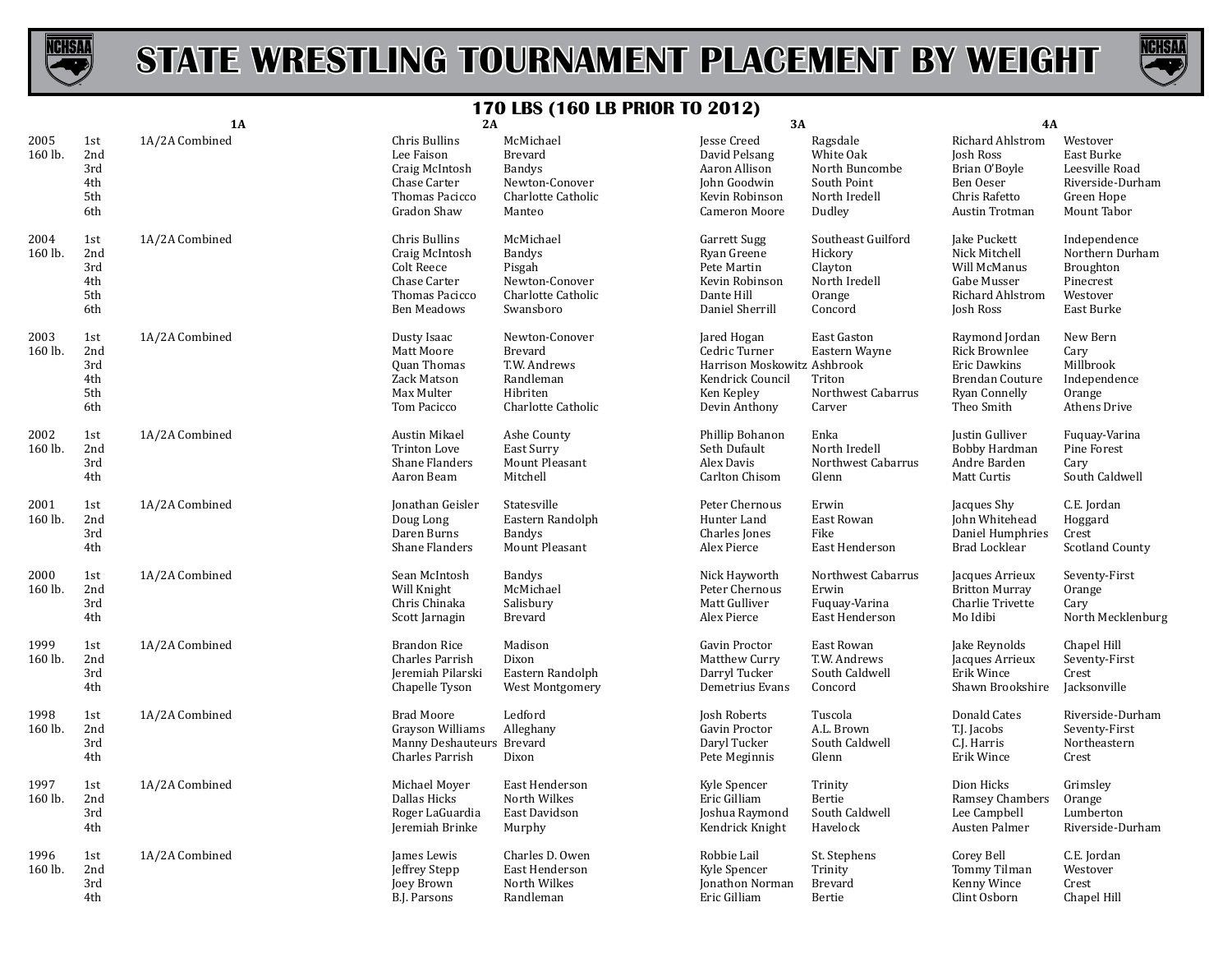



|                 |                          | <b>1A</b>      | 2A                                                                  |                                                                     | ╭<br>3A                                                                            |                                                                              | 4A                                                                     |                                                                     |
|-----------------|--------------------------|----------------|---------------------------------------------------------------------|---------------------------------------------------------------------|------------------------------------------------------------------------------------|------------------------------------------------------------------------------|------------------------------------------------------------------------|---------------------------------------------------------------------|
| 1995<br>160 lb. | 1st<br>2nd<br>3rd<br>4th | 1A/2A Combined | Earl Roland<br>Abe Washington<br>Bryan Thomas<br>Michael Connelly   | Ashe Central<br>Salisbury<br>Manteo<br>West Henderson               | Andre Lawrence<br>Lamont Smith<br>James Daniels<br>Don Don Deshauteurs             | Shelby<br>D.H. Conley<br>Hunt                                                | Neil Cornatzer<br>Chris Jester<br>Teio Brown<br>Brevard                | Davie<br>Independence<br>Riverside-Durham<br>Tommy Tillman Westover |
| 1994<br>160 lb. | 1st<br>2nd<br>3rd<br>4th | 1A/2A Combined | Earl Roland<br>Kevin Thomas<br>Paul Moore<br>Paul Clayton           | Ashe Central<br>Starmount<br>East Davidson<br>Murphy                | Clay Readinger<br>Josh Quade<br><b>Stuart Fulcher</b><br>Joey Brafford             | Northwest Guilford<br>Enka<br>North Gaston<br>Glenn                          | Chris Jester<br>Neil Cornatzer<br>Danny Via<br>Teio Brown              | Independence<br>Davie<br>Richmond County<br>Riverside-Durham        |
| 1993<br>160 lb. | 1st<br>2nd<br>3rd<br>4th | 1A/2A Combined | Earl Roland<br><b>Kevin Thomas</b><br>Jason Hairston<br>Phil Craven | Ashe County<br>Starmount<br>Thomasville<br>South Brunswick          | Chris Bloech<br><b>Tyrone Westmoreland</b><br><b>Stuart Fulcher</b><br>Josh Quade  | Northwest Guilford<br>South Iredell<br>North Gaston<br>Enka                  | Sheldon Camp<br>David Saunders<br>Mike Robinson<br>Mike Buscema        | East Gaston<br>Mount Tabor<br>Athens Drive<br>Douglas Byrd          |
| 1992<br>160 lb. | 1st<br>2nd<br>3rd<br>4th | 1A/2A Combined | Shane Francis<br>Craig Breedlove<br>Sean Smith<br>Jim Emch          | Manteo<br>Swain County<br>Newton-Conover<br>Charlotte Catholic      | <b>Tyrone Westmoreland</b><br>Dontell Smith<br><b>Milton Gaines</b><br>Jason Cheek | South Iredell<br>Southern Durham<br>Statesville<br>St. Stephens              | Josh Klein<br>Daniel Carlton<br>Bennie Tillman<br>Chris Stultz         | Cary<br>Southern Wayne<br>Westover<br>Hunt                          |
| 1991<br>160 lb. | 1st<br>2nd<br>3rd<br>4th | 1A/2A Combined | Anthony Hamilton<br>Ricky Green<br>Dwayne Wright<br>James Short     | <b>Beaver Creek</b><br>Mooresville<br>Charles D. Owen<br>Edneyville | Victor Bell<br>Ricky Baker<br>Frankie Walls<br>Sam McKiver                         | Kings Mountain<br><b>High Point Central</b><br>South Iredell<br>T.W. Andrews | George Attmoore<br>Jermaine Jones<br>Shawn Richards<br>Jonathan Barnes | Mount Tabor<br>Rocky Mount<br>Orange<br>Lumberton                   |
| 1990<br>160 lb. | 1st<br>2nd<br>3rd<br>4th | 1A/2A Combined | Johnny Redfear<br>Robert Burgess<br>Chad Lomax<br>Dwayne Wright     | Mooresville<br><b>NCSSM</b><br>East Davidson<br>Charles D. Owen     | Kyle Kuykendall<br>Kendrick Russell<br>Todd Eagle<br>Victor Bell                   | West Henderson<br>Southern Guilford<br>Northeast Guilford<br>Kings Mountain  | George Attmore<br>Sheldon China<br>Todd Merris<br>Andrew Humphrey      | Mount Tabor<br>Cape Fear<br>Apex<br>Laney                           |
| 1989<br>160 lb. | 1st<br>2nd<br>3rd<br>4th | 1A/2A Combined | Frederick Brown<br>Ricky Greene<br>Chad Lomax<br>Mycol Wahnee       | Alleghany<br>Mooresville<br>East Davidson<br>Cherokee               | Kenny Frazier<br>Loy Baldwin<br><b>Brant Stoneman</b><br>Ronnie Hairston           | Havelock<br>North Gaston<br>Southern Guilford<br>Madison-Mayodan             | Stan Banks<br>Robby Boyer<br>Eric Blankenship<br>Richard Mack          | East Mecklenburg<br>Cary<br>Davie<br>Lumberton                      |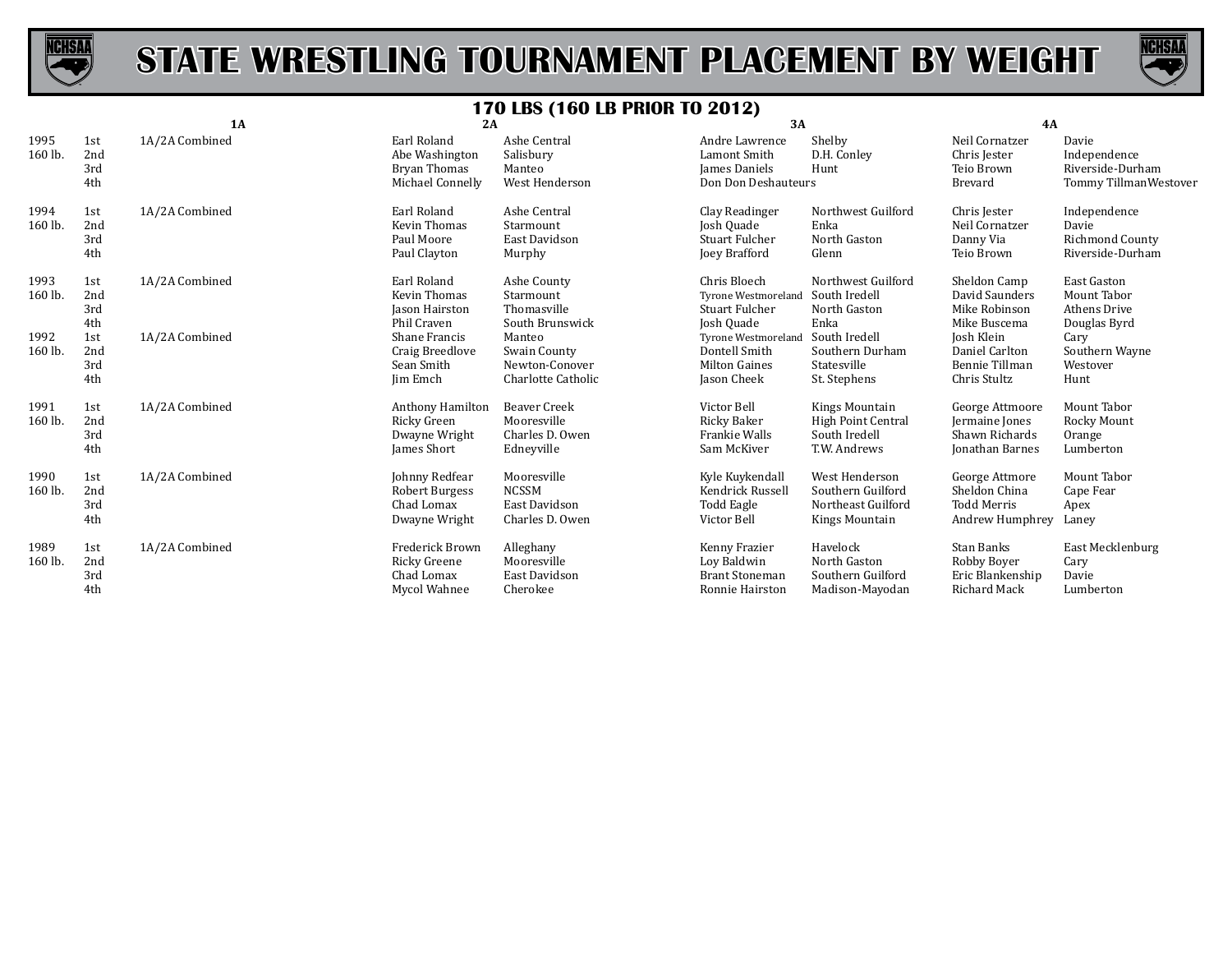



|                 |                                        | 1A                                                                         |                                                                                 | 2A                                                                                                                 |                                                                                                     | 3A                                                                                                             |                                                                                                               | <b>4A</b>                                                                                                                  |                                                                                                       |
|-----------------|----------------------------------------|----------------------------------------------------------------------------|---------------------------------------------------------------------------------|--------------------------------------------------------------------------------------------------------------------|-----------------------------------------------------------------------------------------------------|----------------------------------------------------------------------------------------------------------------|---------------------------------------------------------------------------------------------------------------|----------------------------------------------------------------------------------------------------------------------------|-------------------------------------------------------------------------------------------------------|
| 2021<br>182 lb. | 1st<br>2nd<br>3rd<br>4th               | Kage Williams<br>Dalton Towe<br>Eli Becker<br>Bunmi Abudu                  | Robbinsville<br>Avery County<br>East Surry<br>Mountain Island Charter           | Landon Foor<br>Milosz Gargol<br>Sebastian Talent<br>Grayson Cannon                                                 | Fred T. Foard<br><b>First Flight</b><br>Trinity<br>East Lincoln                                     | Gavin Hartsell<br><b>Tayron Frost</b><br>Samuel Cowher<br>Zametrie Bagley                                      | A.L. Brown<br>East Rowan<br>Cox Mill<br>Fike                                                                  | Holden Cypher<br>Robert Hyder<br>Paulique Noble<br>Jacob Zaitawi                                                           | Millbrook<br>Pinecrest<br>Olympic<br>West Forsyth                                                     |
| 2020<br>182 lb. | 1st<br>2nd<br>3rd<br>4th<br>5th<br>6th | Lucas Andrews<br><b>Wesley Sharpe</b><br>Daniel Cancro<br>Jaime Bernal     | Avery County<br>Voyager Academy<br><b>Bishop McGuinness</b><br>Uwharrie Charter | Landon Foor<br>Cole Clark<br>Steven Campbell<br>Alex Roland<br>Dallas Thomas<br>Dakota Gray                        | Fred T. Foard<br>Newton-Conover<br>Surry Central<br>West Wilkes<br>West Davidson<br>Croatan         | Bryan Aragao<br>Jake Reynolds<br>Kurt Hayes<br>Max Steele<br><b>Tayron Frost</b><br>Noah Atkinson              | North Brunswick<br>West Carteret<br>Charlotte Catholic<br>Southeast Guilford<br>East Rowan<br>South Brunswick | Holden Cypher<br>Jacob Polansky<br>Ryan Wolfram<br>Dilyn Roudesbush<br>Jaidon Bennett<br>Charles Davis                     | Millbrook<br>Leesville Road<br>Cary<br>Mooresville<br>New Bern<br>Cardinal Gibbons                    |
| 2019<br>182 lb. | 1st<br>2nd<br>3rd<br>4th<br>5th<br>6th | Isaiah Martin<br><b>Wesley Sharpe</b><br>Payne Anderson<br>Cody Long       | Uwharrie Charter<br>Voyager Academy<br>Robbinsville<br><b>Swain County</b>      | Landon Foor<br>Alberto Vargas-PerezLexington<br>Michael Sloop<br>John Pickford<br>Raheem Jones<br>Matteo Fulghieri | Fred T. Foard<br>South Rowan<br>Brevard<br>North Pitt<br>Carrboro                                   | Anthony Johnson<br>Joe Zovistoski<br>Mason Ingram<br>Micah Dixon<br><b>Triston Norris</b><br>Joseph Speight    | T.C. Roberson<br>Weddington<br>A.L. Brown<br>West Carteret<br>North Henderson<br>Fike                         | Chris Garrison<br>Shylik Scriven<br>Holden Cypher<br>Matt King<br>Marvin Rich<br>Gianmarco Price                           | Northwest Guilford<br><b>Athens Drive</b><br>Millbrook<br>Davie<br>Mallard Creek<br><b>Myers Park</b> |
| 2018<br>182 lb. | 1st<br>2nd<br>3rd<br>4th<br>5th<br>6th | Beau Studebaker<br>Sean Kostiuk<br>Isaiah Martin<br><b>Blake Williams</b>  | <b>East Carteret</b><br>Cherryville<br>Uwharrie Charter<br>Avery County         | Allen Pyatte<br>Daniel Pearce<br>Jonathan Si Hilton<br>Andrew Ferguson<br><b>Forrest Antwine</b><br>Kyle Kort      | Fred T. Foard<br>Hendersonville<br>North Lincoln<br>Washington<br>Surry Central<br>Croatan          | Josiah Ramirez<br><b>Finley Allen</b><br>Ruther Oxce<br>Chase Hamlin<br>Dakota Metcalf<br><b>Colin Davis</b>   | Orange<br>Terry Sanford<br>Southwest Guilford<br>Northwest Cabarrus<br>St. Stephens<br>Cedar Ridge            | Nathan Dugan<br>Luke Roberson<br>Holden Cypher<br>Tyrese Byrd<br>Mathew King<br>George Cooke                               | Lake Norman<br>Jack Britt<br>Millbrook<br>South View<br>Davie<br>Northwest Guilford                   |
| 2017<br>182 lb. | 1st<br>2nd<br>3rd<br>4th<br>5th<br>6th | Cameron Helt<br><b>Blake Williams</b><br>Mitchell Edwards<br>Isaiah Martin | Rosewood<br>Avery County<br>East Surry<br>Uwharrie Charter                      | <b>Tyrone Watson</b><br>Anthony Bonner<br>Austin Ford<br>Andrew Ferguson<br>Jake Balmas<br><b>Tyler Boles</b>      | North Brunswick<br>Pasquotank<br>East Lincoln<br>Washington<br>West Stanly<br><b>Wilkes Central</b> | Hunter Queen<br>Tyrie Houghton<br><b>Tanner Revis</b><br>Joshua Wallace<br><b>Braden Homsey</b><br>James Clark | Northwood<br>Weddington<br>Enka<br>C.B. Aycock<br>Orange<br>Western Harnett                                   | Matt Ceparano<br>Nathan Brewer<br>Youssef Aitboulahri Athens Drive<br>Downey Richmond<br>Connor Castagnero<br>Daniel Duffy | Southern Alamance<br>West Forsyth<br>Ben L. Smith<br>Apex<br>Myers Park                               |
| 2016<br>182 lb. | 1st<br>2nd<br>3rd<br>4th<br>5th<br>6th | Cameron Pack<br>Jacob Matheson<br>Nick Dauksys<br><b>Colton Brittain</b>   | Mount Airy<br>Havesville<br><b>East Carteret</b><br>Cherryville                 | Evan Makupson<br><b>Tyrone Watson</b><br>Ramon Rodriguez<br>Alex Miles<br>Jakob Prestwood<br><b>Riley Butler</b>   | Thomasville<br>North Brunswick<br>R-S Central<br>Central Academy<br>East Burke<br>Newton-Conover    | Michael Queen<br>John Harris<br>Will Dabbs<br>Jeremiah Royer<br>Sterlin Fullerton<br>Patrick Peterson          | Northwood<br>Rockingham County<br>Morehead<br>Pisgah<br>West Brunswick<br>Swansboro                           | Garrett Church<br>Michael Lines<br>Isaiah Olmedo<br>Jonathan Pascual-Hernandez<br>Darrius Jackson<br>Chad Laska            | Southeast Guilford<br>Clayton<br>Davie<br>Glenn<br>Cape Fear<br>Panther Creek                         |
| 2015<br>182 lb. | 1st<br>2nd<br>3rd<br>4th<br>5th<br>6th | Malachi Beaver<br>Landon Mumford<br>Creed Lovin<br>Josh Drew               | Murphy<br>Mount Airy<br>Robbinsville<br>Rosewood                                | Andrew Colborn<br>Nick Siniard<br>Jeffrey Burton<br>Stephan Phillips<br><b>Blake Lewis</b><br>Zack Martin          | Croatan<br><b>Brevard</b><br>Salisbury<br>Chase<br>Hunter Huss<br><b>Surry Central</b>              | <b>Willie Bivens</b><br>Juan Ramos<br>Jeremiah Royer<br>Peter Simonovich<br>Kelly Brendell<br>Christopher Berg | Eastern Guilford<br>Swansboro<br>Tuscola<br>North Buncombe<br>Enka<br>Central Cabarrus                        | Jordan Thompson<br><b>Atavion Oliver</b><br>Tayshon Risher<br>Josh Richardson<br>Joe Stevenson<br><b>Bradley Skinner</b>   | Hough<br>Northern Durham<br>Independence<br><b>Holly Springs</b><br>Jack Britt<br>Knightdale          |
| 2014<br>182 lb. | 1st<br>2nd<br>3rd<br>4th<br>5th<br>6th | Malachi Beaver<br>Tanner Buchanan<br>Nicholas Castellano<br>Jacob Matheson | Murphy<br>Mitchell<br><b>Bishop McGuinness</b><br>Hayesville                    | Diego Martinez<br>Christopher Shaw<br>Caleb Wooten<br>Carson McKay<br>Jeffrey Burton<br>Evin Bellamy               | Ayden-Grifton<br>North Pitt<br>West Caldwell<br>Carrboro<br>Salisbury<br>North Brunswick            | <b>Willie Bivens</b><br>Michael Jones<br><b>Brandon Dills</b><br>Payton Mills<br>Juan Ramos<br>Joseph Walther  | Eastern Guilford<br>Southern Guilford<br>Enka<br>Morehead<br>White Oak<br>Cuthbertson                         | Malik McDonald<br>Alex Gobble<br>Sebastian Barreto<br><b>Dillon Dawkins</b><br><b>Atavion Oliver</b><br>Ryan Devlin        | South View<br>Davie<br>Hough<br>Millbrook<br>Northern Durham<br>Lake Norman                           |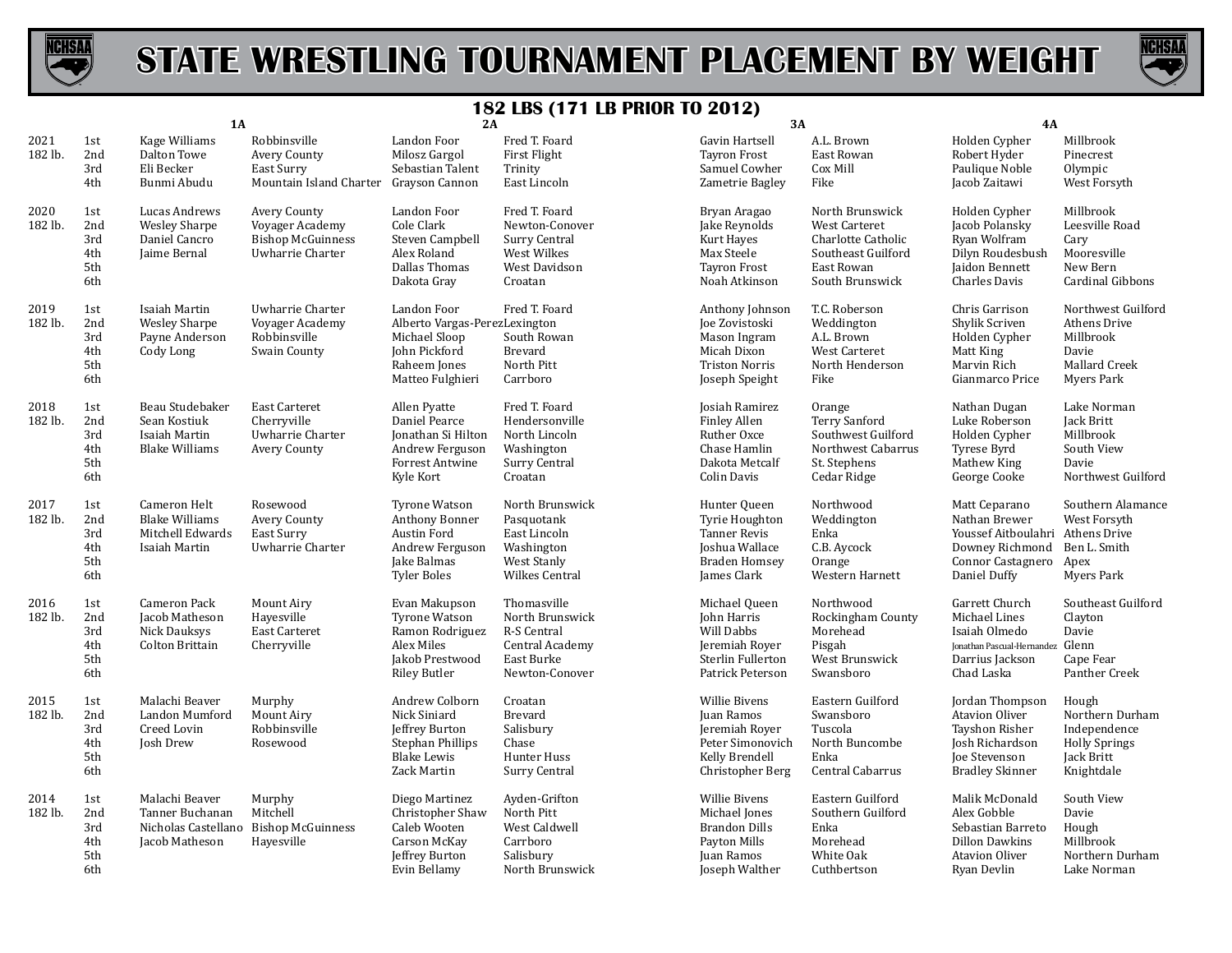



|                 |                                        | <b>1A</b>                                                              |                                                            | 2A                                                                                                                 |                                                                                                               | <b>3A</b>                                                                                                                       |                                                                                                   | 4A                                                                                                                       |                                                                                                          |
|-----------------|----------------------------------------|------------------------------------------------------------------------|------------------------------------------------------------|--------------------------------------------------------------------------------------------------------------------|---------------------------------------------------------------------------------------------------------------|---------------------------------------------------------------------------------------------------------------------------------|---------------------------------------------------------------------------------------------------|--------------------------------------------------------------------------------------------------------------------------|----------------------------------------------------------------------------------------------------------|
| 2013<br>182 lb. | 1st<br>2nd<br>3rd<br>4th<br>5th<br>6th | <b>Matthew Parce</b><br>Diego Martinez<br>Tanner Buchanan<br>Kyle Kidd | Hendersonville<br>Ayden-Grifton<br>Mitchell<br>North Moore | Parker VonEgidy<br>Levi Slate<br>Alex Jones<br>Justin Scarborough<br>Collin Minor<br>Mack George                   | Piedmont<br>North Surry<br>Beddingfield<br>Ashe County<br>Newton-Conover<br>West Lincoln                      | Collin Johnson<br><b>Aubrey Browning</b><br>Steven Strickland<br>Tom Simpson<br>Ryan Johns<br>Demion Tanquay-Penn West Carteret | North Gaston<br>Orange<br>Asheboro<br>Concord<br>Mt. Pleasant                                     | Michael Macchiavello Sun Valley<br>DeAndre Jones<br>Malik McDonald<br>Gore Vaughn<br>Alex Gobble<br><b>Charles Smith</b> | New Bern<br>South View<br>Hopewell<br>Davie<br>Hough                                                     |
| 2012<br>182 lb. | 1st<br>2nd<br>3rd<br>4th<br>5th<br>6th | Carson Joyce<br>Kyle Kidd<br>Diego Martinez<br>Samuel Mullenax         | Chatham Central<br>North Moore<br>Ayden-Grifton<br>Rosman  | Jesse Doyle<br>Logan Younger<br>Cole Leighton<br>Kabron Horton<br>Daniel Mehaffey<br>Zac Whisnant                  | Wheatmore<br>North Surry<br>Charles D. Owen<br>Lexington<br>North Henderson<br>Bandys                         | Michael Brennan<br>Reggie Huff<br>Collin Johnson<br>Ryan Johns<br>Steven Strickland<br>Josh Childress                           | <b>Union Pines</b><br>Southern Nash<br>North Gaston<br>Mount Pleasant<br>Asheboro<br>Jacksonville | Dakota Tysinger<br>David Crouch<br>Michael Macchiavello<br>Jay Speight<br>Jake Castagnero<br>Phillip Koob                | North Davidson<br>South Caldwell<br>Sun Valley<br>J.H. Rose<br>Apex<br>T.C. Roberson                     |
| 2011<br>171 lb. | 1st<br>2nd<br>3rd<br>4th<br>5th<br>6th | Carson Joyce<br>Landon Fraley<br>Jacob Fregia<br>Terry Henderson       | Chatham Central<br>South Stanly<br>East Surry<br>Rosman    | Jesse Johnson<br>James Maxwell<br>Xavier Najar<br>Colt Kale<br>Logan Younger<br><b>Garrett Bridges</b>             | Central Davidson<br>Polk County<br>North Pitt<br>West Caldwell<br>North Surry<br>Croatan                      | Ridge White<br>Joseph Centrella<br>Jared Bartram<br>Kacee Hutchinson<br>Dillon Johnson<br>Janicento Williamson                  | Northeast Guilford<br>Weddington<br><b>Union Pines</b><br>Enka<br>Fred T. Foard<br>Rocky Mount    | Matt Cusack<br><b>Hunter Dowless</b><br>Jack Meador<br>David Crouch<br>Alonzo Furtick<br>Rahsheem Boston                 | Davie<br>Lake Norman<br>Southeast Guilford<br>South Caldwell<br>West Charlotte<br>Olympic                |
| 2010<br>171 lb. | 1st<br>2nd<br>3rd<br>4th<br>5th<br>6th | Carson Joyce<br>Jacob Fregia<br>Damon Roberts<br>Alan Greene           | Chatham Central<br>East Surry<br>Pamlico<br>West Wilkes    | Glen Self<br><b>Tyler Tomasic</b><br>Cameron King<br>Caleb Huffman<br>Stuart Nadeau<br><b>Brandon Hill</b>         | West Lincoln<br>Durham School of Arts<br>Trinity<br>East Burke<br>Topsail<br>West Davidson                    | Justin Moore<br>David Atwood<br>Dallas Rice<br>Nick Shriner<br>Ethan Jarrell<br>Connor Dawson                                   | Washington<br>Tuscola<br>North Buncombe<br>Orange<br>Southwestern Randolph<br>Eastern Alamance    | Branden Lietz<br>Elijah Adams<br>Jamey Drennen<br>DeSean Grimes-Hines Parkland<br>Kenneth Radford<br>Daniel Nevseta      | J.H. Rose<br>Southeast Raleigh<br>Panther Creek<br>Pine Forest<br>Ardrey Kell                            |
| 2009<br>171 lb. | 1st<br>2nd<br>3rd<br>4th<br>5th<br>6th | 1A/2A Combined                                                         |                                                            | Jordan Ford<br><b>Brian Wilson</b><br>Jake Phillips<br>Leo Guevara<br><b>Tyler Tomasic</b><br><b>Brandon Hill</b>  | South Stokes<br>Pasquotank<br>Robbinsville<br><b>Wilkes Central</b><br>Durham School of Arts<br>West Davidson | Chris Hill<br>Justin Moore<br>David Atwood<br>Donny Wacenske<br>Dallas Rice<br>Guillermo Magallon Dudley                        | Mooresville<br>Washington<br>Tuscola<br>Nash Central<br>North Buncombe                            | Robbie Wannenburg West Forsyth<br>Andrew Takla<br>Scott McGee<br>Elijah Adams<br>Jon Hartley<br>David Young              | Northern Durham<br>Riverside-Durham<br>Southeast Guilford<br>South Caldwell<br><b>High Point Central</b> |
| 2008<br>171 lb. | 1st<br>2nd<br>3rd<br>4th<br>5th<br>6th | 1A/2A Combined                                                         |                                                            | Christian Harris<br>Jed Martin<br>Shawn Mulligan<br>Raul Flores<br>Kenny Harris<br>Jordan Ford                     | Forbush<br>Surry Central<br>Newton-Conover<br>Eastern Guilford<br>McMichael<br>South Stokes                   | Teague Little<br>Ben Lord<br>Demetrius Boswell<br><b>Neal Stultz</b><br>Quinton Godley<br>Matthew Ochoa                         | Parkland<br>Southwest Guilford<br>South Johnston<br>Morehead<br>South Central<br>Jacksonville     | <b>Anthony Rogers</b><br>Alex Timmons<br><b>Blake Salver</b><br>Jonathan Hupp<br>John Leonard<br>Andy Takla              | Knightdale<br>Riverside-Durham<br>Alexander Central<br>Davie<br>Chapel Hill<br>Northern Durham           |
| 2007<br>171 lb. | 1st<br>2nd<br>3rd<br>4th<br>5th<br>6th | 1A/2A Combined                                                         |                                                            | Chucky Jacobs<br><b>Jed Martin</b><br><b>Chandler Collins</b><br>Zack Baldwin<br>Jonathan Helms<br>Emmit McCormick | Newton-Conover<br>Surry Central<br>Cedar Ridge<br>Orange<br>Mount Pleasant<br>Forbush                         | John Goodwin<br>Johnny Church<br><b>Ben King</b><br>Adam Hambleton<br>Josh Burchfield<br>Quinton Godley                         | South Point<br>North Iredell<br>Eastern Alamance<br>Tuscola<br>North Buncombe<br>South Central    | Austin Trotman<br><b>Anthony Rogers</b><br>Jake Wise<br>Chris Bullock<br>Sam Hoerdemann<br>Matt Hughston                 | Mount Tabor<br>Knightdale<br>Weddington<br>Riverside-Durham<br>Cary<br>Providence                        |
| 2006<br>171 lb. | 1st<br>2nd<br>3rd<br>4th<br>5th<br>6th | 1A/2A Combined                                                         |                                                            | Chris Bullins<br>Austin Ollis<br>Robby Blont<br>Shane Bryant<br>Joe Trotto<br>Chase Kernodle                       | McMichael<br>Polk County<br><b>Forest Hills</b><br>East Surry<br>Topsail<br>Orange                            | John Goodwin<br>Cody Walton<br>Dylan Godfrey<br>Rob Claycomb<br><b>Travis Turner</b><br>Ben King                                | South Point<br>Rockingham County<br>St. Stephens<br>Ragsdale<br>Eastern Wayne<br>Eastern Alamance | Austin Trotman<br>Sherman White<br>Brian O'Boyle<br>John Haynes<br>Glenn Holmes<br>Bryan Ciruslis                        | Mount Tabor<br>West Forsyth<br>Leesville Road<br>Northern Durham<br>Pinecrest<br>East Mecklenburg        |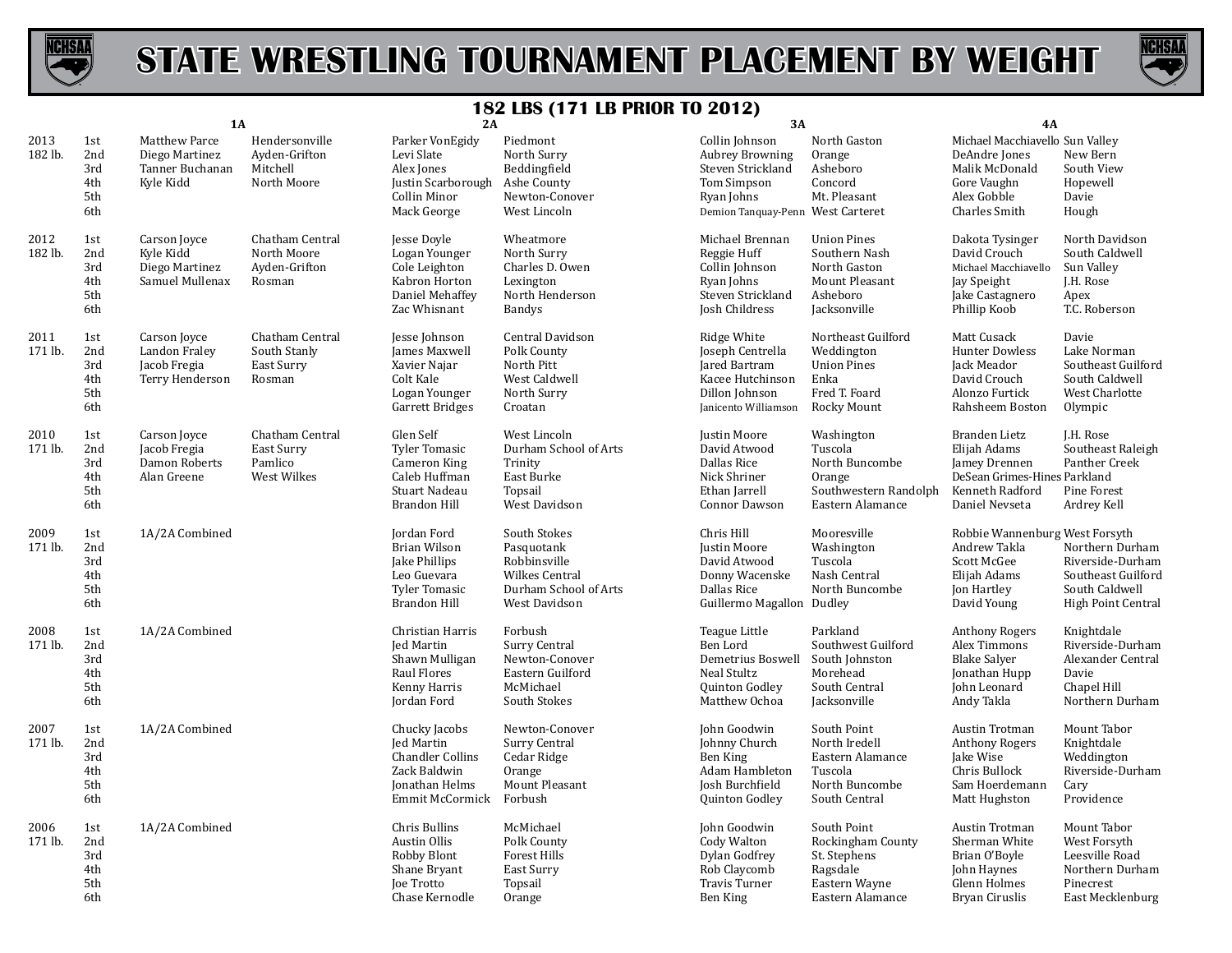



|                 |                                        | <b>1A</b>      | 2A                                                                                                                | -- 000                                                                                       | 3A                                                                                                                    |                                                                                                         | <b>4A</b>                                                                                                      |                                                                                         |
|-----------------|----------------------------------------|----------------|-------------------------------------------------------------------------------------------------------------------|----------------------------------------------------------------------------------------------|-----------------------------------------------------------------------------------------------------------------------|---------------------------------------------------------------------------------------------------------|----------------------------------------------------------------------------------------------------------------|-----------------------------------------------------------------------------------------|
| 2005<br>171 lb. | 1st<br>2nd<br>3rd<br>4th<br>5th<br>6th | 1A/2A Combined | Corey Freeland<br>Kyle Southern<br><b>Jesse VonStein</b><br>Raymond Pearson<br>Joe Trotto<br><b>Tony Scarlett</b> | Shelby<br>West Stokes<br>Brevard<br>North Pitt<br>Topsail<br>South Davidson                  | <b>Tony Cress</b><br>John Robertson<br>Dylan Godfrey<br>Adam Hambleton<br>Brian Craig<br>Chase Kernodle               | Northwest Cabarrus<br>C.B. Aycock<br>St. Stephens<br>Tuscola<br>Erwin<br>Orange                         | Timmy Allen<br>Sherman White<br>Eric McKee<br>Derek Garris<br>Cody Brown<br><b>Brandon Stirewalt</b>           | Davie<br>West Forsyth<br>A.C. Reynolds<br>New Bern<br>Freedom<br>South Rowan            |
| 2004<br>171 lb. | 1st<br>2nd<br>3rd<br>4th<br>5th<br>6th | 1A/2A Combined | Trinton Love<br>Justin McEntire<br><b>Richard Smith</b><br>Raymond Pearson<br>Caleb Rice<br>Andrew Chilton        | East Surry<br>Brevard<br>Croatan<br>North Pitt<br>Madison<br>Surry Central                   | Johnny Striblin<br>Justyn Duke<br>Travis Huddleston<br>John Robertson<br>Chris Rhodes<br>Quintin Byrd                 | Southwestern Randolph<br>Morehead<br>Ragsdale<br>C.B. Aycock<br>Fred T. Foard<br>Southwest Guilford     | Raymond Jordan<br><b>Trebor Clavette</b><br>Mark Jahad<br><b>Stanton White</b><br>Tyler Baldwin<br>Harry Davis | New Bern<br>A.C. Reynolds<br>Cary<br><b>Myers Park</b><br>Wakefield<br>Westover         |
| 2003<br>171 lb. | 1st<br>2nd<br>3rd<br>4th<br>5th<br>6th | 1A/2A Combined | Jim Ollis<br>Trinton Love<br><b>Richard Smith</b><br>Matt Gemmill<br>Chaz Truesdale<br>Ted Hoyle                  | Polk County<br>East Surry<br>Croatan<br>Charlotte Catholic<br>T.W. Andrews<br>South Davidson | <b>Tray Brawley</b><br>Jacob Setliff<br><b>Brandon Sisk</b><br><b>Brett Smith</b><br>Justyn Duke<br><b>Tony Cress</b> | Mooresville<br>Rockingham County<br>St. Stephens<br>Southern Alamance<br>Morehead<br>Northwest Cabarrus | <b>Trebor Clavette</b><br>Jake Puckett<br>Shelton Brown<br>Daniel Llamas<br>Mark Jahad<br><b>Josh Martin</b>   | A.C. Reynolds<br>Independence<br>East Burke<br>Riverside-Durham<br>Cary<br>East Forsyth |
| 2002<br>171 lb. | 1st<br>2nd<br>3rd<br>4th               | 1A/2A Combined | <b>Terrance Williams</b><br>John Clay<br>Russell Wilson<br>Aaron Hawks                                            | Southern Vance<br>Bunn<br>West Henderson<br>Surry Central                                    | Hunter Land<br>Jonathan Geisler<br>Nick Smith<br>Patrick Clark                                                        | East Rowan<br>Statesville<br>East Lincoln<br>Anson                                                      | John Whitehead<br>Gary Sevits<br>Nick Pane<br><b>Trebor Clavette</b>                                           | Hoggard<br><b>Terry Sanford</b><br>Mount Tabor<br>A.C. Reynolds                         |
| 2001<br>171 lb. | 1st<br>2nd<br>3rd<br>4th               | 1A/2A Combined | <b>Justin Betts</b><br><b>Blake Thomas</b><br>Josh Grindel<br>Jordan Baxley                                       | West Iredell<br>South Stokes<br><b>Bandys</b><br>Pisgah                                      | Matt Ash<br>Steven McClamrock Concord<br>Brandon Johnson<br>Nick Frazier                                              | Kings Mountain<br>Carver<br>Havelock                                                                    | Vacated<br>Ryan Blizzard<br>Joe Runkle<br><b>Corey Pendergrass</b>                                             | Ineligibility<br>New Bern<br>Riverside-Durham<br>Mount Tabor                            |
| 2000<br>171 lb. | 1st<br>2nd<br>3rd<br>4th               | 1A/2A Combined | Jeremiah Pilarski<br>Joel Gregory<br>Dustin Dashielle<br>Dexter Turnage                                           | Eastern Randolph<br>Shelby<br>Currituck<br>Greene Central                                    | Matt Ash<br>Zack Hughes<br>David Rav<br>Brandon Johnson                                                               | Kings Mountain<br>Trinity<br>Ragsdale<br>Carver                                                         | Joel Brown<br>Kevin Hardy<br><b>Scotty Acfalle</b><br>Josh Lee                                                 | Hoggard<br>D.H. Conley<br>Seventy-First<br>Triton                                       |
| 1999<br>171 lb. | 1st<br>2nd<br>3rd<br>4th               | 1A/2A Combined | Nick LaGuardia<br><b>Manny Deshauters</b><br>Davis Howell<br>Chad Jenkins                                         | East Davidson<br>Brevard<br>Starmount<br>Roanoke Rapids                                      | Zach Hughes<br>Josh Butler<br><b>Scott McCarthy</b><br>Josh Geisler                                                   | Trinity<br>North Gaston<br>Concord<br>North Iredell                                                     | Kevin Stanley<br>Nathan Hooker<br>Israel Ward<br>Michael Mays                                                  | Wake Forest-Rolesville<br>Mount Tabor<br>D.H. Conley<br>Alexander Central               |
| 1998<br>171 lb. | 1st<br>2nd<br>3rd<br>4th               | 1A/2A Combined | Dallas Hicks<br>Josh Price<br><b>Greg Bennett</b><br>Joey Biggers                                                 | North Wilkes<br>Elkin<br><b>Bandys</b><br>Dixon                                              | Chris Coone<br>Bryan Hadden<br>Andy Ashe<br>Matt Hillman                                                              | Morehead<br>Erwin<br>Kings Mountain<br>South Iredell                                                    | <b>Ben Annas</b><br><b>Graig Cooper</b><br>Austen Palmer<br>Israel Ward                                        | Northwest Guilford<br>Watauga<br>Riverside-Durham<br>D.H. Conley                        |
| 1997<br>171 lb. | 1st<br>2nd<br>3rd<br>4th               | 1A/2A Combined | James Lewis<br>Daryl Childress<br><b>Joey Brown</b><br>Sammy Haislip                                              | Charles D. Owen<br>East Davidson<br>North Wilkes<br>Currituck                                | Don Don Deshauteurs<br>Lee Bruner<br><b>Billy Noble</b><br>Jonathan Norman                                            | Brevard<br>Concord<br>West Brunswick<br>T.C. Roberson                                                   | Clint Osborn<br><b>Graig Cooper</b><br>Zach Breitenbach<br>C.J. Nelson                                         | Chapel Hill<br>Watauga<br>Cary<br>Northeastern                                          |
| 1996<br>171 lb. | 1st<br>2nd<br>3rd<br>4th               | 1A/2A Combined | Cliff Thompson<br>Laban Propst<br>Andy Caudill<br>Daryl Childress                                                 | Randleman<br>West Lincoln<br>Alleghany<br>East Davidson                                      | Mario Chavis<br>Andre Lawrence<br>Frank Harrison<br>Don Don Deshauteurs Brevard                                       | Northern Vance<br>Shelby<br>Asheboro                                                                    | Antonio Gerald<br>David Bullock<br>Aaron Jennings<br>Patrice Saunders                                          | Westover<br>Leesville Road<br>New Bern<br>Mount Tabor                                   |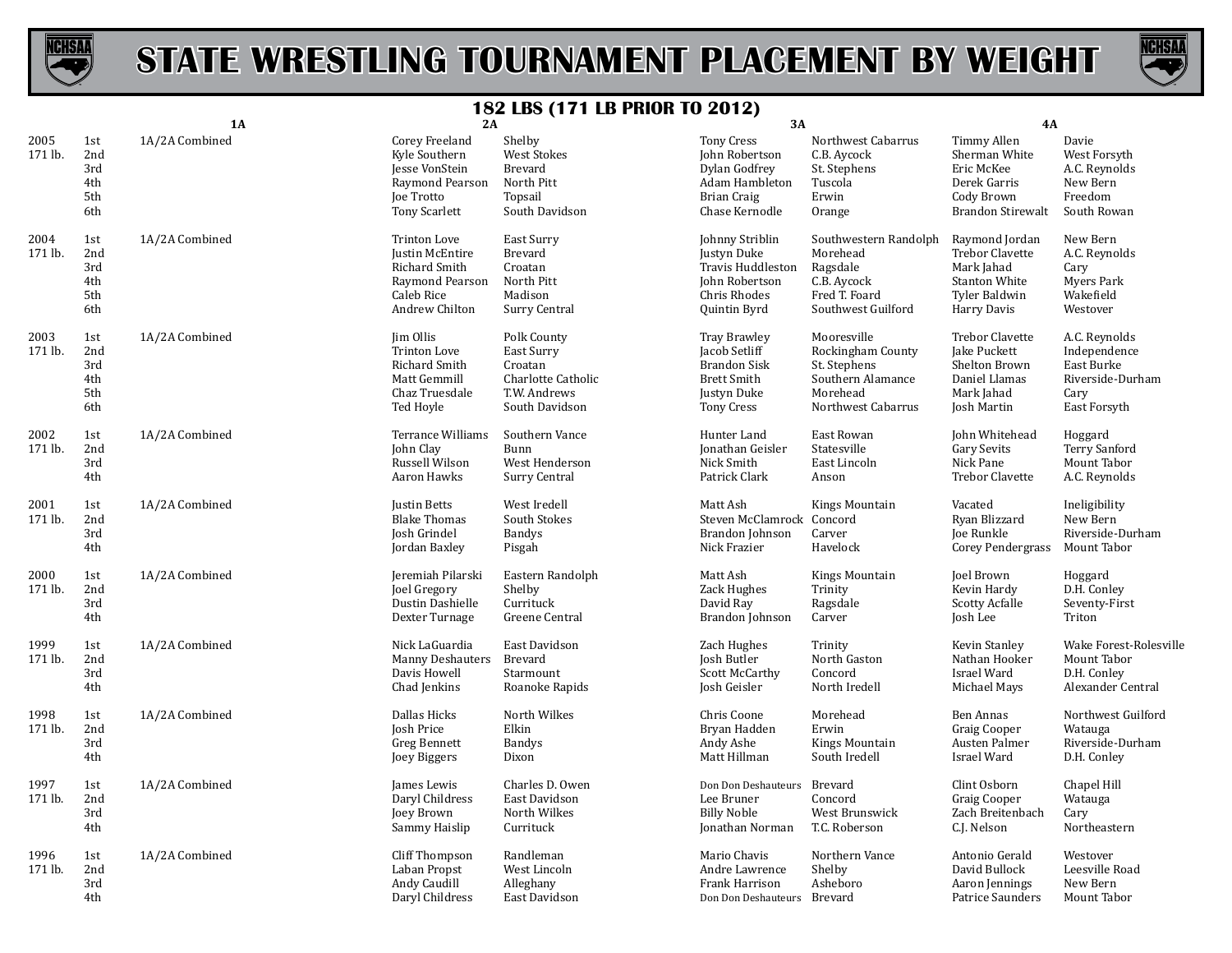



|                 |                          | <b>1A</b>      | 2A                                                                               |                                                         | 3A                                                                 |                                                                               | 4A                                                                             |                                                                     |
|-----------------|--------------------------|----------------|----------------------------------------------------------------------------------|---------------------------------------------------------|--------------------------------------------------------------------|-------------------------------------------------------------------------------|--------------------------------------------------------------------------------|---------------------------------------------------------------------|
| 1995<br>171 lb. | 1st<br>2nd<br>3rd<br>4th | 1A/2A Combined | Kevin Bowman<br>Larry Tolley<br>Cliff Thompson<br>Mike Fountain                  | Eastern Guilford<br>Manteo<br>Randleman<br>Chase        | LeShawn Ervin<br><b>Scott Yingling</b><br>Matt Imes<br>Matt Wilson | <b>High Point Central</b><br><b>West Carteret</b><br>Parkland<br>East Lincoln | Phillip Ingram<br><b>Henry Diggs</b><br><b>Justin Carter</b><br>Aaron Jennings | Anson<br>Pinecrest<br>Davie<br>New Bern                             |
| 1994<br>171 lb. | 1st<br>2nd<br>3rd<br>4th | 1A/2A Combined | Larry Tolley<br><b>Graig Breedlove</b><br>A.J. Stimpson<br>Brandon Dillard       | Manteo<br>Swain County<br>Forbush<br>Ashe Central       | Derrick McClunney<br>Jody Lanning<br>Jeremy Stults<br>Guy Shearer  | Glenn<br>Erwin<br>A.L. Brown<br>R-S Central                                   | Derek Mondeau<br>Titus Davis<br>Tim Church<br>Louis Dillard                    | Riverside-Durham<br><b>Terry Sanford</b><br>Watauga<br>East Forsyth |
| 1993<br>171 lb. | 1st<br>2nd<br>3rd<br>4th | 1A/2A Combined | <b>Scott Pipes</b><br>Craig Breedlove<br>Craig Frazier<br><b>Brandon Sutphin</b> | Forbush<br>Swain County<br>South Brunswick<br>Randleman | Jeremy Stults<br>Dana Jones<br>Dominique Quick<br>Calvin Williams  | A.L. Brown<br>Enka<br>High Point Central<br>Sun Valley                        | Ian Holiday<br>Adam Ibrahim<br>Dennis Stanley<br>Jamie Coulston                | New Hanover<br>Sanderson<br>Cary<br>Davie                           |
| 1992<br>171 lb. | 1st<br>2nd<br>3rd<br>4th | 1A/2A Combined | Eddie Clark<br><b>James Short</b><br>Russell Jones<br>Jamie Maggard              | Avery County<br>Edneyville<br>Starmount<br>Chase        | Perry Long<br>Bryant Ward<br>Chris Townsend<br>Chelsea Sharpe      | Sun Valley<br>D.H. Conley<br>High Point Central<br>Statesville                | Andrew Humphrey<br>Dennis Stanley<br>Ian Holloday<br>Chris Johnson             | Laney<br>Cary<br>New Hanover<br>West Mecklenburg                    |
| 1991<br>171 lb. | 1st<br>2nd<br>3rd<br>4th | 1A/2A Combined | Mitch Stegall<br>Russell Jones<br>Blake Reitschneider<br>David Blake             | Dixon<br>Starmount<br>Manteo<br>East Davidson           | Randy Miller<br>Steve Oliphant<br>Kendrick Russell<br>Perry Long   | South Iredell<br>West Rowan<br>Southern Guilford<br>Sun Valley                | Andrew Humphrey<br>David Reynolds<br>Patrick Leak<br>Wesley Hollingsworth      | Laney<br>Enloe<br>West Mecklenburg<br>Hoke County                   |
| 1990<br>171 lb. | 1st<br>2nd<br>3rd<br>4th | 1A/2A Combined | Mitch Stegall<br>Myron Baucom<br>Eddy Clark<br>Ricky Greene                      | Dixon<br>Piedmont<br>Avery County<br>Mooresville        | Steven Oliphant<br>Steve McNally<br>Doyle Spencer<br>Shaft Jacobs  | <b>West Rowan</b><br><b>R-S Central</b><br>St. Stephens<br>Southwest Guilford | Stan Banks<br>Rodney Bryant<br>Chad Amos<br>John Warren                        | East Mecklenburg<br>South View<br>South Stokes<br>Ashbrook          |
| 1989<br>171 lb. | 1st<br>2nd<br>3rd<br>4th | 1A/2A Combined | Josh Hooten<br>Ken Drye<br>Ernie Luck<br>Greg Cothren                            | Lejeune<br>Salisbury<br>Ledford<br><b>East Wilkes</b>   | Tyrone Garner<br>Mike Neville<br>Kerry Putnam<br>Len Warren        | South Iredell<br>Northeast Guilford<br>Enka<br>South Johnston                 | Miguel Mewborn<br><b>Greg Randall</b><br>Ruben Wells<br>Terris Hale            | East Mecklenburg<br>Orange<br>A.L. Brown<br>Hunt                    |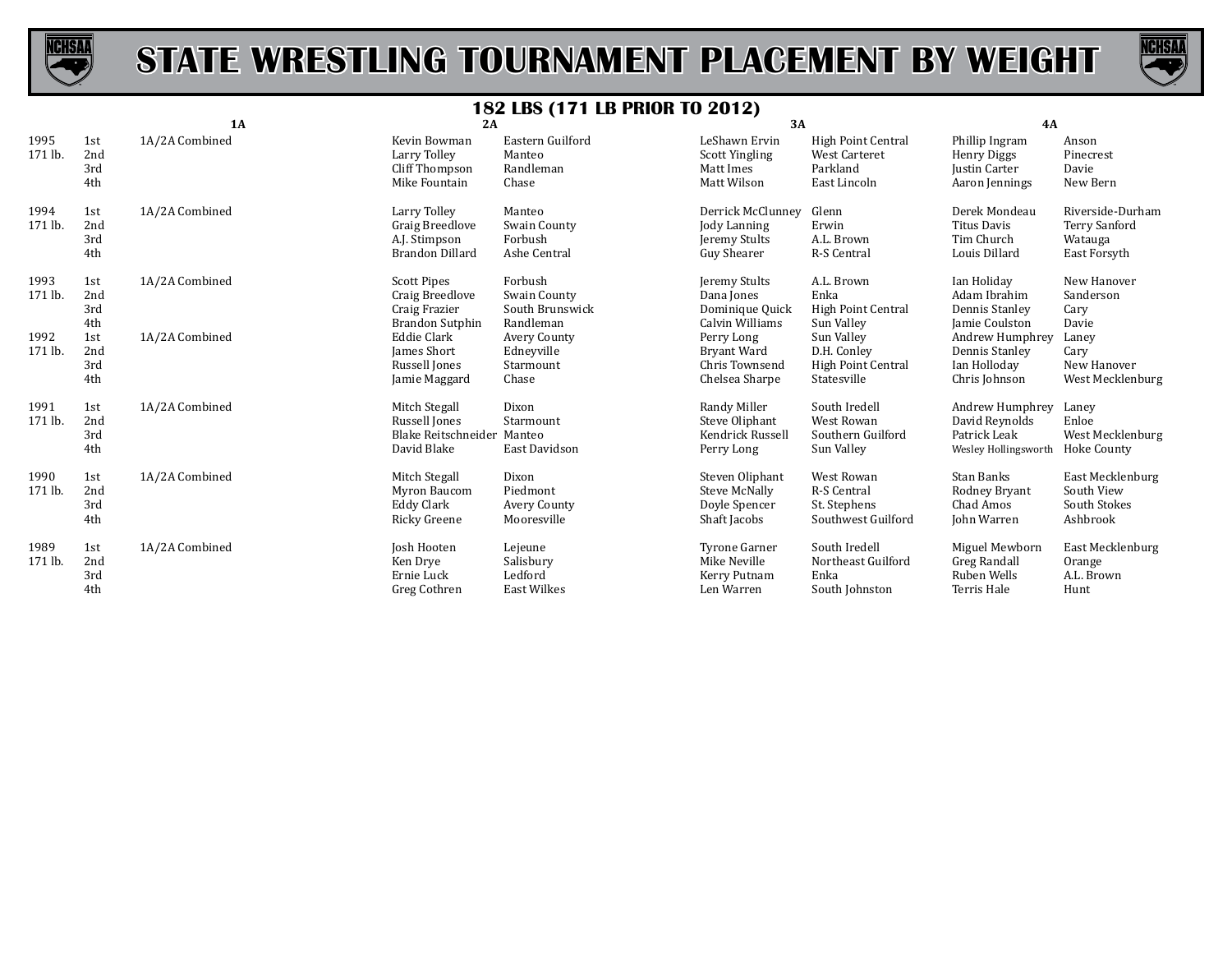



|                 |                                        | <b>1A</b>                                                                    |                                                                          | 2A                                                                                                                           |                                                                                                           | 3A                                                                                                                      |                                                                                                               | <b>4A</b>                                                                                                      |                                                                                                          |
|-----------------|----------------------------------------|------------------------------------------------------------------------------|--------------------------------------------------------------------------|------------------------------------------------------------------------------------------------------------------------------|-----------------------------------------------------------------------------------------------------------|-------------------------------------------------------------------------------------------------------------------------|---------------------------------------------------------------------------------------------------------------|----------------------------------------------------------------------------------------------------------------|----------------------------------------------------------------------------------------------------------|
| 2021<br>195 lb. | 1st<br>2nd<br>3rd<br>4th               | Kyle Fink<br>Meliek Bryant<br><b>Iordan Mitchell</b><br>Daniel Cancro        | Robbinsville<br>North Stanly<br>South Stokes<br><b>Bishop McGuinness</b> | Levi Kluttz<br>Jason Jelic<br>Owen Clark<br>Ayden Prevatte                                                                   | Mount Pleasant<br>Carrboro<br>Newton-Conover<br>Trinity                                                   | Jayleen Bullock<br>Colby Maxwell<br>Max Steele<br>Perry Sharpe                                                          | Fike<br>Enka<br>Southeast Guilford<br>Eastern Guilford                                                        | Caleb Beaty<br>Carson Floyd<br>Kenenan Barriner<br>Omari Lee                                                   | <b>Wake Forest</b><br>Lake Norman<br>Laney<br>Glenn                                                      |
| 2020<br>195 lb. | 1st<br>2nd<br>3rd<br>4th<br>5th<br>6th | Kyle Fink<br>Jackson Tumbarello Mount Airy<br>Jordan Mitchell<br>Wade Turner | Robbinsville<br>South Stokes<br>Thomas Jefferson                         | Sakarri Morrison<br>Levi Kluttz<br>Jeffery Darden<br>Garrett Shumate<br>Carlos Lopez<br>Kareen Stevenson                     | Newton-Conover<br>Mount Pleasant<br>Ayden-Grifton<br>West Wilkes<br>Southwest Onslow<br>West Iredell      | Amir Joseph<br>Colby Maxwell<br>Jayleen Bullock<br>Robert Shuford<br>Saevyon McCray<br><b>Charles Swiggett</b>          | Parkwood<br>Enka<br>Fike<br>Statesville<br>West Brunswick<br>Western Guilford                                 | Caleb Tate<br>Ronnel Wilson<br>Marcus Grist<br>Parker Jones<br>Cooper Carlson<br>Julian Rawlins                | Lake Norman<br><b>Wake Forest</b><br>New Bern<br>Hickory Ridge<br>Corinth Holders<br>Hough               |
| 2019<br>195 lb. | 1st<br>2nd<br>3rd<br>4th<br>5th<br>6th | John Bennett<br>Adrian Little<br>Isaac Wilkinson<br>Cyle Ponchot             | Mount Airy<br>Albemarle<br>Robbinsville<br>Swain County                  | Ray Darden<br>Will Frady<br>Gabriel Guess<br>Carter Williamson<br>Alex Martinez<br>Walker Gladwell                           | Ayden-Grifton<br>Smoky Mountain<br><b>Bunker Hill</b><br>East Lincoln<br><b>Wilkes Central</b><br>Croatan | Salvador Gilvaja<br><b>Charles Swiggett</b><br>Max Wells<br>Christian Robles<br>Sae'Vyon McCray<br>Jeremiah Musser      | St. Stephens<br>Western Guilford<br>T.C. Roberson<br>North Henderson<br>West Brunswick<br>West Henderson      | Nathan Dugan<br><b>Erick Martinez</b><br><b>Bobby James</b><br>Jatavian Hart<br>Cameron Blizard<br>Eric Hudson | Lake Norman<br>Jack Britt<br>Rolesville<br>Riverside-Durham<br>Ragsdale<br>West Mecklenburg              |
| 2018<br>195 lb. | 1st<br>2nd<br>3rd<br>4th<br>5th<br>6th | Cory Farmer<br>Jonathan Zafra<br>Mitchell Edwards<br>Dylan Jones             | Murphy<br>Manteo<br>East Surry<br>Uwharrie Charter                       | Darrien Stutz<br>Jeremy Miller<br>Jaden Woods<br>Ivan Zalaya<br>Nate Isenhour<br>Caleb McGee                                 | Pasquotank<br>Chase<br>Madison<br>Clinton<br>Mount Pleasant<br>East Davidson                              | Tyrie Houghton<br><b>Braden Homsey</b><br>Salvador Gilvaja<br>Kaleb Hendren<br><b>Tavis Rhodes</b><br>Tevin Clark       | Weddington<br>Orange<br>St. Stephens<br>Hunter Huss<br>Hillside<br>Alexander Central                          | Eric Hudson<br>Erick Martinez<br>Cameron Blizard<br>Jerell Belcher<br>Jack Malone<br>Mohamed Teia              | West Mecklenburg<br><b>Jack Britt</b><br>Ragsdale<br>South Central<br><b>Wake Forest</b><br>Page         |
| 2017<br>195 lb. | 1st<br>2nd<br>3rd<br>4th<br>5th<br>6th | Dakoda Smith<br>Cory Farmer<br>Nate Shaw<br>Fredy Romero                     | Mount Airy<br>Murphy<br>Pamlico<br>Robbinsville                          | Carlos Martinez<br>Ramon Rodriguez<br>Mark Chaid<br>Devohn Cruz<br><b>Timothy Abee</b><br>Nate Isenhour                      | <b>First Flight</b><br>R-S Central<br>Carrboro<br>Monroe<br>Draughn<br>Mount Pleasant                     | William Newbern<br>John Harris<br>Marvin Wigfall<br>Devin Beck<br>Matthew Darby<br>Elijah Last                          | West Carteret<br>Rockingham County<br>Swansboro<br>Central Davidson<br>Southern Durham<br>Sun Valley          | Jaden Davis<br>Michael Johnson<br>Jack Malone<br>Darrius Jackson<br>Jerell Belcher<br>Eric Hudson, Jr.         | Riverside-Durham<br>Southeast Guilford<br>Wake Forest<br>Cape Fear<br>South Central<br>North Mecklenburg |
| 2016<br>195 lb. | 1st<br>2nd<br>3rd<br>4th<br>5th<br>6th | Ryan Sheppard<br>Allen Morrill<br>Dakoda Smith<br>Nathan Shaw                | Avery County<br>West Montgomery<br>Mount Airy<br>Pamlico                 | Carlos Martinez<br><b>Timothy Abee</b><br>Sam Barbosa<br>Jacob Gass<br>Kaleb Dunn<br>Tanner Ellenberger Brevard              | First Flight<br>Draughn<br>Northside-Jacksonville<br>Smoky Mountain<br>Surry Central                      | Lucas Scarlett<br>Chris Berg<br>Peter Simonovich<br>Ben Fox<br>Will Newbern<br>John Dunning                             | Eastern Alamance<br>Central Cabarrus<br>North Buncombe<br>Ledford<br>West Carteret<br>Northwood               | Mitch Jacobs<br>Jeffrey Golden<br>Lamontico Melvin<br>Jaden Davis<br>Jaylen Lesane<br>Michael Johnson          | Mooresville<br>West Forsyth<br>Jack Britt<br>Riverside-Durham<br>Butler<br>Southeast Guilford            |
| 2015<br>195 lb. | 1st<br>2nd<br>3rd<br>4th<br>5th<br>6th | Garrett Stokes<br>Ryan Sheppard<br>Andrew Moore<br>Jacob Matheson            | Starmount<br>Avery County<br>Mount Airy<br>Havesville                    | Mack George<br>Isaiah Bookman<br>Timmy Abee<br>Evin Bellamy<br><b>Dallas Starnes</b><br>Austin Brogden                       | West Lincoln<br>Beddingfield<br>Draughn<br>North Brunswick<br>Parkwood<br>South Granville                 | James Taylor<br>Timothy Johnson<br><b>Wesley Naylor</b><br>Tinotenda Harrison Asheboro<br>Dane Mitchell<br>John Dunning | Southern Durham<br>Eastern Guilford<br><b>Terry Sanford</b><br>Swansboro<br>Northwood                         | Randall Diabe<br>Araad Sarrami<br>Demazio Samuel<br>Kevin Alanis<br>Thomas Thompson<br>Lamontico Melvin        | Dudley<br>Riverside-Durham<br>Northern Durham<br>Alexander Central<br>Lumberton<br>Jack Britt            |
| 2014<br>195 lb. | 1st<br>2nd<br>3rd<br>4th<br>5th<br>6th | Spencer McCoy<br>Ryan Sheppard<br><b>Garrett Stokes</b><br>Creed Lovin       | Swain County<br><b>Avery County</b><br>Starmount<br>Robbinsville         | Mack George<br>Anthony BrownridgeJohn A. Holmes<br>Andrew Colborn<br>Tyler Hudson<br><b>Brian Staton</b><br>Charlie Bosshard | West Lincoln<br>Croatan<br>Dixon<br>North Pitt<br>Hendersonville                                          | Wood Mancuso<br>Adam Wilson<br>Keyaad Coley<br>Timothy Johnson<br>Derick Weber<br>Wes Naylor                            | West Carteret<br>Southwestern Randolph<br>Rocky Mount<br>Eastern Guilford<br>Ashbrook<br><b>Terry Sanford</b> | DeAndre Jones<br>Dustin Jones<br><b>Brian Capps</b><br>Roberto Phillips<br>Randall Diabe<br>Quintin Brinkley   | New Bern<br>Alexander Central<br>Laney<br>Broughton<br>Dudley<br>West Forsyth                            |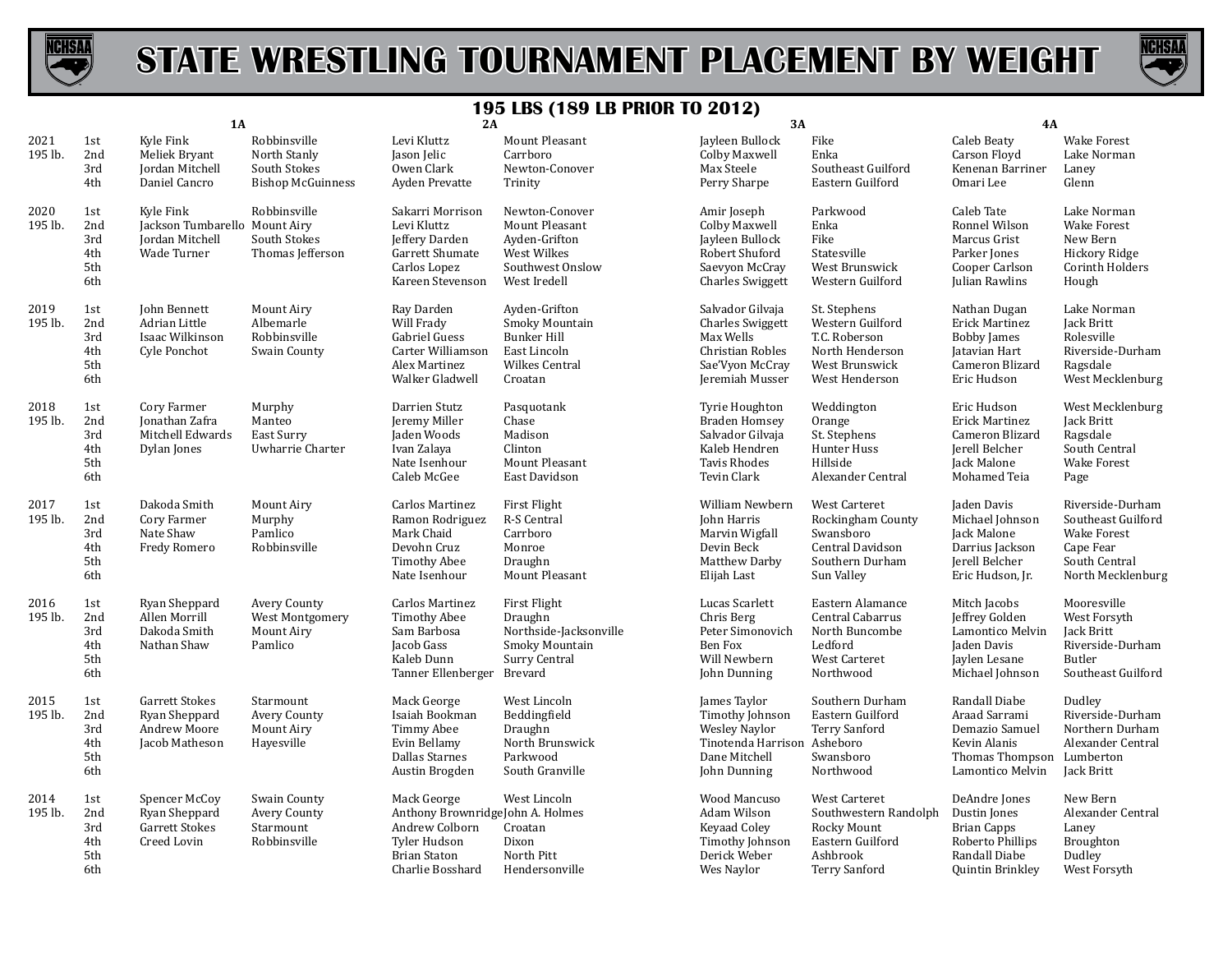



|                 |                                        | <b>1A</b>                                                             |                                                                           | 2A                                                                                                            |                                                                                                | <b>3A</b>                                                                                                             |                                                                                                   | <b>4A</b>                                                                                                                         |                                                                                                       |
|-----------------|----------------------------------------|-----------------------------------------------------------------------|---------------------------------------------------------------------------|---------------------------------------------------------------------------------------------------------------|------------------------------------------------------------------------------------------------|-----------------------------------------------------------------------------------------------------------------------|---------------------------------------------------------------------------------------------------|-----------------------------------------------------------------------------------------------------------------------------------|-------------------------------------------------------------------------------------------------------|
| 2013<br>195 lb. | 1st<br>2nd<br>3rd<br>4th<br>5th<br>6th | Spencer McCoy<br>Tyler Hudson<br>Cody Gaskill<br>Zack Faircloth       | Robbinsville<br>Dixon<br>East Surry<br><b>East Wilkes</b>                 | Anthony ChristopherBandys<br>Kyle Colborn<br>Skylar Hicks<br>Bryce Braswell<br>Josh Davis<br>Jourdon Blackmon | Croatan<br>Wheatmore<br>Piedmont<br><b>Bartlett Yancey</b><br>Northwood                        | Kacee Hutchinson<br>Jonathan Hannah<br>Xavier Gregory<br>Michael Simpson<br>Joshua Sansbury<br>Adam Wilson            | Enka<br>Hunter Huss<br>Southern Vance<br>Concord<br>Asheville<br>Southwestern Randolph            | Jake Castagnero<br>Disqualified<br><b>Brian Capps</b><br>Saetyre McDowell<br>Coburn Burroughs<br>Brian Tiderman                   | Apex<br>Laney<br>Jack Britt<br>T.C. Roberson<br>Independence                                          |
| 2012<br>195 lb. | 1st<br>2nd<br>3rd<br>4th<br>5th<br>6th | Jason Gulotta<br>Zack Faircloth<br>Cody Gaskell<br>Cody Gaskell       | Central Academy<br><b>East Wilkes</b><br>East Surry<br>East Surry         | Cameron King<br>Kyle Colborn<br>Jake Terrell<br>Tyler Benfield<br><b>Austin Riggs</b><br>William Floyd        | Trinity<br>Croatan<br>Pisgah<br>Newton-Conover<br>North Surry<br>Corinth Holders               | Kacee Hutchinson<br>Cole Wyrick<br>Jarrel Lea<br>Xavier Gregory<br>Desean Pannell<br>Zack Edwards                     | Enka<br>Norhteast Guilford<br>Orange<br>Southern Vance<br>Asheboro<br>Fred T. Foard               | Malcolm Blackmon Mount Tabor<br>Terry Caldwell<br>Coburn Burroughs<br>Ian Callahan<br>Antonio Vanderburg Mooresville<br>Jared Key | Hoggard<br>T.C Roberson<br>Green Hope<br><b>Terry Sanford</b>                                         |
| 2011<br>189 lb. | 1st<br>2nd<br>3rd<br>4th<br>5th<br>6th | Will Bird<br><b>Trent McGuirt</b><br>Geno Guilyard<br>Matthew Parce   | Cherokee<br>West Montgomery<br><b>Bishop McGuinness</b><br>Hendersonville | Jesse Doyle<br>Stuart Nadeau<br>Kyle Colborn<br>Austin Sloan<br>Michael Pope<br>Ryan Wilfoung                 | Wheatmore<br>Topsail<br>Croatan<br>Starmount<br>Granville Central<br>Thomasville               | <b>Brach Walker</b><br>Mason Webb<br>Seth Brinkley<br>John Barr<br>Ethan Jarrell<br>Chase Warren                      | McMichael<br>Freedom<br>Currituck<br><b>Cardinal Gibbons</b><br>Southwestern Randolph<br>Ashbrook | Teshaun Johnson<br>Nick Watson<br>Collin Foster<br>Charlie Volz<br>Coburn Burroughs<br>Philip Price                               | Southern Durham<br>Hopewell<br>Lake Norman<br>South Caldwell<br>T.C. Roberson<br>Sanderson            |
| 2010<br>189 lb. | 1st<br>2nd<br>3rd<br>4th<br>5th<br>6th | Markus Brown<br><b>Charles Coggins</b><br>Miles Cook<br>Jake Phillips | East Surry<br>Albemarle<br>Monroe<br>Robbinsville                         | Ervin Hunt<br>Isaiah Whitaker<br>Jesse Doyle<br>Luke Brogdon<br>Cody Wesson<br>Donovan Price                  | Louisburg<br>Salisbury<br>Wheatmore<br>Central Davidson<br><b>Bandys</b><br>Berry Academy      | Chris Intehar<br>Seth Brinkley<br>Mason Webb<br>Matt Allison<br>Chase Warren<br>Thomas Lowe                           | Orange<br>Currituck<br>Freedom<br>North Iredell<br>Ashbrook<br>South Rowan                        | Kevin Radford<br>Timmy McCall<br><b>Blake Baker</b><br>Sheridan Rucker<br>Dillion Hoke<br>Jonathan Hupp                           | Pine Forest<br>South View<br>Alexander Central<br>Panther Creek<br>Laney<br>Davie                     |
| 2009<br>189 lb. | 1st<br>2nd<br>3rd<br>4th<br>5th<br>6th | 1A/2A Combined                                                        |                                                                           | Corey Smith<br><b>Brach Walker</b><br>Matt Walker<br>Vincent Beam<br>Tommy McMillian<br>James Chilton         | Tarboro<br>McMichael<br>Starmount<br>Wilkes Central<br>North Surry<br>Eastern Guilford         | Harrison Honeycutt Lake Norman<br>Prath Bruton<br>Steven Rink<br>Johnnie Smallwood<br>Jason Friddle<br>Kevin Brackett | Mooresville<br>St. Stephens<br>Washington<br>Southern Alamance<br>Southwestern Randolph           | Timmy McCall<br>Kevin Radford<br>Zachary Lee<br>Ricky Smith<br><b>Blake Baker</b><br>Robert Warren                                | South View<br>Pine Forest<br>Cape Fear<br>Northwest Guilford<br>Alexander Central<br>Myers Park       |
| 2008<br>189 lb. | 1st<br>2nd<br>3rd<br>4th<br>5th<br>6th | 1A/2A Combined                                                        |                                                                           | Vincent Beam<br>Corey Smith<br>Ryan Taylor<br>Andrew Luter<br>Aaron Brown<br>Gilbert Rodriquez                | Wilkes Central<br>Tarboro<br>Shelby<br><b>West Stokes</b><br>Chatham Central<br>Newton-Conover | Alex Skonieczny<br>Nick Davila<br>Larry Barron<br>Prath Bruton<br>Harrison Honeycutt Lake Norman<br>Daniel Patrick    | Northwest Cabarrus<br>Glenn<br>Parkland<br>Mooresville<br>Northeast Guilford                      | Anthony Clinton<br>Denison Paiva<br>Nathan Scott<br>Jared Barber<br>Joseph Gorman<br>Darien Green                                 | Mount Tabor<br>East Mecklenburg<br>Athens Drive<br>Davie<br>Seventy-First<br>Harding                  |
| 2007<br>189 lb. | 1st<br>2nd<br>3rd<br>4th<br>5th<br>6th | 1A/2A Combined                                                        |                                                                           | Austin Ollis<br>Robby Blount<br><b>Joe Trotto</b><br>Shane Bryant<br>Joseph Silvers<br>Kirk Heffley           | Polk County<br>Forest Hills<br>Topsail<br>East Surry<br>McMichael<br>Tarboro                   | Josh Gossett<br>Larry Barron<br>Chris Kakavitsas<br>Matt Dean<br>Cody Walton<br>Kevin Lackey                          | T.C. Roberson<br>Parkland<br>Concord<br>Eastern Alamance<br>Rockingham County<br>Eastern Randolph | Anthony Clinton<br>James Roberts<br>Glenn Holmes<br>Denisen Paiva<br>Cedric Carter<br>Keith Farrington                            | Mount Tabor<br>Laney<br>Pinecrest<br>East Mecklenburg<br>Riverside-Durham<br>Douglas Byrd             |
| 2006<br>189 lb. | 1st<br>2nd<br>3rd<br>4th<br>5th<br>6th | 1A/2A Combined                                                        |                                                                           | Aaron Myrick<br>Kirk Heffley<br><b>Blake Wood</b><br>Markey Morrison<br>Tony Valadez<br>Brent Lewellyn        | Croatan<br>Tarboro<br>East Rutherford<br><b>Bandys</b><br>Eastern Guilford<br>North Stokes     | Mitchell Porter<br>Cody Lowe<br>Mike Taylor<br>Travis Krogman<br>Brandon McDonald Rocky Mount<br>Jake Spears          | Gray's Creek<br>North Gaston<br>D.H. Conley<br>St. Stephens<br>Northwest Cabarrus                 | Anthony Clinton<br>Alan Carter<br><b>Brandon Brothers</b><br>Chris Murdock<br>Jay Graessle<br>Jordan Carey                        | Mount Tabor<br>Northwest Guilford<br>South Rowan<br>Douglas Byrd<br>A.C. Reynolds<br>Smithfield-Selma |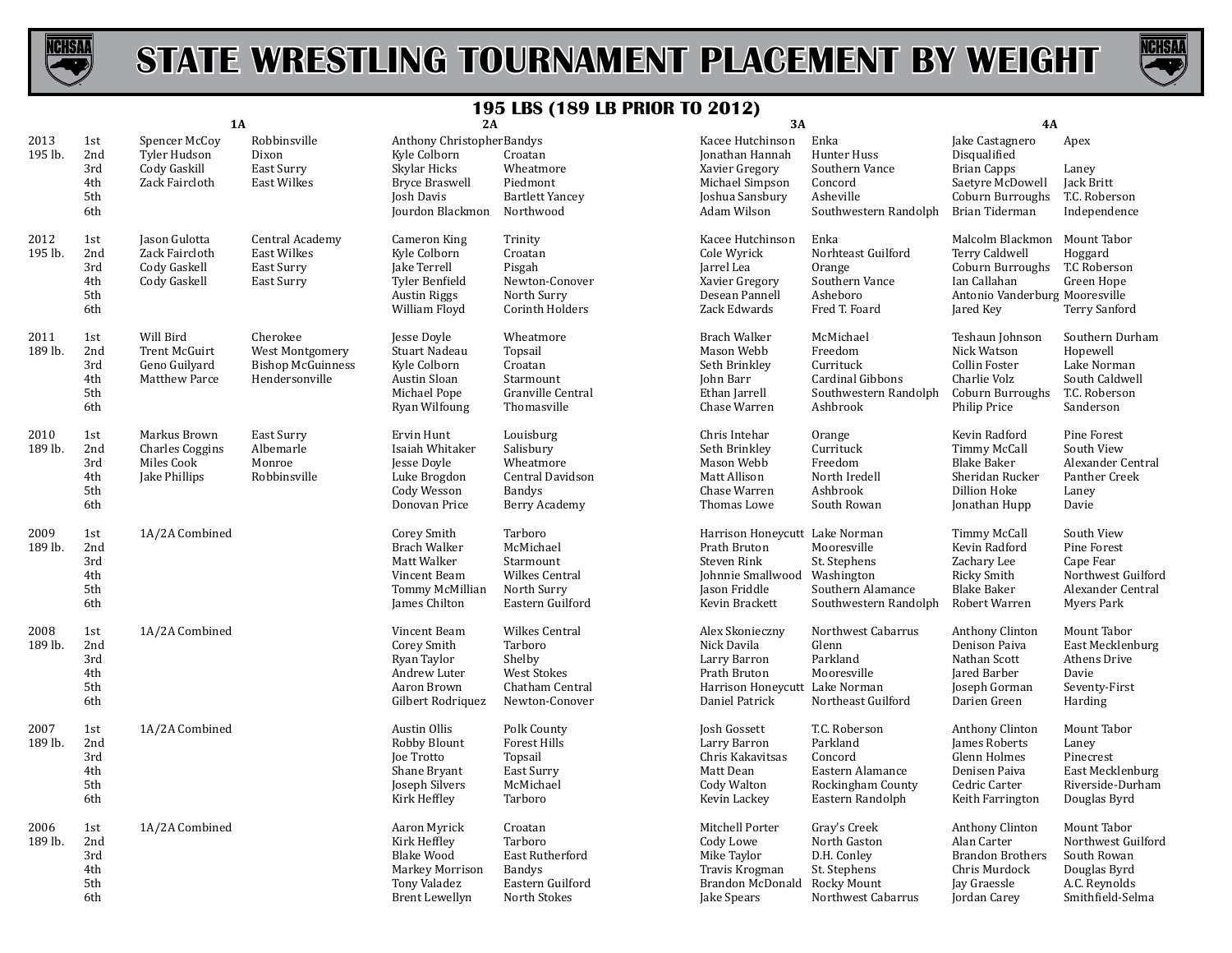



|                 |                                        | 1A             | 2A                                                                                                       |                                                                                                 | 3A                                                                                                |                                                                                                              | <b>4A</b>                                                                                                     |                                                                                                     |
|-----------------|----------------------------------------|----------------|----------------------------------------------------------------------------------------------------------|-------------------------------------------------------------------------------------------------|---------------------------------------------------------------------------------------------------|--------------------------------------------------------------------------------------------------------------|---------------------------------------------------------------------------------------------------------------|-----------------------------------------------------------------------------------------------------|
| 2005<br>189 lb. | 1st<br>2nd<br>3rd<br>4th<br>5th<br>6th | 1A/2A Combined | Josh Collins<br>Aaron Myrick<br>Daniel Sedlak<br>Scott Russell<br>Carl Marrow<br>Kyle Higgins            | Cedar Ridge<br>Croatan<br>Topsail<br><b>Brevard</b><br>Southern Vance<br>Forbush                | Jeremy Perdue<br>Turner Wood<br>Jesse Rayfield<br>Josh Moore<br>Patrick O'Reilly<br>Thomas Foster | Southwestern Randolph<br>C.B. Aycock<br>North Gaston<br>Eastern Randolph<br>West Carteret<br>Southern Durham | Mark Jahad<br>Alan Carter<br><b>Stanton White</b><br>Harry Davis<br><b>Brandon Brothers</b><br>Kevin Driscoll | Cary<br>Northwest Guilford<br>Myers Park<br>Westover<br>South Rowan<br>Alexander Central            |
| 2004<br>189 lb. | 1st<br>2nd<br>3rd<br>4th<br>5th<br>6th | 1A/2A Combined | Jim Ollis<br><b>Josh Collins</b><br>Matt Bosse<br>Aaron Myrick<br>Scott Russell<br>Carl Marrow           | Polk County<br>Cedar Ridge<br><b>West Stokes</b><br>Croatan<br><b>Brevard</b><br>Southern Vance | Doug Long<br>Zack Hayworth<br>Seth DuFault<br>Bo Ashford<br>Zeb Moore<br>Chris Sternecker         | Eastern Randolph<br>Northwest Cabarrus<br>North Iredell<br>Triton<br>Northeast Guilford<br>Parkland          | Daniel Llamas<br>Marquee Leathers<br>Nick Sweet<br>Matt Williams<br>Alan Carter<br>Jarris Alexander           | Riverside-Durham<br>Northern Durham<br>Havelock<br>Athens Drive<br>Northwest Guilford<br>Myers Park |
| 2003<br>189 lb. | 1st<br>2nd<br>3rd<br>4th<br>5th<br>6th | 1A/2A Combined | Daren Burns<br>Kyle Hood<br><b>Josh Collins</b><br>Russell Wilson<br>Marquin Barnette<br>Junior Robinson | Bandys<br>Charles D. Owen<br>Cedar Ridge<br>West Henderson<br>Mount Pleasant<br>T.W. Andrews    | Joe Pacheco<br>Doug Long<br>Zack Hayworth<br>Caron Goodwin<br>Bo Noah<br>Jamaal Olds              | East Gaston<br>Eastern Randolph<br>Northwest Cabarrus<br>Anson<br>Southern Alamance<br>Hillside              | Mike Causey<br>John Buck<br>Marquee Leathers<br>Andrew Matroni<br>Clint Stanley<br>Obi Egibuna                | Laney<br>A.C. Reynolds<br>Northern Durham<br>Green Hope<br>Davie<br>Scotland                        |
| 2002<br>189 lb. | 1st<br>2nd<br>3rd<br>4th               | 1A/2A Combined | Daren Burns<br>Devin Lynch<br>Joseph Walker<br>Ryan Onofrio                                              | Bandys<br>East Surry<br>Salisbury<br>Croatan                                                    | Joe Pacheco<br>Steven McClamrock Concord<br><b>Tray Brawley</b><br>Ian Lindenmuth                 | East Gaston<br>Mooresville<br>Morehead                                                                       | Corey Winston<br>Corey Pendergrass<br>Nick Frazier<br><b>Andrew Bost</b>                                      | Riverside-Durham<br>Mount Tabor<br>Havelock<br>Cary                                                 |
| 2001<br>189 lb. | 1st<br>2nd<br>3rd<br>4th               | 1A/2A Combined | Joel Gregory<br>Devin Lynch<br>Allyn Younger<br>Jackie Holleman                                          | Shelby<br>East Surry<br>McMichael<br>East Wilkes                                                | Karlton Dixon<br>Taylor Godleski<br>Jerod Lenderman<br>Jason Tolbert                              | Fuquay-Varina<br>Erwin<br>Havelock<br>T.C. Roberson                                                          | Corey Winston<br>Adam Jagow<br>Mike Braton<br>John McIntosh                                                   | Riverside-Durham<br>Chapel Hill<br>Laney<br>Southeast Raleigh                                       |
| 2000<br>189 lb. | 1st<br>2nd<br>3rd<br>4th               | 1A/2A Combined | Manny Deshauteurs Brevard<br>Jauron James<br>Antonio King<br>Nate Hall                                   | Statesville<br>Cummings<br>Tarboro                                                              | Anthony Hillman<br>Casey Wassum<br>Karlton Dixon<br><b>Torey Diggs</b>                            | Kings Mountain<br>Central Cabarrus<br>Fuquay-Varina<br>T.W. Andrews                                          | Jamell McLean<br>Jeremy Edwards<br>Patrick Lowery<br>Adam Jagow                                               | Laney<br>North Forsyth<br>Davie<br>Chapel Hill                                                      |
| 1999<br>189 lb. | 1st<br>2nd<br>3rd<br>4th               | 1A/2A Combined | Brian Buchanan<br>Ryan Morris<br>Lucas Smith<br>Doyle Midgette                                           | <b>Avery County</b><br>Mount Pleasant<br>Alleghany<br>Currituck                                 | Anthony Ash<br><b>Troy Roberts</b><br>Matthew Parkhill<br>Michael Lowe                            | Kings Mountain<br>J.F. Webb<br>East Henderson<br>Carver                                                      | Taj Parham<br><b>Ernest Campbell</b><br>George Rivers<br>Aaron George                                         | Seventy-First<br>Lumberton<br>New Bern<br>Cary                                                      |
| 1998<br>189 lb. | 1st<br>2nd<br>3rd<br>4th               | 1A/2A Combined | <b>Billy Noble</b><br>Lucas Smith<br>Josh Wilkerson<br>Antonio King                                      | West Brunswick<br>Alleghany<br>Murphy<br>Cummings                                               | Jason Bostic<br>Jamie Cummings<br>T.J. McClain<br>Jake Trull                                      | Asheboro<br>South Iredell<br>Kings Mountain<br>Northeast Guilford                                            | Chris McMillian<br>Taj Parham<br>Scot Cornatzer<br>Jarrod Williams                                            | Apex<br>Seventy-First<br>Davie<br>Olympic                                                           |
| 1997<br>189 lb. | 1st<br>2nd<br>3rd<br>4th               | 1A/2A Combined | <b>Rodney Bates</b><br>Cliff Thompson<br>Josh Wilkinson<br>Charlie Palmer                                | Starmount<br>Randleman<br>Murphy<br>Mount Airy                                                  | Mario Chavis<br>Titus Harrison<br>Jamie Cummings<br>Josh Benfield                                 | Northern Vance<br>Reidsville<br>South Iredell<br>St. Stephens                                                | Josh McClure<br>Jason Gore<br>Sinterian Dixon<br><b>Bradley Escaravage</b>                                    | Independence<br>Cary<br>C.E. Jordan<br>Tuscola                                                      |
| 1996<br>189 lb. | 1st<br>2nd<br>3rd<br>4th               | 1A/2A Combined | Jeremy Benfield<br>Josh Alward<br>Rodney Bates<br>Dennis Kline                                           | Charles D. Owen<br>Mount Pleasant<br>Starmount<br>Madison                                       | <b>Brian Bridges</b><br>Kelly Benston<br>Gabriel Nansteel<br>Cliff Gore                           | Southern Vance<br>North Lenoir<br>Havelock<br>West Brunswick                                                 | Neil Cornatzer<br>Chris Kotish<br>Kenny Howard<br>Jeff Shaw                                                   | Davie<br>South Rowan<br>Anson<br>Hoke County                                                        |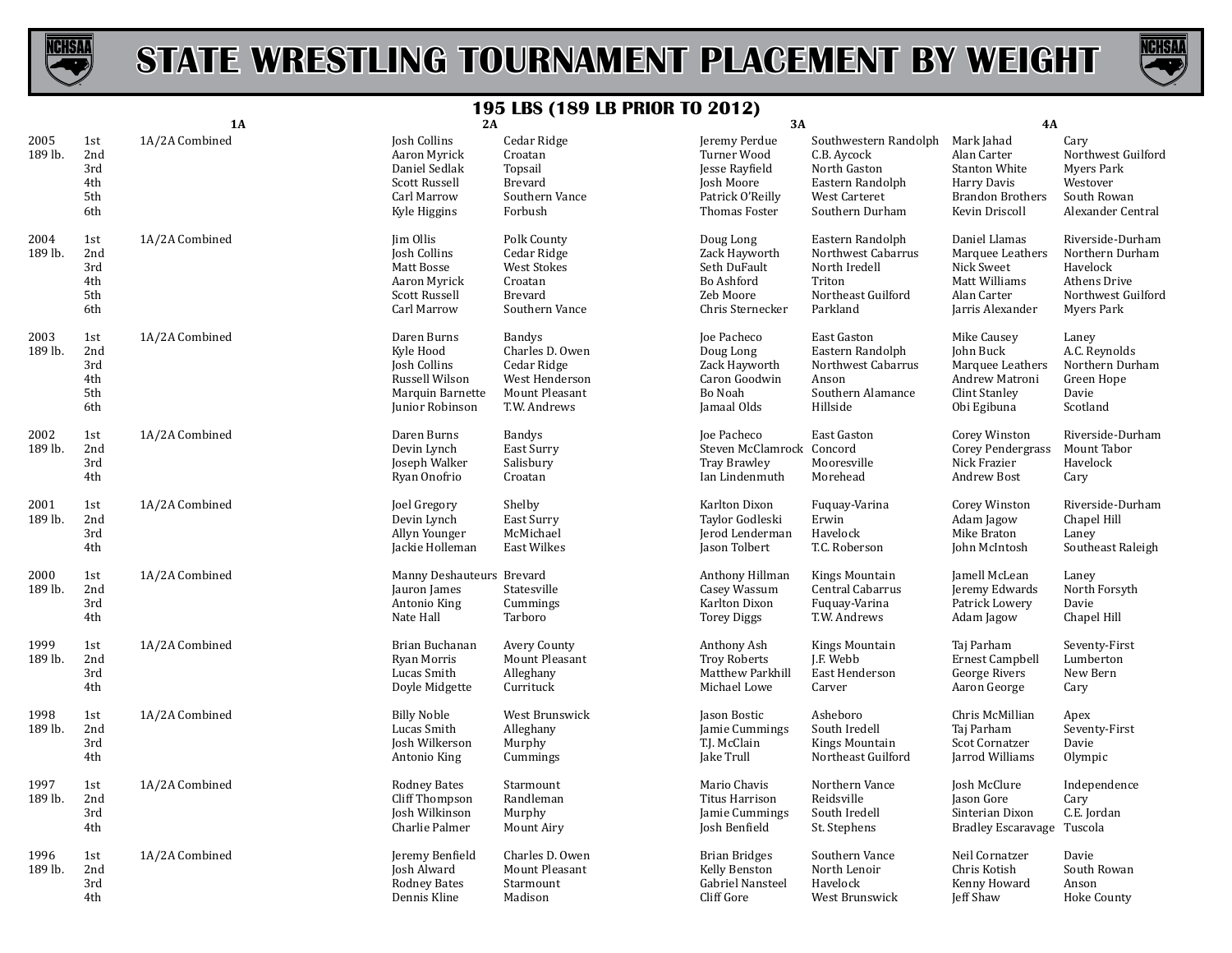



|                 | 1A                       |                | 2A                                                                  |                                                                      | 3A                                                                    |                                                                       | <b>4A</b>                                                                   |                                                                     |
|-----------------|--------------------------|----------------|---------------------------------------------------------------------|----------------------------------------------------------------------|-----------------------------------------------------------------------|-----------------------------------------------------------------------|-----------------------------------------------------------------------------|---------------------------------------------------------------------|
| 1995<br>189 lb. | 1st<br>2nd<br>3rd<br>4th | 1A/2A Combined | Walter Jacobs<br>Chris O'Toole<br>Josh Alward<br>Bryan Shumate      | Southwest Guilford<br>Elkin<br><b>Mount Pleasant</b><br>North Wilkes | Pago Harris<br>Michael Nelson<br><b>Brian Bridges</b><br>Travis Daye  | South Iredell<br>Shelby<br>Southern Vance<br>Asheboro                 | Dwayne Cason<br>D'Nodrick Nathan<br>Jeff Denson<br>Chris Kotish             | E.E. Smith<br>Athens Drive<br>Orange<br>South Rowan                 |
| 1994<br>189 lb. | 1st<br>2nd<br>3rd<br>4th | 1A/2A Combined | James Short<br>B.J. Gurnsey<br><b>Bobby Money</b><br>Mark Koontz    | North Henderson<br>Currituck<br>Alleghany<br>North Rowan             | Pago Harris<br>Chris Bullock<br><b>Tommy Andrews</b><br>Jake Hamilton | South Iredell<br>J.F. Webb<br>Wake Forest-Rolesville<br>T.C. Roberson | D'Nodrick Nathan<br>Dwayne Cason<br><b>Joe Tate</b><br>Gerald McDuffie      | <b>Athens Drive</b><br>E.E. Smith<br>North Mecklenburg<br>Goldsboro |
| 1993<br>189 lb. | 1st<br>2nd<br>3rd<br>4th | 1A/2A Combined | Will Shambley<br>James Short<br>Adam Mitchell<br>Les Midgette       | Northwood<br>Edneyville<br>Pamlico<br>Currituck                      | Rob Heaton<br>Jerry Rorie<br>Pago Harris<br>Allen Frazier             | West Henderson<br>T.W. Andrews<br>South Iredell<br>Havelock           | D'Nodrick Nathan<br><b>Jotham Pruitt</b><br>Ionathan Lane<br>Dwayne Cason   | <b>Athens Drive</b><br>Riverside-Durham<br>Westover<br>E.E. Smith   |
| 1992<br>189 lb. | 1st<br>2nd<br>3rd<br>4th | 1A/2A Combined | Perez Boulware<br>Mac Guin<br>Les Midgett<br>Will Shambley          | Thomasville<br>Mooresville<br>Currituck<br>Northwood                 | Rob Heaton<br>Chad Lamar<br>Jerry Rorie<br>Carlos Allred              | West Henderson<br>Northwest Guilford<br>T.W. Andrews<br>St. Stephens  | David Reynolds<br>Dameon Dempsey<br><b>Bart Davis</b><br>Tony Medlin        | Enloe<br>Glenn<br><b>East Gaston</b><br>Southern Wayne              |
| 1991<br>189 lb. | 1st<br>2nd<br>3rd<br>4th | 1A/2A Combined | Perez Boulware<br>Eric Collins<br>Mike Kinser<br>Les Midgette       | Thomasville<br>Monroe<br>South Stanly<br>Currituck                   | Eric Hedin<br>Gary Aldritch<br>Jerry Rorie<br>Mike McCollum           | Enka<br>Sun Valley<br>T.W. Andrews<br>R-S Central                     | Jerry Brooks<br>Jim Tesch<br>Tory Maiden<br>Tom Soulston                    | East Gaston<br>East Forsyth<br>Watauga<br>Davie                     |
| 1990<br>189 lb. | 1st<br>2nd<br>3rd<br>4th | 1A/2A Combined | Louie Turbyfill<br>Jack Lunsford<br>Marty Johnson<br>Perez Boulware | Avery County<br>Charles D. Owen<br><b>East Wilkes</b><br>Thomasville | Rick Hall<br>David Lancaster<br>Greg Cox<br>Gary Aldrich              | Southeast Guilford<br>Ragsdale<br>Rockingham County<br>Sun Valley     | Jerry Brooks<br>Irvin Dubose<br>Murphy Smith<br>John Coulston               | East Gaston<br>Apex<br>Scotland<br>Davie                            |
| 1989<br>189 lb. | 1st<br>2nd<br>3rd<br>4th | 1A/2A Combined | Gary Wood<br>Louie Turbyfill<br>Brian Hallman<br><b>Rick Kirk</b>   | North Stokes<br>Avery County<br>East Davidson<br>Ledford             | <b>Brent David</b><br>Andrew Wiley<br>Bryan Allen<br>David Lancaster  | T.W. Andrews<br>Walter M. Williams<br>St. Stephens<br>Ragsdale        | <b>Robert Potter</b><br><b>Steve Barber</b><br>James Reaves<br>Greg Foushee | New Bern<br>West Mecklenburg<br>Hillside<br>Dudley                  |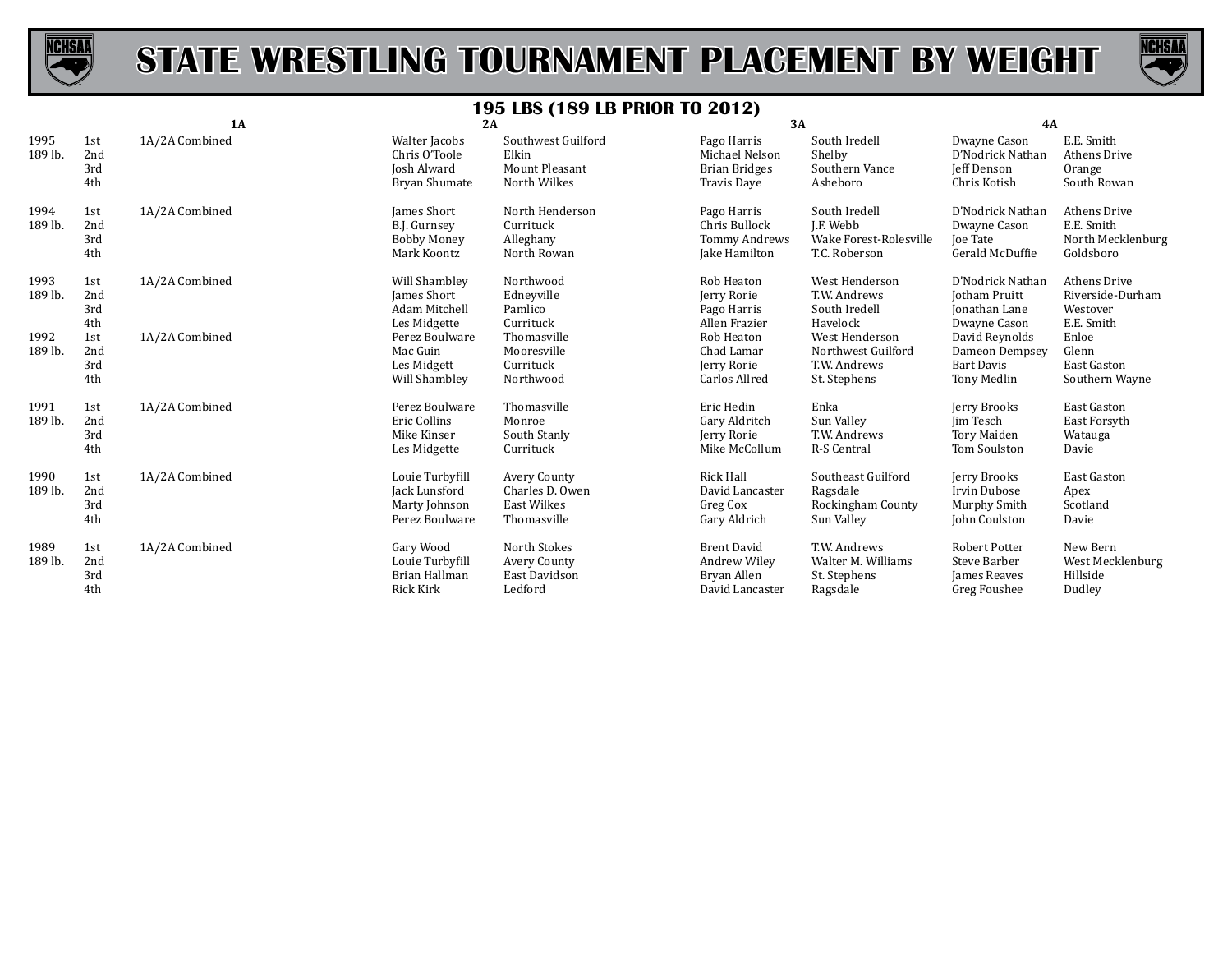



|                 |                                        | 1A                                                                   |                                                                       | 2A                                                                                                              |                                                                                                        | 3A                                                                                                                        |                                                                                                      | 4A                                                                                                      |                                                                                                     |
|-----------------|----------------------------------------|----------------------------------------------------------------------|-----------------------------------------------------------------------|-----------------------------------------------------------------------------------------------------------------|--------------------------------------------------------------------------------------------------------|---------------------------------------------------------------------------------------------------------------------------|------------------------------------------------------------------------------------------------------|---------------------------------------------------------------------------------------------------------|-----------------------------------------------------------------------------------------------------|
| 2021<br>220 lb. | 1st<br>2nd<br>3rd<br>4th               | Ben Wachacha<br>Zach Vance<br><b>Tony Rogers</b><br>Saverio Lennon   | Robbinsville<br>Avery County<br>South Stanly<br>Mount Airy            | Chase Crayton<br>Alex Johnson<br>Cole Clark<br>Keyan Floyd                                                      | Mount Pleasant<br>North Pitt<br>Newton-Conover<br>Reidsville                                           | <b>Triston Norris</b><br>Elijah Hurt<br>Jacob Vickers<br>Hayden Horne                                                     | North Henderson<br>North Iredell<br>Eastern Guilford<br>Orange                                       | Noah Williams<br>Sakarri Morrison<br>Nathan Carnes<br>Joshua George                                     | Apex<br>Lake Norman<br>Porter Ridge<br>South View                                                   |
| 2020<br>220 lb. | 1st<br>2nd<br>3rd<br>4th<br>5th<br>6th | Levi Andrews<br>Sergio Saldana<br>Eric Olvera<br><b>Tony Rogers</b>  | <b>Avery County</b><br>Uwharrie Charter<br>Mount Airy<br>South Stanly | Chase Crayton<br>Jaron Greer<br>Grayson Cannon<br>Elijah Swinson<br>Kyonta Burns<br>Casey Bolick                | Mount Pleasant<br>Ashe County<br>East Lincoln<br>North Lenoir<br>Anson<br><b>Bunker Hill</b>           | Nick Minacapelli<br><b>Triston Norris</b><br>Cody Hardy<br>Jacob Barlow<br>Alex McCalop<br>Elijah Hurt                    | Cape Fear<br>North Henderson<br>Parkwood<br>Northern Guilford<br>Southeast Guilford<br>North Iredell | Aaron Redfearn<br>Rylan Vann<br>Josh George<br>Dominic Harris<br><b>Jeffrey Palmer</b><br>Corey Pollock | Myers Park<br>Cary<br>South View<br>Hough<br>Corinth Holders<br>Laney                               |
| 2019<br>220 lb. | 1st<br>2nd<br>3rd<br>4th<br>5th<br>6th | Levi Andrews<br>Kyle Fink<br>Mitchell Edwards<br>Nicholas King       | Avery County<br>Robbinsville<br>East Surry<br>West Montgomery         | Zachariah Bare<br>Sean Sprague<br>Raven Atkins<br>Jahki Rankin<br>Casey Bolick<br>Khalil Everett                | Ashe County<br>East Henderson<br>Northeastern<br>Reidsville<br><b>Bunker Hill</b><br>North Pitt        | Michael Smith<br>Ray Dixon<br>Nick Minacapelli<br>Trey Wilson<br>Javon Robinson<br>Michael Rogers                         | Asheboro<br>Douglas Byrd<br>Cape Fear<br>Enka<br>Monroe<br>Franklinton                               | Jalen Brooks<br>Jesus Olmedo<br>Jerell Belcher<br>John Jimenez<br>Ishmael Williams<br>Raymond Jones     | Cardinal Gibbons<br>Davie<br>South Central<br>Mooresville<br>Ardrey Kell<br>East Mecklenburg        |
| 2018<br>220 lb. | 1st<br>2nd<br>3rd<br>4th<br>5th<br>6th | Will Paul<br>Fredy Romero<br>Caleb Money<br>Paden Lungrin            | Swain County<br>Robbinsville<br>Starmount<br>North Stokes             | Zachariah Bare<br>Kenneth Pinnix<br>Jason Wescott<br>Devin Daugherty<br>Albert Harris<br>Disqualified           | Ashe County<br>Reidsville<br>Fred T. Foard<br>Wheatmore<br>Currituck                                   | Michael Smith<br>Nick Hampton<br>Levi West<br>Ray Dixon<br>Patrick Peterson<br>Prince Bemah                               | Asheboro<br>North Iredell<br>Southeast Guilford<br>Douglas Byrd<br>Swansboro<br>Hunter Huss          | Jalen Brooks<br>John Jimenez<br>Davin Vann<br>Larry Williams<br>Anthony Olmedo<br>Darrius Smith         | Cardinal Gibbons<br>Mooresville<br>Cary<br>Corinth Holders<br>Davie<br>Mallard Creek                |
| 2017<br>220 lb. | 1st<br>2nd<br>3rd<br>4th<br>5th<br>6th | Robert Alvarez<br>Craig Cutshaw<br>Vincent Vielandi<br>Paden Lungrin | East Montgomery<br>Swain County<br>Alleghany<br>North Stokes          | Shykale Steptoe<br>Kaleb Dunn<br>Cody Hyatt<br>Javon Robinson<br>Albert Harris<br>Jacobie Lewis                 | West Caldwell<br>Surry Central<br>Trinity<br>Monroe<br>Currituck<br>Carrboro                           | Payton Wilson<br>Dan Louba<br>Ravon Kirkland<br>Jayson McDonald<br>Joseph Cannon<br>Josiah Bellamy                        | Orange<br>Hickory Ridge<br>Anson<br>West Craven<br>Chapel Hill<br>Western Alamance                   | Xavier Lenear<br>Jalen Brooks<br>Cade Smith<br>Jesus Olmedo<br>Levi West<br>Alex Teeter                 | Independence<br>Cardinal Gibbons<br>South View<br>Davie<br>Southeast Guilford<br>Mooresville        |
| 2016<br>220 lb. | 1st<br>2nd<br>3rd<br>4th<br>5th<br>6th | Will Atkins<br><b>Blake Dean</b><br>Landon Shipman<br>Robert Alvarez | Mitchell<br>Rosewood<br>Rosman<br><b>East Montgomery</b>              | London Page<br><b>Tyrik Council</b><br>Devohn Cruz<br>Kurron Moore<br><b>Tristian Childers</b><br>Thomas Hudson | East Burke<br>North Pitt<br>Monroe<br>Hunter Huss<br>Maiden<br>Dixon                                   | Lathan Bumgarner<br>Payton Wilson<br>Mason Flynt<br>Dan Louba<br>Nate Gilbert<br>Aron Brown                               | North Gaston<br>Orange<br>Ledford<br>Hickory Ridge<br>West Brunswick<br>Statesville                  | Demazio Samuel<br>Evan Surgeon<br>Danarius Lang<br>Xavier Lenear<br>Cade Smith<br>Alex Willis           | Northern Durham<br>Southeast Guilford<br>Seventy-First<br>Independence<br>South View<br>Laney       |
| 2015<br>220 lb. | 1st<br>2nd<br>3rd<br>4th<br>5th<br>6th | Spencer McCoy<br>Will Atkins<br>Landon Shipman<br>Rayquon Jones      | Swain County<br>Mitchell<br>Rosman<br>Rosewood                        | Kaleb Hines<br>Joshua Hamilton<br>Meshack Smith<br>Slade Moss<br>London Page<br><b>Travis Doyle</b>             | R-S Central<br>Ashe County<br>Northside-Jacksonville<br>Hunter Huss<br>East Burke<br>Wheatmore         | Ethan Kanagy<br>Lathan Bumgarner North Gaston<br>Ryan Ashley<br><b>Cameron Wilfong</b><br>Nathan Gilbert<br>Nick Costigan | Weddington<br>Southern Nash<br>Fred T. Foard<br>West Brunswick<br>Burns                              | Cary Miller<br>Evan Surgeon<br>Parker Correll<br>Vincent Ngwu<br>Leroy Scales<br>Shane Newman           | Northwest Guilford<br>Southeast Guilford<br>Davie<br>Millbrook<br>Reagan<br><b>Holly Springs</b>    |
| 2014<br>220 lb. | 1st<br>2nd<br>3rd<br>4th<br>5th<br>6th | <b>Taylor Nester</b><br>Jeff Vick<br>Brandon Lee<br>Rayquon Jones    | Alleghany<br>South Davidson<br>Robbinsville<br>Rosewood               | Kyle Guins<br><b>Rhett Hoy</b><br>Andrew Gaither<br>Keith Clemmons<br>Tywon Bond<br>Cody Slate                  | <b>Bunker Hill</b><br>Hendersonville<br>Newton-Conover<br>Thomasville<br>John A. Holmes<br>North Surry | Michael Simonovich North Buncombe<br>Nick Coe<br>Ryan Ashley<br>Tyler Evers<br>Nick Costigan<br>Forfeit                   | Asheboro<br>Southern Nash<br>Terry Sanford<br><b>Burns</b>                                           | Thomas Rodriquez<br>Sam Campbell<br>Troy Cain<br>Kevin Alanis<br>Cary Miller<br>Matthew Powell          | Parkland<br>West Johnston<br>South View<br>Alexander Central<br>Northwest Guilford<br>Panther Creek |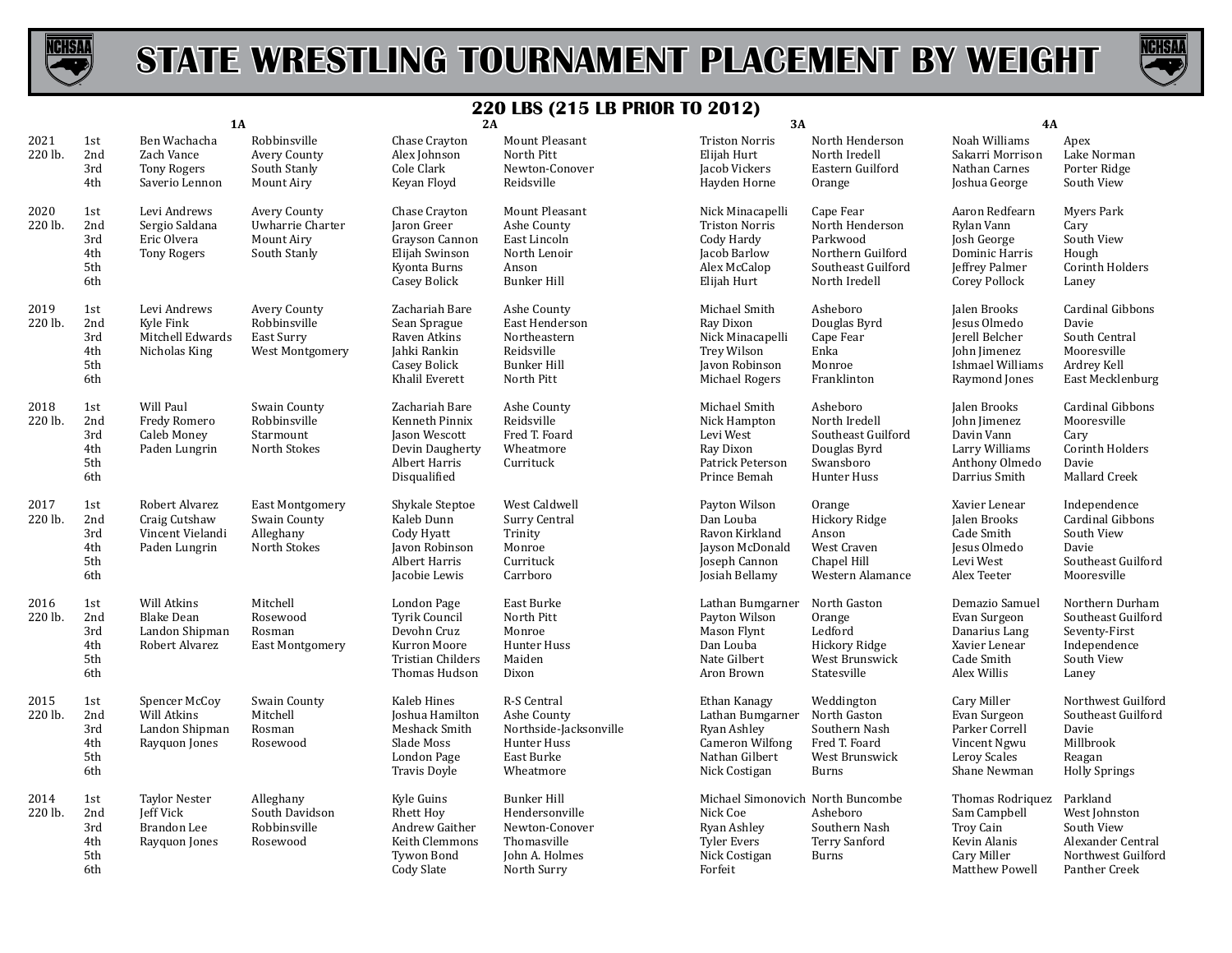



|                 |                                        | 1A                                                                                       |                                                               | 2A                                                                                                              |                                                                                                                   | 3A                                                                                                                      |                                                                                                              | 4A                                                                                                                                              |                                                                                                   |
|-----------------|----------------------------------------|------------------------------------------------------------------------------------------|---------------------------------------------------------------|-----------------------------------------------------------------------------------------------------------------|-------------------------------------------------------------------------------------------------------------------|-------------------------------------------------------------------------------------------------------------------------|--------------------------------------------------------------------------------------------------------------|-------------------------------------------------------------------------------------------------------------------------------------------------|---------------------------------------------------------------------------------------------------|
| 2013<br>220 lb. | 1st<br>2nd<br>3rd<br>4th<br>5th<br>6th | <b>Taylor Nester</b><br><b>Rhett Hov</b><br>Chris Alex Lopez<br><b>Todd Cogar</b>        | Alleghany<br>Hendersonville<br>Ayden-Grifton<br>East Carteret | Jacob Comer<br>Joseph Sculthorpe<br>Zac Whisnant<br>Guillermo Solis<br><b>Trey Eason</b><br>Elijah Harris       | Central Davidson<br>Topsail<br><b>Bandys</b><br>West Caldwell<br>Northside-Jacksonville<br><b>Corinth Holders</b> | Alex Lyles<br>Andrew Christopher St. Stephens<br>Trent Allen<br>Nick Coe<br>Daniel Carroll<br><b>Sterling Mills</b>     | Carson<br>South Brunswick<br>Asheboro<br>West Henderson<br>D.H. Conley                                       | Luke Fetia<br>Patrick Phillips<br>Troy Cain<br>Zachary McLean<br><b>Corey Daniels</b><br>Thomas Rodriquez                                       | Pinecrest<br>Porter Ridge<br>South View<br><b>High Point Central</b><br>Cary<br>Parkland          |
| 2012<br>220 lb. | 1st<br>2nd<br>3rd<br>4th<br>5th<br>6th | <b>Rhett Hoy</b><br><b>Quinton Plyler</b><br>Greg Upchurch<br>Dayshawn Blackman Mitchell | Hendersonville<br>Central Academy<br>East Surry               | Wes Brown<br>Ryan Broadie<br>Dylan Davis<br>Zach Creed<br>Guillermo Solis<br>Tyler Hudson                       | Surry Central<br>Thomasville<br>West Lincoln<br>North Surry<br>West Caldwell<br>West Davidson                     | Chase Warren<br>Jacob McCann<br>Holden Bohannon<br>Josh Huskey<br><b>Craig Bailes</b><br>Kyle Dubois                    | Ashbrook<br>Northeast Guilford<br>Cleveland<br><b>Union Pines</b><br>Concord<br>Morehead                     | <b>Tyler Radford</b><br>Denzel Dejournette R.J. Reynolds<br>Teejona Hines<br>Luke Fetia<br>Lewis Crumsey<br>Troy Cain                           | McDowell<br>Glenn<br>Pinecrest<br>Millbrook<br>South View                                         |
| 2011<br>215 lb. | 1st<br>2nd<br>3rd<br>4th<br>5th<br>6th | Antwain Green<br>Cody Lefler<br>Greg Upchurch<br>Lars Gordon                             | West Montgomery<br>West Wilkes<br>East Surry<br>Dixon         | Cameron King<br>Joseph Graves<br>Rashad Kissler<br><b>Tyrone Perkins</b><br>Joshua Wineberg<br>Oliver Sanchez   | Trinity<br>Topsail<br>Newton-Conover<br>North Pitt<br>Ashe County<br>Chase                                        | Ian Kirkman<br><b>Javier Ortiz</b><br><b>Tripp Patterson</b><br>Raymond Arroyo<br>Micah Honeycutt<br><b>Taylor King</b> | Morehead<br>Southwestern Randolph<br>Hibriten<br>West Carteret<br>Carson<br>Eastern Alamance                 | Harrison Honeycutt Lake Norman<br><b>Matthew Bennett</b><br>Anthony Grist<br>Denzel Dejournette R.J. Reynolds<br>Vonques Knox<br>Bryson Luffman | Butler<br>New Bern<br>West Charlotte<br>Mooresville                                               |
| 2010<br>215 lb. | 1st<br>2nd<br>3rd<br>4th<br>5th<br>6th | Chris Anderson<br>Lars Gordon<br>Ryan Lynch<br>Cody Harwood                              | South Davidson<br>Dixon<br>East Surry<br>South Stanly         | Jake Tester<br><b>Josh Metcalf</b><br>Emmanuel Bryant<br>Angelo Dunn<br>Oliver Sanchez<br>Joseph Platt          | North Stanly<br>Polk County<br>Croatan<br>Trinity<br>Chase<br>Newton-Conover                                      | Zoi Ouellette<br>Ian Kirkman<br>Javier Ortiz<br>Roger Vargas<br>Joe Young<br>Kaleb Rierson                              | Hibriten<br>Morehead<br>Southwestern Randolph<br>North Iredell<br>Northern Nash<br><b>Union Pines</b>        | Harrison Honeycutt Lake Norman<br>Jackie Green<br>Sebastin Schulz<br>Dylan Edwards<br>Kevin Markham<br>Anthony Grist                            | Seventy-First<br>High Point Central<br>Leesville Road<br>Alexander Central<br>New Bern            |
| 2009<br>215 lb. | 1st<br>2nd<br>3rd<br>4th<br>5th<br>6th | 1A/2A Combined                                                                           |                                                               | Zoi Ouellette<br>Jordan Ollis<br><b>Emmanuel Bryant</b><br>Chris Anderson<br>Devin Trull<br>Jake Tester         | Hibriten<br>Polk County<br>Croatan<br>South Davidson<br>Robbinsville<br>North Stanly                              | Dereck Holloman<br>Kenneth Lindsey<br>Christian McLean<br>Nathan Lemings<br>Matt Allison<br>Javier Ortiz                | West Carteret<br>Southern Lee<br>Southwest Guilford<br>Mooresville<br>North Iredell<br>Southwestern Randolph | Karonne Jones<br>Ben Schultz<br>A.J. Smart<br>Jackie Green<br>Anthony Grist<br>Marcus Miller                                                    | Cape Fear<br>East Burke<br>Northwest Guilford<br>Seventy-First<br>New Bern<br>Pine Forest         |
| 2008<br>215 lb. | 1st<br>2nd<br>3rd<br>4th<br>5th<br>6th | 1A/2A Combined                                                                           |                                                               | Andrew Reinhardt<br>Chandler Turpin<br>Zoi Ouellette<br>Andrew Evans<br><b>Austin Young</b><br>Glenn Cothren    | Newton-Conover<br>Robbinsville<br>Hibriten<br>Cardinal Gibbons<br>Madison<br>Alleghany                            | Christian McLean<br>Jared Seate<br>Eric Sims<br>Kenneth Lindsev<br>Jarett Covar<br>Jacob McNeill                        | Southwest Guilford<br>Olympic<br>Parkland<br>Southern Lee<br>C.B. Aycock<br>Lake Norman                      | James Del Riva<br>Nathan Stanford<br>John Schmittle<br>Kyle Burke<br>George Haddock<br>Jackie Green                                             | Alexander Central<br>Hopewell<br>Leesville Road<br>Northern Durham<br>Myers Park<br>Seventy-First |
| 2007<br>215 lb. | 1st<br>2nd<br>3rd<br>4th<br>5th<br>6th | 1A/2A Combined                                                                           |                                                               | <b>Josh Edwards</b><br>Jerome Poole<br>James Alexander<br>Andrew Reinhardt<br><b>Bobby Hyson</b><br>Dylan Brown | Northwood<br>Forbush<br>Northside-Jacksonville<br>Newton-Conover<br>West Henderson<br>Ashe County                 | Jesse McFarland<br>Jake Lance<br>Brandon Johnson<br>Henry Clinton<br><b>Braxton Brannon</b><br>Jarrett Covar            | R-S Central<br>Enka<br>Eastern Wayne<br>Asheboro<br>Mooresville<br>C.B. Aycock                               | Chad McDuffie<br>Josh Downs<br>Trevor Dixon<br>Justice Ike<br>Josh Patch<br>Jesse Cooper                                                        | Fuguay-Varina<br>West Forsyth<br>Cary<br>Jack Britt<br>East Rowan<br>Mount Tabor                  |
| 2006<br>215 lb. | 1st<br>2nd<br>3rd<br>4th<br>5th<br>6th | 1A/2A Combined                                                                           |                                                               | Darryl Rattley<br>Wes Denham<br>Eric Hughes<br>Calvin King<br><b>Travis Flynn</b><br>Ryan Kloepping             | North Brunswick<br>Spring Creek<br>West Wilkes<br>Southern Guilford<br>East Henderson<br>Monroe                   | Chip Reed<br>Gerald Lawrence<br>Brandon Johnson<br>Adawi Revels<br>Charles Smith<br>Billy O'Neal                        | Glenn<br>Washington<br>Eastern Wayne<br>North Iredell<br>Triton<br>West Carteret                             | Garrett Parks<br>Kyle Weible<br>Mike Peterson<br><b>Trevor Dixon</b><br>Jesse Cooper<br>Greg Heavner                                            | Davie<br>Laney<br>Seventy-First<br>Cary<br>Mount Tabor<br>East Burke                              |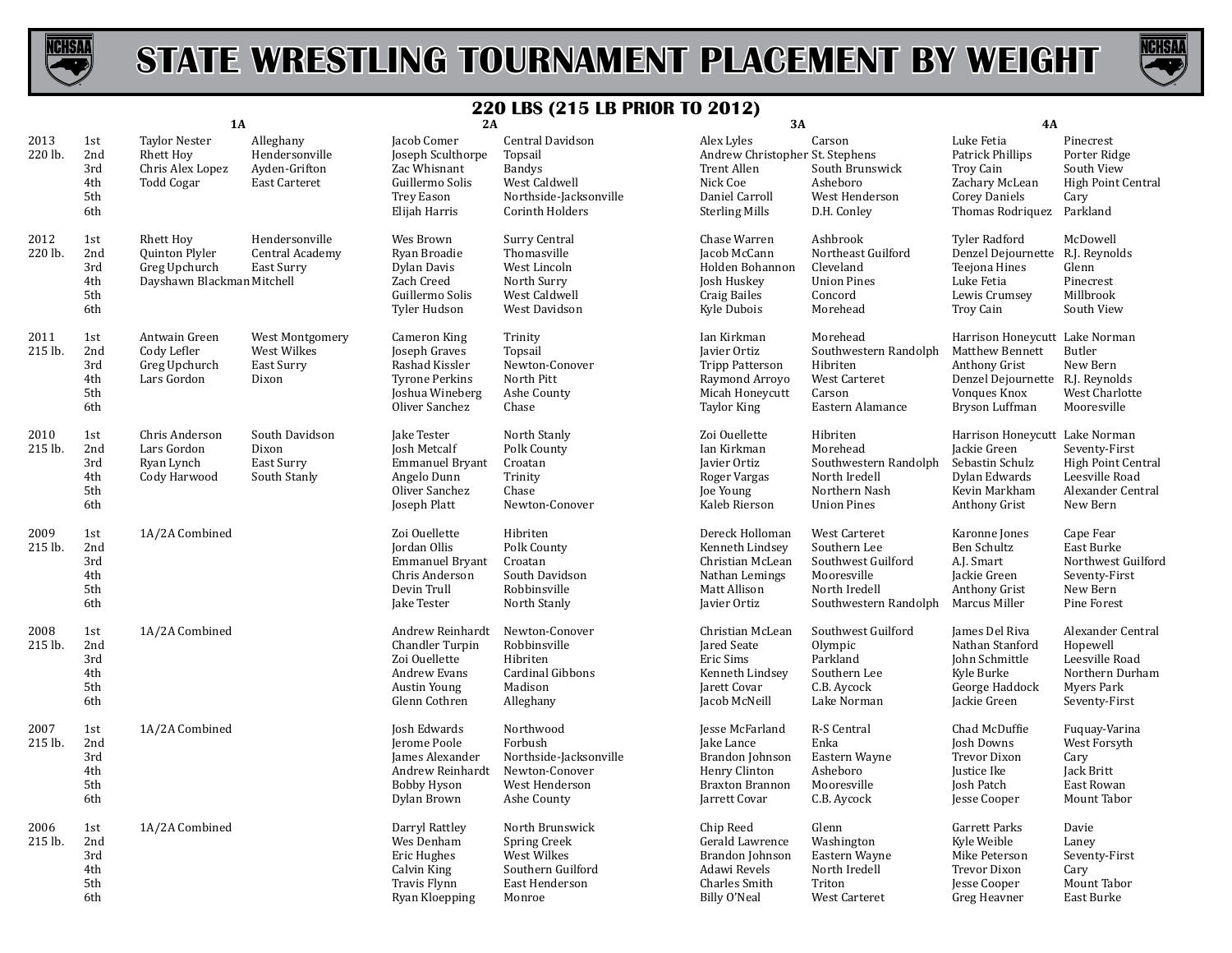



|                 |                                        | 1A             | 2A                                                                                                            |                                                                                        | 3A                                                                                          |                                                                                        | 4A                                                                                                      |                                                                                          |
|-----------------|----------------------------------------|----------------|---------------------------------------------------------------------------------------------------------------|----------------------------------------------------------------------------------------|---------------------------------------------------------------------------------------------|----------------------------------------------------------------------------------------|---------------------------------------------------------------------------------------------------------|------------------------------------------------------------------------------------------|
| 2005<br>215 lb. | 1st<br>2nd<br>3rd<br>4th<br>5th<br>6th | 1A/2A Combined | Ryan Kloepping<br>Jeff Pell<br><b>Brandon Walker</b><br>Alex Lazaro<br><b>Carroll Strong</b><br>Kenny Carrick | Monroe<br>Ashe County<br>Salisbury<br>Elkin<br>Western Guilford<br>South Davidson      | Chip Reed<br>Gerald Lawrence<br>Josh Yon<br>Ben Robinson<br>Zack Klutz<br>Andy Wilson       | Glenn<br>Washington<br>Kings Mountain<br>Concord<br>Enka<br>C.B. Aycock                | Mike Peterson<br>Jarris Alexander<br>Adam Newson<br>Matt Caison<br>Ryan Adair<br>Kyle Weible            | Seventy-First<br>Myers Park<br>Broughton<br>Terry Sanford<br>Northwest Guilford<br>Laney |
| 2004<br>215 lb. | 1st<br>2nd<br>3rd<br>4th<br>5th<br>6th | 1A/2A Combined | Ryan Onofrio<br>Kyle Hood<br>Chad Moore<br>Robert Dark<br>Jody Lambert<br>Wesley Tapia                        | Croatan<br>Charles D. Owen<br>West Henderson<br>Cummings<br>Swain County<br>Shelby     | Aaron Brown<br>Caron Goodwin<br>Bo Noah<br>Patrick Wareham<br>Glenn Martin<br>Justin Isaacs | Weddington<br>Anson<br>Southern Alamance<br>White Oak<br>Parkland<br>St. Stephens      | Ryan Boehm<br>Kenwin Cummings<br>Kyle Elliott<br>Fred Campbell<br>Matt Magee<br>Yancey McDowell         | Davie<br><b>Purnell Swett</b><br>Freedom<br>C.E. Jordan<br>Cary<br>Jack Britt            |
| 2003<br>215 lb. | 1st<br>2nd<br>3rd<br>4th<br>5th<br>6th | 1A/2A Combined | Quincey Talley<br><b>William Hayes</b><br>Stephen Griffith<br>Jacob Byers<br>Ryan Onofrio<br>Johnny Lambert   | Southern Vance<br>T.W. Andrews<br>Avery County<br>Alleghany<br>Croatan<br>Swain County | Tony Walker<br>Mike Hall<br>Glenn Martin<br>Pat Wareham<br>Jason Ingram<br>Eugene Lockett   | Ragsdale<br>Southeast Guilford<br>Parkland<br>White Oak<br>Anson<br>Northeast Guilford | Mario McDuffie<br>Kyle Elliot<br>Robert Sanders<br><b>Scott Suttle</b><br>Shane Barbee<br>Marcus Mercer | Lumberton<br>East Burke<br>Pine Forest<br>West Mecklenburg<br>Orange<br>Northern Nash    |
| 2002<br>215 lb. | 1st<br>2nd<br>3rd<br>4th               | 1A/2A Combined | Quincey Talley<br>J.T. Holleman<br>Damiean Gathings<br>Josh Fouts                                             | Southern Vance<br><b>East Wilkes</b><br>Thomasville<br>Swain County                    | Jesse Hughes<br>Carlos Barren<br>Eugene Lockett                                             | Stephen Muehlbach Southwestern Randolph<br>Trinity<br>Hunt<br>Northeast Guilford       | Patrick Lowery<br>Mario Paylor<br>Derek Brunson<br>David Powell                                         | Davie<br>Northern Durham<br>Hoggard<br>Chapel Hill                                       |
| 2001<br>215 lb. | 1st<br>2nd<br>3rd<br>4th               | 1A/2A Combined | Caleb Smith<br>Quincey Talley<br>David Warren<br>Neil Ridge                                                   | Alleghany<br>Southern Vance<br>East Davidson<br>Randleman                              | Robert Leduc<br>Daniel Israel<br>Brandon Schweitzer West Henderson<br>Hannes Bouwer         | Western Harnett<br>Asheville<br>Fuquay-Varina                                          | <b>Brandon Grasty</b><br>Andy Radzicki<br>Patrick Lowery<br>Matt Richardson                             | Orange<br>Butler<br>Davie<br>East Gaston                                                 |
| 2000<br>215 lb. | 1st<br>2nd<br>3rd<br>4th               | 1A/2A Combined | David Dashielle<br>Tony Anderson<br>Caleb Smith<br>Neil Ridge                                                 | Currituck<br>North Wilkes<br>Alleghany<br>Randleman                                    | Robert Leduc<br>Jason Hefner<br>Brandon Schweitzer West Henderson<br>Carl King              | Western Harnett<br>Northwest Cabarrus<br>Asheboro                                      | Russell Orr<br><b>Brandon Grasty</b><br>Chris Tobin<br>Andy Radzicki                                    | Terry Sanford<br>Orange<br>Cary<br>Butler                                                |
| 1999<br>215 lb. | 1st<br>2nd<br>3rd<br>4th               | 1A/2A Combined | Josh Woodruff<br>Jamaal Legette<br>Justin Dunn<br>Alan Hanner                                                 | Hibriten<br>Dixon<br>Forbush<br>East Davidson                                          | Matt Dunn<br>Ryan Scott<br>Jamel McLean<br>Channing Cobb                                    | North Davidson<br>Morehead<br>Pender<br>Fike                                           | Lewis Polley<br>Chris Tobin<br><b>B.C. Thomas</b><br><b>Charles Roberts</b>                             | Jacksonville<br>Cary<br>Cape Fear<br>Seventy-First                                       |
| 1998<br>215 lb. | 1st<br>2nd<br>3rd<br>4th               | 1A/2A Combined | James Lewis<br>Richard Hicks<br>Josh Woodruff<br>Rayco Kornegay                                               | Charles D. Owen<br>Southern Vance<br>Hibriten<br>Rosewood                              | Josh West<br>Matt Dunn<br>Matt Brookshire<br>Ryan Scott                                     | Central Cabarrus<br>North Davidson<br>Asheville<br>Morehead                            | Alonzo Rempesent<br><b>Charles Roberts</b><br><b>Brian Murphy</b><br>Chris Tobin                        | Northern Durham<br>Seventy-First<br>Davie<br>Cary                                        |
| 1997<br>215 lb. | 1st<br>2nd<br>3rd<br>4th               | 1A/2A Combined | John Rikard<br>Kyle Orr<br><b>Brad Wilson</b><br><b>Billy Whitaker</b>                                        | Charles D. Owen<br>Robbinsville<br>Cummings<br>Alleghany                               | Patrick Mulqueeny<br>Clifford Gore<br>T.J. Duffy<br>Josh West                               | West Carteret<br>West Brunswick<br>Havelock<br>Central Cabarrus                        | Lamontico Melvin<br>Alonzo Rempesent<br>Keyontae Moore<br>Chris Tobin                                   | Seventy-First<br>Northern Durham<br>Freedom<br>Cary                                      |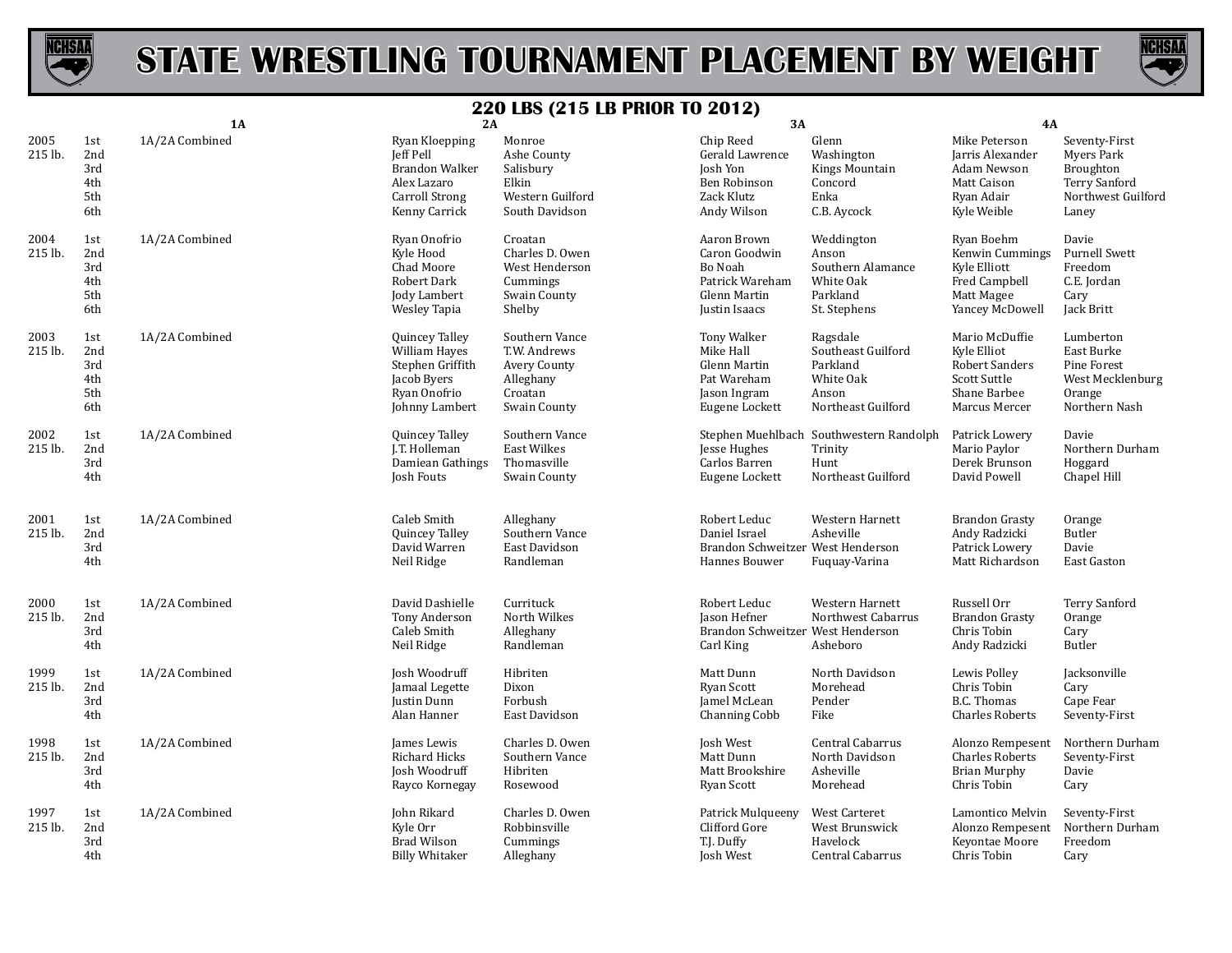



|                 | 1A                                     |                                                                                              | 2A                                                        |                                                                                                           | 3A                                                                                               |                                                                                                               | <b>4A</b>                                                                                               |                                                                                                                                |                                                                                                                             |
|-----------------|----------------------------------------|----------------------------------------------------------------------------------------------|-----------------------------------------------------------|-----------------------------------------------------------------------------------------------------------|--------------------------------------------------------------------------------------------------|---------------------------------------------------------------------------------------------------------------|---------------------------------------------------------------------------------------------------------|--------------------------------------------------------------------------------------------------------------------------------|-----------------------------------------------------------------------------------------------------------------------------|
| 2021<br>285 lb. | 1st<br>2nd<br>3rd<br>4th               | Levi Andrews<br>CJ Henderson<br>Carlos Wesley<br>Nagian Carpenter                            | Avery County<br>Elkin<br>Robbinsville<br>Albemarle        | Ryan Walker<br>Alex Roland<br>Ki Rankin<br>Johnny Peake                                                   | Newton-Conover<br>West Wilkes<br>Reidsville<br>Atkins                                            | Cody Hardy<br>Jamier Ferere<br>Terrence Raspberry Southern Nash<br>Alex McCalop                               | Parkwood<br>Southern Guilford<br>Southeast Guilford                                                     | Rylan Vann<br>Kareem Crawford<br>Javari Wright<br>Nicholas Glasgow                                                             | Cary<br>South View<br><b>Corinth Holders</b><br>Ragsdale                                                                    |
| 2020<br>285 lb. | 1st<br>2nd<br>3rd<br>4th<br>5th<br>6th | Javon Armstrong<br>CJ Henderson<br>Ezekiel Jayne<br>Unique Carvalho                          | Pamlico County<br>Elkin<br>East Carteret<br>Albemarle     | Ryan Walker<br>Devin Daugherty<br>Jordan Lindsay<br><b>Trent Smith</b><br>Amorion McAfee<br>Deljew Harris | Newton-Conover<br>Wheatmore<br>Reidsville<br>East Lincoln<br>Fred T. Foard<br>Carver             | Johnathan King<br>Michael Carvin<br><b>Jamier Ferere</b><br>Daniel Morrison<br>Jason Shuford<br>Zyon McEachin | Southeast Guilford<br>Triton<br>Southern Guilford<br>Parkwood<br>Statesville<br>Douglas Byrd            | George Ayino<br>Marcus Harnarain<br>Shayne Mallory<br>Emmanuel Bell<br>Josh Voelkel<br>Jayln McClammy                          | South Central<br>Northwest Guilford<br>Page<br>Laney<br>South Caldwell<br>Ashley                                            |
| 2019<br>285 lb. | 1st<br>2nd<br>3rd<br>4th<br>5th<br>6th | Noland Brown<br>Javon Armstrong<br>C.J. Henderson<br>Nyterrius Williams Rosewood             | Swain County<br>Pamlico<br>Elkin                          | Terran Brown<br><b>Brock Steele</b><br>Josh Crump<br>Kevion Chunn<br>Ryan Walker<br>Jessie Furr           | Pisgah<br>West Lincoln<br>West Craven<br>Salisbury<br>Newton-Conover<br>West Stanly              | Antwon McClee<br>Isaac Chapman<br>Johnathan King<br>John Oxce<br>Jason Shuford<br>Jacob Eaton                 | Ashbrook<br>Alexander Central<br>Southeast Guilford<br>Southwest Guilford<br>Statesville<br>Mount Tabor | Davin Vann<br>Tray Regan<br>Andy Flores<br><b>Corey Moses</b><br>Jonathan Saravia-Martinez Rolesville<br>George Ayino          | Cary<br>Lumberton<br>Davie<br>East Forsyth<br>South Central                                                                 |
| 2018<br>285 lb. | 1st<br>2nd<br>3rd<br>4th<br>5th<br>6th | Javon Armstrong<br>Nyterrius Williams<br>Antonio Lopez<br>Morgan East                        | Pamlico<br>Rosewood<br>Starmount<br>East Surry            | Thomas Hudson<br>Joshua Crump<br>Terran Brown<br>Dustin Barnhardt<br>Johnny Araya<br>Khalic Everett       | Dixon<br>West Craven<br>Pisgah<br>Mount Pleasant<br>Lincolnton<br>North Pitt                     | Isaac Chapman<br>Disqualified<br>Luis Oropesa<br>Josh Jones<br>Javon Robinson<br>James Boyd                   | Alexander Central<br>Piedmont<br>Cape Fear<br>Monroe<br>Freedom                                         | <b>Brandon Williams</b><br>Dalton Haywood<br>Tyree Westmoreland Mooresville<br>Jacob Flowers<br>Deshawn Jones<br>Jordan Glover | Ragsdale<br>Hickory Ridge<br>New Bern<br>Athens Drive<br>Cary                                                               |
| 2017<br>285 lb. | 1st<br>2nd<br>3rd<br>4th<br>5th<br>6th | <b>Todd Self</b><br>Thomas Yarbrough<br>Corbin Wildcatt<br><b>Austin Hicks</b>               | Mitchell<br>South Stanly<br>Swain County<br>Avery County  | Kanaan Brock<br><b>Emanuel Oquaye</b><br>Jaqwuez Norman<br>David Pena<br>Chris Moore<br>Stevie Sharpe     | R-S Central<br>Carrboro<br>Farmville Central<br>Surry Central<br>Salisbury<br>Croatan            | Destin Flloyd<br>Frankie Miller<br>George Blackstock<br>Terran Brown<br>Cameron Miller<br>Daylen Alston       | Havelock<br>Corinth Holders<br>Morehead<br>Pisgah<br>South Iredell<br>Orange                            | Evan Surgeon<br>Alex Crawford<br>JoVaughn Gwyn<br>Anthony Olmedo<br>Branden Nguyen<br>Harley Ellis                             | Southeast Guilford<br>Southern Alamance<br>Harding<br>Davie<br>Porter Ridge<br><b>Hoke County</b>                           |
| 2016<br>285 lb. | 1st<br>2nd<br>3rd<br>4th<br>5th<br>6th | Kaleb Taylor<br>Colby Robinson<br>Andreas Villagomez Rosman<br>Thomas Yarbrough South Stanly | Rosewood<br><b>East Montgomery</b>                        | Dalton Jenkins<br>Keith Clemons<br>David Pena<br>Jagwuez Norman<br>Neill Jennings<br>Jarvis Thomas        | Hunter Huss<br>Thomasville<br>Surry Central<br>Farmville Central<br>Washington<br>John A. Holmes | Nicholas Coe<br><b>Jimmy Scott</b><br>Wanya Rankins<br>Tate Payne<br>Cameron Miller<br>Frankie Miller         | Asheboro<br>North Lincoln<br>St. Stephens<br>Forestview<br>South Iredell<br>Corinth Holders             | Roderick Perry<br>Bryan Bryant<br>Jovan Jarrett<br>Elvis Banks<br>Patrick Dabiero<br><b>Quran Blount</b>                       | Cary<br>Jack Britt<br>Apex<br>West Forsyth<br>Lake Norman<br>Dudley                                                         |
| 2015<br>285 lb. | 1st<br>2nd<br>3rd<br>4th<br>5th<br>6th | Kaleb Taylor<br><b>Todd Self</b><br>Casey Canterbury<br>Andres Villagomez                    | Rosewood<br>Mitchell<br>Chatham Central<br>Rosman         | Ah'ron Hope<br>Andres Gonzalez<br>Zack Mauldin<br>Dalton Jenkins<br>Terrance Reed<br>Anthony Clonch       | Newton-Conover<br>West Lincoln<br>Lexington<br>Hunter Huss<br>Graham<br>Smoky Mountain           | Nicholas Coe<br><b>Byron Stephenson</b><br>Joe Sculthorpe<br>Jordan Wilson<br>Tayvon Woodruff<br>Alex Lyles   | Asheboro<br>Orange<br>Topsail<br>East Gaston<br>Hibriten<br>Carson                                      | Gary Whitaker<br>Christopher Davis<br>Malik Baker<br>Michael Rawlins<br>Adam Olsen<br>Nick Wimmer                              | Riverside-Durham<br>Glenn<br>West Charlotte<br>Hough<br><b>High Point Central</b><br>North Davidson                         |
| 2014<br>285 lb. | 1st<br>2nd<br>3rd<br>4th<br>5th<br>6th | Jervon Faison<br>Kaleb Taylor<br>Casey Canterbury<br>Joseph Shumate                          | Heide Trask<br>Rosewood<br>Chatham Central<br>East Wilkes | Dakota Bell<br>Zack Mauldin<br>Jackson Price<br>Andres Gonzalez<br>Christian Solis<br>Keywan Morgan       | North Wilkes<br>Lexington<br>Central Academy<br>West Lincoln<br>West Caldwell<br>North Lenoir    | Joseph Sculthorpe<br>Alex Lyles<br>Joseph Lancaster<br>Byron Stephenson<br>Jordan Wilson<br>Cody Lamb         | Topsail<br>Carson<br>North Iredell<br>Orange<br>East Gaston<br>Pisgah                                   | Adam Olsen<br>Nicholas Wimmer<br>Gary Whitaker<br>Joshua Mack<br>Brinson Allen<br>Trey Tyson                                   | <b>High Point Central</b><br>North Davidson<br>Riverside-Durham<br>Southeast Raleigh<br><b>Wake Forest</b><br>South Central |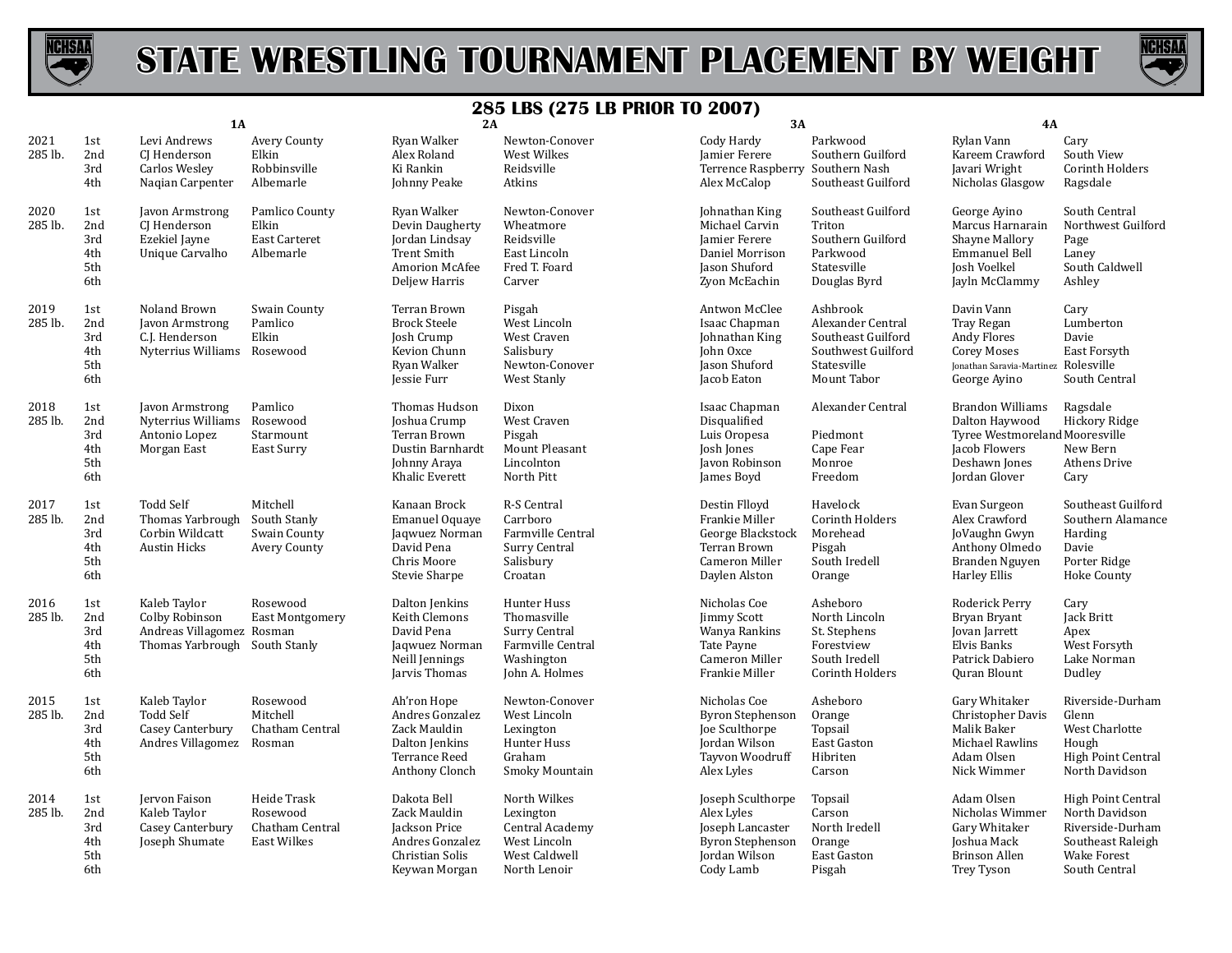



|                 |                                        | <b>1A</b>                                                                |                                                                 | 2A                                                                                                             |                                                                                                        | $\cdots$ avvii<br>3A                                                                                                   |                                                                                                        | 4A                                                                                                                           |                                                                                                   |
|-----------------|----------------------------------------|--------------------------------------------------------------------------|-----------------------------------------------------------------|----------------------------------------------------------------------------------------------------------------|--------------------------------------------------------------------------------------------------------|------------------------------------------------------------------------------------------------------------------------|--------------------------------------------------------------------------------------------------------|------------------------------------------------------------------------------------------------------------------------------|---------------------------------------------------------------------------------------------------|
| 2013<br>285 lb. | 1st<br>2nd<br>3rd<br>4th<br>5th<br>6th | William Robertson<br>Justin Brown<br>Dakota Bell<br><b>Eithen Sheets</b> | North Rowan<br>Ayden-Grifton<br>North Wilkes<br>West Wilkes     | Chaas Delgado<br>Wes Brown<br>Cody Lamb<br>Jose Garcia<br>Demarcus Whitehurst<br>Zack Mauldin                  | Trinity<br>Surry Central<br>Pisgah<br>Charles D. Owen<br>North Pitt<br>Lexington                       | Andrew Franklin<br>Michael Doherty<br>Danny Edwards<br>James Passmore<br>Joseph Lancaster<br>Trenton Ballard           | Enka<br>Currituck<br>Parkwood<br>North Gaston<br>North Iredell<br>South Point                          | Phillip Shuler<br>Brendan Latham<br>Larry Williams<br>Mike Sutton<br>Adam Olsen<br>David Moore                               | Southeast Raleigh<br>Lake Norman<br>Laney<br>Panther Creek<br><b>High Point Central</b><br>Dudley |
| 2012<br>285 lb. | 1st<br>2nd<br>3rd<br>4th<br>5th<br>6th | William Robertson<br>Sam Wahnetah<br>Dakota Bell<br>Chad Woods           | North Rowan<br>Cherokee<br>North Wilkes<br>East Surry           | Joshua Wineberg<br>Josh White<br>Kyle Eiss<br>Jose Garcia<br>Brenden Lindsay<br>Matthew Smith                  | Ashe County<br>East Davidson<br>Piedmont<br>Charles D. Owen<br><b>First Flight</b><br>Providence Grove | James Passmore<br>Derrick Nelson<br>Tamaris Lane<br>Daniel Carroll<br>Tre Sheppard<br>Michael Doherty                  | North Gaston<br>Havelock<br>Nash Central<br>West Henderson<br>West Rowan<br>Currituck                  | Devan Caldwell<br>Christopher Walker Parkland<br>Zach Brown<br>Aaron Jefferson<br>Eddie Kelly<br>David Moore                 | Wakefield<br>Mooresville<br>Broughton<br>Sun Valley<br>Dudley                                     |
| 2011<br>285 lb. | 1st<br>2nd<br>3rd<br>4th<br>5th<br>6th | William Robinson<br>Christian Crowe<br>Alex Craze<br>Sam Wannetah        | Central Academy<br>Swain County<br>Murphy<br>Andrews            | <b>Tyler Philpott</b><br>Tre Hemphill<br>Chris Fess<br><b>Kyle Eiss</b><br>Joseph Platt<br>Randy Rouse         | Polk County<br>Brevard<br>Beddingfield<br>Piedmont<br>Newton-Conover<br>West Davidson                  | Marquin Hill<br>Nathaniel Stevenson D.H. Conley<br>Tamaris Lane<br>Jordan Ownbey<br>Cole Schanilec<br>Dominque Gregory | Washington<br>Nash Central<br>Enka<br>Fred T. Foard<br>Southern Vance                                  | Collin Campbell<br>Tyler Maher<br>Jimmie Gipson<br>Riles Deven<br>David Lee<br>David Woody                                   | Person<br>Garner<br>Independence<br>Seventy-First<br>Northwest Guilford<br>Ragsdale               |
| 2010<br>285 lb. | 1st<br>2nd<br>3rd<br>4th<br>5th<br>6th | William Robinson<br>Wesley White<br>Martin Garcia<br>Matthew Chappell    | Central Academy<br>North Wilkes<br>Alleghany<br>West Montgomery | Andrew Tremain<br>Seth Stewart<br><b>Tyler Philpott</b><br>Bo Henson<br>Chris Fess<br>Sherrod Young            | Newton-Conover<br>Charles D. Owen<br>Polk County<br>Pisgah<br>Beddingfield<br>Thomasville              | Marquin Hill<br>James Payne<br>Matt Brock<br>Chris Demitraszek<br>Marquis McKinney<br>Nick Summrell                    | Washington<br>Erwin<br>Enka<br>East Rowan<br><b>Union Pines</b><br>South Central                       | Collin Campbell<br>Martize Smith<br>Chris Giddens<br>Marcus Miller<br>Deven Riles<br>Juan Macias                             | Person<br><b>High Point Central</b><br>Glenn<br>Pine Forest<br>Seventy-First<br>Cary              |
| 2009<br>285 lb. | 1st<br>2nd<br>3rd<br>4th<br>5th<br>6th | 1A/2A Combined                                                           |                                                                 | <b>Brock Durfee</b><br>Robbie Miller<br><b>Casey Collins</b><br>Andrew Tremain<br>Bo Henson<br>Chase Ervin     | <b>Bandys</b><br>Chase<br>Swansboro<br>Newton-Conover<br>Pisgah<br><b>Bunker Hill</b>                  | Charles Millea<br>Garrett Frank<br>Branson Ohara<br>Dee Kent<br>Patrick Quinn<br>Marquin Hill                          | Havelock<br>Trinity<br>Southwestern Randolph<br>West Brunswick<br>Gray's Creek<br>Washington           | Eloheim Palma<br><b>Tyler Shatley</b><br>David Speas<br>Terance Cartrette<br>Kirk Lincoln<br>Colin Campbell                  | Cary<br>East Burke<br>Pine Forest<br>Douglas Byrd<br>Leesville Road<br>Person                     |
| 2008<br>285 lb. | 1st<br>2nd<br>3rd<br>4th<br>5th<br>6th | 1A/2A Combined                                                           |                                                                 | Jarin Spradley<br>Jacob Lewis<br><b>Brock Durfee</b><br>Jonathan Tyson<br>Clay Heafner<br><b>Casey Collins</b> | Mount Pleasant<br>South Stokes<br><b>Bandys</b><br>East Davidson<br>West Lincoln<br>Swansboro          | Micah Stanfield<br>Charlie Millea<br>Josh Robinson<br>Terrance Johnson<br>Chase Gamble<br>Meko James                   | Morehead<br>Havelock<br>Southern Wayne<br>A.L. Brown<br>North Gaston<br>Parkland                       | Eloheim Palma<br><b>Tyler Shatley</b><br>Jonathan Cooper<br>Daniel Spisak<br><b>Andrew Parsons</b><br>David Speas            | Cary<br>East Burke<br>Hoggard<br>Zebulon B. Vance<br>Richmond County<br>Pine Forest               |
| 2007<br>285 lb. | 1st<br>2nd<br>3rd<br>4th<br>5th<br>6th | 1A/2A Combined                                                           |                                                                 | Gordon Witte<br>Matt Gardner<br><b>Eric Sutton</b><br>Regis Bittle<br>Jarin Spradley<br>Joel Boyes             | Salisbury<br>McMichael<br>Tarboro<br>Polk County<br>Mount Pleasant<br>Mount Airy                       | J.R. Sweezy<br>Chris Carter<br>Khiry Reid<br>Chase Gamble<br>Charlie Millea<br>Micah Stanfield                         | Mooresville<br>Rockingham County<br>C.B. Aycock<br>North Gaston<br>Havelock<br>Morehead                | Eloheim Palma<br>Christopher Houghton Pine Forest<br><b>Tyler Shatley</b><br>Chris Smith<br>Jonathan Cooper<br>Austen Cheeks | Cary<br>East Burke<br>East Gaston<br>Hoggard<br>North Forsyth                                     |
| 2006<br>275 lb. | 1st<br>2nd<br>3rd<br>4th<br>5th<br>6th | 1A/2A Combined                                                           |                                                                 | Gordon Witte<br>Randy Greenough<br>Toby Peterson<br><b>Eric Sutton</b><br>Patrick Leitner<br>Devin Patrick     | Salisbury<br>Cedar Ridge<br>Mitchell<br>Tarboro<br>Monroe<br>Bunker Hill                               | Bryan Young<br>Chris Carter<br>John Templeton<br>Josh Robinson<br>Dixon Floyd<br>Scott Gunn                            | Parkland<br>Rockingham County<br>Statesville<br>Southern Wayne<br>West Brunswick<br>Walter M. Williams | Jamie O'Briant<br>Nathan Wooten<br>Justin Allen<br>Christopher Houghton Pine Forest<br>Chris Sutton<br>Ryan Adair            | C.E. Jordan<br>East Gaston<br>Millbrook<br>Laney<br>Northwest Guilford                            |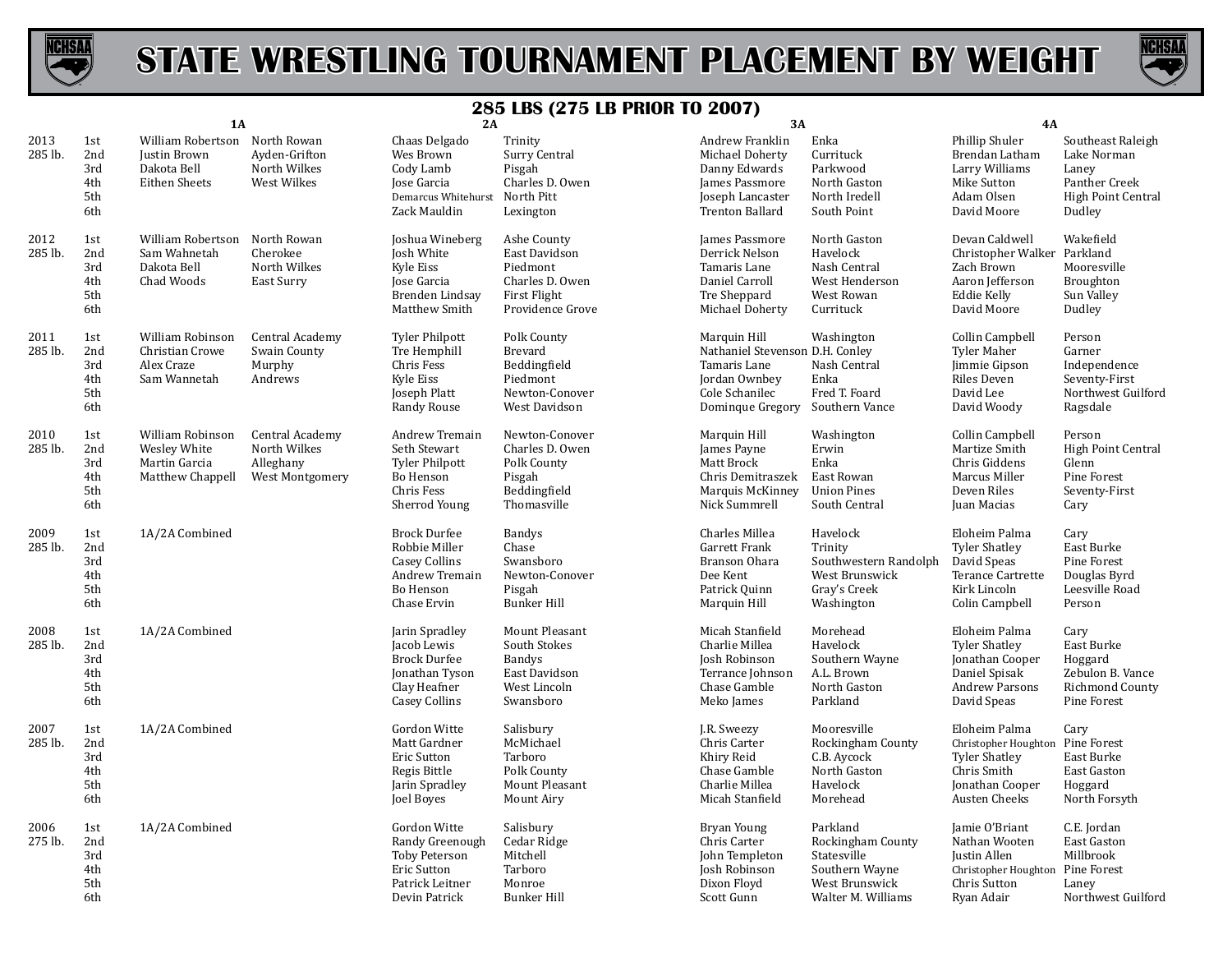



|                 |                                        | <b>1A</b>      | 2A                                                                                                        |                                                                                               | 3A                                                                                                                   |                                                                                                      | <b>4A</b>                                                                                                                     |                                                                                         |
|-----------------|----------------------------------------|----------------|-----------------------------------------------------------------------------------------------------------|-----------------------------------------------------------------------------------------------|----------------------------------------------------------------------------------------------------------------------|------------------------------------------------------------------------------------------------------|-------------------------------------------------------------------------------------------------------------------------------|-----------------------------------------------------------------------------------------|
| 2005<br>275 lb. | 1st<br>2nd<br>3rd<br>4th<br>5th<br>6th | 1A/2A Combined | Antonio Rojo<br>Toby Peterson<br>E.J. Jordan<br>Michael Sander<br><b>Iesse Holder</b><br>Jason Jackson    | West Lincoln<br>Mitchell<br>Heide Trask<br>Rosewood<br><b>West Stokes</b><br>Eastern Guilford | Chad Brown<br>Griffin Rush<br>Demetrius Montgomery Harnett Central<br>Daniel Bradford<br>Jacob Stamey<br>Chris Davis | Glenn<br>Hickory<br>Morehead<br>Tuscola<br>Rockingham County                                         | Justin Allen<br>Gavin Smith<br>Jamie O'Briant<br><b>Brandon Silvious</b><br>Stephen Oakley<br>Ted Randolph                    | Millbrook<br>Wakefield<br>C.E. Jordan<br>Independence<br>Person<br>Davie                |
| 2004<br>275 lb. | 1st<br>2nd<br>3rd<br>4th<br>5th<br>6th | 1A/2A Combined | Pierre Deshauteurs Brevard<br>Antonio Rojo<br>Quincey Talley<br>Eric Payne<br>Matt Linker<br>Josh Clawson | West Lincoln<br>Southern Vance<br>Randleman<br>Alleghany<br>Ashe County                       | Jordan Wall<br>Mike Iannacone<br>Jesse Stewart<br>Paul Robinson<br><b>Jesse Turner</b><br>Jock Moore                 | Eastern Randolph<br>Weddington<br>Southeast Guilford<br>Southern Wayne<br>North Gaston<br>Washington | Matt Taylor<br>Caleb Churchwell<br><b>Brandon Silvious</b><br>Shane Zinszer<br><b>Justin Allen</b><br>Ortiz Green             | D.H. Conley<br>East Wake<br>Independence<br>East Mecklenburg<br>Millbrook<br>E.E. Smith |
| 2003<br>275 lb. | 1st<br>2nd<br>3rd<br>4th<br>5th<br>6th | 1A/2A Combined | Pierre Deshauters<br>Eric Payne<br>Matthew Linker<br>Tim Hudgins<br>Josh Clawson<br>Edward Jordan         | <b>Brevard</b><br>Randleman<br>Alleghany<br>North Henderson<br>Ashe County<br>Heide Trask     | Jesse Stewart<br>Eric Reems<br><b>Brett Reed</b><br>Paul Robinson<br>Kennan Orr<br>Jock Moore                        | Southeast Guilford<br>Enka<br>Fred T. Foard<br>Southern Wayne<br>Southern Durham<br>Washington       | Jared Campbell<br>Jainor Palma<br>Milton Lewis<br><b>Justin Shuffler</b><br>Shane Zinzser<br>Charles Washington Northern Nash | Chapel Hill<br>Cary<br>Lumberton<br>East Burke<br>East Mecklenburg                      |
| 2002<br>275 lb. | 1st<br>2nd<br>3rd<br>4th               | 1A/2A Combined | Brandon Schweitzer West Henderson<br>Pierre Deshauteurs Brevard<br>Zack Eley<br>Matt Linker               | Southern Vance<br>Alleghany                                                                   | Gianni Niglio<br><b>Jesse Stewart</b><br>Carson Ellis<br>Jordan Wall                                                 | Hickory<br>Southeast Guilford<br>Morehead<br>Eastern Randolph                                        | Leroy Harris<br><b>Brant Daye</b><br>Jainor Palma<br>Jared Campbell                                                           | Southeast Raleigh<br>C.E. Jordan<br>Cary<br>Chapel Hill                                 |
| 2001<br>275 lb. | 1st<br>2nd<br>3rd<br>4th               | 1A/2A Combined | Chris Simpson<br><b>Bob Cooke</b><br>Pierre Deshauteurs Brevard<br>Stephen DuBrey                         | South Davidson<br>Rosewood<br>Dixon                                                           | Josh Yow<br>John Williams<br>Gianni Niglio<br>William Crumel                                                         | Central Cabarrus<br>Southern Durham<br>Hickory<br>Southern Nash                                      | Luis Herron<br>Drew Wentz<br><b>Brian Hampton</b><br>Keith Canty                                                              | West Carteret<br>Wake Forest-Rolesville<br>North Forsyth<br>C.E. Jordan                 |
| 2000<br>275 lb. | 1st<br>2nd<br>3rd<br>4th               | 1A/2A Combined | Daniel Lynch<br>Chris Simpson<br>Chris Sloan<br>Jeff Davis                                                | East Surry<br>South Davidson<br>Charles D. Owen<br>Western Alamance                           | Danny Misenheimer East Rowan<br>Jamel Hatton<br>Randall Sampson<br>Dustin Murray                                     | Carver<br>Hillside<br>Tuscola                                                                        | Jason Godfrey<br>Jamil Wynn<br>David Debinder<br>Luis Herron                                                                  | Lee County<br>Southern Wayne<br>Cary<br>West Carteret                                   |
| 1999<br>275 lb. | 1st<br>2nd<br>3rd<br>4th               | 1A/2A Combined | Jarvis McCullough<br>Kenon Cagle<br>Ronald Pou<br>Caleb Smith                                             | <b>Bandys</b><br>North Stanly<br>Williamston<br>Alleghany                                     | Julius Curry<br>Danny Misenheimer East Rowan<br>Lorenzo Freeman<br>Glenn Scott                                       | Kings Mountain<br>Central Davidson<br>Wilkes Central                                                 | <b>Rex Reece</b><br>Tiesuan Brown<br>Josh Burnette<br>Jason Godfrey                                                           | West Carteret<br>Mount Tabor<br>Independence<br>Lee County                              |
| 1998<br>275 lb. | 1st<br>2nd<br>3rd<br>4th               | 1A/2A Combined | Greg Roland<br>Mark Hyman<br>Vic Burleson<br>Jarvis McCullough                                            | Ashe Central<br>Pisgah<br>Mitchell<br><b>Bandys</b>                                           | Julius Curry<br>Joey Fagg<br>Danny Misenheimer East Rowan<br>Caleb Queen                                             | Kings Mountain<br>Parkland<br>Enka                                                                   | Justin Smith<br>Lamont Hale<br>Zack Bishop<br>Rex Reece                                                                       | Broughton<br><b>Scotland County</b><br>Wake Forest-Rolesville<br><b>West Carteret</b>   |
| 1997<br>275 lb. | 1st<br>2nd<br>3rd<br>4th               | 1A/2A Combined | <b>Stacey Clark</b><br>Luis Moreno<br>Greg Roland<br>Pete Anderson                                        | <b>Avery County</b><br>Charlotte Catholic<br>Ashe Central<br>Pamlico                          | Michael Collins<br>Julius Curry<br>Zack Bishop<br>Josh Gregory                                                       | Hickory<br>Kings Mountain<br>Wake Forest-Rolesville<br>Sun Valley                                    | Nick Daley<br>Lamont Hale<br>Matt Perryman<br>Justin Smith                                                                    | New Bern<br>Scotland<br>Laney<br>Broughton                                              |
| 1996<br>275 lb. | 1st<br>2nd<br>3rd<br>4th               | 1A/2A Combined | <b>Stacey Clark</b><br>Chris Trantham<br>Anthony Johnson<br>Jeff Chambers                                 | Avery County<br>Murphy<br>Southwest Guilford<br>North Rowan                                   | Conan Manka<br>Corey Howell<br>Michael Collins<br>Larry Morrison                                                     | Eastern Randolph<br><b>Brevard</b><br>Hickory<br>Central Davidson                                    | Nick Daley<br>Mike Shore<br><b>Billy Helmuth</b><br><b>Tyrone Cheek</b>                                                       | New Bern<br>Watauga<br>East Wake<br>Lumberton                                           |